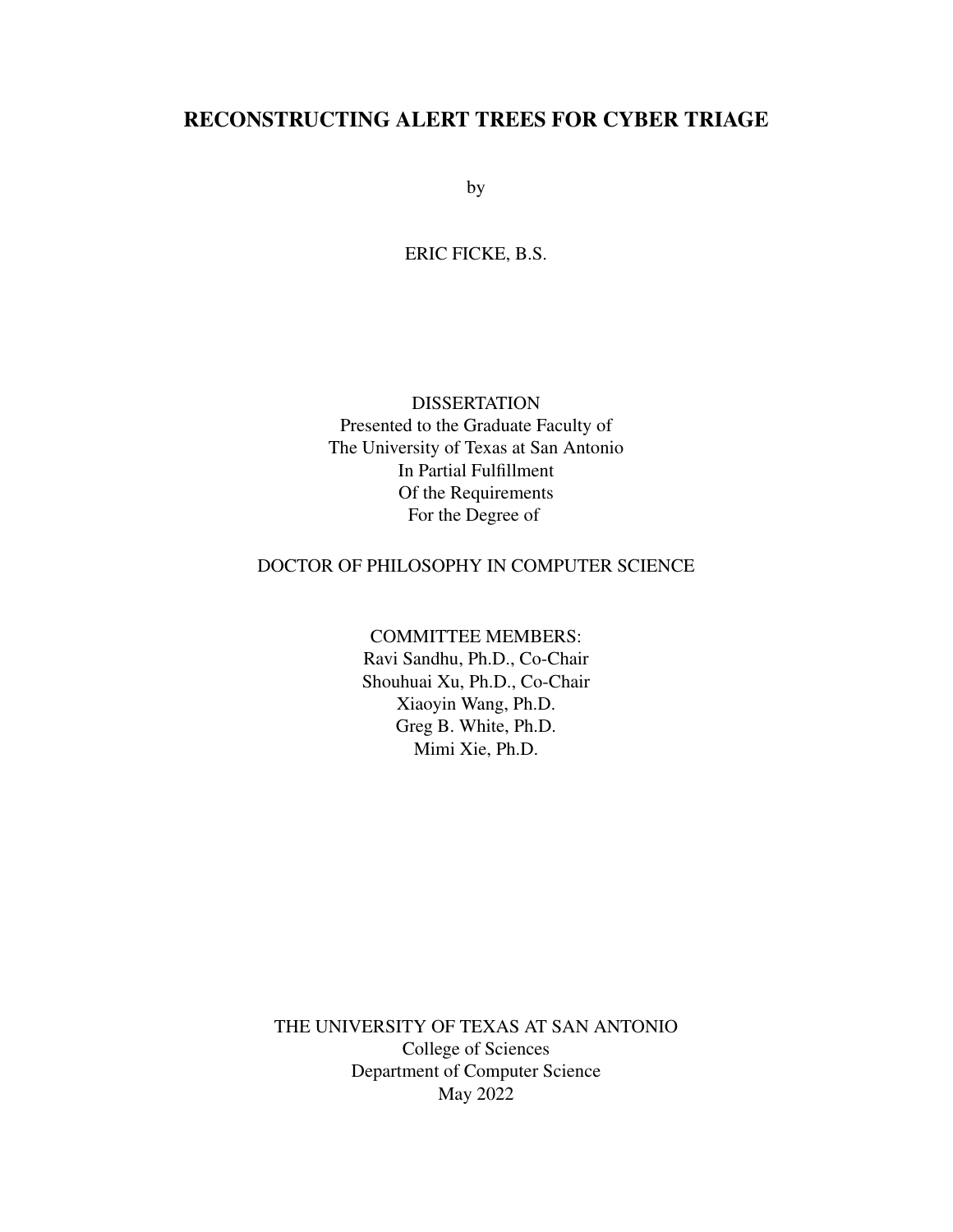Copyright 2022 Eric Ficke All rights reserved.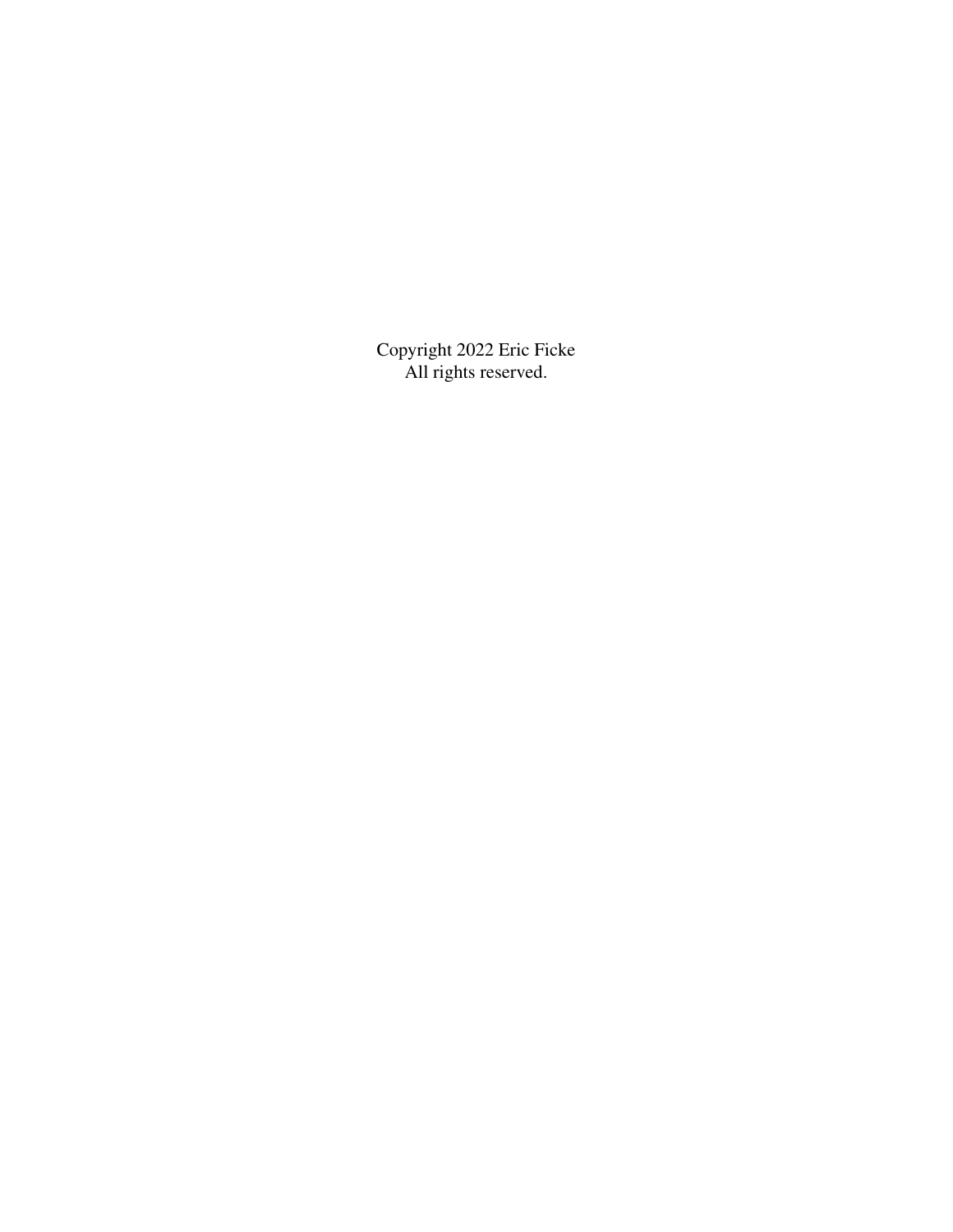# DEDICATION

*Homini Sapienti* Live long and prosper.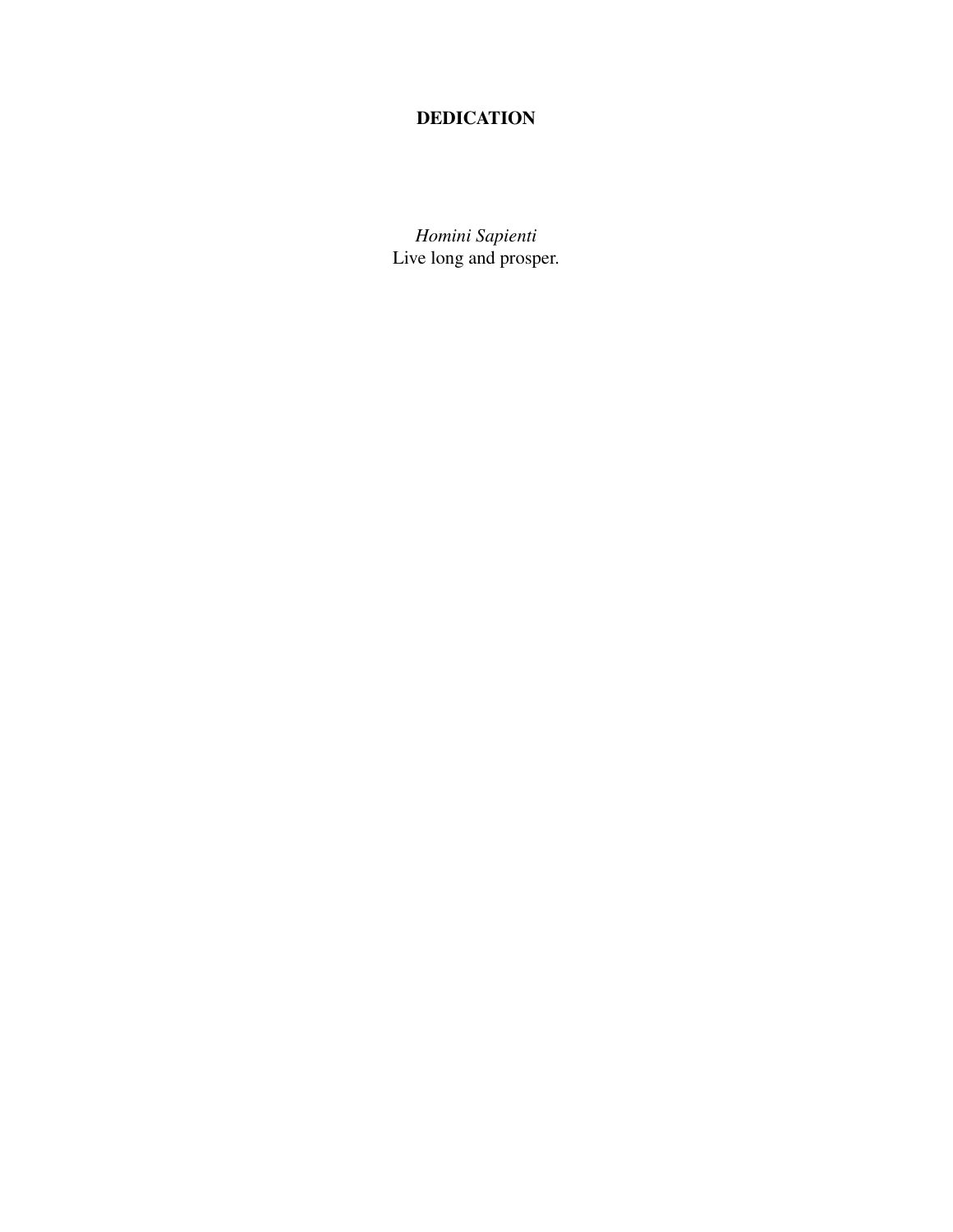#### ACKNOWLEDGEMENTS

I would like to thank my advisor, Dr. Shouhuai Xu, for his guidance, patience and commitment to excellence throughout the course of my studies. I would also like to thank him, as well as the rest of the committee members, for their time and critique of my dissertation. It is only with such earnest feedback that I am able to improve myself and my contributions to the academic community. I would also like to thank the many collaborators that have enabled me to grow in academic excellence over the course of my studies. Finally, I would like to thank UTSA and the Department of Computer Science for providing the institutional resources necessary for the pursuit of this research. I could not have completed this endeavor without the support of all of those mentioned here.

The research reported in this Dissertation has been supported in part by NSF Grants #1736209, #1814825 (#2122631) and #2115134, ARO Grant #W911NF-17-1-0566, and AFRL Grant #FA8750- 19-1-0019.

This research was conducted in collaboration with Dr. Raymond Bateman (ARL South-Cyber) and undergraduate students Matthew Herrada (UTSA), Jake Mueller (UCCS), and Matt Brady (UCCS), as well as high school student Caleb Cox (LPHS).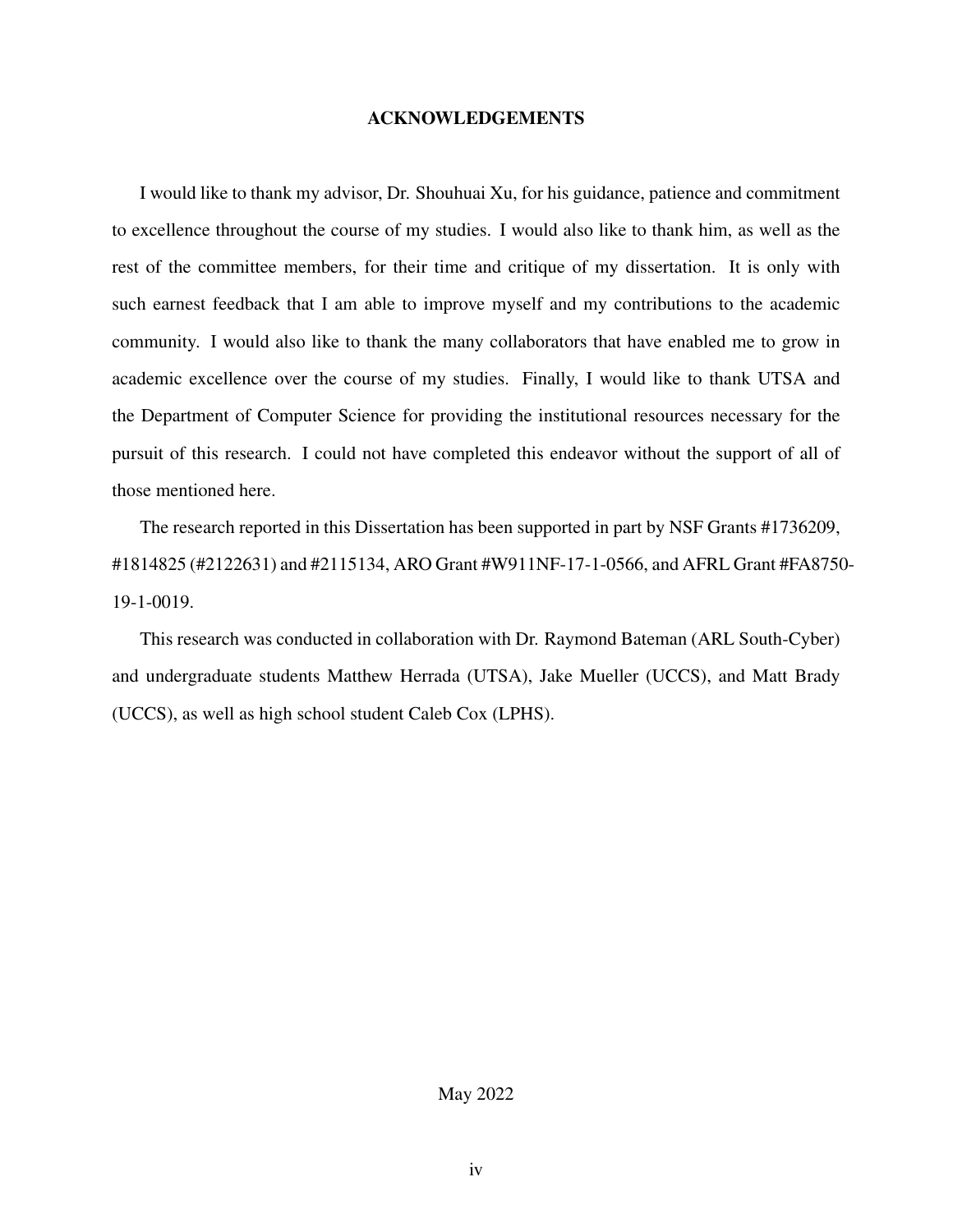## RECONSTRUCTING ALERT TREES FOR CYBER TRIAGE

Eric Ficke, Ph.D. The University of Texas at San Antonio, 2022

Supervising Professors: Ravi Sandhu, Ph.D. and Shouhuai Xu, Ph.D.

Cyber defense operators are often confronted with a large amount of data, such as alerts generated by intrusion detection systems. Much of this data is misleading or even counterproductive in the pursuit of effective and efficient defense. The field of Cyber Triage aims to pinpoint threats to a network and provide defenders with the data pertinent to these pursuits. This turns out to be a challenging task because many cyber attacks are conducted in multiple steps and cannot be matched by existing cyber defense tools, which tend to focus on specific hosts or network links. Towards bridging this gap, this Dissertation presents a systematic study on the innovative notions of *alert paths* and *alert trees*, which present a given set of seemingly unrelated alerts in a meaningful structure. Specifically, the Dissertation makes three contributions: (i) it investigates how to formulate alerts into alert paths to make sense of them; (ii) it investigates how to formulate alerts into alert tress to most systematically represent the corresponding threats; (iii) it investigates how to reduce the sizes of these trees without losing useful information, in order to make it more feasible to visualize alert trees. For these purposes, the Dissertation presents suites of algorithms, which are validated via real-world datasets.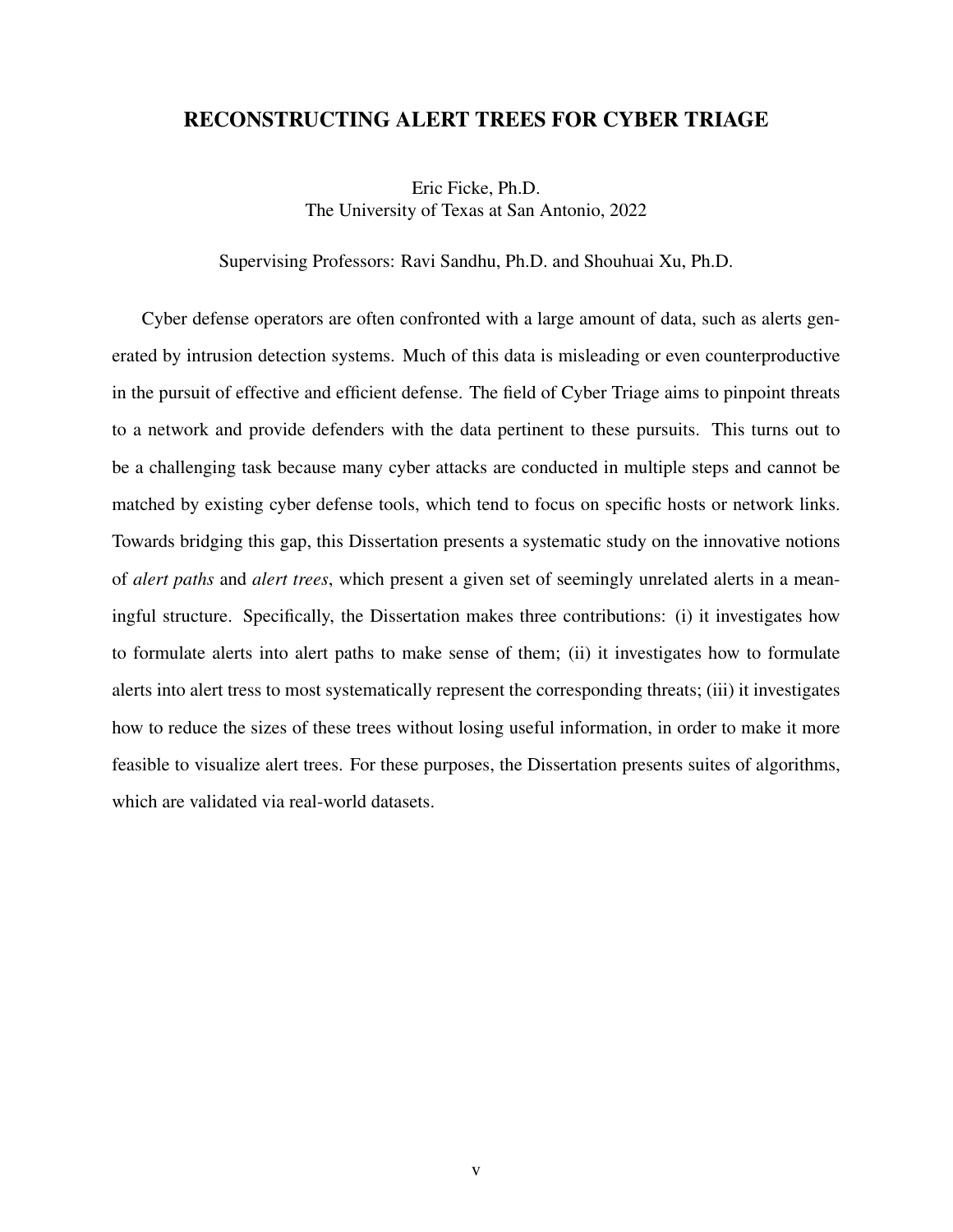# TABLE OF CONTENTS

<span id="page-5-0"></span>

|     |       |                   | ix |
|-----|-------|-------------------|----|
|     |       |                   | xi |
|     |       |                   |    |
| 1.1 |       |                   |    |
|     | 1.1.1 |                   |    |
|     | 1.1.2 |                   |    |
|     | 1.1.3 |                   | 2  |
|     | 1.1.4 |                   | 2  |
| 1.2 |       |                   |    |
| 1.3 |       |                   |    |
|     |       |                   |    |
| 2.1 |       |                   |    |
|     | 2.1.1 |                   | 6  |
|     | 2.1.2 |                   | 6  |
|     |       | $\cdot$ $\cdot$ 7 |    |
| 2.2 |       |                   | 7  |
|     | 2.2.1 |                   | 7  |
|     | 2.2.2 |                   | 8  |
| 2.3 |       |                   | 14 |
|     | 2.3.1 |                   | 15 |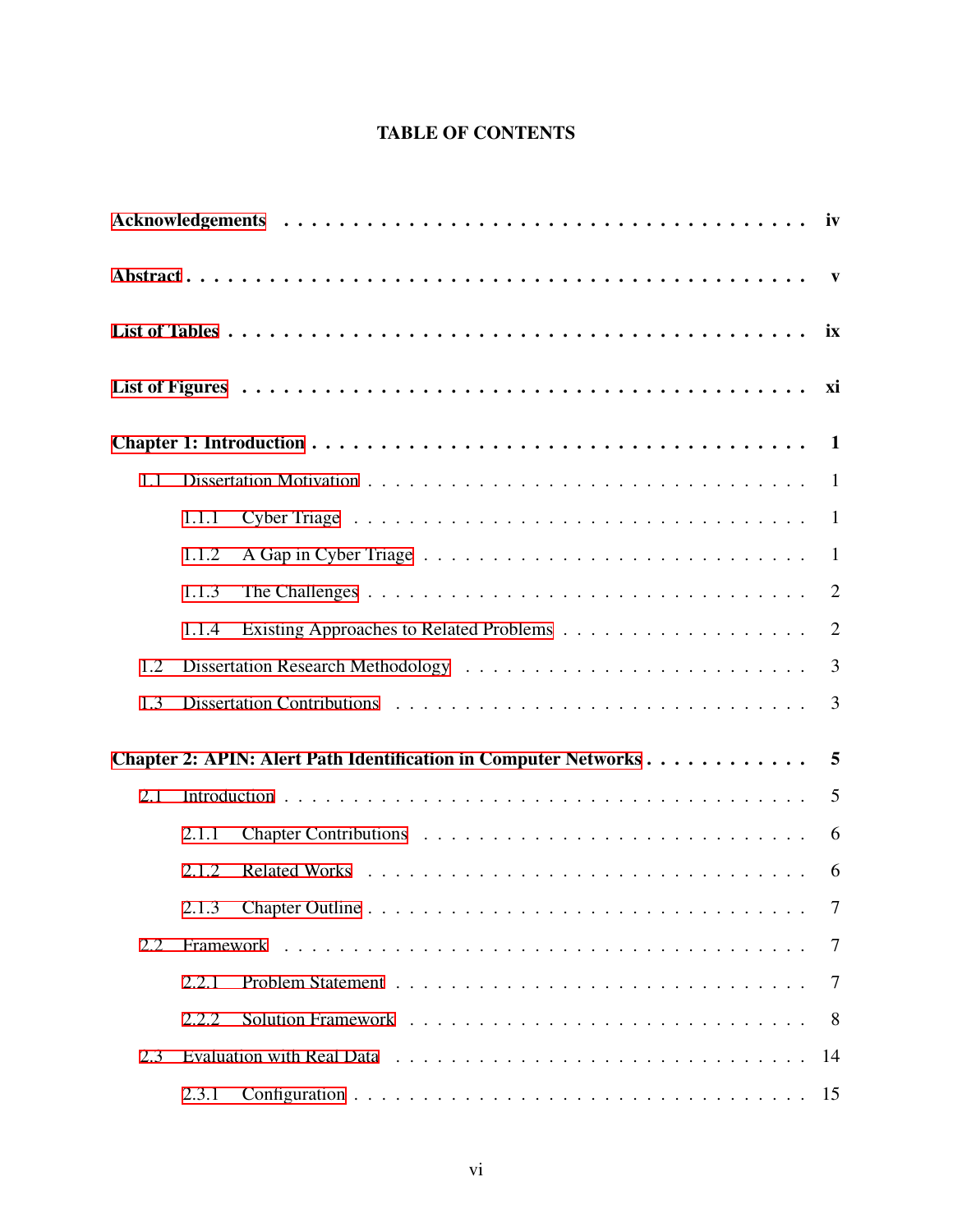|     | 2.3.2 |                                                                         | 15 |
|-----|-------|-------------------------------------------------------------------------|----|
|     | 2.3.3 |                                                                         | 16 |
| 2.4 |       |                                                                         | 18 |
| 2.5 |       |                                                                         | 19 |
|     |       | Chapter 3: AutoCRAT: Automatic Cumulative Reconstruction of Alert Trees | 20 |
| 3.1 |       |                                                                         | 20 |
|     | 3.1.1 |                                                                         | 21 |
|     |       |                                                                         |    |
|     | 3.1.2 |                                                                         | 22 |
|     | 3.1.3 |                                                                         | 23 |
| 3.2 |       |                                                                         | 24 |
|     | 3.2.1 |                                                                         | 24 |
|     | 3.2.2 |                                                                         | 25 |
|     | 3.2.3 |                                                                         | 28 |
| 3.3 |       |                                                                         | 29 |
|     | 3.3.1 |                                                                         | 29 |
|     | 3.3.2 |                                                                         | 31 |
|     | 3.3.3 |                                                                         | 36 |
|     | 3.3.4 |                                                                         | 36 |
|     |       |                                                                         |    |
|     | 3.4.1 |                                                                         | 37 |
|     | 3.4.2 |                                                                         | 38 |
| 3.5 |       |                                                                         | 42 |
| 3.6 |       |                                                                         | 44 |
|     |       |                                                                         |    |
|     |       |                                                                         |    |
| 4.1 |       |                                                                         | 45 |
|     | 4.1.1 |                                                                         |    |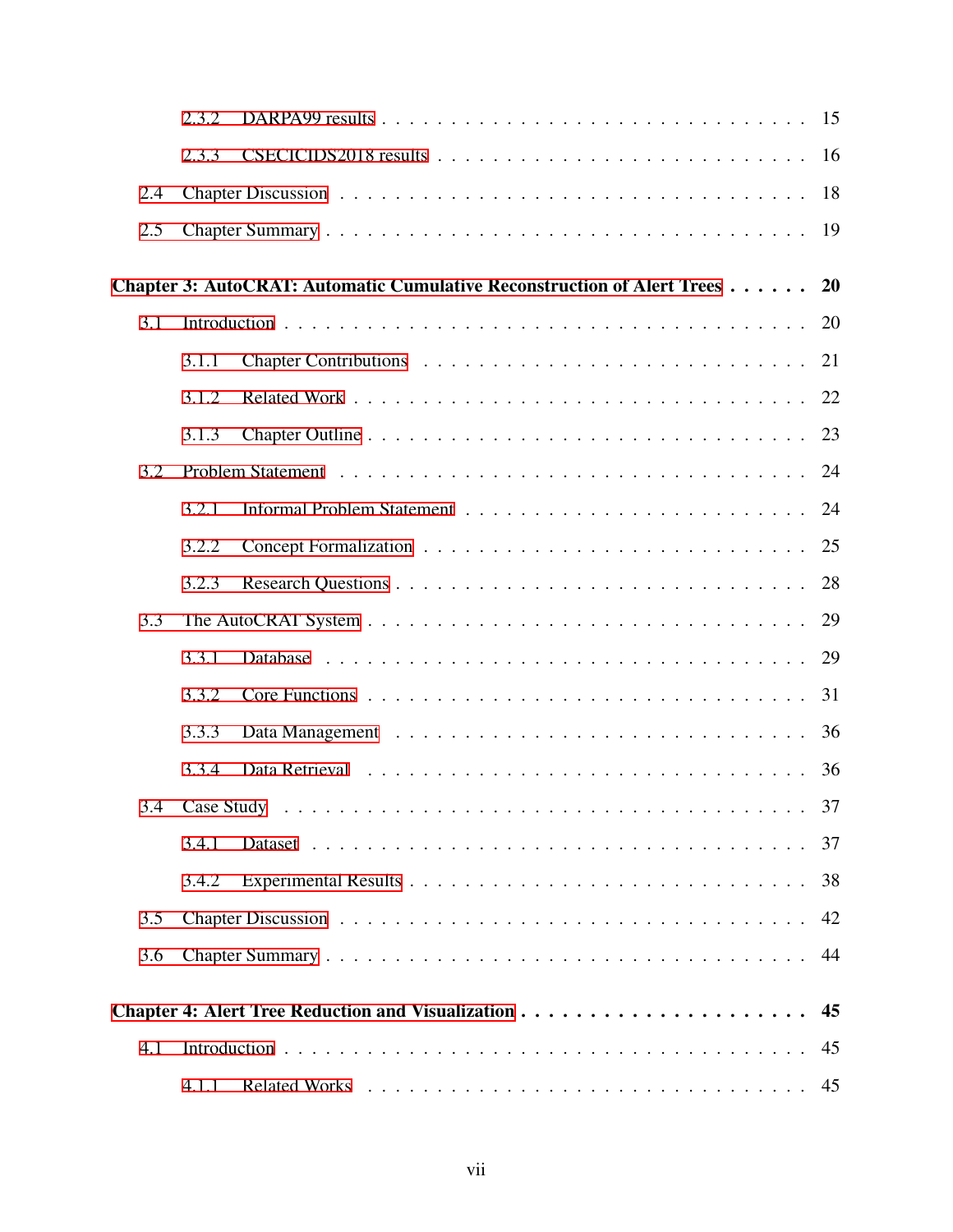|     | 4.1.2 |                                                      | 47  |  |  |
|-----|-------|------------------------------------------------------|-----|--|--|
|     | 4.1.3 |                                                      | 47  |  |  |
| 4.2 | 47    |                                                      |     |  |  |
|     | 4.2.1 |                                                      | 47  |  |  |
|     | 4.2.2 |                                                      | 49  |  |  |
|     | 4.2.3 |                                                      | 49  |  |  |
|     | 4.2.4 | Formalizing Intuitive Problems as Research Questions | 51  |  |  |
| 4.3 |       |                                                      | 51  |  |  |
|     | 4.3.1 |                                                      | 53  |  |  |
|     | 4.3.2 |                                                      | 53  |  |  |
|     | 4.3.3 |                                                      | 54  |  |  |
|     | 4.3.4 |                                                      | 54  |  |  |
| 4.4 |       |                                                      | 56  |  |  |
|     | 4.4.1 |                                                      | 56  |  |  |
|     | 4.4.2 |                                                      |     |  |  |
|     | 4.4.3 |                                                      |     |  |  |
|     | 4.4.4 |                                                      | 60  |  |  |
| 4.5 |       |                                                      |     |  |  |
| 4.6 |       |                                                      |     |  |  |
|     |       |                                                      | 62  |  |  |
| 5.1 |       |                                                      | 62  |  |  |
| 5.2 |       |                                                      | 62  |  |  |
| 5.3 |       |                                                      | -64 |  |  |
|     |       |                                                      | 65  |  |  |

[Vita](#page-75-0)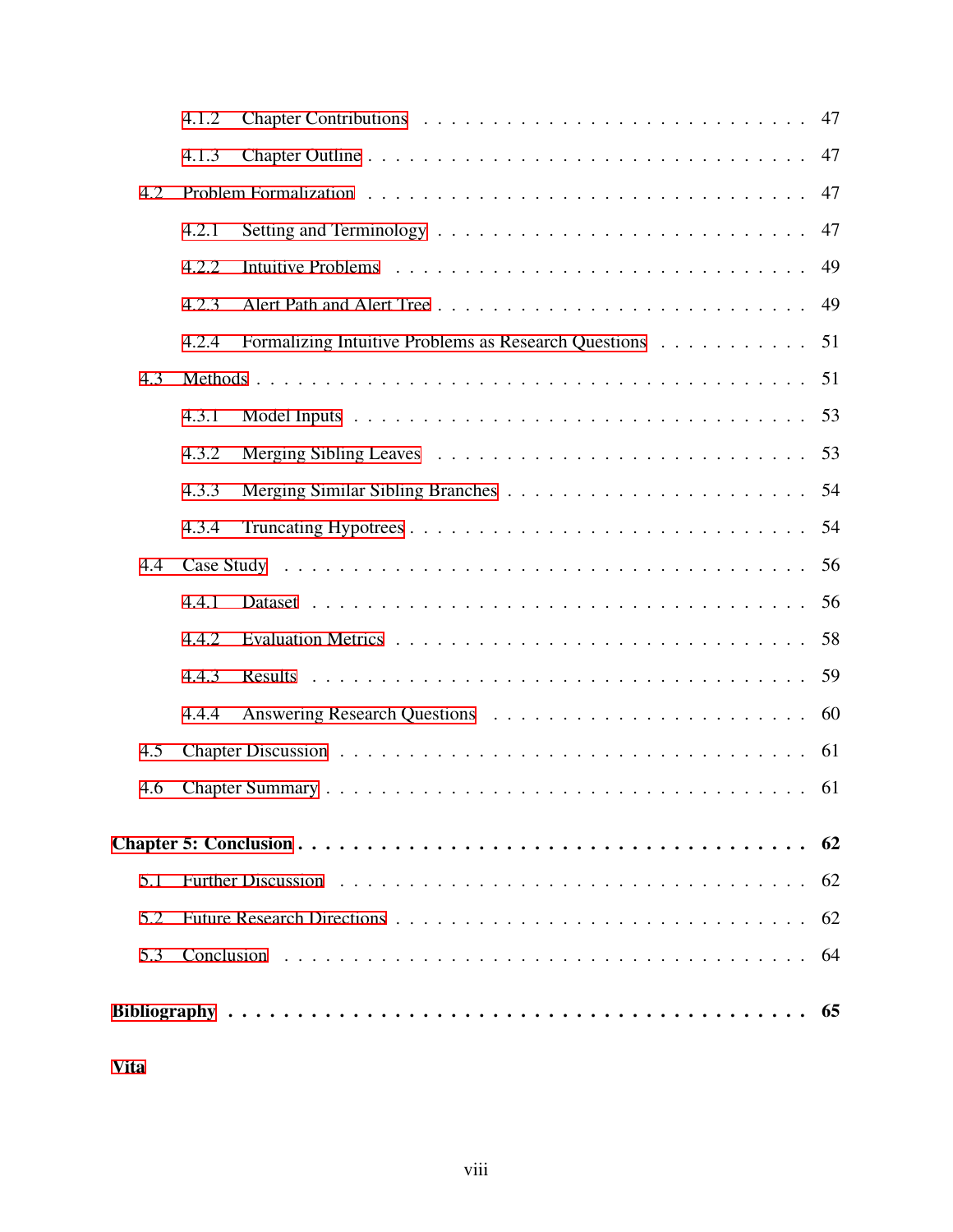# LIST OF TABLES

<span id="page-8-0"></span>

| 2.1 | Terms used throughout the chapter on APIN.                                                                     | $\overline{7}$ |
|-----|----------------------------------------------------------------------------------------------------------------|----------------|
| 3.1 | Terms used throughout the chapter on AutoCRAT.                                                                 | 24             |
| 3.2 | Worst-case storage complexity after i arc insertions. As each new arc $\alpha_i$                               |                |
|     | can add as many as i paths, the worst-case number of paths is $ P  = \frac{1}{2}  \mathcal{A} ^2 +$            |                |
|     |                                                                                                                | 32             |
| 3.3 | Worst-case number of paths that contain a particular endpoint. The $ith$                                       |                |
|     | endpoint can only belong to $i \cdot ( E  - i + 1) = i \cdot  E  - i^2 + i$ paths. Then the                    |                |
|     | worst-case is in $\mathcal{O}( E ^2)$ , and the worst-case number of endpoint objects                          |                |
|     | across the set of all paths is $\sum_{i=1}^{ E } i \cdot ( E  - i + 1) = \frac{1}{6} E ( E  + 1)( E  + 2) \in$ |                |
|     |                                                                                                                | 34             |
| 3.4 | Comparison of the proposed AutoCRAT model with APIN. Query runtimes                                            |                |
|     | are the average of 10 runs. *APIN only ranks nodes, while AutoCRAT                                             |                |
|     | scores endpoints and paths. The models do not directly rank these objects,                                     |                |
|     | so they are selected based on applicable node and endpoint rankings. These                                     |                |
|     | inherited rankings may not be accurate with respect to other metrics but                                       |                |
|     |                                                                                                                | 38             |
| 3.5 | Comparison of the proposed AutoCRAT model with APIN, using only the                                            |                |
|     | internal events. Query runtimes are the average of 10 runs. *APIN only                                         |                |
|     | ranks nodes, while AutoCRAT scores endpoints and paths. The models                                             |                |
|     | do not directly rank these objects, so they are selected based on applicable                                   |                |
|     | node and edge rankings. These inherited rankings may not be accurate with                                      |                |
|     | respect to other metrics but offer a reasonable baseline.                                                      | 39             |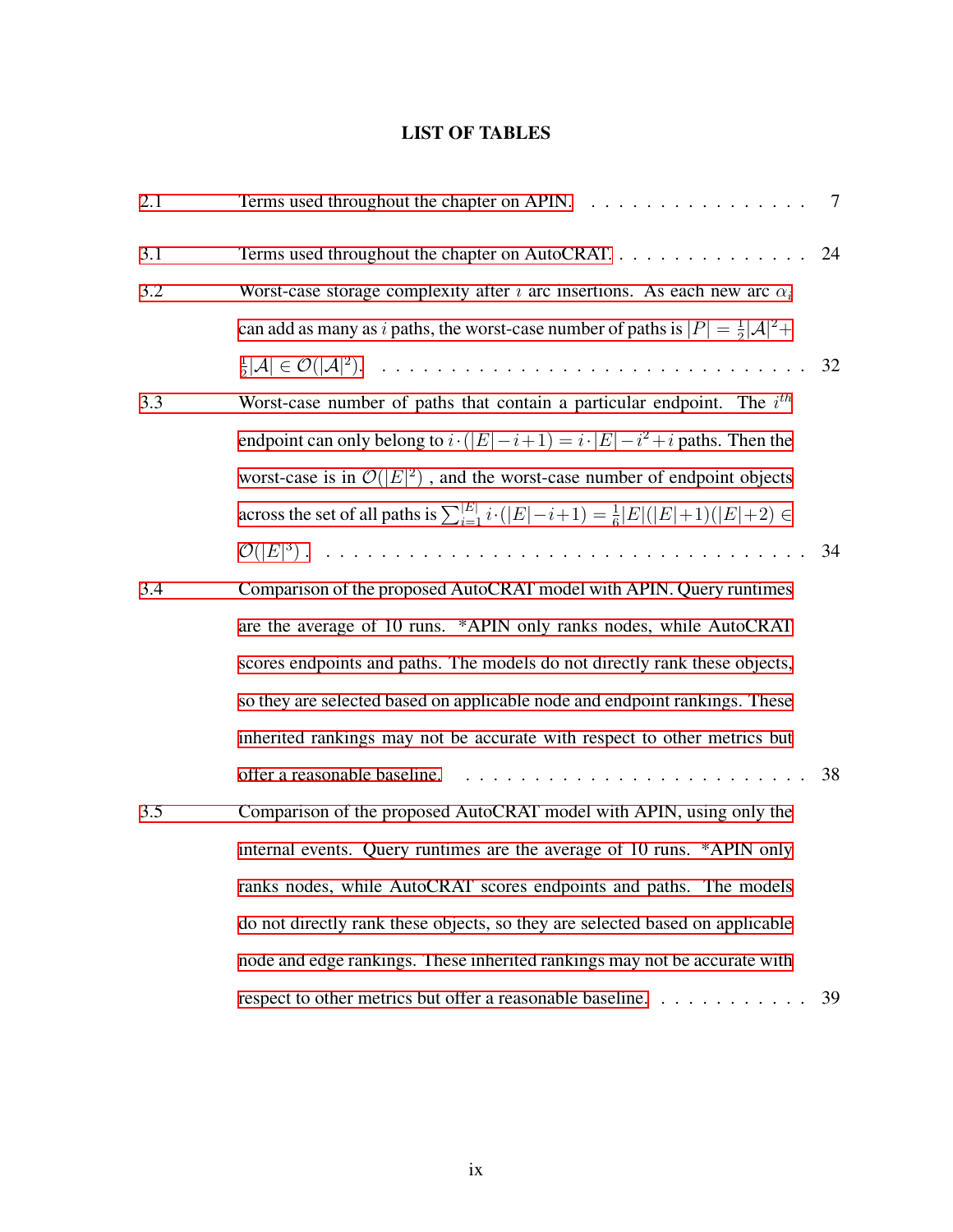| 3.6 | Comparison of the proposed AutoCRAT model with APIN, on the basis of             |  |  |  |  |
|-----|----------------------------------------------------------------------------------|--|--|--|--|
|     | asymptotic complexity. $V$ is vertices, $A$ is alerts, $E$ is endpoints, and $P$ |  |  |  |  |
|     | is paths. *APIN only ranks nodes, while AutoCRAT scores endpoints and            |  |  |  |  |
|     |                                                                                  |  |  |  |  |
| 4.1 | Dataset statistics for selected alert trees. Numbers given are averages. Top     |  |  |  |  |
|     |                                                                                  |  |  |  |  |
| 4.2 | Performance of each method on trees selected by TS. VSR is average visual        |  |  |  |  |
|     | strain reduction, NR is average node retention, TSR is average threat score      |  |  |  |  |
|     | retention, and RI is reduction index, as the harmonic mean of VSR, NR and        |  |  |  |  |
|     |                                                                                  |  |  |  |  |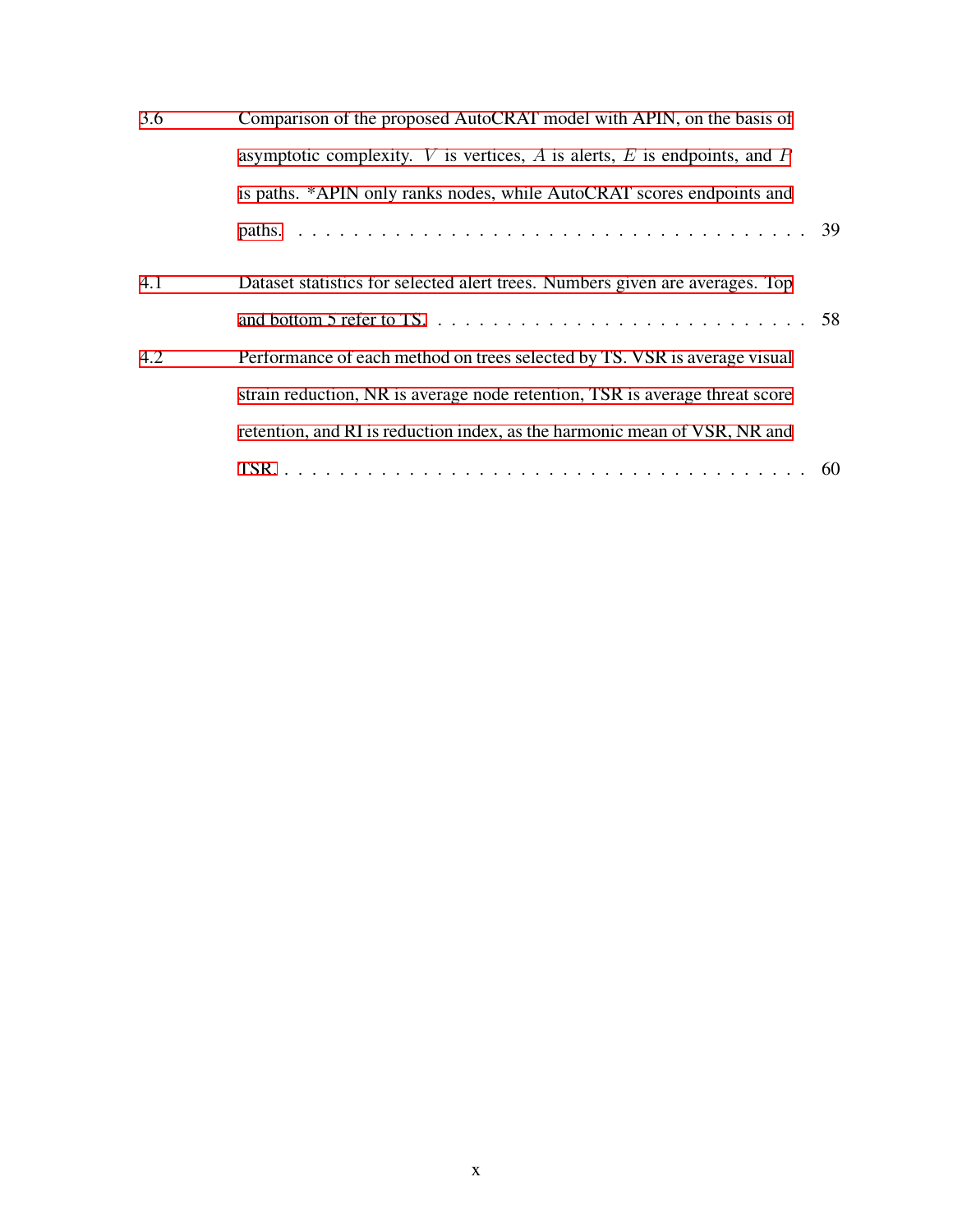# LIST OF FIGURES

| 2.1 | An overview of the APIN framework. NTS refers to the calculation of node                   |  |  |  |  |
|-----|--------------------------------------------------------------------------------------------|--|--|--|--|
|     | threat score. PTS refers to the calculation of path threat score.<br>9                     |  |  |  |  |
| 2.2 | 14                                                                                         |  |  |  |  |
| 3.1 | 30                                                                                         |  |  |  |  |
| 3.2 | Example alert tree coloring, where the root is black, the child is red (ETS)               |  |  |  |  |
|     | 179.10), and the grandchild is very nearly black (color code 0x0D0000 and                  |  |  |  |  |
|     | 35                                                                                         |  |  |  |  |
| 3.3 | A backward tree containing eight vertices. Of the six leaves (i.e., path ori-              |  |  |  |  |
|     | gins), the reddest vertex, which represents the endpoint $(92.63.197.12, 172.31.66.22)$    |  |  |  |  |
|     | scored an ETS of 7.35 with 54 alerts sharing a single $ID. \ldots \ldots \ldots \ldots$ 40 |  |  |  |  |
| 3.4 | A forward tree containing eight vertices. Of the four leaves (i.e., path tar-              |  |  |  |  |
|     | gets), the reddest vertex, which represents the endpoint (172.31.66.101, 52.87.201.4)      |  |  |  |  |
|     | scored an ETS of 5.92 with 35 alerts sharing a single $ID. \ldots \ldots \ldots$ 41        |  |  |  |  |
| 4.1 | An example alert tree. Threat scores are indicated by the node's color,                    |  |  |  |  |
|     | 50                                                                                         |  |  |  |  |
| 4.2 | Reductions overview. Each of the primary-colored boxes represents a re-                    |  |  |  |  |
|     | duction module, while colored arrows represent a reduction schedule. Alert                 |  |  |  |  |
|     | trees are passed through modules as specified by the reduction schedule.<br>52             |  |  |  |  |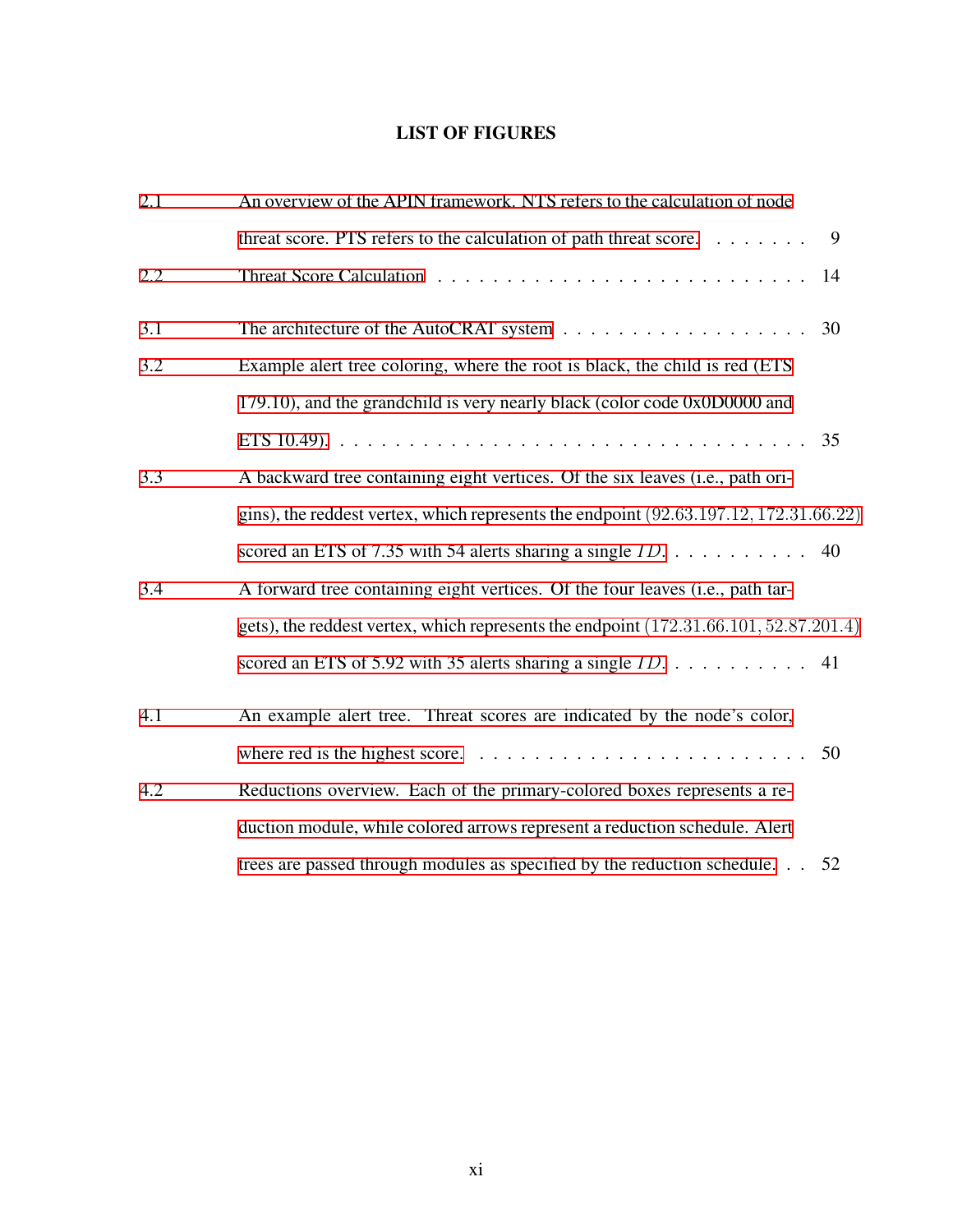## CHAPTER 1: INTRODUCTION

## <span id="page-11-1"></span><span id="page-11-0"></span>1.1 Dissertation Motivation

This research, in the realm of cybersecurity, aims to facilitate the process of cyber triage through network analysis with a focus on algorithmic efficiency.

## <span id="page-11-2"></span>1.1.1 Cyber Triage

The field of cyber triage aims to facilitate incident response by collecting information about threat on the network. Specifically, triage begins when the defender receives intelligence that an attacker has been active somewhere on the network. This activity could include reconnaissance, exploit attempts or a confirmed compromise. In any case, the triage team must investigate applicable resources, such as logs and network monitors, in order to determine the scope and severity of the attack. This is necessary before the response team can take meaningful action against the threat.

This Dissertation targets the problem of cyber triage from an algorithmic perspective, proposing systems to track threats as they cross the network. Using alerts from security devices, these systems prepare the defender to diagnose threats by returning alert paths and trees on demand, showing the scope of a given threat on the network.

#### <span id="page-11-3"></span>1.1.2 A Gap in Cyber Triage

In real-world cyber defense operations, it is well known that defenders are are often overwhelmed with a large number of alerts, which are generated by the employed defense tools, such as intrusion detection systems (see, e.g., [[1,](#page-75-1) [2\]](#page-75-2)). Moreover, many of these alerts are erroneous, resulting from widespread weaknesses of the defense tools in question. As a consequence, defenders become fatigued by the false positives and begin to simply ignore alerts. When real threats go undefended, they are given time to embed themselves in systems and propagate further into the network. By the time active threats are identified, it may be too late to find the original vector of compromise. This highlights a big gap between what defenders are *given* and what defenders *need*. Specifically, it is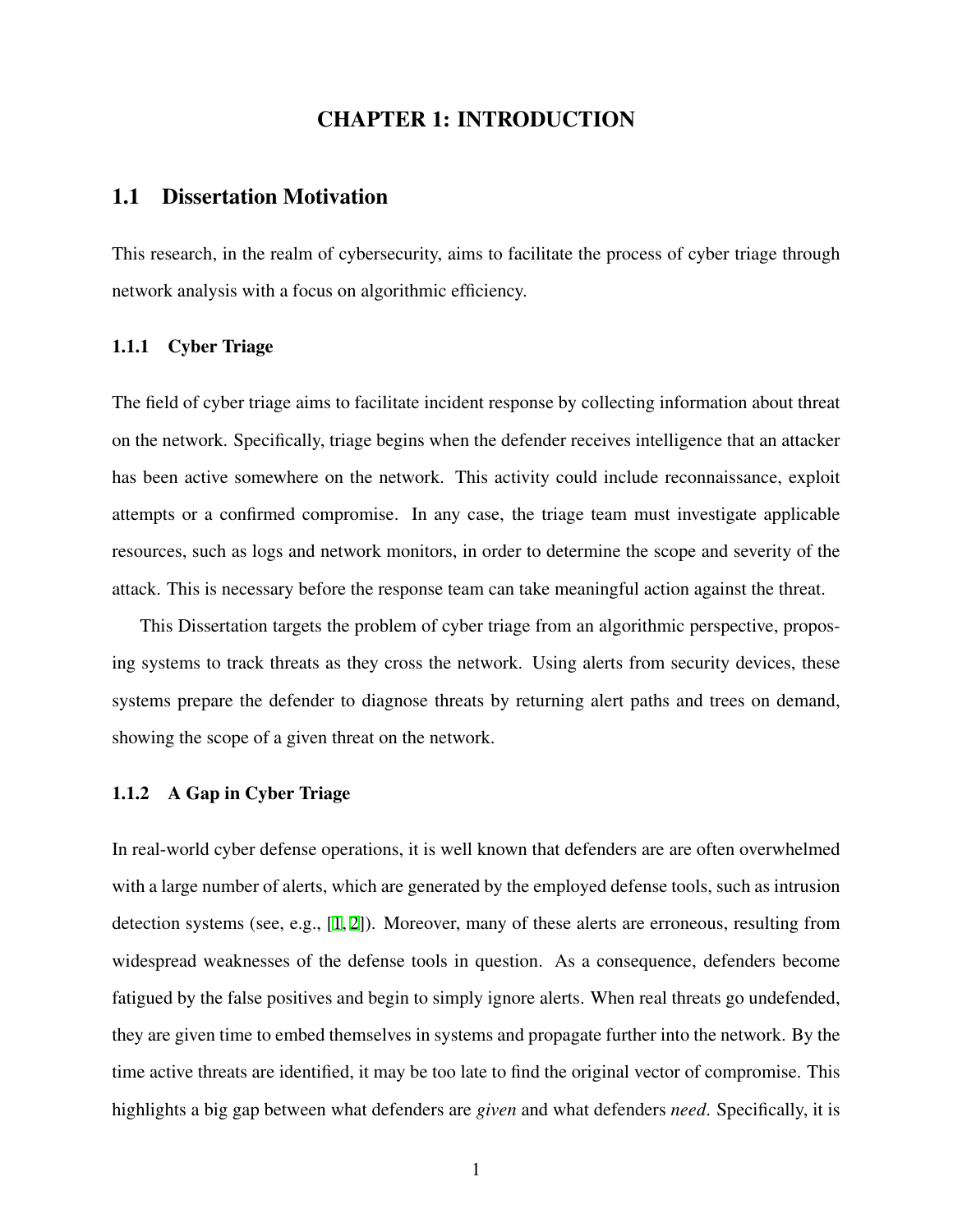not sufficient to evaluate the current status of systems when they are compromised, but defenders need to access the history of the system. This Dissertation investigates a new approach to tracking suspicious activity on the network.

#### <span id="page-12-0"></span>1.1.3 The Challenges

As mentioned, the overwhelming volume of activity on a network makes it difficult to monitor current threats, let alone past threats. This means that efficiency is of utmost importance when addressing this problem.

Additionally, the semantics of a particular attack or set of attacks is often highly relevant to the threat it poses to a network. This makes it difficult to get meaningful results from anomaly detectors, which often lack interpretability.

Finally, the size and architecture of many networks make it difficult for defenders to intuitively grasp the meaning of threats as they relate to various network components. This highlights the need for strong visualization techniques to model such threats.

## <span id="page-12-1"></span>1.1.4 Existing Approaches to Related Problems

To help defenders leverage the useful but hidden alerts in their cyber operations, there is a need for techniques that can distill alerts into a meaningful structure that can be immediately used by defenders. To this end, there have been many studies on fusing alerts, which aim to achieve some of the following: (i) reduction in the volume of alerts produced, while maintaining the position and timing with some level of precision, (ii) providing more holistic alerts which establish patterns of threats on a network, and (iii) identifying anomalous alerts that may have special relevance to the general state of the network. Other studies form graphs of host-based activity, aiming to: (i) identify suspicious processes on a computer, and (ii) track known threats on a computer.

These approaches have limited success because, when analyzing, visualizing or modeling attack paths, they investigate specific examples and do not consider the case of hundreds or even thousands of concurrent, co-located attack/alert paths. As a result, they may be able to form com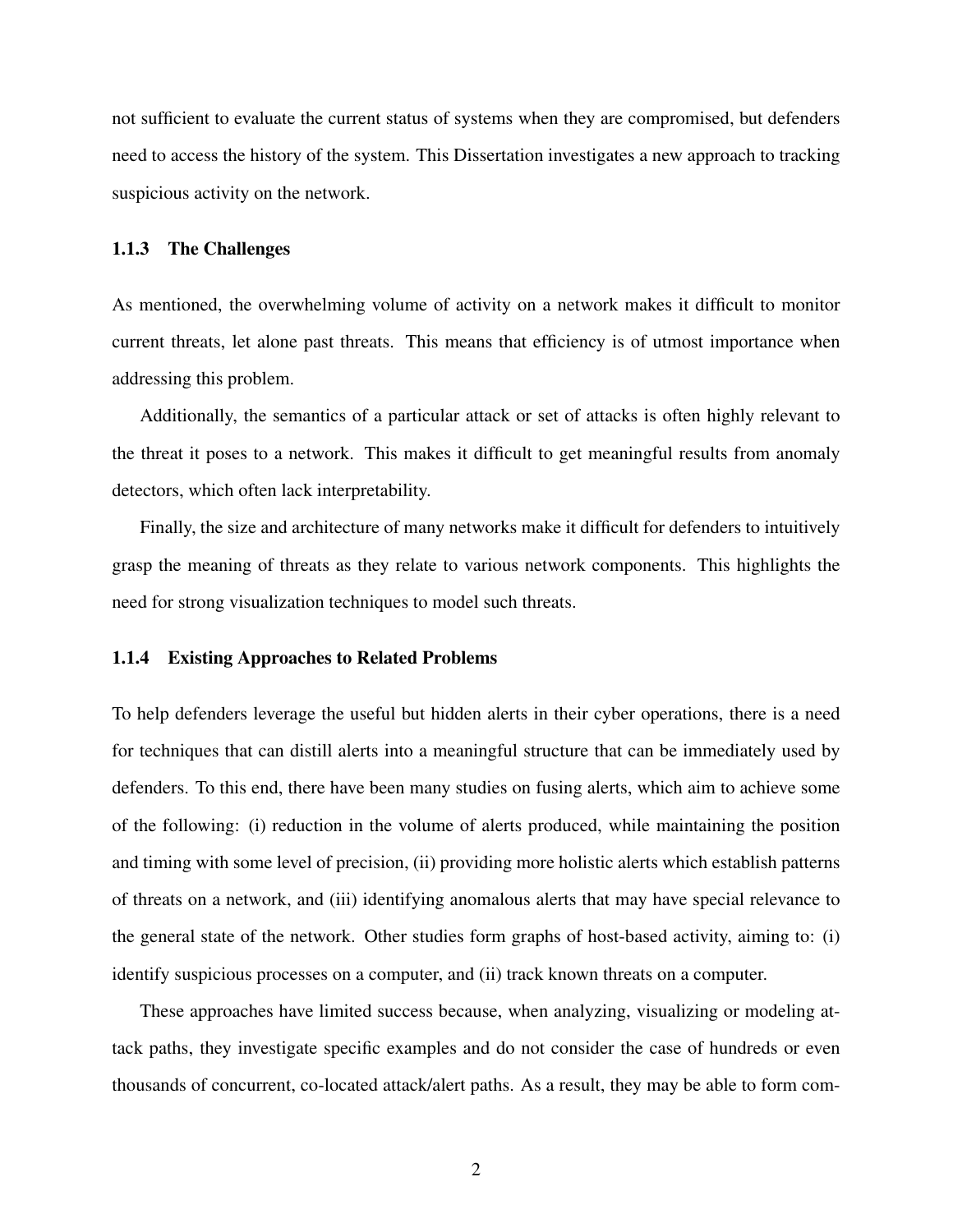pelling narratives about a particular threat, but do not see widespread use because of their limited scope.

In light of this observation, the work in this Dissertation focuses on optimizing the efficiency of alert path and tree reconstruction, conducting rigorous analysis of the asymptotic complexity of these systems while maintaining relevance to both the network and individual systems.

## <span id="page-13-0"></span>1.2 Dissertation Research Methodology

The overall methodology that is used in the Dissertation study is a particular kind of Data Analytics for analyzing *dynamic* data, meaning that the data is collected over a period of time and the time dimension is explicitly considered rather than assumed away [\[3](#page-75-3)[–6](#page-75-4)]. This perspective is dubbed *Algorithmic Data Analytics*, and is complementary to other kinds of Data Analytics, such as: *Statistical Data Analytics*, which primarily use statistical models and techniques to analyze data (see, e.g., [\[7](#page-75-5)[–14](#page-76-0)]); *Machine Learning-based Data Analytics*, which primarily use machine learning techniques to analyze data (see, e.g., [\[15](#page-76-1)]).

The Algorithmic Data Analytics approach designs algorithms to analyze data. The design of algorithms is driven by the needs from a cyber defense perspective, such as application- or purposespecific representation or identification of cyber attacks. Since algorithms often deal with contextspecific forms of data, a necessary preprocessing step is to design appropriate data structures to represent the data in question, which itself may not be trivial. For example, a data structure that is suitable for representing the kinds of data pertinent to the present Dissertations would be *temporalspatial graphs*. As will be presented in the subsequent chapters, there are various ways to model such data, each with its own set of strengths and weaknesses. Thus the precise details of the data structures and algorithms with which they are used is critical in their ability to achieve their goals.

## <span id="page-13-1"></span>1.3 Dissertation Contributions

The Dissertation makes three contributions, which are centered at helping defenders make sense of the alerts generated by Network-based Intrusion Detection Systems (NIDSs), by turning intractable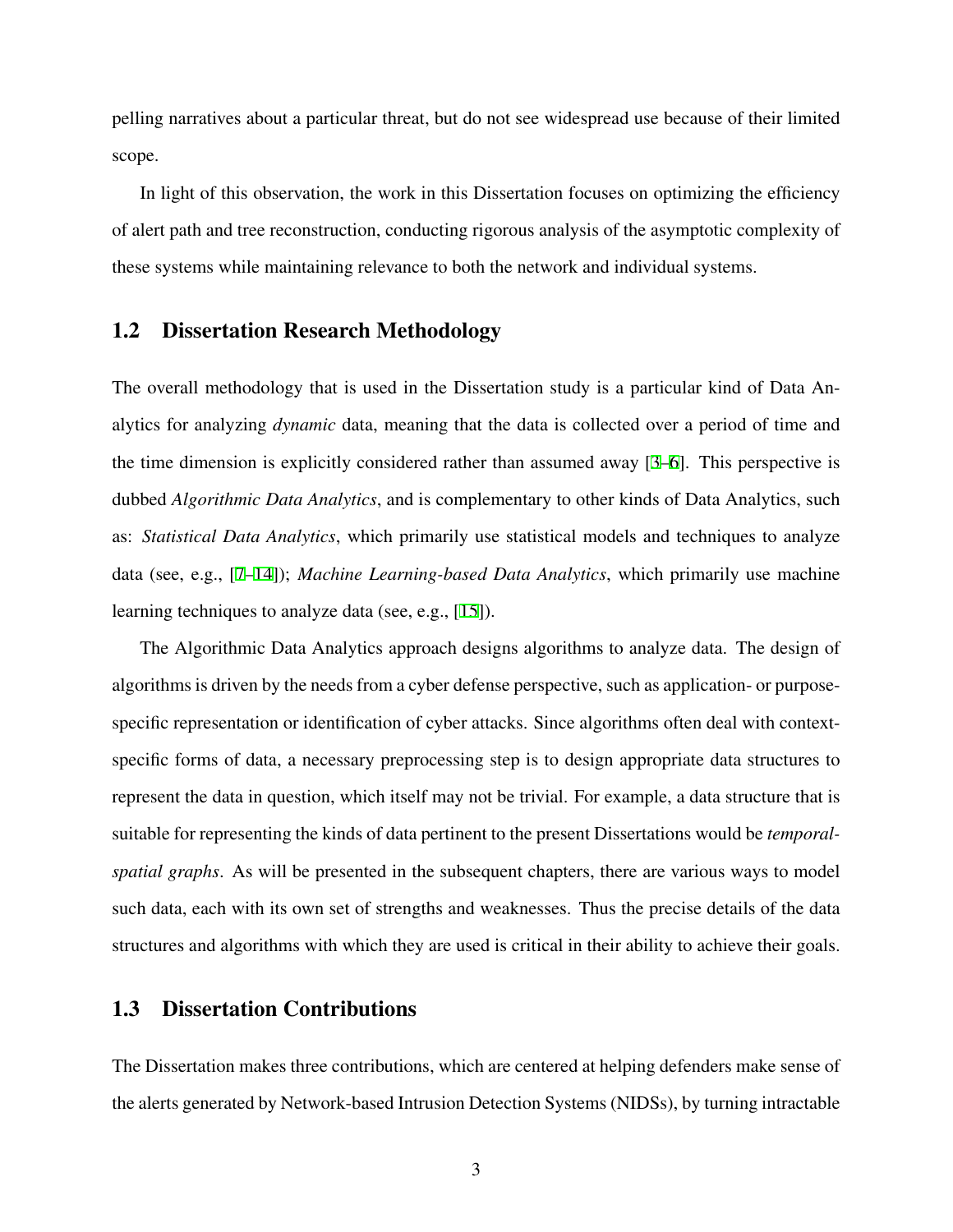amounts and orientations of alerts into a structured representation for automated or semi-automated reasoning.

Chapter [2](#page-15-0) introduces the concept of alert trees in order to reconstruct multi-step attack paths. Named for its purpose in Alert Path Identification in computer Networks (APIN), this model focuses on cyber triage and prioritizes efficiency and high-yield threats, rather than an exhaustive search. In this pursuit, it also introduces the concept of *threat score*, contrasting the existing notion of *vulnerability score*. Threat score measures an attacker's attempts to exploit weaknesses in a network, rather than the existence of those weaknesses. Combining the path and tree identification algorithms with the threat score heuristic, APIN is able to quickly model many significant threats to the network, in order to provide a reliable starting point for incident response teams.

Chapter [3](#page-30-0) proposes an alternative model of alert trees, along with its own method for reconstructing them. This approach conducts Automatic Cumulative Reconstruction of Alert Trees (AutoCRAT), and offers better network coverage and more consistent runtimes than APIN, but sacrifices general efficiency. The work also defines a more general form of threat score which is not specific to a graph structure.

Chapter [4](#page-55-0) targets a challenge arising from the previous two chapters, in which some of the resulting alert trees are too big for defenders to view comfortably. Some trees can be as large as 8000 nodes, defeating the point of the model. To solve this problem, this chapter explores three methods for reducing the size of alert trees by removing redundancies and uninteresting components. These methods are evaluated for their ability to reduce tree size and to maintain the relevant information embedded in the trees.

The three contributions are coherent in the following sense: APIN and AutoCRAT offer two methods for constructing alert trees from network alerts, and Chapter [4](#page-55-0) offers the means to ensure that the resulting alert trees are optimized for use by the defender.

4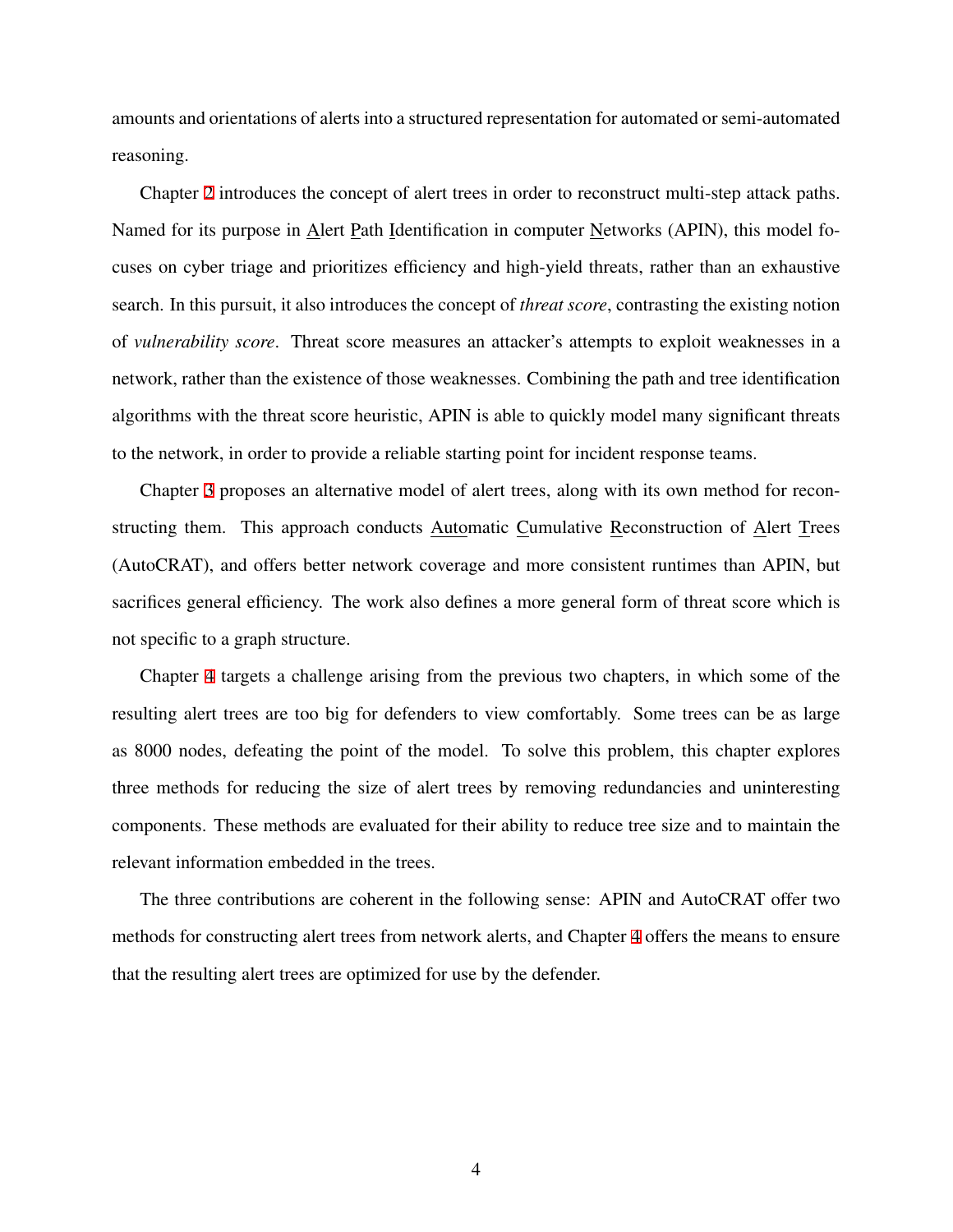# <span id="page-15-0"></span>CHAPTER 2: APIN: ALERT PATH IDENTIFICATION IN COMPUTER NETWORKS

Identifying the scope of a network attack can be difficult with limited information about the nature of the attack. The urgent nature of this problem highlights the importance of automating the cyber triage process. Because of this, it is important to investigate new methods for mapping and quantifying the threat posed by an attack, in order to prioritize actions during incident response. To this end, this chapter proposes a framework for automatic Alert Path Identification in computer Networks (APIN) by leveraging observable malicious behaviors to quantify the threat score of a set of attacks. Using two academic datasets, experimental results show that APIN is able to quickly reconstruct paths that offer meaningful insight into the nature of multi-step threats on the network, given only reasonable restrictions on network size and structure. These insights would not be possible with only existing tools, such as IDSs, and human analysts would require significant time and expertise to obtain the same findings without APIN's guidance.

# <span id="page-15-1"></span>2.1 Introduction

In cyber triage, a stage of incident response, the defender needs to identify the location and extent of damage that an attacker has been able to inflict. Since many cyber attacks are conducted via multiple steps [\[16](#page-76-2)[–18](#page-76-3)], the *attack paths* that have been exploited by attackers must be identified quickly and with high certainty. Additionally, it is important that the information provided to human defenders has clear cyber security meaning and, if possible, suggests a mitigation approach [[19,](#page-76-4) [20\]](#page-77-0). For these reasons, this paper aims to identify all potential attack paths (modeled as alert paths) with respect to a known or suspected target, and to rank the most significant attacks based on the magnitude of threat to the network and the temporal relationships between attacks.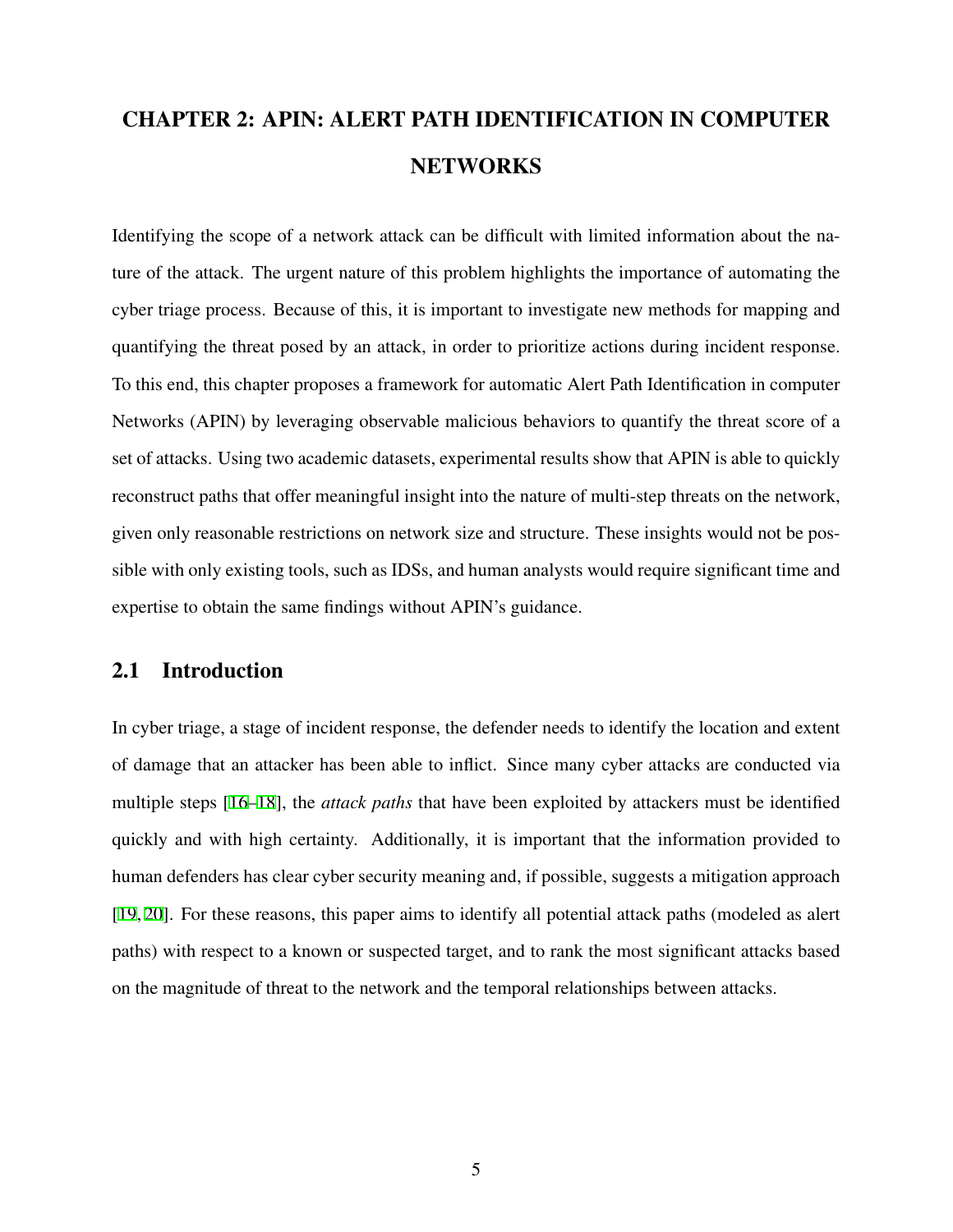### <span id="page-16-0"></span>2.1.1 Chapter Contributions

This chapter makes the following contributions. First, it introduces the concept of alert paths for the purpose of cyber triage. Second, it proposes a method for reconstructing alert paths from network intrusion detection system (NIDS) alerts. Named for its purpose in Alert Path Identification in computer Networks, APIN also quantifies the notion of a *threat* score, as distinguished from a *vulnerability* score, although the two terms have been used interchangeably in some of the literature. The framework utilizes output from existing network monitors such as intrusion detection systems (IDSs) and incorporates existing database software for efficiency. This approach achieves *explainability*, *resistance* to some attacks, and can be *automated*. Third, in order to demonstrate the effectiveness of the framework, two case studies show APIN's performance on two widelyaccepted datasets. Experimental results demonstrate the model's ability to identify paths quickly and accurately, given reasonable restrictions on network size and architecture.

#### <span id="page-16-1"></span>2.1.2 Related Works

The problem of identifying alert paths is closely related to the formulation of attack narratives [\[1](#page-75-1)] with respect to some cyber attack models (e.g., cyber kill chains [[17,](#page-76-5) [18\]](#page-76-3)) and the formulation of attack stories [\[21](#page-77-1)]. Contrasting these studies, APIN aims to achieve *automated* formulation and reconstruction of attacks that are described in diverse collections of data.

There have been studies on reconstructing Distributed Denial-of-Service (DDoS) attacks (via probabilistic packet marking) [[22\]](#page-77-2), malware infections on hosts and command-and-control [\[23](#page-77-3)– [25\]](#page-77-4), and network attack paths (via similarities) [[26](#page-77-5)]. Contrasting these studies, APIN seeks to identify and *rank* attack paths, since real networks naturally have many discrete paths of various significance.

Some other works have taken a vulnerability-based approach to analyzing attacks [\[27](#page-77-6)[–34](#page-78-0)]. However, vulnerability information is often incomplete or out of date, since new vulnerabilities are found and published daily [[35\]](#page-78-1). Hoping to avoid this limitation, we instead use a *threat-based* approach, which may be better able to identify exposures. The identification of attack paths falls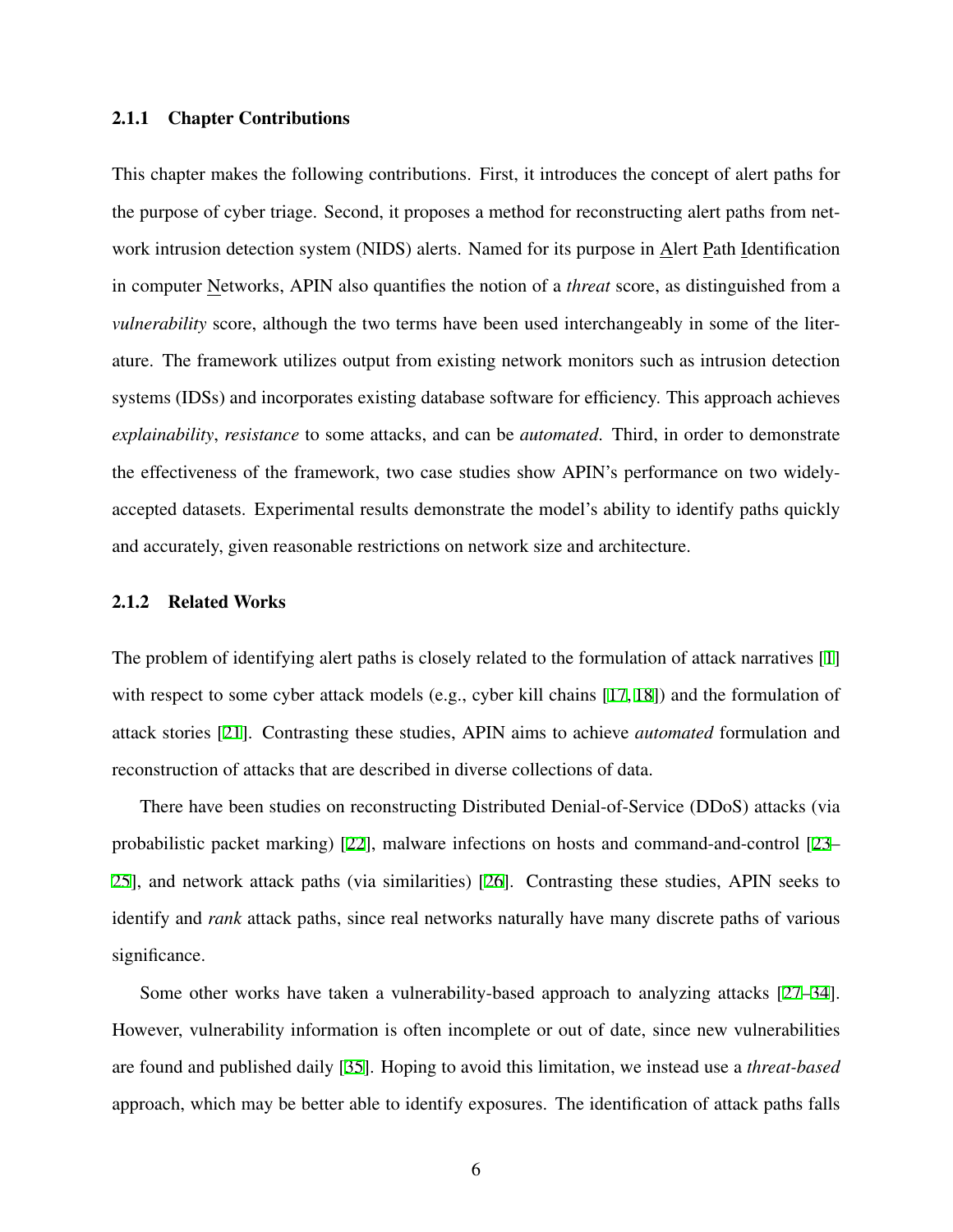into the broader context of cybersecurity data analytics [\[12](#page-76-6), [15,](#page-76-1) [36](#page-78-2)[–39](#page-78-3)].

## <span id="page-17-0"></span>2.1.3 Chapter Outline

The rest of this chapter is organized as follows. Section [2.2](#page-17-1) details the proposed solution framework, including pseudocode. Section [2.3](#page-24-0) demonstrates the usefulness of the framework using two research datasets. Section [2.4](#page-28-0) discusses implications of the chapter and Section [2.5](#page-29-0) concludes the chapter.

# <span id="page-17-1"></span>2.2 Framework

<span id="page-17-3"></span>The terminology used in this chapter is given in Table [2.1](#page-17-3).

| Term       | Meaning / Usage                                                                      |  |  |  |  |
|------------|--------------------------------------------------------------------------------------|--|--|--|--|
| Attacker   | A computer which behaves maliciously. This does not imply ownership of the sys-      |  |  |  |  |
|            | tem, merely the ability to make it perform some action.                              |  |  |  |  |
| Victim     | A computer which has been targeted by an attack. This does not imply compromise      |  |  |  |  |
|            | of the computer.                                                                     |  |  |  |  |
| Alert      | Series of computers on a network which begin at some attacker (the origin) and       |  |  |  |  |
| Path       | terminate at some victim (the target).                                               |  |  |  |  |
| Path       | A tuple of computers in a network (i.e., an attacker and a victim) which belong to   |  |  |  |  |
| Link       | some alert path and which are connected by at least one edge directed to the victim. |  |  |  |  |
| <b>NTS</b> | Node Threat Score, corresponding to a specific computer within the network.          |  |  |  |  |
| <b>PTS</b> | Path Threat Score, corresponding to an alert path and denotes the combined threat    |  |  |  |  |
|            | against every system in the path.                                                    |  |  |  |  |
| Origin     | Node from which an attacker began executing its strategy (or where this was first    |  |  |  |  |
|            | observed)                                                                            |  |  |  |  |
| Target     | Node which is presumed to be the objective of an attacker's mission. If specified,   |  |  |  |  |
|            | this node is always at the end of an alert path.                                     |  |  |  |  |

Table 2.1: Terms used throughout the chapter on APIN.

## <span id="page-17-2"></span>2.2.1 Problem Statement

In this chapter, a computer network is modeled as a graph  $G = (V, E)$ , where V is the set of vertices or nodes (representing IP addresses), *E* is the set of arcs or directed edges between nodes (representing suspicious communications). Each edge  $e \in E$  consists of a unique tuple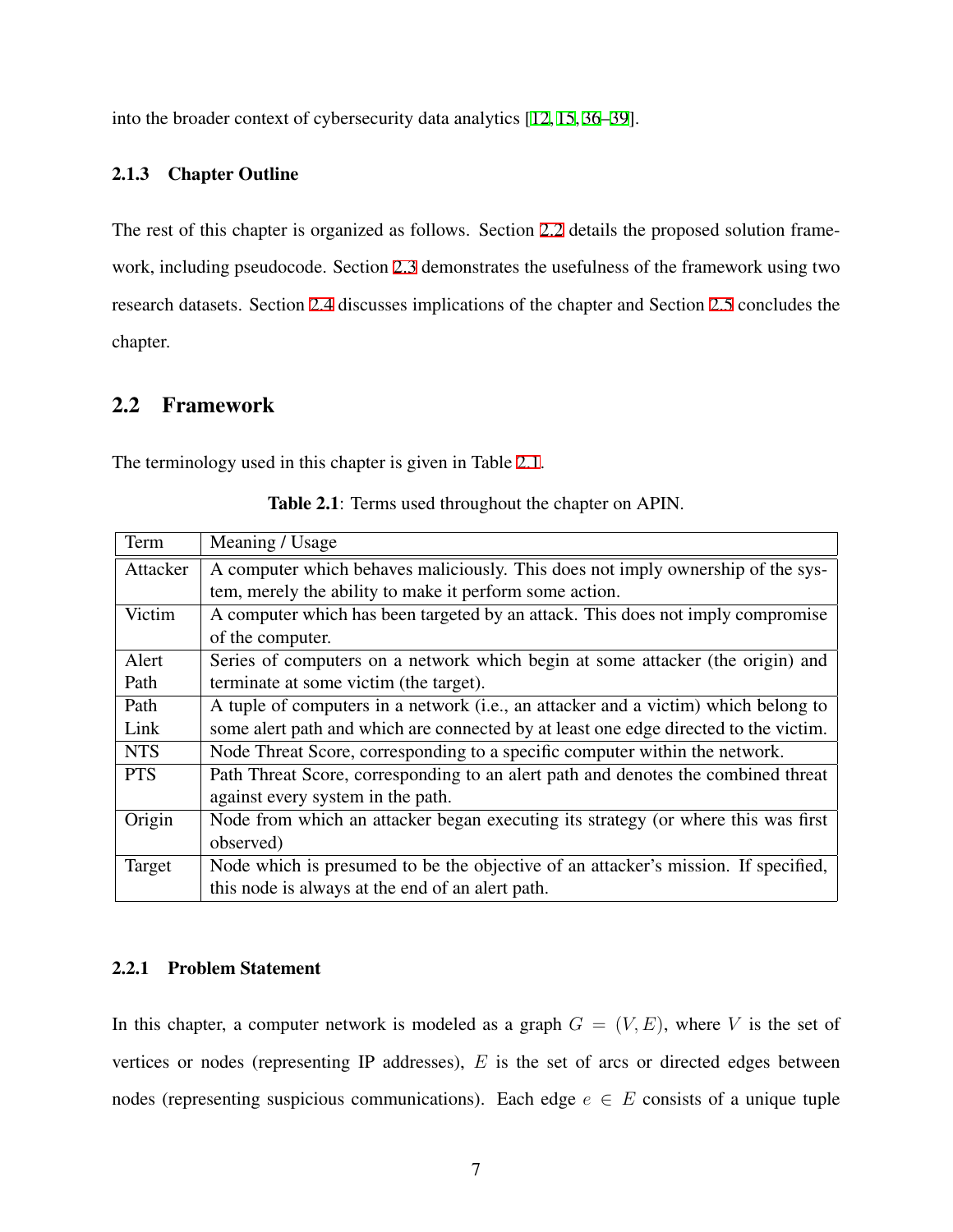(*src, dst, time, SID*), which identifies a suspicious communication between a source IP address (*src*) and a destination IP address (*dst*) at a certain time (*time*) and indicates the type of suspicious activity via a signature identifier (*SID*). *SID*s may be provided by intrusion detection systems or other defense tools.

Given a set of security events (e.g., IDS alerts), where an *event* is represented as an edge, these security events can formulate a graph  $G = (V, E)$  as follows: vertices are extracted from each event such that both the *src* and *dst* represent vertices in the graph. The edge's *SID* is added to the *src* vertex's list annotation of *SIDsout* and the corresponding *dst* vertex's list annotation of *SIDsin*. The *dst* address is added to the *src* vertex's list annotation of *neighborsout*, which contains the set of neighbors against which it has initiated attacks. Likewise, the *src* vertex is added to the *dst* vertex's corresponding list annotation of *neighborsin*, which contains the set of neighbors that have initiated attacks against it. Edges are naturally converted directly from alerts because each alert indicates an attack waged from *src* againt *dst*.

The *research problem* is to extract and rank the observed alert paths within a network based on the perceived threat of each path. The ranking of these paths should be *generalizeable* so that it can be used in any network without manual tagging and training, and *robust* so that attackers cannot easily force paths to be ranked in the wrong order (i.e., higher ranked alert paths are attacked more heavily).

#### <span id="page-18-0"></span>2.2.2 Solution Framework

Figure [2.1](#page-19-0) highlights the proposed framework, known as APIN, per the title of this work. The framework has 3 stages. The first stage uses the alerts provided to construct the graph and quantify the node threat score (NTS) for each node. If no suspected target is provided, this stage will also select some potential targets or origins based on NTS. The second stage is to identify possible alert paths with respect to a given node. This stage uses the network communication data from the aforementioned graph *G*. The third stage aggregates the NTSs in each path to obtain the path threat score (PTS). These paths are ranked according to PTS so that the paths with the most significant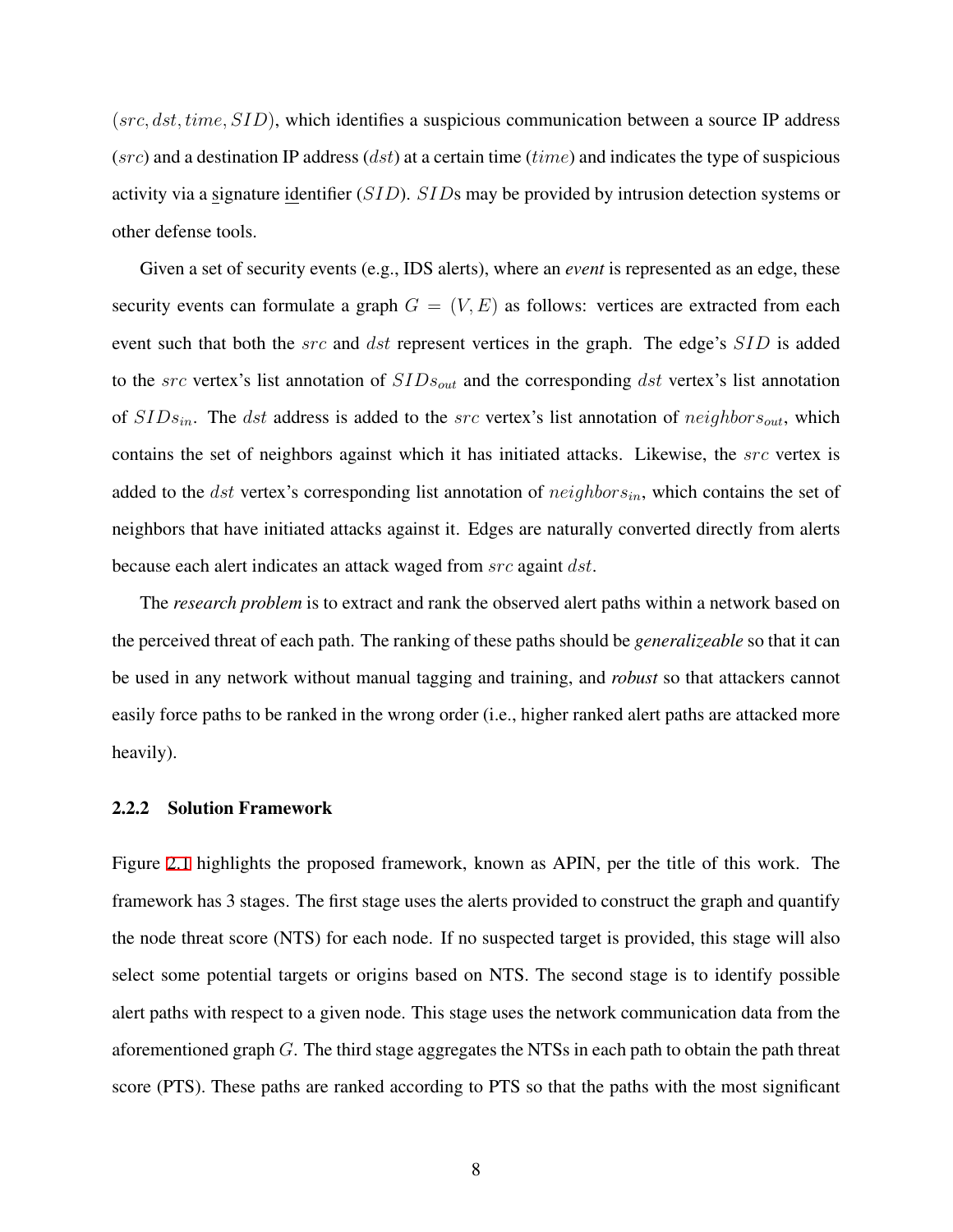threat can be handled first.

<span id="page-19-0"></span>

Figure 2.1: An overview of the APIN framework. NTS refers to the calculation of node threat score. PTS refers to the calculation of path threat score.

## Node Threat Score

In this stage, APIN parses the security events and builds a database each for nodes and edges. Nodes are defined by the IP addresses named as the *src* or *dst* of the events. They are annotated with the quantity of incident edges by type (i.e., *SID*), either outbound or inbound (for the *src* and *dst*, respectively). Within the database, nodes are indexed according to address, ITS, and number of neighbors in and out. Edges are defined by the tuple described in Section [2.2.1,](#page-17-2) which is a representation of the corresponding security event. Within the database, edges are indexed according to *src*, *dst* and *time*, for each combination of the 3 terms. The combination of all three is indexed twice, to facilitate both a chronological and a reverse-chronological query, as necessary. The 'nodes' and 'edges' databases comprise  $G = (V, E)$ .

NTS is the first building block in alert path analysis. Intuitively, it measures the scale and cost of attacks against a node. In this case, attack cost represents the difficulty of generating and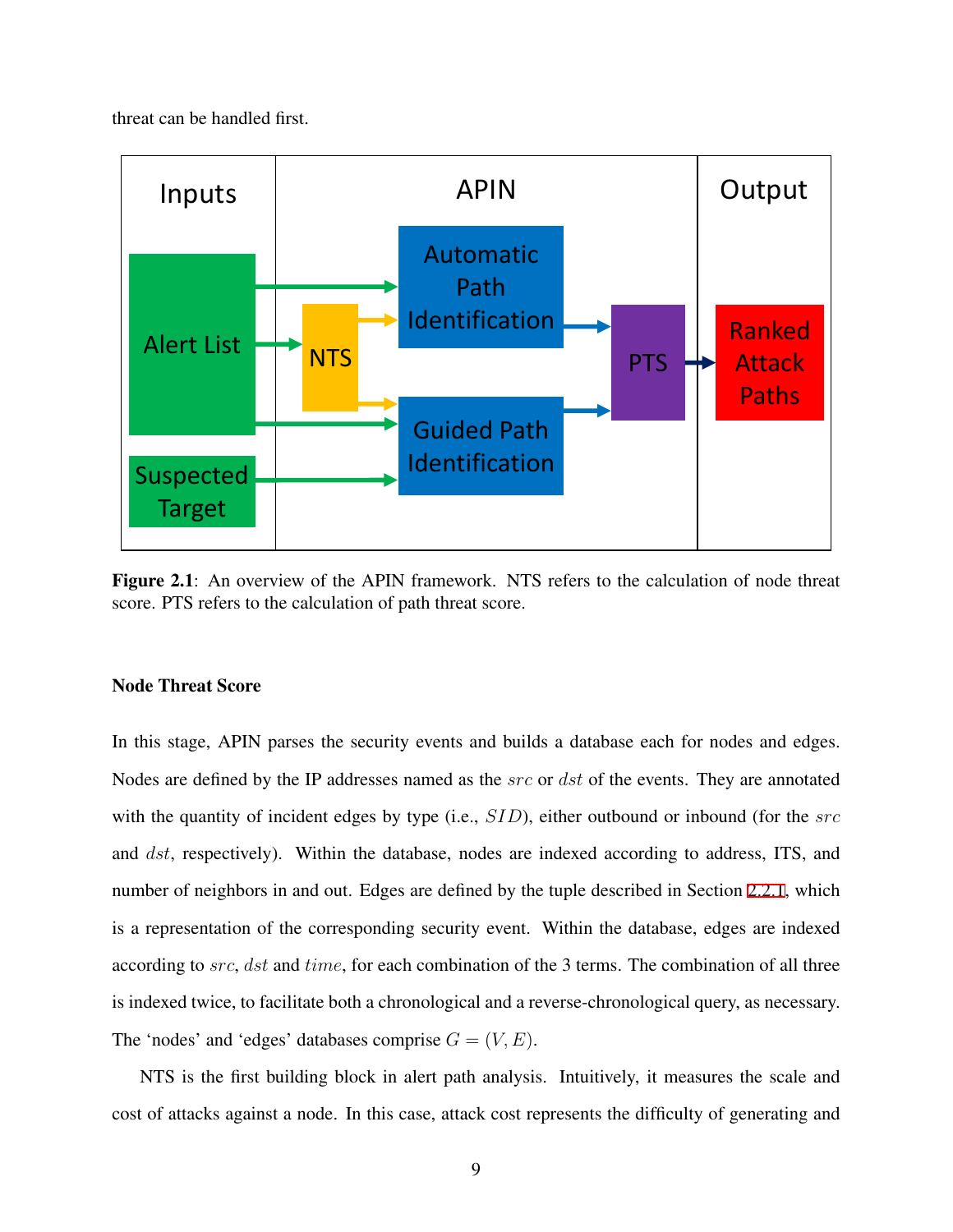launching diverse attacks. This value must be calculated for each computer in an alert path. The parameters used in the NTS formula are chosen as follows:

- Inbound alert diversity  $(D_{in})$ . This captures the idea that adaptive attacks by skilled attackers will result in various alarms being triggered. It is calculated as the number of inbound alert types, or 1, if there are no inbound alerts.
- Outbound alert diversity (*Dout*). As with inbound alert diversity, this captures the idea of an adaptive attacker, but is distinguished in the case of server-side attacks, data exfiltration and similar alerts. It is calculated as the number of outbound alert types, or 1, if there are no outbound alerts.
- Inbound alert scale by type (*Sin*). This provides a generic and intuitive measurement of the threat against a node. It is calculated as the geometric mean of the number of inbound alerts of each type present, or 1, if there are no inbound alerts. Alert type is defined by its signature identifier (*SID*).

Our initial attempt to formulate NTS also used the metric of outbound alert scale, but this was found to produce heavily skewed results with the highest values held exclusively by nodes which had conducted network scans (since these produce an inordinate amount of alerts relative to other attack types). This not only puts the focus on nodes with relatively routine activity (even though scans are indeed suspicious), but enables attackers to easily push nodes in their control to the top of the NTS ranking. Because of these observations, we removed outbound alert scale from the formula, making it resistant to the "noisy network scan diversion." For the same reason, we choose to define *Sin* using the *geometric mean* of the number of inbound alerts of each type present, rather than the *arithmetic mean*. This is because some attacks are cheaper than others (in terms of configuration complexity, time of execution, etc.), so attackers could more easily manipulate the arithmetic mean – inflating the threat score – by producing more cheap attacks (such as scans). Given this discussion, we define NTS as follows:

Definition 1 (Node Threat Score (NTS)). *The NTS of a node is the weighted geometric mean*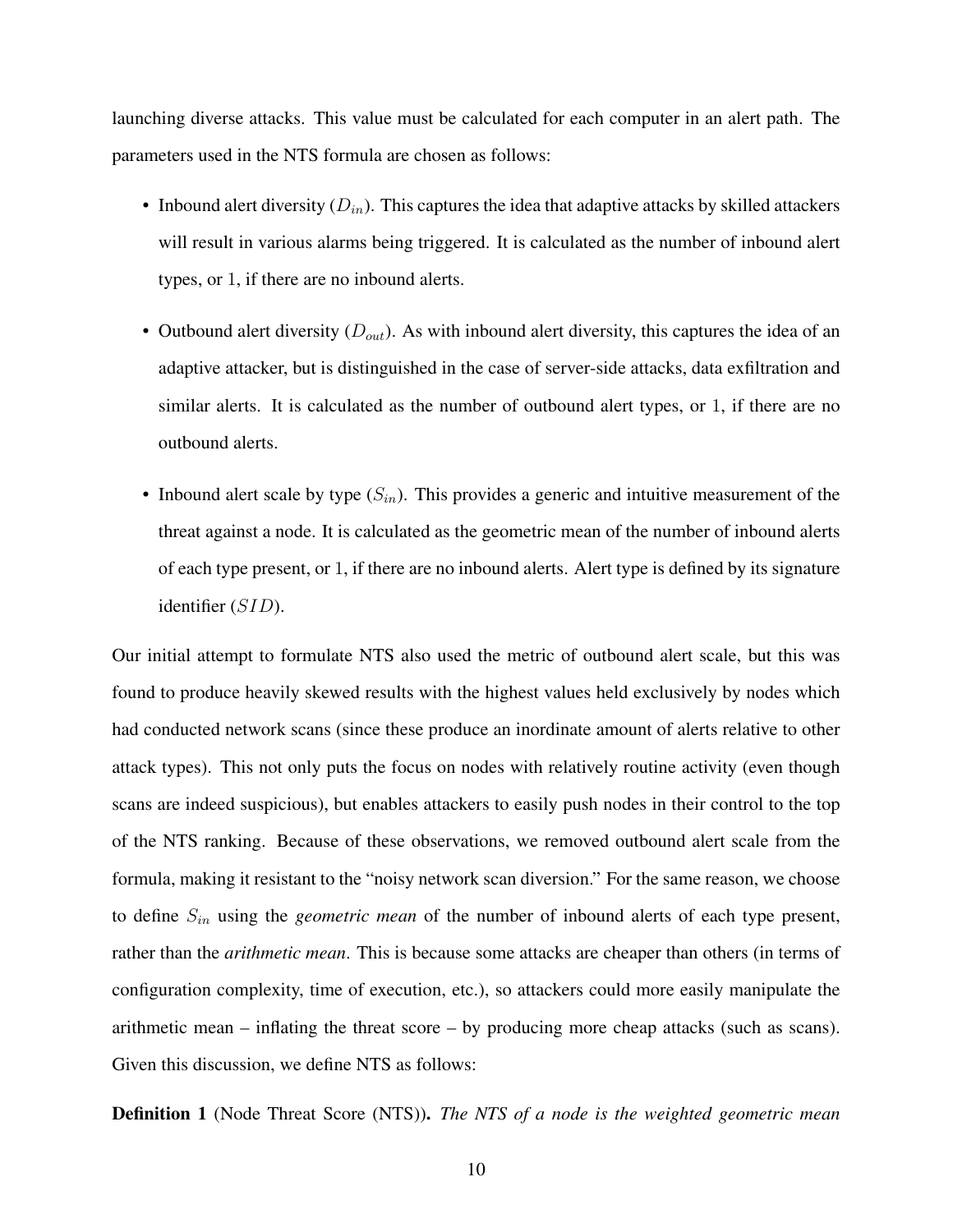*of the node's inbound alert diversity, outbound alert diversity, and inbound alert scale by type. Specifically,*

$$
NTS(x) = \sqrt[W]{D_{in}^{w_1}(x) \cdot D_{out}^{w_2}(x) \cdot S_{in}^{w_3}(x)},
$$
\n(2.1)

*where*  $W = w_1 + w_2 + w_3$  *and each weight is configurable.* 

For our case studies, we used the default values of 1 for each weight. If no reference node (i.e., suspected target) is provided, the 10 nodes with the highest NTS are selected and used in turn as reference nodes, as both target and origin (i.e., path identification is run 20 times). This means that the use of a reference node can significantly improve the runtime of APIN, but that the reliability of the corresponding results are wholly dependent on the reliability of the reference node.

#### Identifying Alert Paths

In principle, alert paths can be reconstructed with respect to a *time-based* or *node-based* approach. In the time-based approach, the idea is to parse each arc in reverse-chronological order and add newly identified nodes to the DAG as appropriate. This process is repeated for each known or suspected node in *V*. In the node-based approach, arcs are indexed by their source and destination, then each victim node's adjacency list is parsed significantly faster than in the time-based approach. Indexing needs only to occur once for each arc.

APIN also includes a configurable blacklist for the case that some nodes (e.g., honeypots) need not be examined. This is also useful for nodes which have a high cardinality of neighbors (such as DNS servers and broadcast addresses), which can cause an exponential increase in the runtime of the algorithm. This effect imitates that of attempting to identify all possible alert paths in a fully-connected graph, as discussed below. Nodes excluded for this reason should be manually inspected.

Because of its apparent disadvantage to the node-based approach, pseudocode for the timebased approach is omitted. Similarly, because the origin-centered algorithm follows the same logical flow as the target-centered algorithm (albeit in reverse), it is also omitted. The target-centered node-based approach is given in Algorithm [1](#page-22-0). As shown in the pseudocode, APIN constructs a tree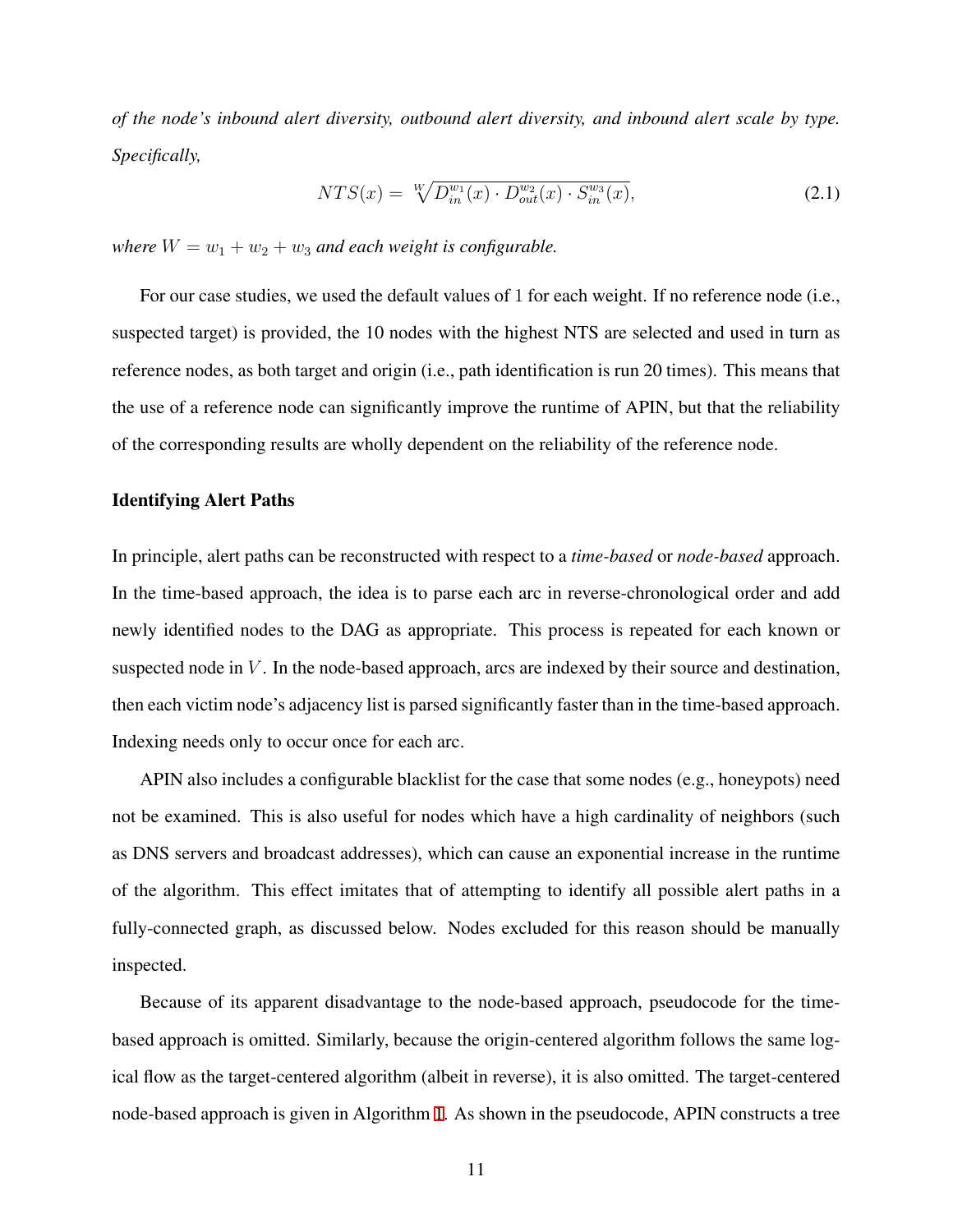### <span id="page-22-0"></span>Algorithm 1 Target-Centered APIN with Node Indexing

**Input:** Target\_Address,  $G = (V, E, Z)$ , Blacklist **Output:** Alert\_Paths  $= (V)$ 

- 1: root *←* NewTree
- 2:  $\text{root}.\text{time} \leftarrow TIME\_MAX$
- 3: New\_Leaves *← {root}*
- 4: while New\_Leaves has nodes do
- 5: Candidates *←* New\_Leaves
- 6: New\_Leaves  $\leftarrow \emptyset$
- 7: for candidate *∈* Candidates do
- 8: Query edges with *dst* = candidate and *time <* candidate*.time*
- 9: Sort Query\_Result in reverse-chronological order
- 10: for edge *∈* Query\_Result do

```
11: if edge.src ̸∈ Blacklist ∪ candidate.ancestors ∪ candidate.children then
```
- 12: New\_Leaf  $\leftarrow \{src = \text{edge} \cdot src, \text{time} = \text{edge} \cdot \text{time}\}$
- 13: Add New\_Leaf to candidate*.children*
- 14: Add New\_Leaf to New\_Leaves

```
15: Alert_Paths ← ∅
```

```
16: for leaf ∈ root.leaves do
```
- 17: path *←* leaf*.ancestors*
- 18: Add path to Alert\_Paths

```
19: return Alert_Paths
```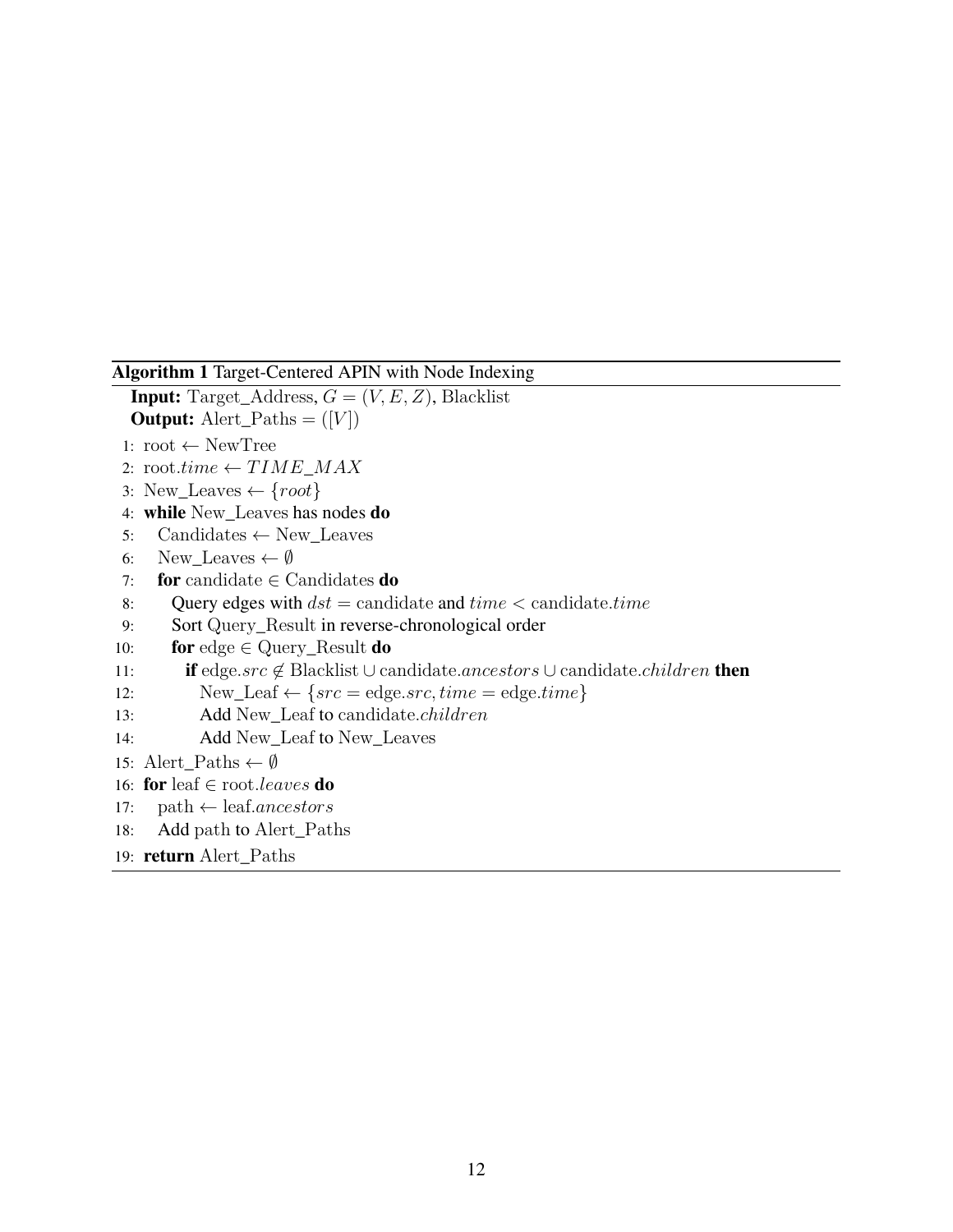of all the nodes which connect to the target, noting the time at which they do so. This preserves the temporal dependency between two attacks (i.e., a secure node cannot be used to conduct an attack before that node itself has been attacked). Once the tree has been constructed, the paths extending down to each leaf are the possible paths the attacker could have taken, with the leaves being the corresponding origin.

The time complexity of the algorithm is heavily dependent on the connectedness of the graph. The worst-case complexity is for a graph that is fully-connected such that each node has  $|V|$  connections to *each* other node, with connections interleaved methodically to ensure that, at each branch of the tree, every node has an edge to every other node. In this case, the complexity is  $\mathcal{O}(|V|^3)$ . Alternatively, the worst case complexity as defined by the number of edges is  $\mathcal{O}(|E|^2)$ . That is, the worst-case complexity is  $\min{\{\mathcal{O}(|V|^3), \mathcal{O}(|E|^2)\}}$ , depending on the density of graph  $G = (V, E)$ . For sparsely connected graphs, many nodes will likely never enter a given tree, resulting in a significantly better expected runtime. For a reasonably secure network, attacks may be sparse, or at least concentrated around certain attackers or victims.

## Path Threat Score

We introduce the concept of path threat score (PTS) to quantify the threat posed against a given path as a whole. The purpose of this definition is to gain insight into the attacker's intent and/or objective. In part, this can be inferred based on the amount of resources directed at individual computers in a path (given by the NTS). Additionally, the length of a path may be a partial indicator of how well-defined the attacker's objective may be (e.g., if their first target is their only target, perhaps the attacker has some inside knowledge about the location of data they seek to compromise). Based on these principles, we define PTS as follows:

Definition 2 (Path Threat Score (PTS)). *The PTS of an alert path is the sum of the NTS of all nodes in the given alert path.*

Threat score is conceptualized independently of path identification in Figure [2.2](#page-24-1). Specifically, this figure highlights the fact that even though NTS may be calculated for each node individually,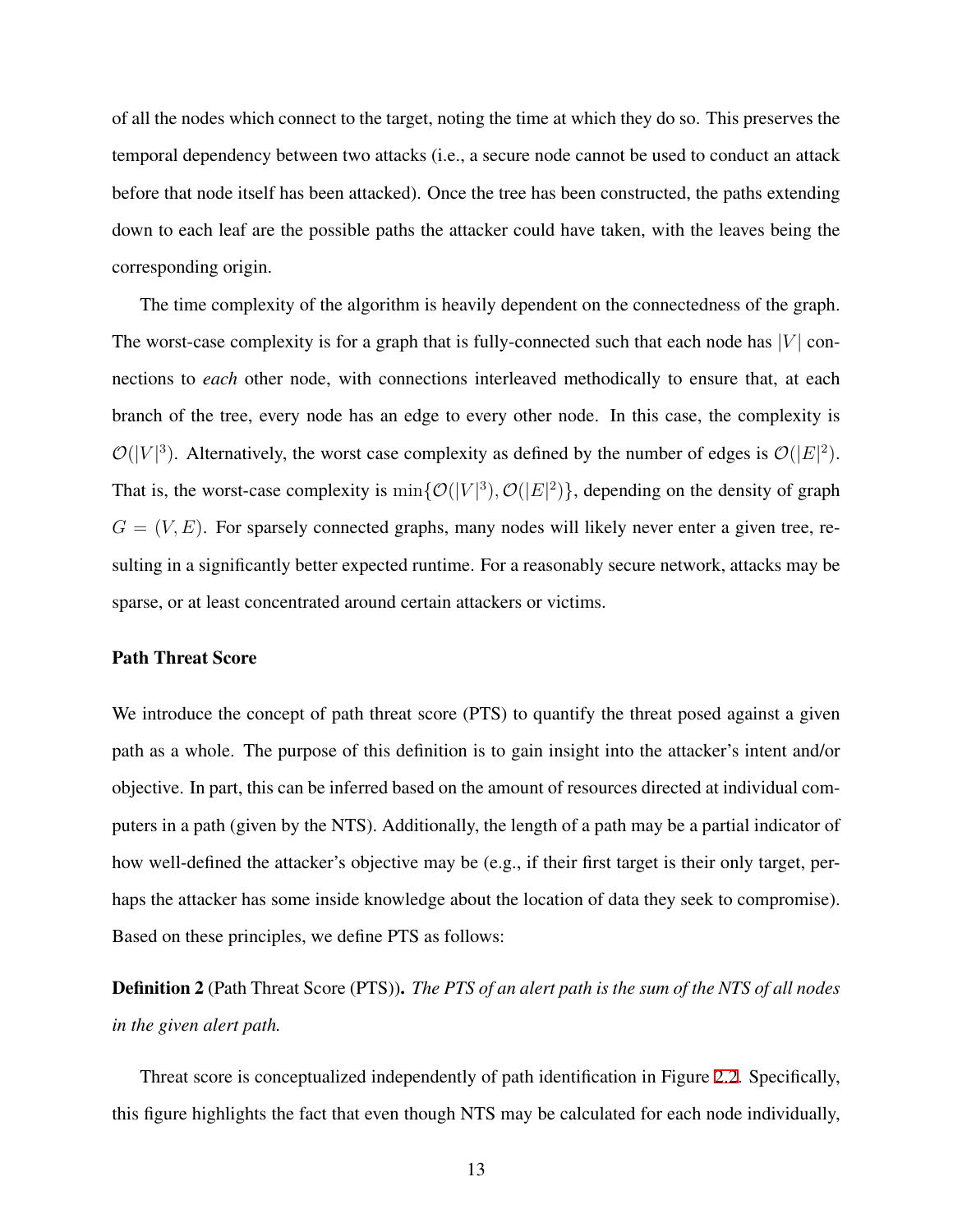PTS requires both the path structure and the NTS of each node in that path. For this reason, NTS may be stored in the database, but PTS may not.

The PTS calculation is designed to rank the paths containing those computers most targeted by an attacker, even if not all attacks incident to nodes in that path follow the path precisely. For example, an attacker may conduct some attacks from a variety of external nodes (e.g., using spoofing or a botnet). In this case, it is more important to model the threat against the target than to precisely determine which attacker realized the compromise of that node. Because of this, the measurement of ITS for nodes in a path may be impacted by attacks to/from computers not in the path.

<span id="page-24-1"></span>

Figure 2.2: Threat Score Calculation

# <span id="page-24-0"></span>2.3 Evaluation with Real Data

This case study evaluates the framework using two research-oriented network traffic datasets, DARPA99 [\[40](#page-79-0)] and CSECICIDS2018 [[41\]](#page-79-1). The former, despite major criticism and age, remains one of the most-referenced datasets for IDS evaluation today, while the latter offers a significantly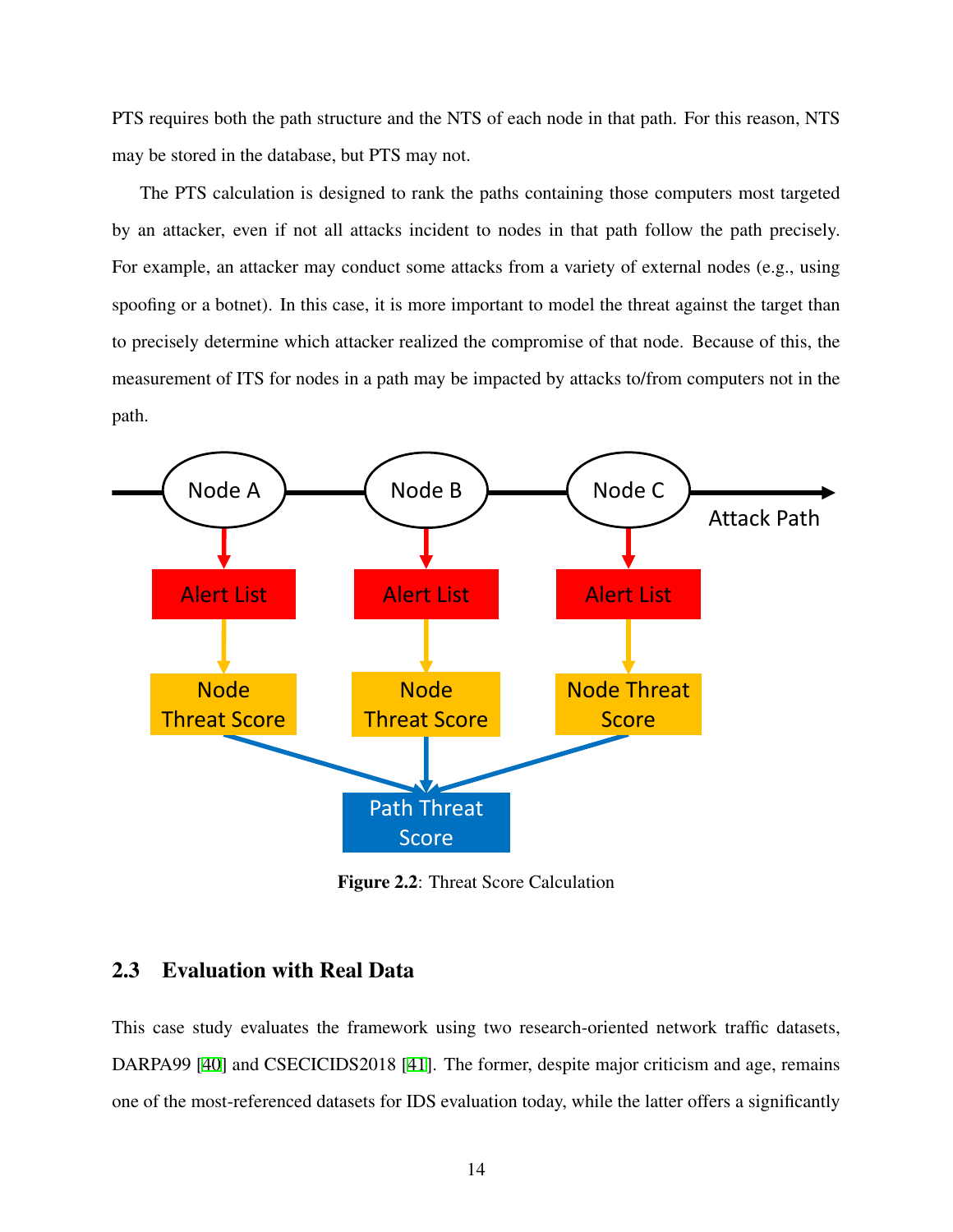improved attack landscape, volume of data, and more robust data description.

## <span id="page-25-0"></span>2.3.1 Configuration

Because the alert paths are derived from the output of an existing IDS (in this case, Suricata 4.0 [[42\]](#page-79-2)), it is important that the IDS is properly configured for the network in question. These experiments make minimal configuration changes, with the hope that APIN will be useful to analysts even without advanced expertise and the expectation that many enterprise networks already incorporate their own custom configurations. Specifically, the *home*\_*net* variable is specified according to the architecture given in the datasets, and the well-reputed Emerging Threats ruleset [\[43](#page-79-3)] provides rule specifications for Suricata. However, policy-based rules are not applicable to these experiments because the datasets do not specify what software use policies were implemented during the data collection. These rules are thus excluded.

The experiments were processed using an Intel Xeon X5650 (2.67GHz) CPU running ESXi 6.5.0, with two allocated VMS, one for the APIN driver and one for the database. The driver was allocated 2 cores, 32 GB RAM, and 48 GB HDD and ran Ubuntu 18.04.3 LTS Desktop. The database was allocated 4 cores, 16 GB RAM, and 100GB HDD and ran Ubuntu 16.04.2 LTS Server. They were attached to the same virtual subnet.

## <span id="page-25-1"></span>2.3.2 DARPA99 results

The 16,616 alerts from Suricata's output for DARPA99 were converted from text to JSON format in 1.06s. The graph of 431 nodes was constructed and indexed in 8.70s. APIN completed in 0.67s. This runtime is well within acceptable bounds.

Because of the architecture used to collect the DARPA99 data, APIN produced limited results. First, the simplicity of many of the attacks limits the ability to identify multi-step attacks. The attacks conducted in the original experiment seem to consist exclusively of a single link, where the attacker stopped the attack once the target was compromised and began a new attack, rather than pivoting between multiple internal nodes. Specifically, all of the paths identified by APIN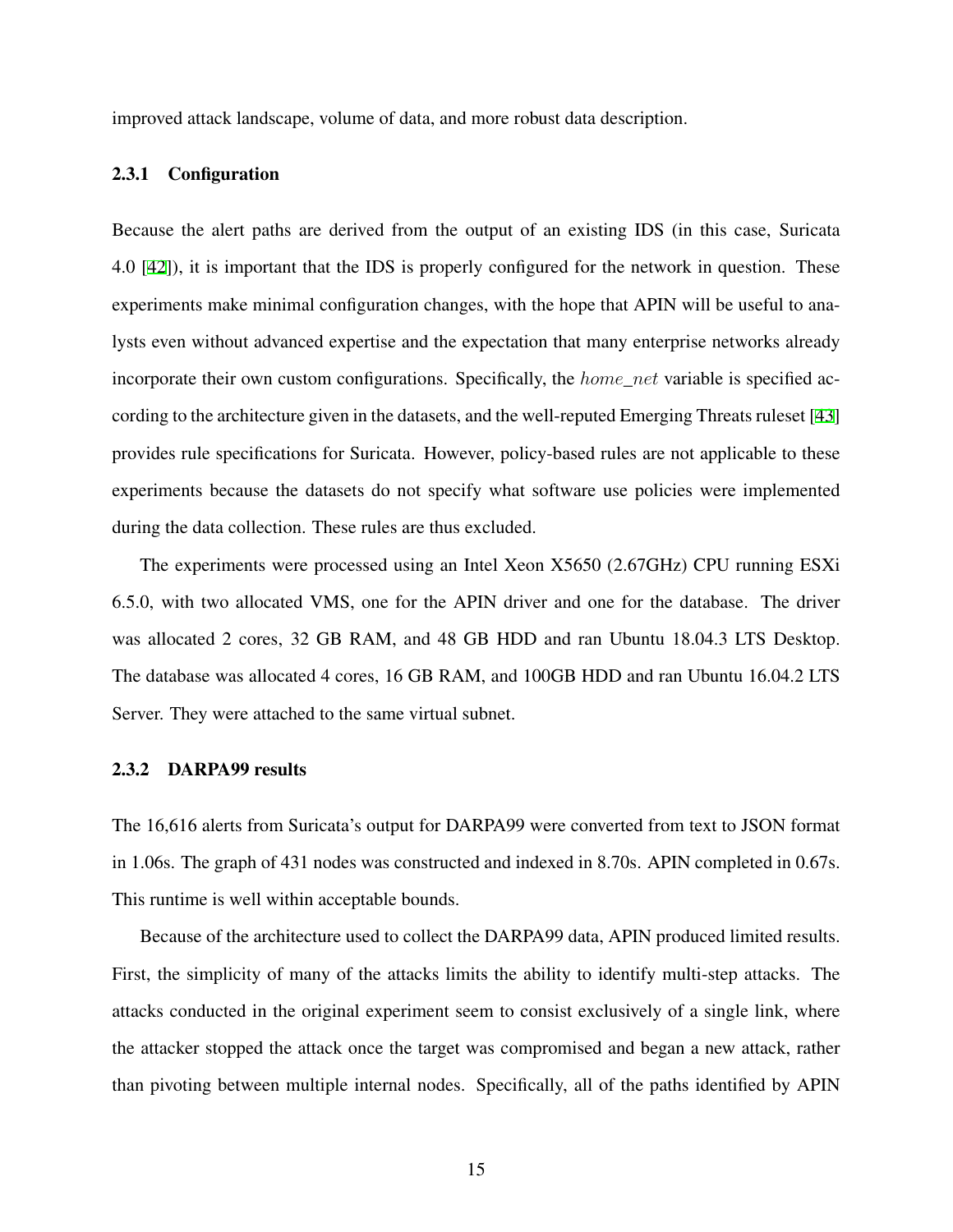contained one node in the "172.16.112.0/20" subnet and one node from another subnet or external network. In this case, APIN is not useful. Nevertheless, understanding this limitation leads to the following insight.

Insight 1. *Research datasets designed to model network attacks should include multi-step attacks.*

### <span id="page-26-0"></span>2.3.3 CSECICIDS2018 results

According to the data description provided by its authors, the CSECICIDS2018 dataset contains a network of 450 benign nodes and a separate network of 50 attacker nodes [\[41](#page-79-1)]. Processing revealed an unusually high connectedness for a network of this size. Specifically, 406 nodes had over 1000 inbound neighbors (i.e., those which produced alerts when processed by Suricata) over the span of data collection, with the highest reaching 5992. This phenomenon seems to be the result of either mass spoofing by the attacker network (which is not clearly detailed in the data description) or of some third-party interference during the experiment. In this particular case, 11 of the 14 documented victims were in the top 406 highly-connected nodes. This complexity prevents the real-time parsing of the alert trees, which grow cubically. Nevertheless, this limitation offers some insight:

Insight 2. *High-granularity network segmentation is important for the efficient analysis of alert paths.*

Following this observation, a blacklist removed the nodes with over 1000 inbound neighbors, preferring a partial result over a prohibitive runtime.

The 3,323,426 alerts from Suricata's output for CSECICIDS2018 converted from text to JSON format in 3m10s. APIN constructed and indexed the graph of 97,873 nodes in 29m16s, and completed its queries in 42.08s. Given that alert processing and graph construction can proceed during data collection (which spanned a week), this runtime is well within reasonable bounds for the size of the dataset.

Another phenomenon APIN revealed is the frequent occurrence of attempts to probe or exploit the vulnerability known as EternalBlue (MS17-010). This appeared in 4 of the top 5 paths and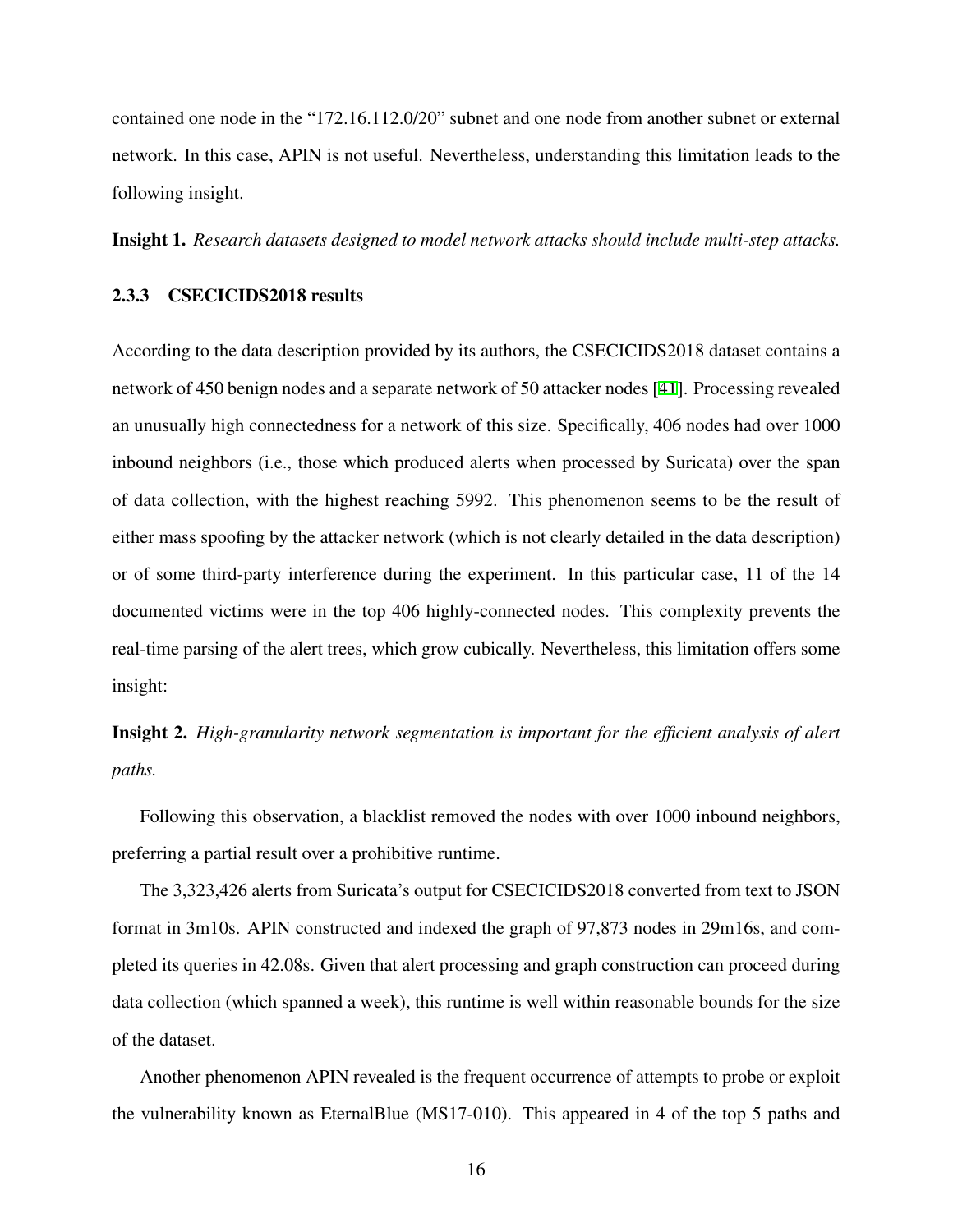many besides, and was triggered by several different Emerging Threats signatures: [1:2025649:2], [1:2025992:1], [1:2025650:2]. Because the publishers of the dataset do not describe any attacks using EternalBlue or otherwise targeting SMB (the protocol which EternalBlue targets), this supports the suspicion that some of the traffic in the dataset was produced by external sources. If this is the case, it may have implications for the validity of ground truth for other experiments (such as training machine-learning based IDSs). This leads to the following insight:

Insight 3. *Datasets collected from networks with internet access should have strict controls over gateway traffic, on par with those used in production networks.*

The highest-ranked path (with a PTS of 34.31) contains five nodes (A-E) across four links. Its detail are below. Alert descriptions have been modified to improved readability, and SIDs have been included for reference. External IP Addresses have been truncated to preserve anonymity.

- 1. 103.aaa.aaa.aaa (A) to 172.31.67.46 (B)
	- $\cdot$  (1:2102465:9) SMB share access
	- (1:2102466:9) SMB unicode share access
	- (1:2025649:2) ETERNALBLUE Probe MS17-010 (MSF style)
	- (1:2025992:1) ETERNALBLUE Probe MS17-010 (Generic Flags)
- 2. 172.31.67.46 (B) to 103.ccc.ccc.ccc (C)
	- (1:2025650:2) ETERNALBLUE Probe Vulnerable System Response MS17-010
- 3. 103.ccc.ccc.ccc (C) to 172.31.66.112 (D)
	- $(1:2102466:9)$  SMB unicode share access
	- (1:2102465:9) SMB share access
	- (1:2025649:2) ETERNALBLUE Probe MS17-010 (MSF style)
	- (1:2025992:1) ETERNALBLUE Probe MS17-010 (Generic Flags)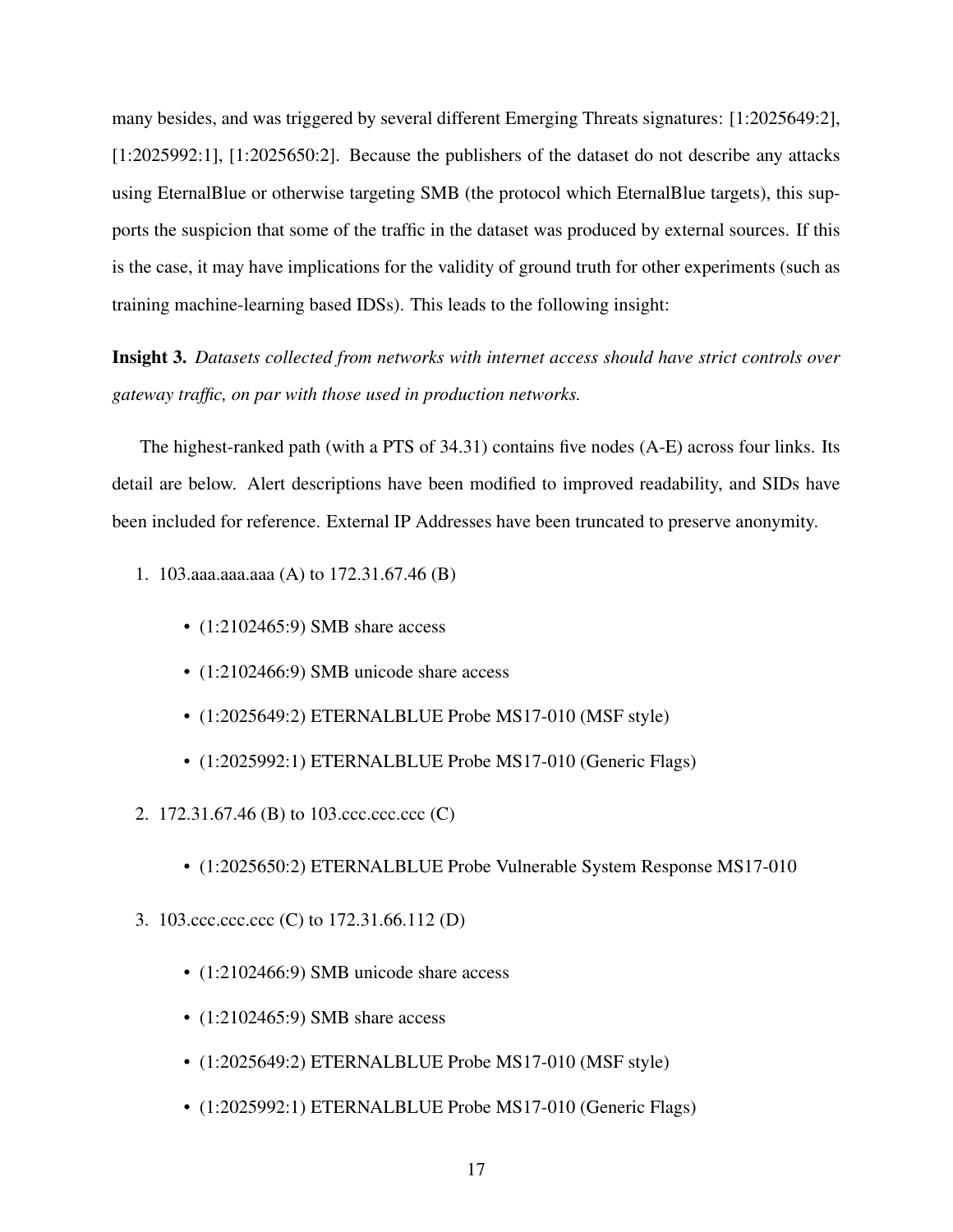#### 4. 172.31.66.112 (D) to 54.eee.eee.eee (E)

• (1:2016149:2) Session Traversal Utilities for NAT (STUN Binding Request)

The attacker probes node B in link 1, which is verified as vulnerable in link 2. This sequence may be indicative of a reflected attack (in which the response calls back to an IP distinct from the one used to initiate the attack), of a two-part attack (in which the attacker probes from node A and launches the full exploit from node C), or of two probes from distinct attackers. APIN does not determine the precise meaning of this interaction because of the nature of the model. Specifically, because the model is directional and acyclical, APIN only describes one side of each connection. In any case, the defender can manually verify the incident now that APIN has ranked its threat score appropriately. Note that the output given above does not show the temporal relationship between alerts, except insofar as at least one alert of a given link must precede at least one alert of all following links.

## <span id="page-28-0"></span>2.4 Chapter Discussion

The present study has several limitations, which should be addressed in future studies. First, the path identification algorithms are limited by the ability of existing IDSs to identify malicious and anomalous traffic. False-negatives from these devices may prevent APIN from identifying certain links, resulting in paths that are too short. However, because path links require only a single edge to be included, but are ranked according to threat score, False negatives from IDSs may cause negligible harm in the APIN model if there are other correctly-identified attacks along the same link as the missed ones.

Second, false-negatives and false-positives from the IDS(s) used may reduce accuracy in the calculation of NTS for affected nodes (and therefore PTS for affected paths). However, poor accuracy in the source data can be mitigated in part by careful configuration of IDS parameters. During the design and testing of APIN, policy-based rules posed particular difficulty as, prior to reconfiguration, they imposed a false-positive rate of 82.2% in the CSECICIDS2018 dataset.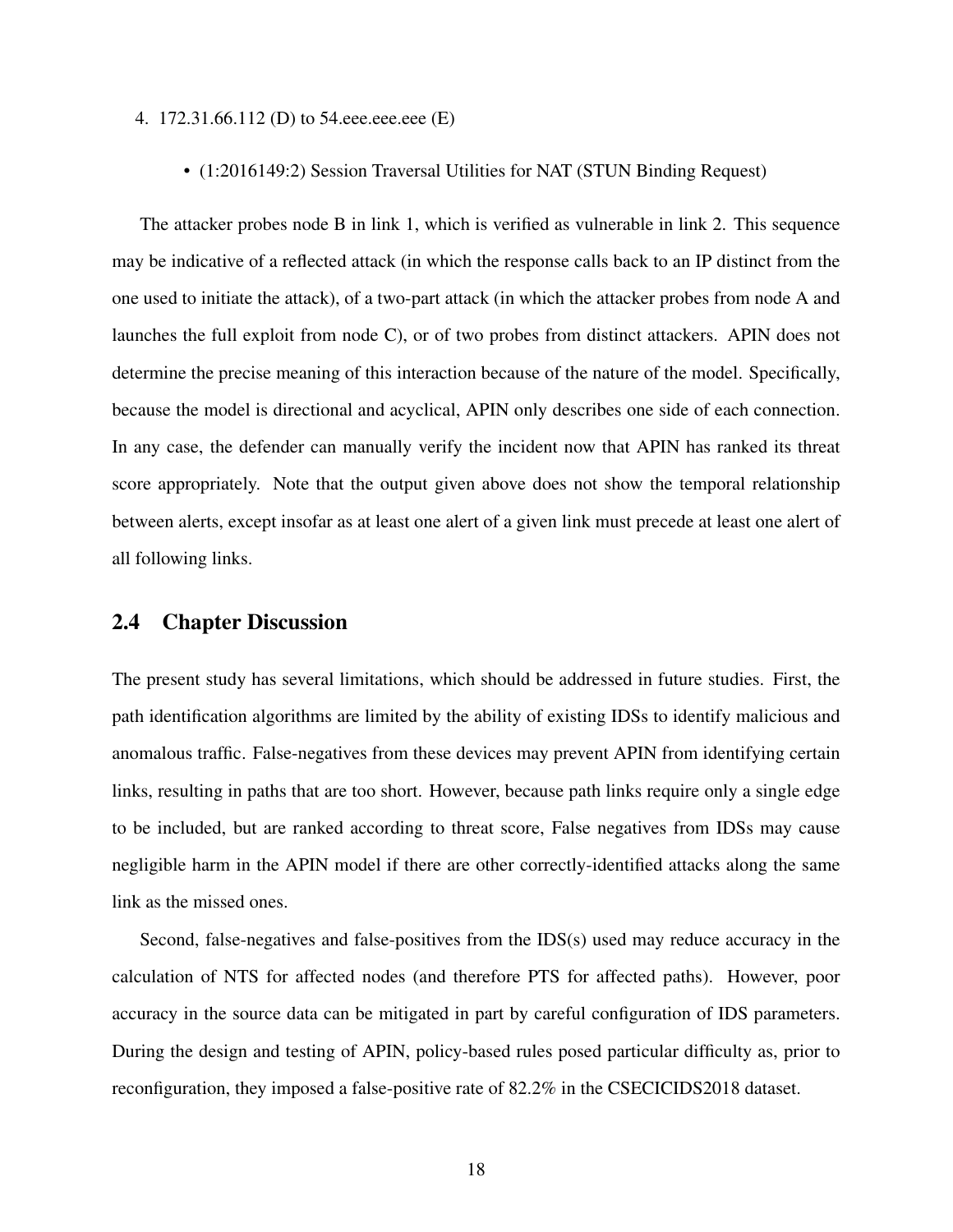Third, although NTS and PTS are objective standards, they are subject to certain parameters, such as the timespan of data collection, which must be consistent for the metrics to preserve their meaning between various samples or datasets. A simple solution to this could be to define a specific amount of time for which to consider, but at present such a definition would be arbitrary and unprincipled. This remains for future work.

Fourth, the above also makes it difficult to share precise intelligence between different organizations. However, since the sharing of this sort of intelligence between different networks is often subject to privacy concerns anyway, and since the alert paths can be abstracted with relative ease (e.g., replacing an IP address with "DNS server"), this limitation is not prohibitive to the model's usefulness.

## <span id="page-29-0"></span>2.5 Chapter Summary

This chapter introduced an empirical approach for modeling multi-step attacks. The model is based on the concept of threat score, which includes node threat score and path threat score. The model also includes algorithms to identify potential alert paths, including the option to specify a known or suspected target or origin, and alternatively, can automatically identify high-threat nodes as well as paths targeting or originating from them. The model depends on the assumption of certain reasonable parameters which must be met in the source network in order for the model to be useful and efficient. The experiments demonstrated that given those parameters, the model is capable of identifying significant attacks, including several that had not been identified in the original dataset. The *metrics* that are used here to quantify threat score are *generalizeable* to many datasets (although not universal to each simultaneously), *resistant* to some manipulation by attackers (although possibly not fully robust), and *explainable* in plain language. The *algorithms* for identification and ranking of alert paths are also *explainable* and can be *automated*.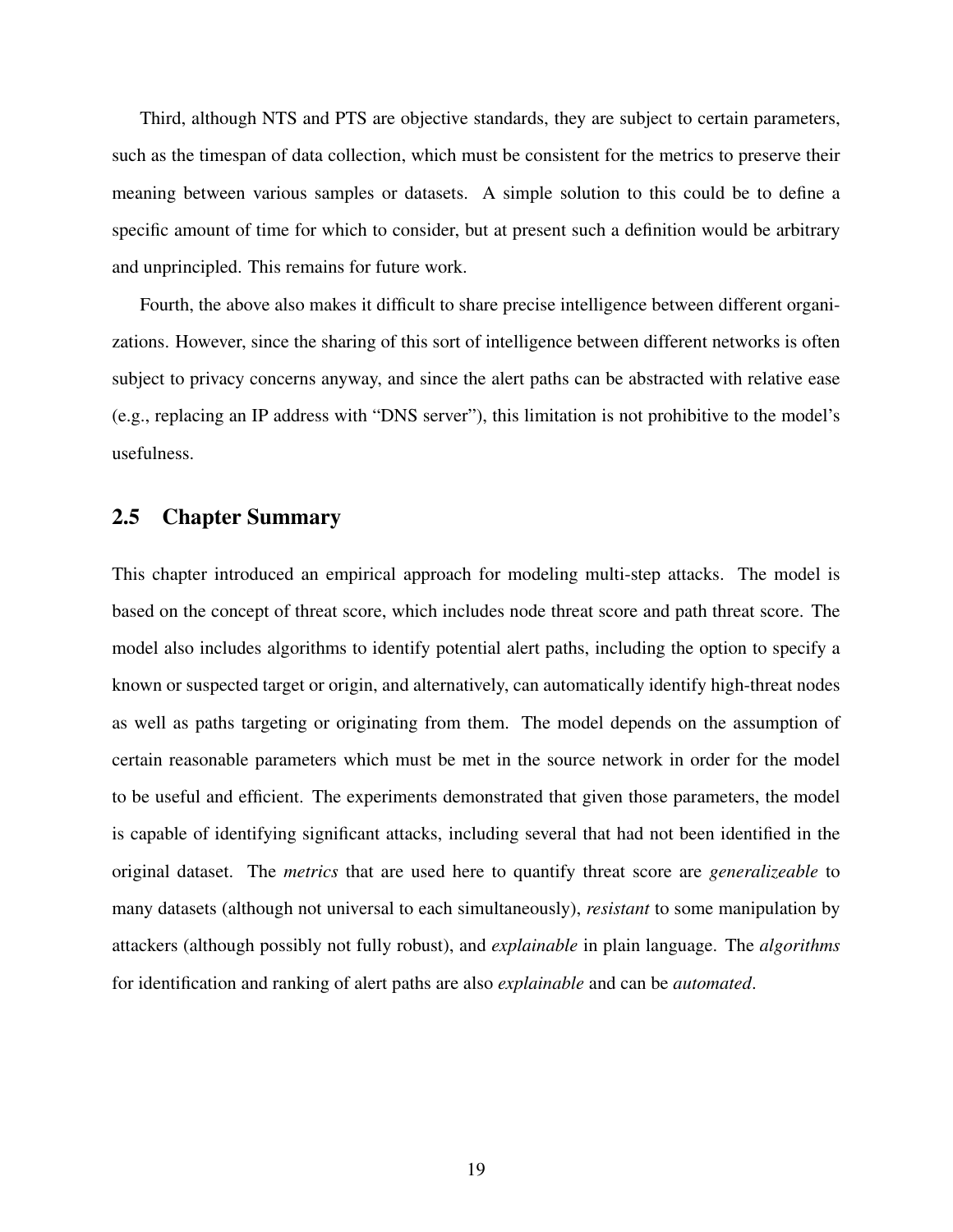# <span id="page-30-0"></span>CHAPTER 3: AUTOCRAT: AUTOMATIC CUMULATIVE RECONSTRUCTION OF ALERT TREES

When a network is attacked, cyber defenders need to precisely identify which systems (i.e., computers or devices) were compromised and what damage may have been inflicted. This process is sometimes referred to as *cyber triage* and is an important part of the incident response procedure. Cyber triage is challenging because the impacts of a network breach can be far-reaching with unpredictable consequences. This highlights the importance of *automating* this process. This chapter introduces AutoCRAT, a system for quantifying the breadth and severity of threats posed by a network exposure, and which can be used to prioritize cyber triage activities during incident responses. Specifically, AutoCRAT conducts AUTOmatic Cumulative Reconstruction of Alert Trees, which track network security events emanating from, or leading to, a particular computer on the network. A case study validates the usefulness of AutoCRAT by using a dataset from a research testbed. Experimental results show that the prototype system can reconstruct alert trees efficiently and can facilitate data visualization in both incident response and threat intelligence analysis.

## <span id="page-30-1"></span>3.1 Introduction

In cyber incident response, the defender needs to precisely identify what happened to the network in question, including: how did the attacker propagate through the network, what was the attacker's intent, and where and how much damage did the attacker inflict? Since attackers may target a large portion of a network, the defender must quickly and effectively determine the range of their impact. This includes the possible routes that the attacker used to enter and propagate through the network, referred to as *alert paths* and which may be aggregated into *alert trees*.

This turns out to be a difficult task for two reasons. First, for any amount of incoming alerts, the number of alert paths that need to be examined grows quadratically. This is the problem of *efficiency*. Second, without examining all possible alert paths, it is possible that the defender will overlook the actual attack path. This is the problem of *coverage*, which is closely related to false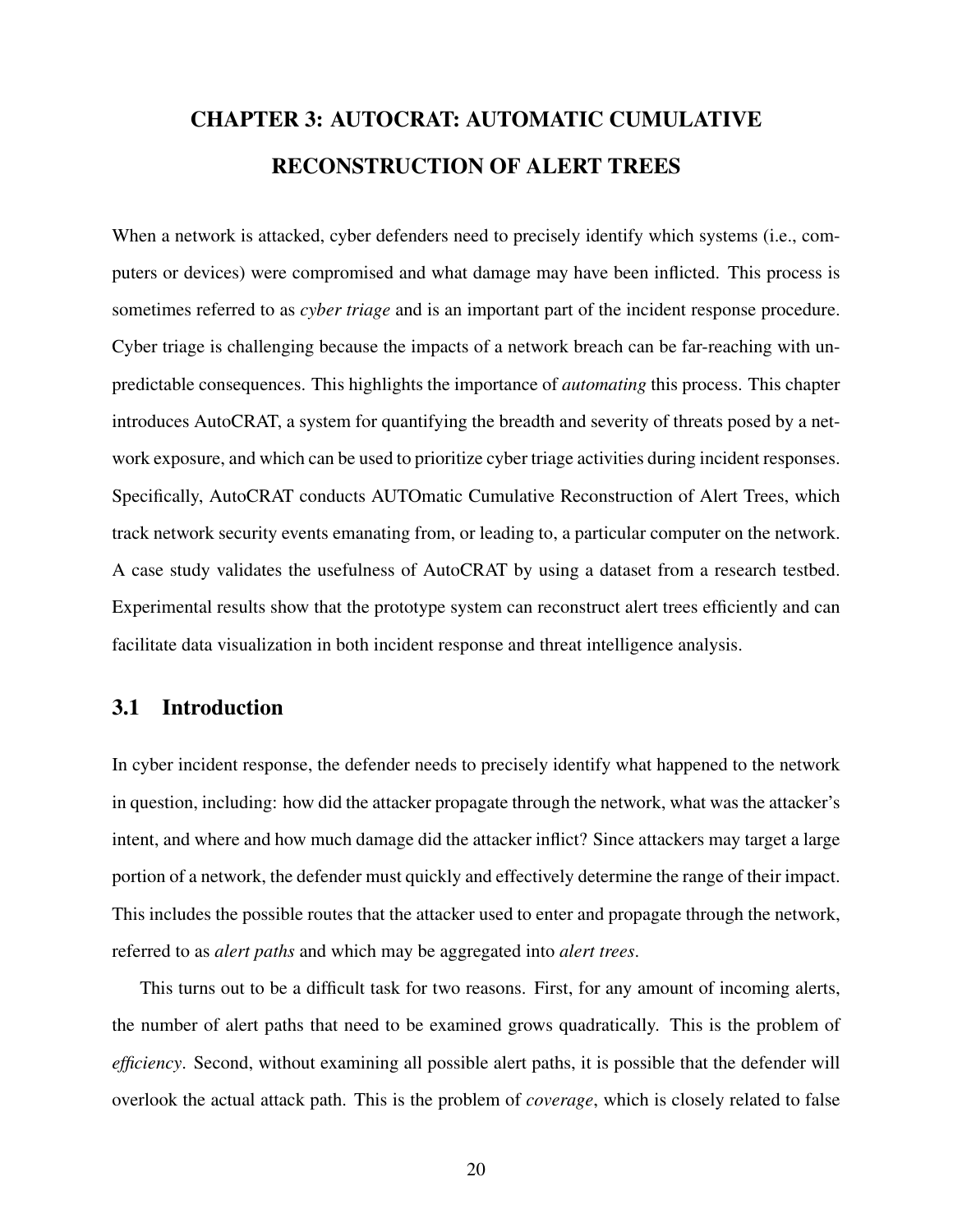negatives in intrusion detection systems. These problems are highly relevant, given the frequency of cyber attacks throughout the internet. This problem also remains largely open as it often takes days or even weeks for the defender to properly diagnose a cyber incident.

In order to help defenders effectively and efficiently respond to cyber incidents, the research community needs to investigate principled solutions to tackling this problem. This motivates the present study, which aims to automatically facilitate cyber triage.

#### <span id="page-31-0"></span>3.1.1 Chapter Contributions

This chapter offers three main contributions, as follows. First, it more rigorously defines the concept of an *alert tree*, which is necessary to make certain optimizations to the reconstruction process. Key differences from existing concepts include the incorporation of name labels for computers and *ID* labels for alerts, and the storage of alerts as annotations to endpoints rather than as individual arcs.

Second, it proposes AutoCRAT, a method for reconstructing alert trees from the output of a Network Intrusion Detection System (NIDS). The novel features of the method are characterized as follows: (i) *Continuous alert ingress*, meaning that it can continuously process streams of alerts reported by security devices. This is important for real-world employment where security devices constantly produce alerts, and contrasts existing works which look at all the data at once. (ii) *Efficiency*, meaning that it can quickly reconstruct alert paths and trees on demand. Our asymptotic analysis shows that in the worst-case scenario, graph maintenance scales cubically with the number of alerts, while tree reconstruction scales quadratically or log-linearly, depending on the type of tree. (iii) *Complete graph coverage*, meaning that network analysis is able to include alert paths across the entirety of the network, which was not possible with existing approaches because of runtime limitations. This is validated in the case study, as follows.

Third, a case study demonstrates the usefulness of the notion of alert tree and the alert tree reconstruction method using a dataset which is collected from a realistic cyber attack testbed, namely CSE-CIC-IDS2018, as published by the University of New Brunswick's Canadian Institute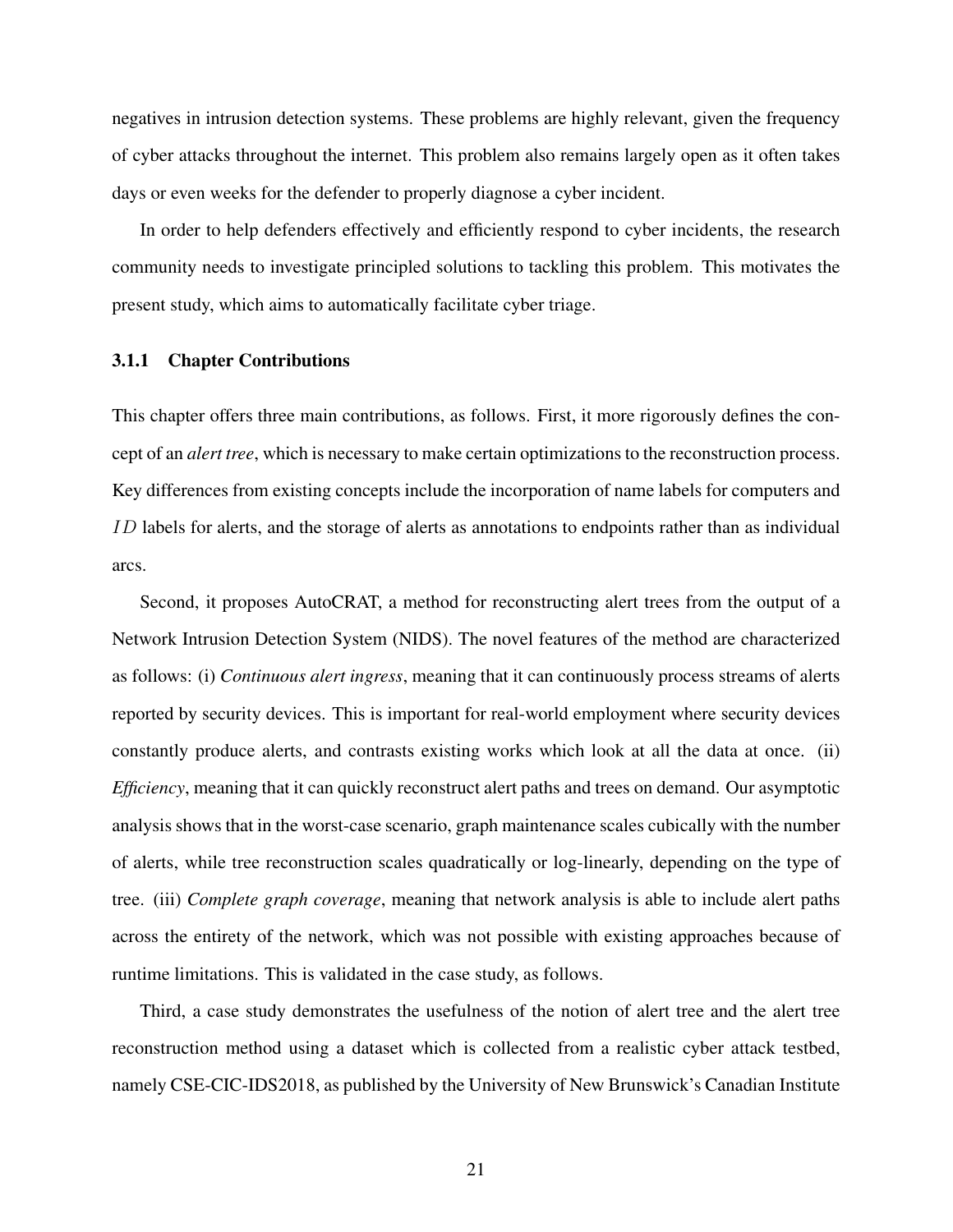for Cybersecurity. Experimental results show that AutoCRAT was able to analyze the data within the timeframe which the data was collected, incorporating a larger portion of the data than previous works.

## <span id="page-32-0"></span>3.1.2 Related Work

The existing literature can be broken into two categories: cyber attack modeling and attack reconstruction.

Attack modeling. The problem of attack modeling has been approached using alert correlation [[44,](#page-79-4) [45\]](#page-79-5) and clustering [[46\]](#page-79-6). The present study moves a step further by aiming to make sense of a set of alerts through the notion of alert paths, which are more comprehensive than alert correlation because they explicitly model spatiotemporal relationships. This means they may be useful in mapping the attack to a particular model (e.g., [[18](#page-76-3), [47,](#page-79-7) [48](#page-79-8)]), many of which have explicit happensbefore dependencies. Similarly, attack paths have been studied for their usefulness in predicting attack outcomes [\[49](#page-79-9)[–55](#page-80-0)]. Attack graphs have also been used to model the propagation of attacks through a computer network [\[31](#page-78-4)[–34](#page-78-0),[56,](#page-80-1)[57](#page-80-2)]. These studies are focused on static network evaluation or attack prediction, rather than reconstruction of actual attack patterns.

Reconstruction of multi-step attacks. One work that reconstructs multi-step attacks is MAAC [[58\]](#page-80-3). This model assumes a four-stage attack model, in which steps of an attack operation can only be assembled if stage 3 alerts are found. This means that false negatives in alert production are more likely to induce false negatives in the model. Although MAAC assembles an alert graph, it only identifies paths of length one with respect to the network. Specifically, there may be many stages of attacks within a single host, but only one stage may cross the network to another host. Thus the attack paths identified by MAAC are better described as host-paths than network-paths. The same observation applies to [[59\]](#page-81-0).

Another reconstruction method is MIF [\[60\]](#page-81-1). MIF uses a supervised machine learning algorithm to reduce graph size, then produces a risk-state graph to track network attacks. Edges are ordered by start times only, which may induce false positives when two paths overlap. During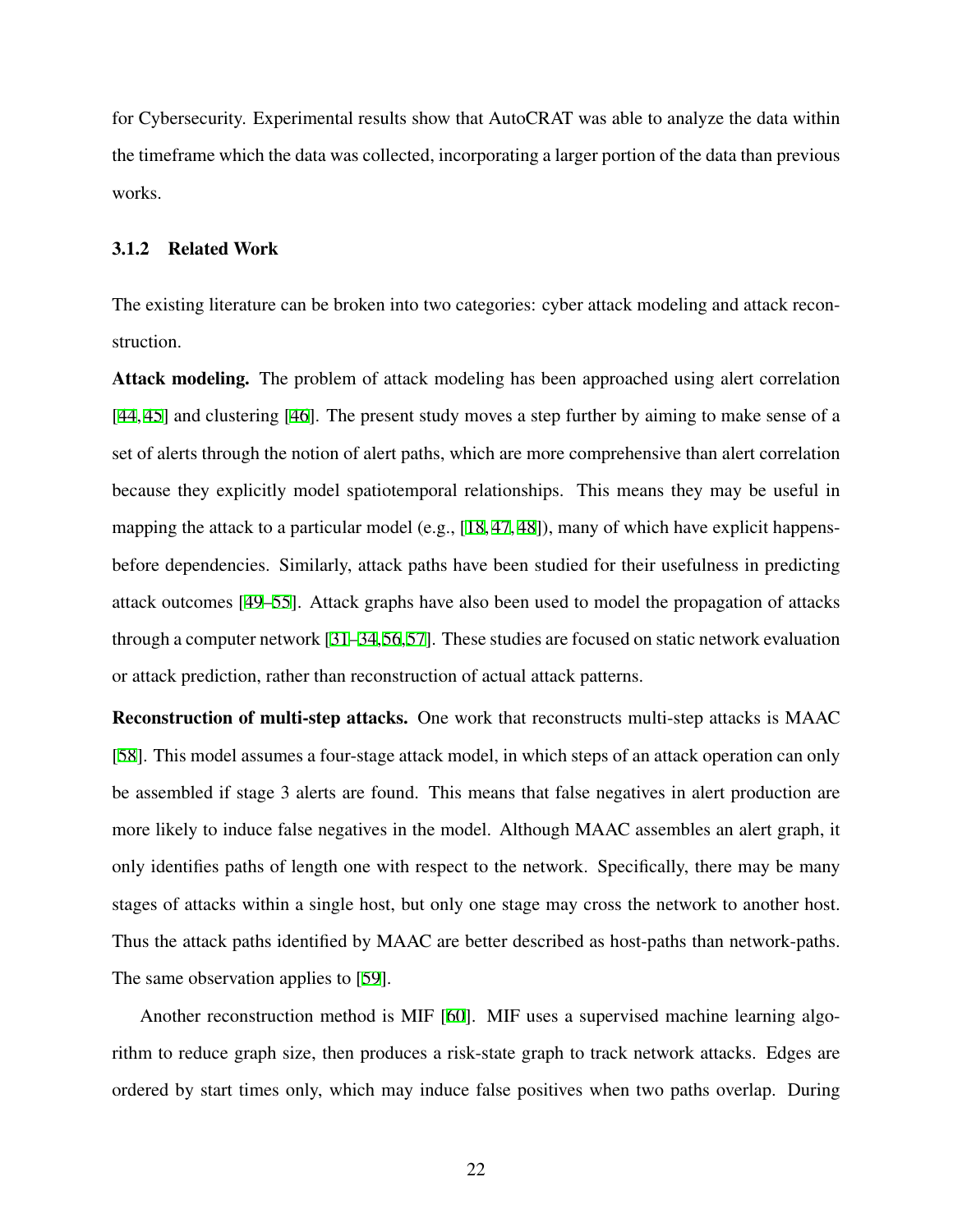reconstruction, the model uses a recursive depth-first-traversal to build paths. MIF achieves high classification accuracy for attacks, but no complexity analysis is given. On LLDoS 2000 (containing 60 hosts), MIF processes one million (upsampled) flows in 3m24s. It processed CICIDS2017 for accuracy but did not give runtimes.

Another reconstruction method is APIN [[61\]](#page-81-2). APIN builds an alert graph using raw alerts and extracts alert paths with respect to a particular node using a chronological traversal. It includes complexity analysis and runtimes for DARPA 99 and CSE-CIC-IDS2018.

Alert prioritization. The concept of alert trees benefits from relevant studies of alert prioritization [[62–](#page-81-3)[64\]](#page-81-4). This process ranks alerts according to their severity or associated risk. These rankings are useful to the concept of alert trees because they enable more intuitive tree interpretation. For example, visualizing the colors of nodes in a tree based on the ranking (i.e., prioritization) can help defenders identify hotspots in the network. Alert prioritization does not impact the algorithmic reconstruction of alerts, just their presentation (at least in this and known works).

Intrusion detection. Alert trees depend on input from intrusion detection systems (IDSs), either network- or host-based (NIDS and HIDS, respectively). IDSs have been studied extensively, and have achieved high levels of accuracy in lab settings (e.g., [[60,](#page-81-1) [65\]](#page-81-5)). However, such works have been criticised heavily on account of the base-rate fallacy, poorly-representative environments, limited attack scope, and weak ground truth [[66–](#page-81-6)[69](#page-82-0)]. IDSs are ineffective in practice because of alert volumes, false positives and alert interpretability [\[20](#page-77-0), [70,](#page-82-1) [71](#page-82-2)].

#### <span id="page-33-0"></span>3.1.3 Chapter Outline

The rest of the chapter is organized as follows. Section [3.2](#page-34-0) discusses the research problem and formalizes the concepts that are used in the rest of the chapter. Section [3.3](#page-39-0) presents the AutoCRAT system, including its architecture and core functions for solving the research problem. Section [3.4](#page-47-0) presents the results of applying AutoCRAT to a real-world dataset. Section [3.5](#page-52-0) discusses the advantages and disadvantages of AutoCRAT and the present study. Section [3.6](#page-54-0) concludes the chapter.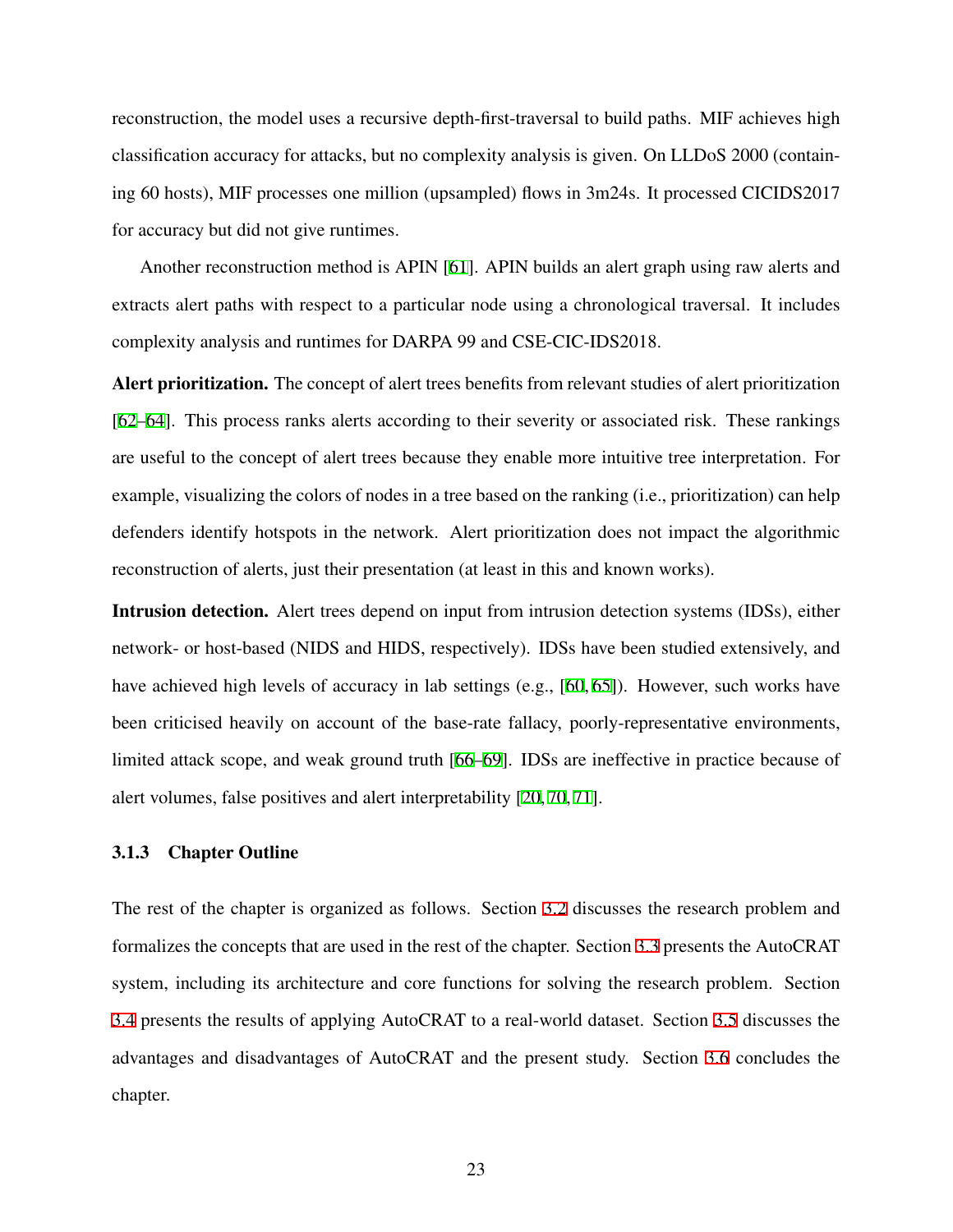## <span id="page-34-0"></span>3.2 Problem Statement

This section formally defines the problem addressed in this chapter. The terms used are given in Table [3.1](#page-34-2).

<span id="page-34-2"></span>

| Term                                                                                     | Meaning / Usage                                                               |  |  |  |
|------------------------------------------------------------------------------------------|-------------------------------------------------------------------------------|--|--|--|
| Defender                                                                                 | System operator or network administrator                                      |  |  |  |
| <b>Security Device</b>                                                                   | NIDS, HIDS, or other network monitor which produces alerts as the input to    |  |  |  |
|                                                                                          | the system                                                                    |  |  |  |
| Alert                                                                                    | Event indicating the presence of an attack                                    |  |  |  |
| An alert (graph) or pair of computers (alert tree). Denoted $\alpha \in A$ , with<br>Arc |                                                                               |  |  |  |
|                                                                                          | $A\subset \mathcal{A}.$                                                       |  |  |  |
| Endpoint pair                                                                            | The ordered pair (source, destination) used to refer to a group of arcs. End- |  |  |  |
|                                                                                          | point set denoted $E$ .                                                       |  |  |  |
| <b>Alert Path</b>                                                                        | Sequence of nodes and accompanying arc sets with partial happens-before       |  |  |  |
|                                                                                          | ordering. Alert path set denoted $P(A)$ or P.                                 |  |  |  |
| Origin                                                                                   | First node in a path                                                          |  |  |  |
| Target                                                                                   | Last node in a path                                                           |  |  |  |
| <b>Alert Tree</b>                                                                        | Model of alert paths with common origin or target. Denoted $T(A, v)$          |  |  |  |
| <b>AutoCRAT</b>                                                                          | The proposed model for tracking network events.                               |  |  |  |

|  |  |  |  | Table 3.1: Terms used throughout the chapter on AutoCRAT. |
|--|--|--|--|-----------------------------------------------------------|
|--|--|--|--|-----------------------------------------------------------|

The rest of the section is organized as follows. First, the problem setting and informal problem statement are given. Then, concepts are introduced in order to formalize the problem; most notably *alert graph*, *alert path*, and *alert tree*. Finally, the formal research questions are defined.

## <span id="page-34-1"></span>3.2.1 Informal Problem Statement

Consider an enterprise network, which consists of computer systems and security devices (e.g., Network Intrusion Detection Systems or NIDSs), and is managed by one or more network administrators, hereafter referred to as the *defender*. Note that the concept of an enterprise network is generally applicable to many types of computer networks, including IoT networks, mobile networks, etc. Computers on the enterprise network may be the target of cyber attacks from some *attacker*, which may come from inside or outside enterprise network. Network traffic is monitored by security devices, which produce alerts when they observe an attack. A successful attacker may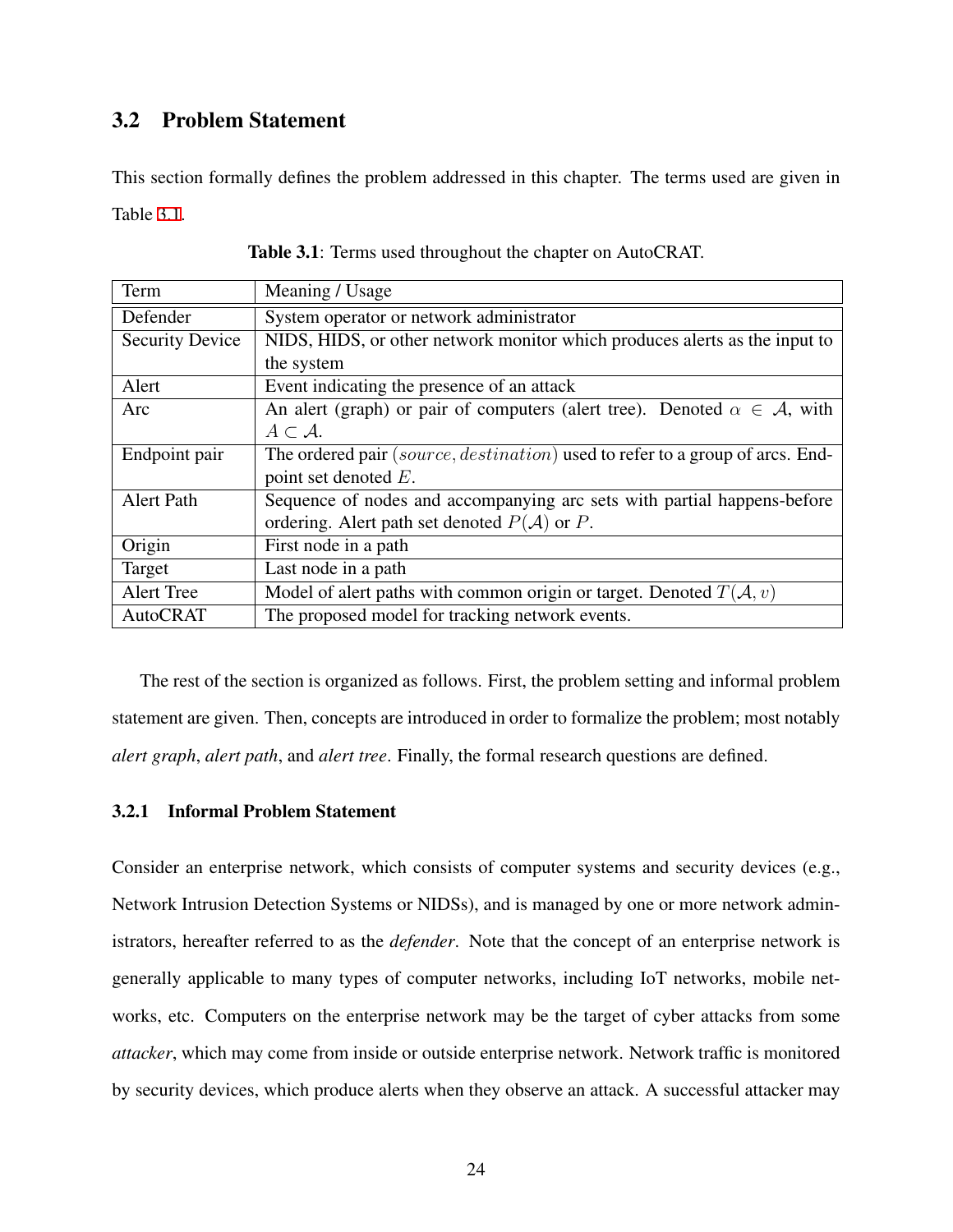conduct secondary attacks (known as *lateral movements*) against other computers within the network by leveraging previously compromised computers. The term *multi-step attack* refers to such a sequence of attacks. These attacks pose threats to the network and must be identified, understood, and mitigated.

Given the setting discussed above, this chapter aims to develop an understanding of multistep attacks as they pertain to a particular network. This naturally leads us to several intuitive questions, which will form the basis of the Research Questions (RQs). The present focus is on NIDS-like security devices, leaving potential extensions to future work. These intuitive question are:

- 1. What routes could an attacker have taken to get from one computer to another?
- 2. What is the scope of a given attack operation, as represented by an alert or group of alerts?
- 3. For some attack, how may the attacker have used lateral movements to traverse the network and finally set up the attack?
- 4. What is the most efficient way to achieve each of the above goals?

These questions are intuitive but not precise enough for treatment. In order to answer them, they must be clarified by formally defining the relevant concepts.

#### <span id="page-35-0"></span>3.2.2 Concept Formalization

In order to formalize the IQs mentioned above, alerts and their relationships to network objects must be modeled appropriately. This begins with the input of a stream of alerts generated by security devices, denoted  $A$ . In the context of network defense, this is composed of alerts:

**Definition 3** (Alert). An alert  $\alpha$  is generated by a security device corresponding to a communi*cation between a source computer and a destination computer and can be described as a tuple α* = (*source, destination, time, ID*)*, where source and destination are the* endpoints *of the alert, time represents the timestamp at which the communication begins and ID is the alert identifier given by the security device (e.g., signature identifier or remote logon type).*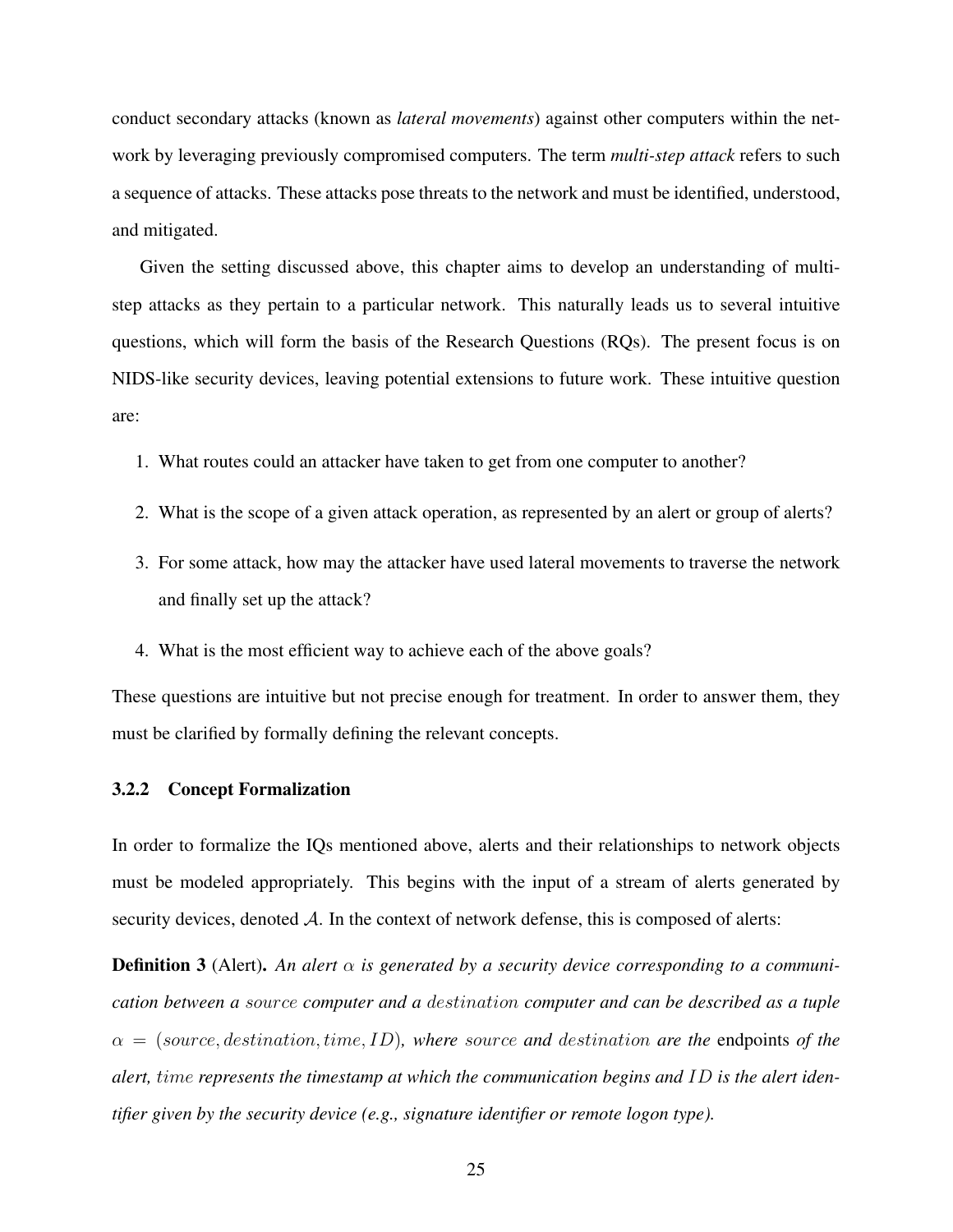Alerts compose more complex objects, namely *alert graphs*, *alert paths* and *alert trees*.

Alert Graph. Given a set of alerts, an *alert graph* can structure them in a meaningful way. This alert graph is modeled as a labeled multidigraph, which allows vertices and arcs to have common labels. This is important because alert (i.e., arc) *ID*s belong to a pre-defined set, which have specific cybersecurity meanings, and because alert tree construction will expand loops into branches (later in this section), which formally requires that distinct nodes have common identifiers. Specifically, an alert graph is defined as:

Definition 4 (Alert Graph). *Given a set of alerts A, an alert graph is a labeled multidigraph*  $G(A) = (\Sigma_V, \Sigma_A, V, A, s, t, \ell_V, \ell_{ID}, \ell_{time})$ , where vertex  $v \in V$  represents a computer on the *network, arc*  $a \in A$  *represents an alert produced by a security device,*  $\Sigma_V$  *denotes the set of computer labels (such as IP addresses),*  $\Sigma_A$  *denotes the set of alert labels (i.e.,*  $\alpha$ 's *ID),*  $s: A \rightarrow V$ *maps arcs to their source vertex (i.e.,*  $\alpha$ *.source),*  $t : A \rightarrow V$  *maps arcs to their target vertex (i.e.,*  $\alpha$ *.destination*),  $\ell_V : V \to \Sigma_V$  *maps vertices to their labels,*  $\ell_{ID} : A \to \Sigma_A$  *maps arcs to their alert labels, and*  $\ell_{time}: A \rightarrow \mathbb{N}$  *maps alerts to the set of natural numbers, representing the time at which they occurred.*

Alert graphs can be used to identify alert paths and trees.

Alert Path. Given an alert graph  $G(A)$ , the concept of *alert path* describes a sequence of vertices through which an attack is observed (as indicated by alerts). However, it is important to realize that the standard definition of *path* in graph theory does not sufficiently represent a multi-step attack. This is because the alerts representing a multi-step attack may consist of multiple repeated arcs between a pair of vertices (for example, when an attack must make multiple connections before it succeeds, thus resulting in multiple arcs). Thus, the requirement for arcs belonging to an alert path are as follows.

A path is associated with a set of arcs rather than a sequence. The arc set is composed of all arcs traversing between adjacent nodes in the alert path. This arc set is subdivided into subsets which form a sequence, where subsets are grouped according to the ordered endpoints along path.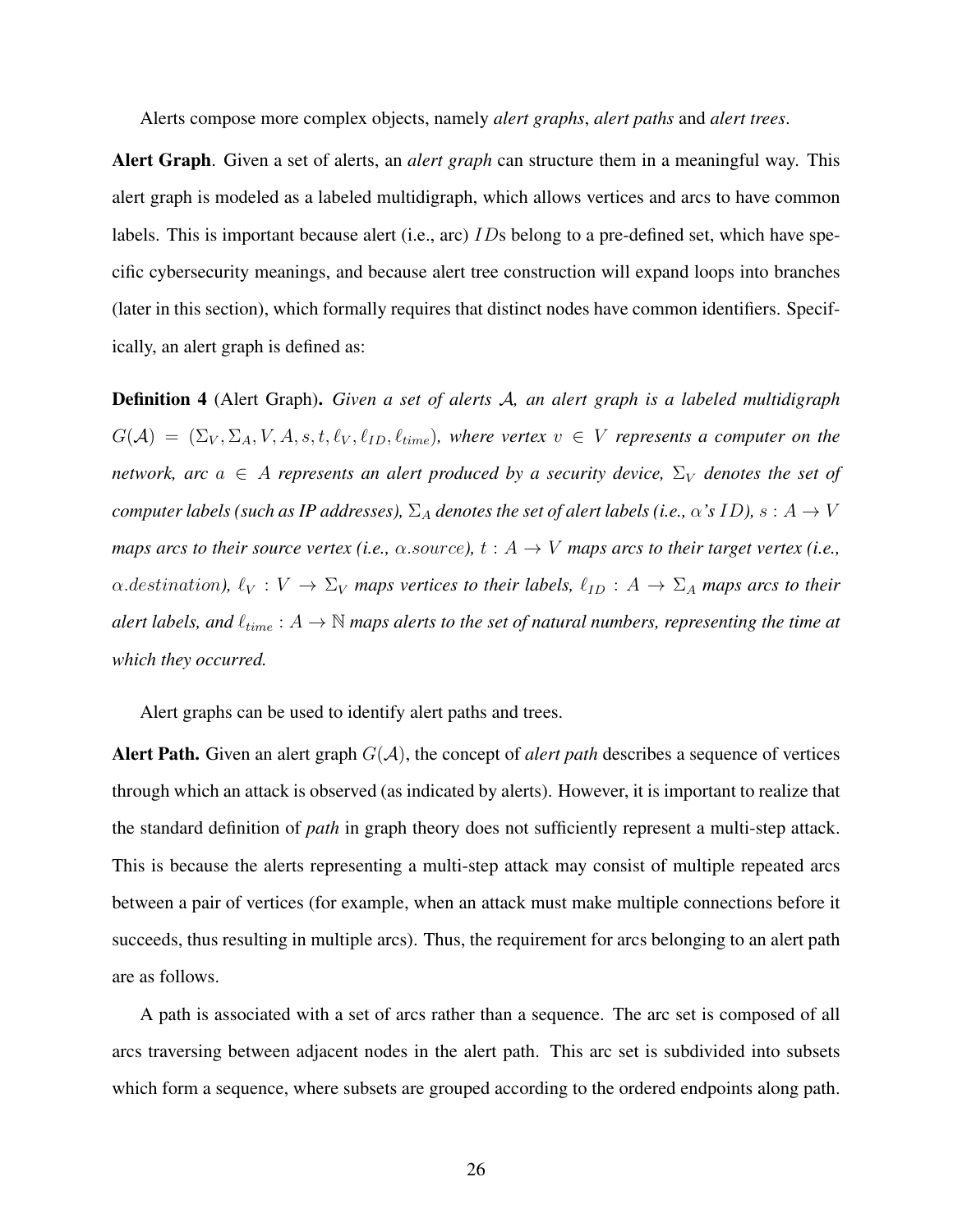Within the arc set, there must be a valid sequence of arcs, one each from consecutive arc subset, such that they appear in chronological order.

This divergence from the standard usage of *path* leads us to define alert paths based on their vertices rather than their arcs, which instead *result from* the defined sequence of vertices. This leads to the following definition:

**Definition 5** (Alert Path). *Given an alert graph*  $G(A)$ *, an alert path is denoted*  $p = (V^p, A^p)$ *, where*  $V^p = (v_1^p)$  $\{v_1^p, \ldots, v_n^p\}$  is a sequence of unique vertices in  $V$ ;  $A^p$  is a corresponding set of arcs *in A*, for which there must exist a sequence of arc sets  $(A_1^p)$  $A_1^p, \ldots, A_{n-1}^p$  *such that*  $A_i^p = \{ \alpha \in A :$  $s(\alpha) = v_i^p \wedge t(\alpha) = v_{i+1}^p$ , and  $A^p = \bigcup_{i=1}^{n-1} A_i^p$  $P_i^p$ , and there must exist some sequence  $(\alpha_1, \ldots, \alpha_{n-1})$ such that for each  $i \in [1, ..., n-1]$ ,  $\alpha_i \in A_i^p \wedge i < n-1 \rightarrow \ell_{time}(\alpha_i) < \ell_{time}(\alpha_{i+1})$ .

Given an alert path *p* with  $V_p = (v_1^p)$  $v_1^p, \ldots, v_n^p$ ), define  $v_1^p$  $\int_{1}^{p}$  as the *origin* and  $v_n^p$  as the *target*. Given *A*, let  $P(A)$  denote the set of all alert paths in  $G(A)$ . A path  $p \in P(A)$  may be uniquely identified by  $V^p$ , allowing  $A^p$  to be inferred from context.

Alert Tree. An alert tree represents a set of alert paths  $P(A)$  (where  $A \subset A$ ) with a common *reference vertex*. With respect to these paths, the reference vertex is either the origin or the target, but not both. Trees with a common origin are called *forward trees* and trees with a common target are called *backward trees*, because of the partial happens-before relationship of alerts in the tree. Because the graph  $G(\mathcal{A})$  is a labeled multidigraph, it is possible that cyclical subgraphs will result in sets of paths  $P(A)$  such that they cannot naturally be combined to form trees under graph theory. For example, the graph constructed from the set of paths  $P = \{(a, b, c), (a, c, b)\}$  contains a cycle  $(b, c, b)$  and is therefore not a tree. However, if duplicate nodes are replaced by unique nodes with the same identifier (in  $\Sigma_V$ ), this loop formation can be artificially prevented. Consider the previous example. The second path might become  $(a, c', b')$  such that  $\ell_V(c') = \ell_V(c)$  and  $\ell_V(b') = \ell_V(b)$ . This results in a tree with the arcs  $(a, b), (b, c), (a, c'), (c', b')$ , such that the modified graph forms a tree, which can be used to extract the relevant computer identifiers. The advantage of the tree structure over an arbitrary graph is that one can visualize the *temporal dependence* of the arcs based on their height within the tree. Since temporal dependence is an important feature of alert paths,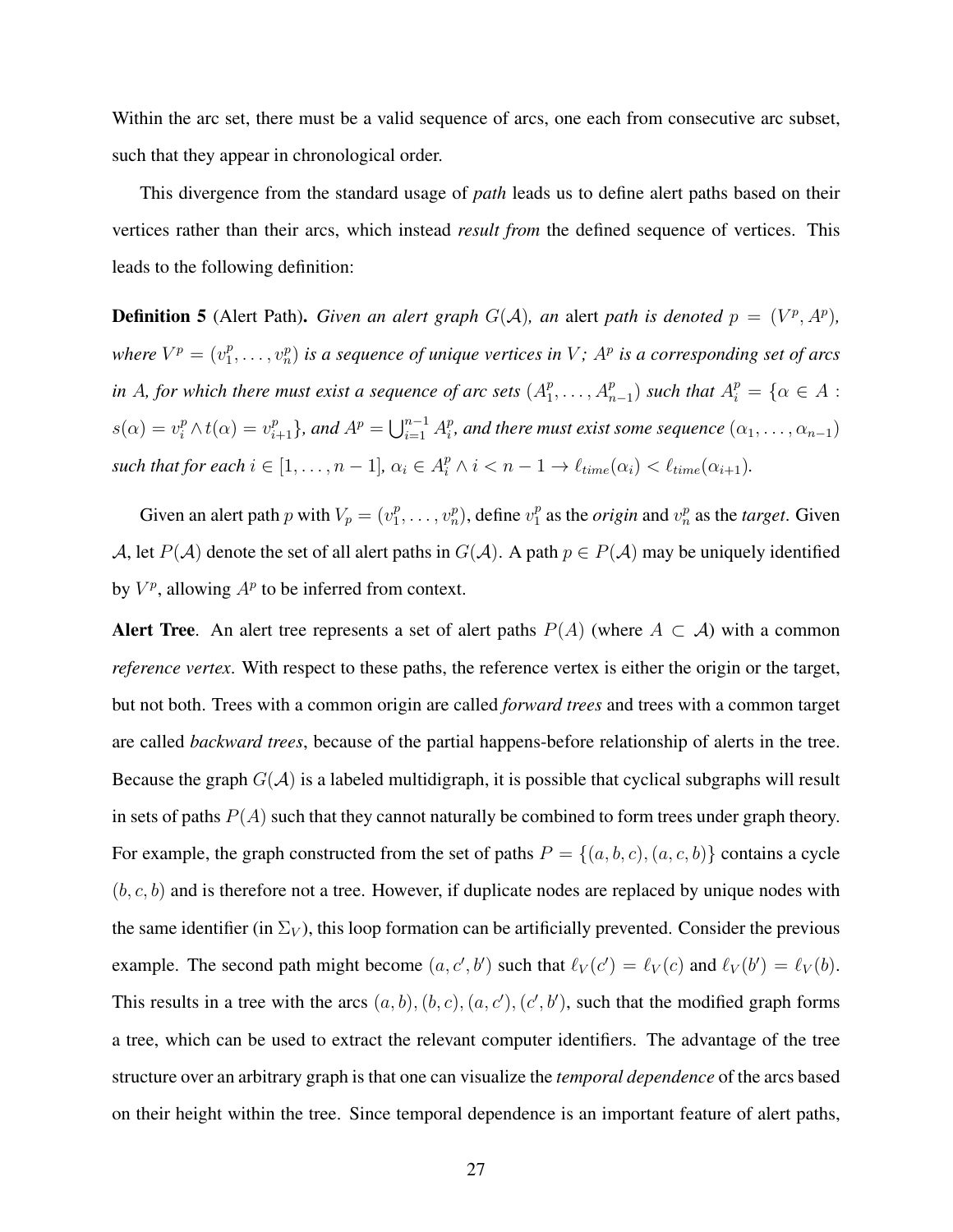it is thus natural to visualize sets of alert paths using alert trees rather than alert graphs. Formally, alert trees are:

**Definition 6** (Alert Tree). *Given an alert graph*  $G(A)$ *, a reference vertex*  $\hat{v} \in V$ *, and a set of paths*  $P' = \{p \in P(\mathcal{A}) : v_1^p = \hat{v}\}$ , an alert tree is a labeled digraph denoted  $T(\mathcal{A}, \hat{v}) =$  $\{\Sigma_{V,T}, V_T, A_T, \ell_{V,T}\}\$ , where  $\Sigma_{V,T} = V$ ,  $V_T = V \times P'$ ,  $a \in A_T = (v, v') \in V_T$  such that  $\exists p \in P', i \in [1, \ldots, |V^p|]$  for which  $v = v_i^p \wedge v' = v_{i+1}^p$ , and  $\ell_{V,T} : V_T \to \Sigma_{V,T}$  maps vertices to *their corresponding nodes in V .*

A forward alert tree is rooted at reference vertex  $\hat{v}$  and represents paths  $p \in P'$ , such that every vertex in *p* has a corresponding vertex  $v \in V_T$  for which all of the ascendants of *v* (denoted  $asc(v)$ ) are labeled with the vertices in the path. Specifically,  $\forall i \in [1, \ldots, |asc(v)|, \ell_{V,T}(asc(v)_i) = v_i^p$  $\frac{p}{i}$ .

A backward alert tree  $T_{bwd}$  is a reversed forward tree in the following sense: reference vertex  $\hat{v}$ is the target rather than the origin of all of the corresponding alert paths, while the vertex identifiers must match vertex descendants rather than ascendants.

#### <span id="page-38-0"></span>3.2.3 Research Questions

Given the preceding formalisms, the intuitive questions can be transformed into RQs as follows.

1. What routes could an attacker have taken to get from one computer to another? This question asks for the set of all alert paths with a specified origin and target. This leads to:

RQ1: *Given a set of alerts A, a known attack origin vorigin, and a known attack target*  $v_{target}$ , produce the set of attack paths  $P' = \{p \in P(\mathcal{A}) : v_1^p = v_{origin} \wedge v_{|V^p|}^p = v_{target}\}.$ 

2. What is the scope of a given attack operation, as represented by an alert or group of alerts? This question asks for the depth and breadth of access that an attacker achieved corresponding to an alert (or attack). This naturally suggests that one must design an algorithm to build a forward alert tree that is rooted at the given alert. This leads to:

RQ2: *Given a set of alerts A and a known attack origin vorigin, produce the forward alert tree*  $T_{fwd}(A, v_{origin})$ .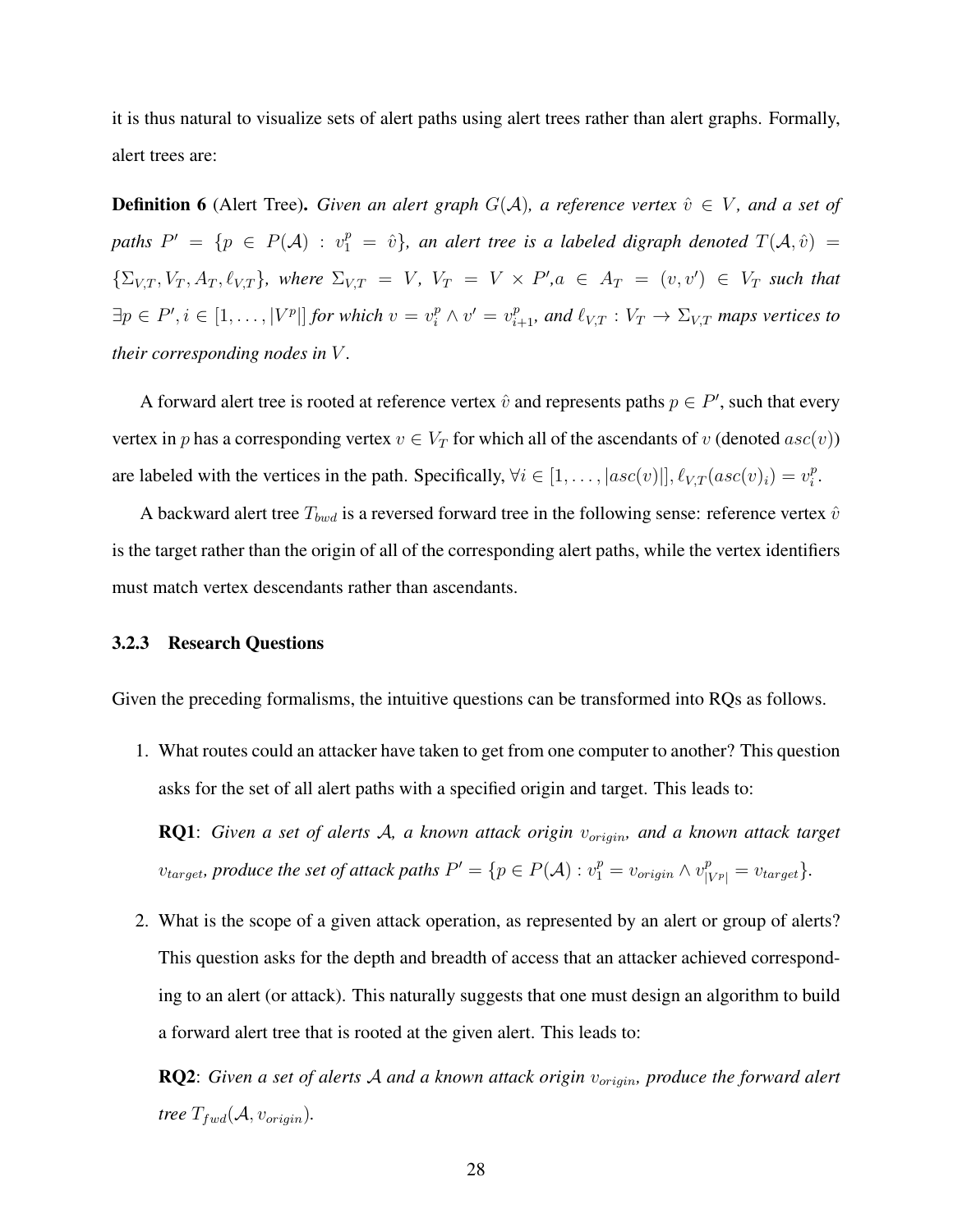3. For some attack, how may the attacker have used lateral movements to traverse the network and finally set up the attack? This question asks for the set of multi-stage attacks that may have led to the compromise of a computer. This naturally suggests that one must design an algorithm to identify a backward alert tree that is rooted at the given alert.

RQ3: *Given a set of alerts A and a known attack target vtarget, produce the backward alert tree*  $T_{bwd}(A, v_{target})$ .

4. What is the most efficient way to achieve each of the above goals? Of course, this is a significant optimization problem. However, the asymptotic complexity and practical runtime efficiency of the proposed algorithms can give insight when compared to those of existing models. This leads to:

RQ4: *Analyze the asymptotic runtime and storage complexities of the proposed methods with respect to their input alerts A.*

# <span id="page-39-0"></span>3.3 The AutoCRAT System

In order to address the research questions formalized in Section [3.2.3,](#page-38-0) we propose the AutoCRAT system, with its architecture highlighted in Figure [3.1.](#page-40-0) It has four components: the *database*, the *core functions*, and the *data management* and *data retrieval* interfaces.

### 3.3.1 Database

The database stores the edges, alerts, and paths derived from *G* as follows. The vertices  $v \in V$  do not require indexing, so they are not stored explicitly in the database.

Arcs and Alerts: The arc collection of the database stores pairs of arc endpoints. Arcs are stored as annotations to the arc endpoints. This enables more efficient retrieval of alerts, which are always considered in the context of the other alerts with the same endpoints. This is demonstrated in Section [3.2.2.](#page-35-0)

Alert Paths: Alert paths are stored in their own collection. Each path  $p \in P(\mathcal{A})$  contains a list of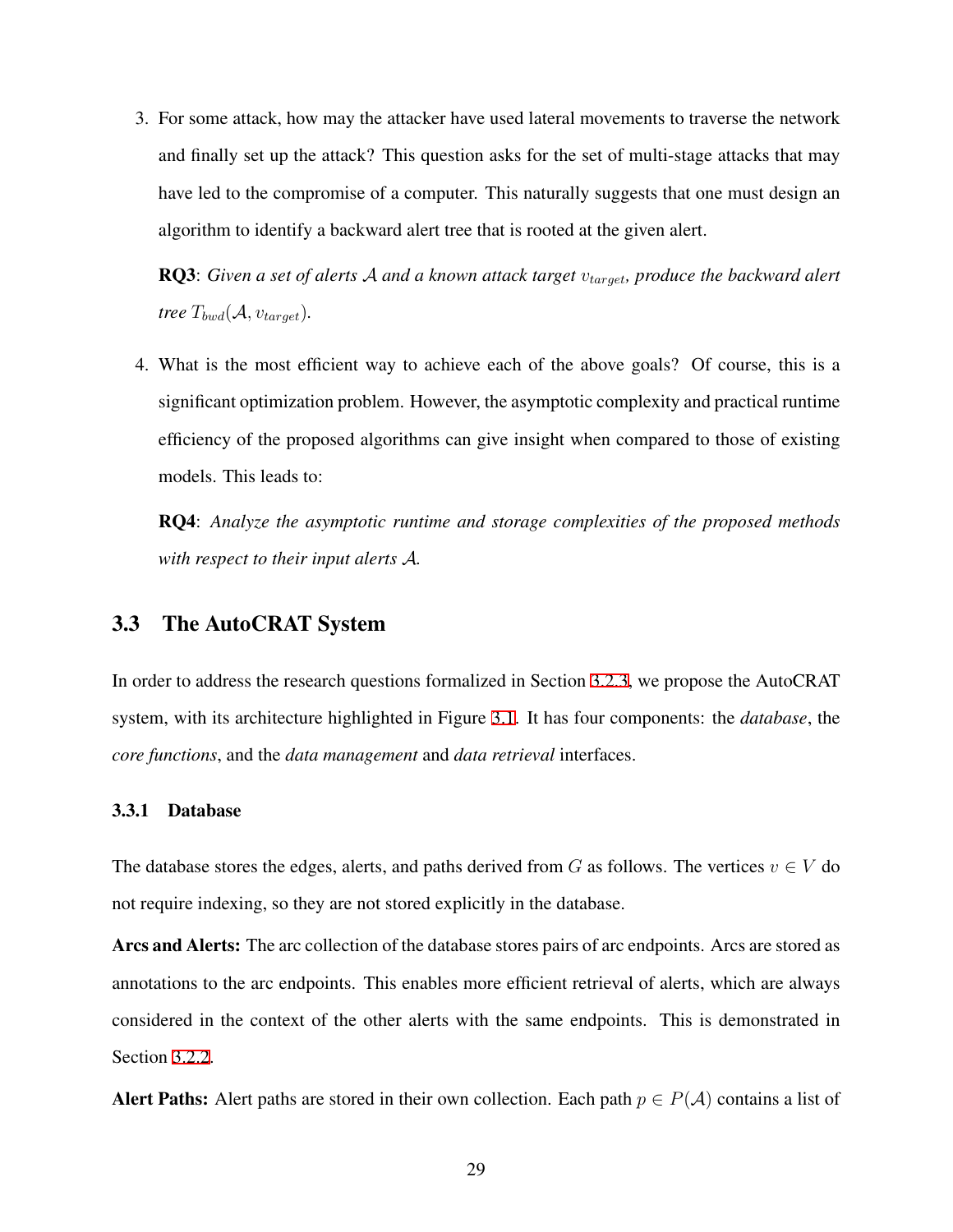<span id="page-40-0"></span>

Figure 3.1: The architecture of the AutoCRAT system

nodes, the corresponding node pairs (to facilitate retrieval via pairwise indexing), the path's PTS, and a list of child vertices (denoted *Children<sup>p</sup>* ) that have been used to produce lengthened copies of the path,  $\{v \in V : (\exists p' \in P(\mathcal{A}), \forall v_i^p \in V^p)v_i^p = v_i^{p'} \wedge |V^{p'}| = |V^p| + 1 \wedge v = v_{|V|}^{p'}\}$  $\binom{p}{|V^{p'}|}$ . This list is used to facilitate path validation, as discussed later in this section. Every time a path is lengthened, the new path is added as its own object in the database, in order to facilitate indexing.

Indexing: Each collection is indexed so that its objects may be efficiently found and retrieved from the database. Our approach uses multiple types of indices, including individual indexes (on a single field), compound indexes (on two or more fields) and multikey indexes (on a set or sequence). Some of these index types are only available in certain kinds of databases, such as MongoDB, which is used in our implementation. This limits the interoperability of our approach, or risks compromising the efficiency of accessing some objects in the database.

The arc collection is indexed by arc endpoints (each individually as well as together in a compound index), and by the arc's threat score (discussed later in this section). The path collection has individual indices on the origin, the target, and the path's threat score (also discussed later). It also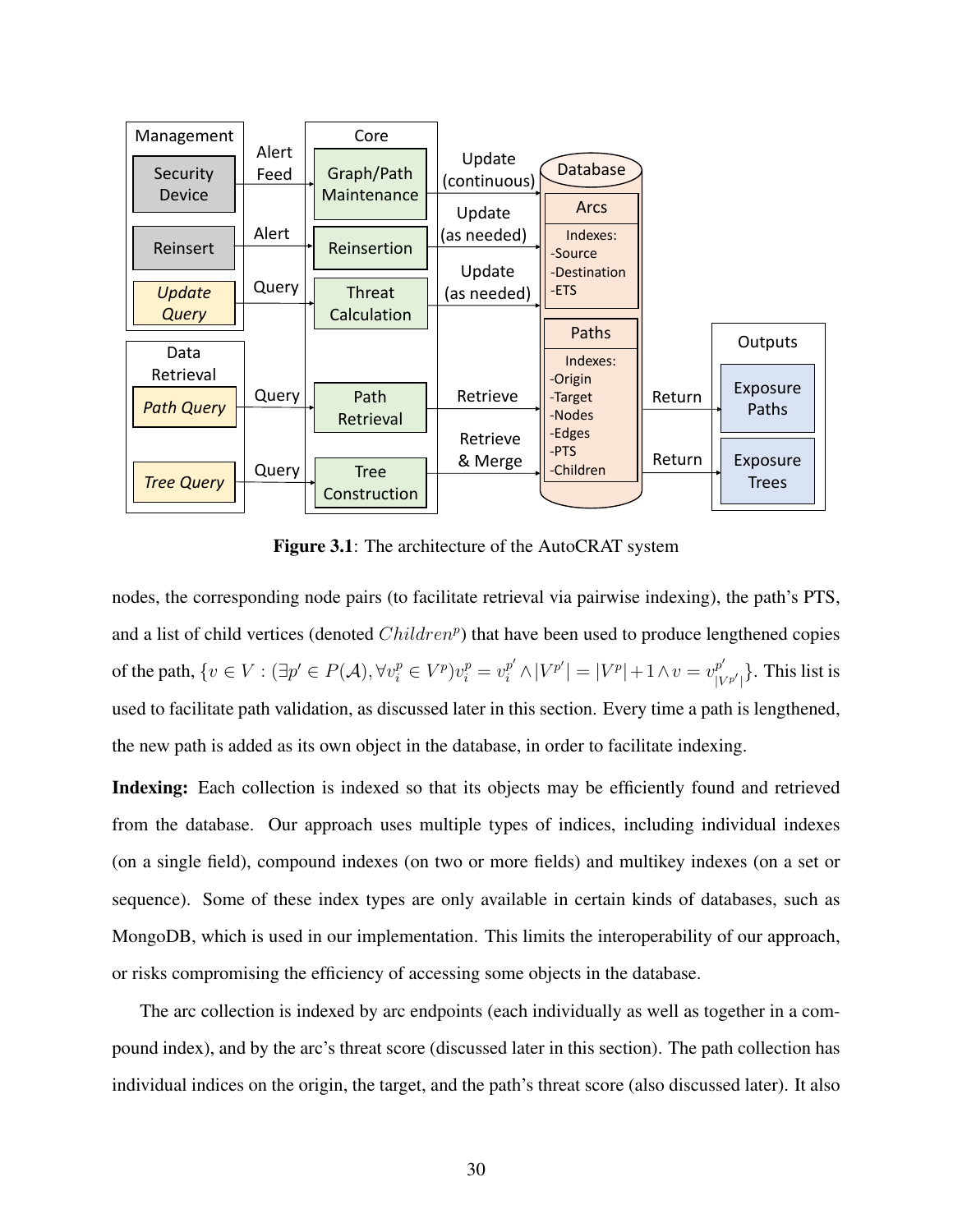has multikey indexes on the vertex sequence and the arc endpoint sequence. Additionally, the path collection has one compound index, covering the target and the list of child vertices (as a multikey index).

Duplicate paths are prevented by validating new arcs against this list of children in the path's so-called parent (i.e.,  $p' \in P$  such that  $V^{p'} = V^p - (v_{\text{in}}^p)$ *p*<sup>*p*</sup></sup> *N v*<sup>*p*</sup><sub>*[VP|*</sub>  $\in$  *Children<sup>p'</sup>. Subpaths are* stored as their own objects because this allows them to be more efficiently indexed. Specifically, we index the path's origin and target, because multikey indexes do not preserve order. This means that, if a multikey index was used on the path nodes, then an attempt to retrieve paths with a certain origin and target would need to parse all paths containing both the origin and target in any position, then trim the path appropriately. In this case, the runtime optimization of multikey indexing of path vertices trades off with storage complexity (i.e., storing more paths).

On the other hand, it is efficient to use a multikey index to index to children of a particular path, because queries that search for children need only find a single child (i.e., the *destination* of the alert being inserted). This means that the ordering of children in a multikey index is unimportant.

#### 3.3.2 Core Functions

#### <span id="page-41-0"></span>Alert Graph and Path Maintenance

As new security events arrive, AutoCRAT needs to incorporate them into the relevant databases. Algorithm [2](#page-42-0) presents the pseudocode of this functionality as follows: (i) It first checks if the new arc includes existing endpoints. If so, it adds the arc to the endpoint object as an annotation; otherwise, it inserts a new endpoint object annotated with the arc (lines 1-13). (ii) It queries the database to find paths which end at the source of the event (line 14). (iii) The algorithm copies the paths found, appending the alert's *destination* onto the copies. If the new paths already exist in the database or are cyclical, they are discarded. The original paths are annotated with a list of children to facilitate this check on future inserts, and the new paths are inserted (lines 15-27).

**Storage complexity.** In the worst-case scenario, every insertion of a new alert  $\alpha$  will add a new endpoint object and path, and lengthen the set of existing paths that terminate at the source of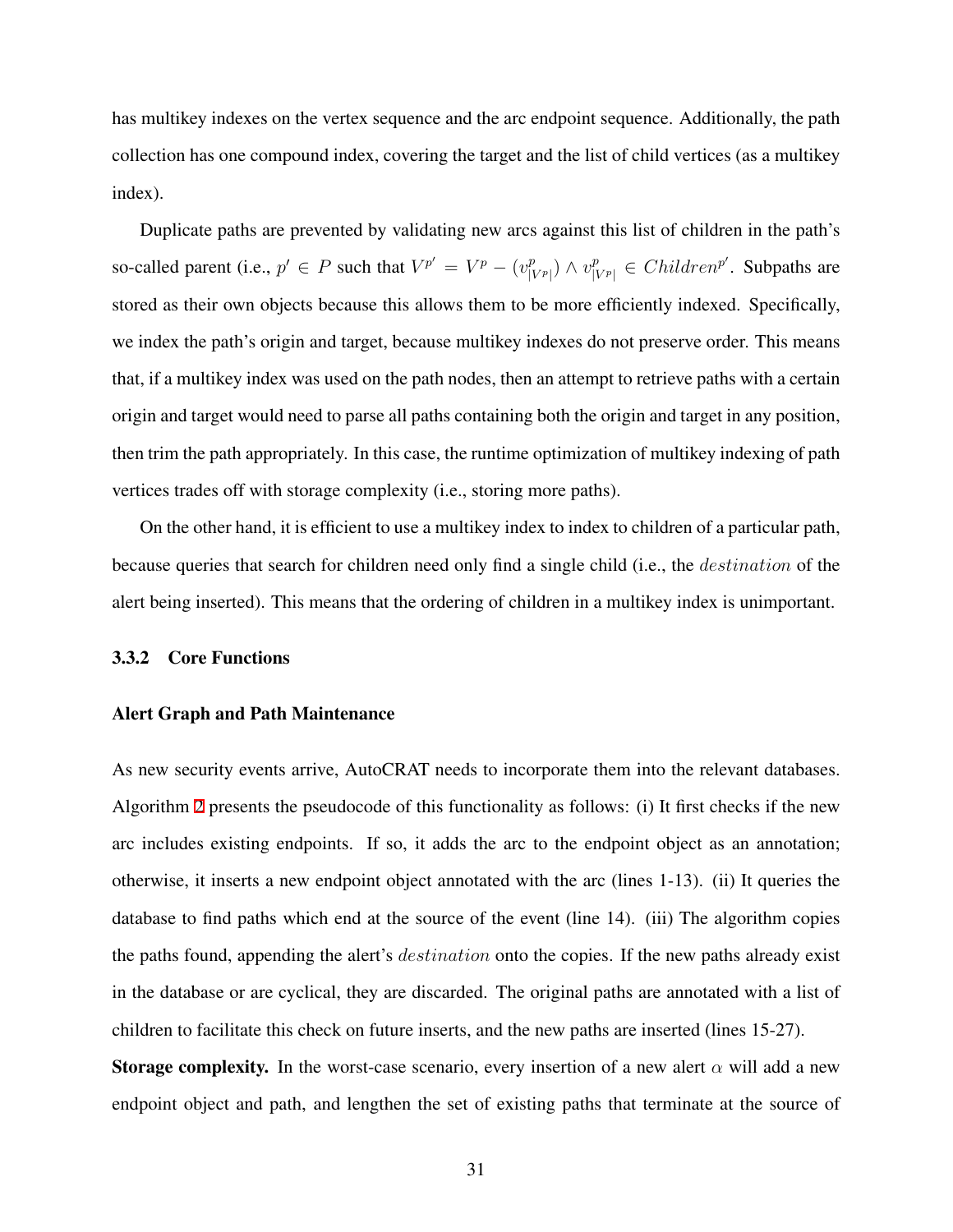<span id="page-42-0"></span>Algorithm 2 Alert Graph and Path Maintenance

**Input:**  $\alpha$ *,*  $G(A)$ *, P, Children*<sup>*p*∈*P*</sup> **Output:**  $G(A \cup \{\alpha\})$ *, P, Children*<sup>*p*∈*P*</sup> 1: if  $\exists \alpha' \in A : s(\alpha) = s(\alpha') \land t(\alpha) = t(\alpha')$  then  $2:$  $V^{\hat{p}} \leftarrow (s(\alpha), t(\alpha))$  $\rhd$  Create  $\hat{p}$  via  $V^{\hat{p}}$ 3:  $Children^{\hat{p}} \leftarrow \emptyset$ 4:  $P \leftarrow P \cup \{\hat{p}\}$  $5: A \leftarrow A \cup \{\alpha\}$ 6:  $V \leftarrow V \cup \{s(\alpha), t(\alpha)\}\$ 7: *Candidate\_Paths*  $\leftarrow \{p \in P : V_{\mid V}^{p}\}$ *<sup>|</sup><sup>V</sup> <sup>p</sup><sup>|</sup>* <sup>=</sup> *<sup>s</sup>*(*α*)*} <sup>▷</sup>* Find paths to lengthen using "end" index 8: for  $c \in Candidate\_Paths$  do 9: **if**  $t(\alpha) \notin V^c$ **▷ Prohibit cycles** 10: **if**  $t(\alpha) \notin Children^c$  **then ▷ Prohibit identical twins** 11: *p*  $\mathcal{V} \leftarrow \{V^c, A^c\}$  $12:$  $p' \leftarrow V^{p'} \cup (t(\alpha))$ 13:  $A^{p'} \leftarrow A^{p'} \cup \{\alpha\}$ 14:  $Children^{p'} \leftarrow \emptyset$ 15:  $Children^c \leftarrow Children^c \cup \{t(\alpha)\}$ 16:  $P \leftarrow P \cup \{p\}$ 17: **return**  $G = (V, A), P, Children^{p \in P}$ 

the inserted arc. This will give us a storage complexity in  $\mathcal{O}(|E| + |A| + |P|)$ . Now suppose one inserts the first arc, with endpoints  $(v_1, v_2)$ , into a database. This will produce a single path:  $(v_1, v_2)$ . A second insertion of  $(v_2, v_3)$  adds a new path and lengthens the existing path, resulting in three paths:  $(v_1, v_2)$ ,  $(v_2, v_3)$ , and  $(v_1, v_2, v_3)$ . Clearly, each arc adds at most one new endpoint object (exactly one in this case), leading to  $|E| \in \mathcal{O}(|A|)$ . This means that each new arc adds up to *|E*| new paths of length *|E*| or less, leading to  $|P| \in \mathcal{O}(|A|^2)$ . This is demonstrated in Table [3.2](#page-42-1).

<span id="page-42-1"></span>Table 3.2: Worst-case storage complexity after *i* arc insertions. As each new arc  $\alpha_i$  can add as many as *i* paths, the worst-case number of paths is  $|P| = \frac{1}{2}$  $\frac{1}{2}|A|^{2}+\frac{1}{2}$  $\frac{1}{2}|\mathcal{A}| \in \mathcal{O}(|\mathcal{A}|^2).$ 

| Arcs                  |  |  |  |
|-----------------------|--|--|--|
| <b>Endpoint pairs</b> |  |  |  |
| Paths                 |  |  |  |

Runtime complexity. Under the same worst-case scenario, the insert algorithm must access every path in the database, *|P|*, copy each, adding one endpoint, and insert the copies, plus one new path with two nodes. Then the worst-case runtime (in terms of the number of accesses to the database)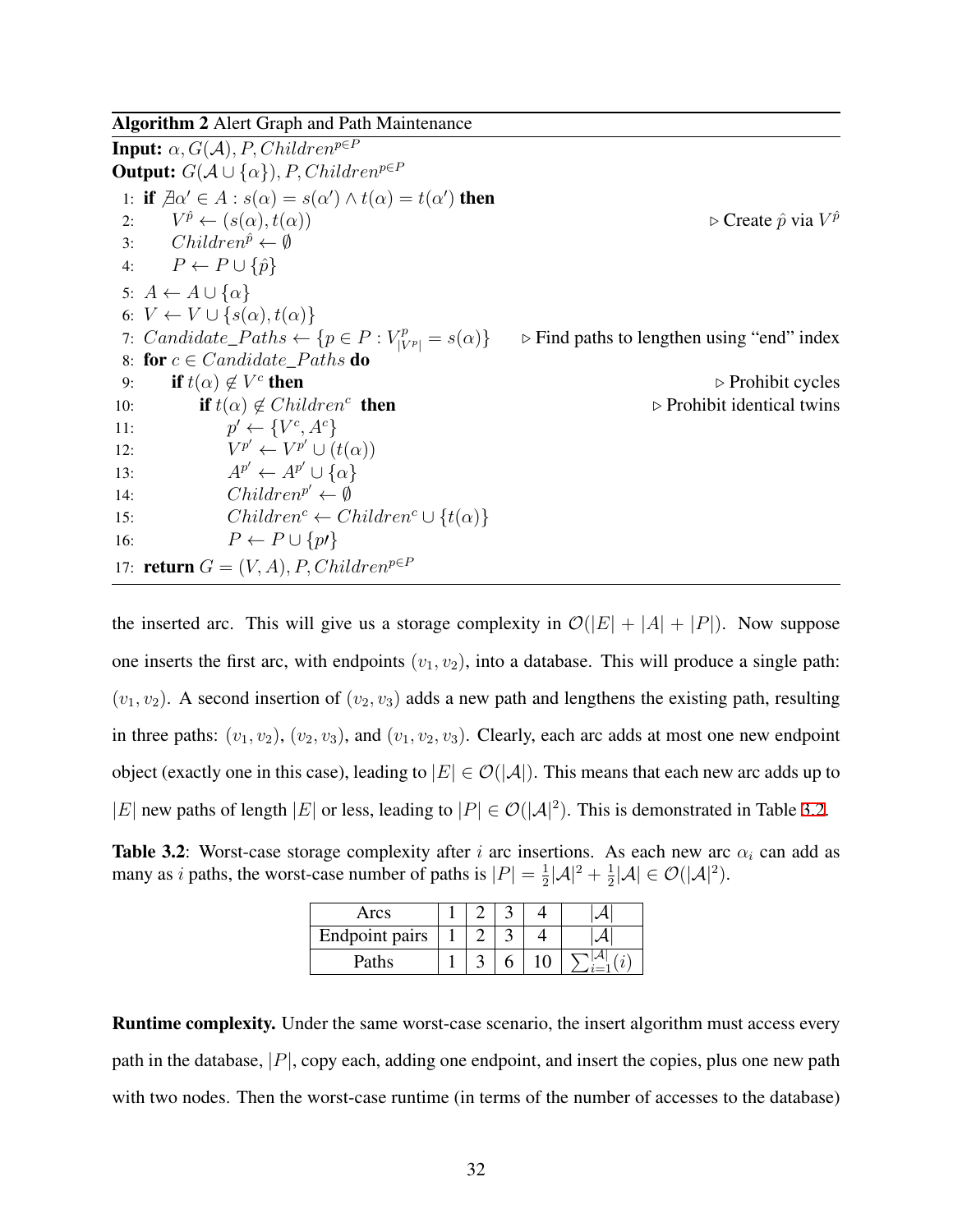is  $2 \cdot |P| + 1 \in \mathcal{O}(|P|) \in \mathcal{O}(|\mathcal{A}|^2)$ .

#### Threat Score

The threat posed by a given set of alerts  $A \subset \mathcal{A}$  can be measured according to its threat score (TS). There can be many definitions for TS, and identifying the "best" definition is orthogonal to the focus of the present chapter. Since any "good" definitions can be incorporated into AutoCRAT in a plug-and-play fashion, one example definition is sufficient to demonstrate the idea. This example of TS is the geometric mean of the number and diversity of alerts in a set, and is used to estimate the risk posed by the associated attacks. It can be naturally extended to specify the TS of a pair of endpoints (Endpoint Threat Score — ETS) or a path (Path Threat Score — PTS). Specifically:

Definition 7 (Threat Score (TS)). *The TS of a set of alerts is defined as:*

$$
TS(A) = \sqrt{|\{\sigma \in \Sigma_A : (\exists \alpha \in A), \sigma = \ell_{ID}(\alpha)\}| \cdot |\{\alpha \in A\}|}. \tag{3.1}
$$

*The ETS of an endpoint pair* (*source, destination*) *can be calculated as*  $TS({\alpha \in A : s(\alpha) = a})$ *source*  $\wedge$  *t*( $\alpha$ ) = *destination*})*. The PTS of a path p can be calculated as*  $TS(A_p)$ *.* 

In order to identify the endpoints and paths in the database with the highest threat, AutoCRAT must periodically update ETS and PTS for endpoints and paths, respectively. In order to do this, the defender submits an update query on demand. The update function is simple: first, it calculates ETS for every endpoint object, then it calculates PTS for every path. To reduce the number of accesses to the database, a copy of each endpoint object's arc annotations is cached during the ETS calculations, in order to facilitate the PTS calculations.

Runtime complexity analysis. The runtime of this approach is based on the following: (i) calculating ETS for all endpoints requires the parsing of each arc (which each belong to exactly one endpoint annotation), meaning the runtime of updating is in  $\Omega(|A|)$ ; (ii) calculating PTS for all paths requires the parsing of each endpoint object a number of times equal to the number of paths in which it appears. This is analyzed in Table [3.3,](#page-44-0) which shows that the worst case number of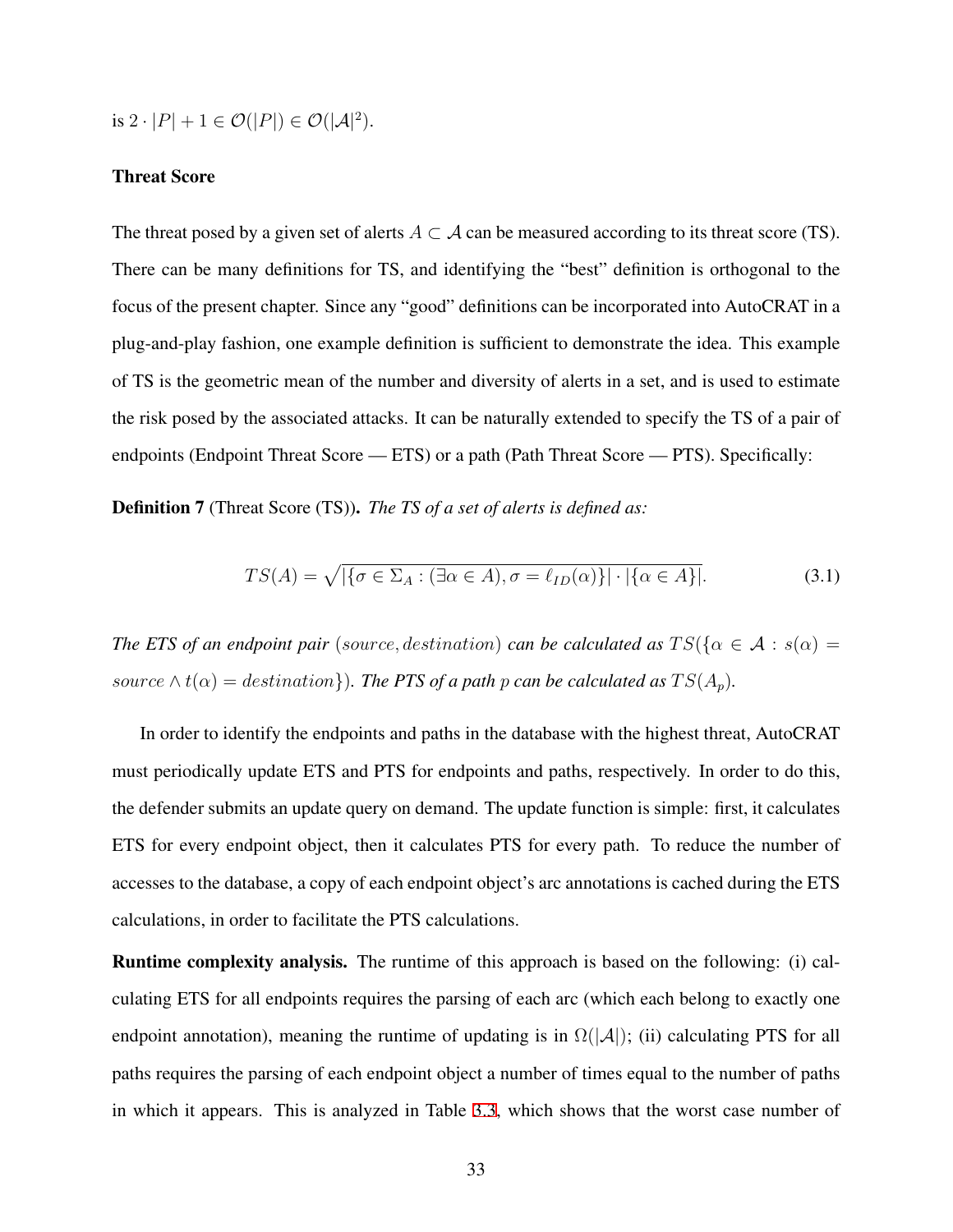appearances of an endpoint object in the set of paths is in  $\mathcal{O}(|E^2|)$ . Since there are  $|E|$  endpoint objects, this results in a worst-case combined runtime in  $\mathcal{O}(|A| + |E|^3)$ .

<span id="page-44-0"></span>Table 3.3: Worst-case number of paths that contain a particular endpoint. The *i*<sup>th</sup> endpoint can only belong to  $i \cdot (|E| - i + 1) = i \cdot |E| - i^2 + i$  paths. Then the worst-case is in  $\mathcal{O}(|E|^2)$ , and the worst-case number of endpoint objects across the set of all paths is  $\sum_{i=1}^{|E|} i \cdot (|E| - i + 1) =$ 1  $\frac{1}{6}|E|(|E|+1)(|E|+2) \in \mathcal{O}(|E|^3)$ .

| Endpoint i        | Insertion 1 | $\overline{2}$ | 3                 |   |   | μ                                               |  |  |
|-------------------|-------------|----------------|-------------------|---|---|-------------------------------------------------|--|--|
|                   |             | 2              | 3                 |   |   | F                                               |  |  |
| ◠                 |             | $\overline{2}$ | 4                 | h | 8 | $2 \cdot$<br>H                                  |  |  |
| $\mathbf{\Omega}$ |             | 0              | 3                 | h | 9 | 3<br>$2^{\prime}$<br>$\bullet$                  |  |  |
|                   |             | 0              | 0                 |   | 8 | 3<br>4<br>H)<br>٠                               |  |  |
|                   |             | ( )            | $\mathbf{\Omega}$ | 0 | 5 | 5<br>Н,<br>$\bullet$                            |  |  |
| E                 |             | 0              | 0                 | U | 0 | E                                               |  |  |
|                   |             |                | 0                 | O | 0 | $i+1$<br>F,<br>$\boldsymbol{\eta}$<br>$\bullet$ |  |  |

ETS is also used in the visualization of attack paths. Specifically, the color of an alert tree node *n* represents the normalized ETS of  $(parent(n), n)$  for forward trees or  $(n, parent(n))$  for backward trees. Vertex colors range from red to black, where the vertex in the tree with the highest ETS is red and the root is black (along with any other vertices with  $ETS = 1$ ). In RGB (i.e., hexadecimal) notation, colors range from 0x000000 (black) to 0xFF0000 (red), such that colors may be compared ordinally to mimic the comparison of ETS. This is demonstrated in figure [3.2](#page-45-0), showing the value of the ETS measurement in presenting salient information to the defender.

#### Reinsertion

In some cases, the defender may need to find paths that were unavailable at the time of data collection (e.g., if the NIDS produces a false negative which is later corrected). Because alerts are otherwise inserted chronologically (by assumption), a different algorithm must perform such a retroactive insertion ("reinsert"). This algorithms is given in Algorithm [3](#page-45-1).

**Runtime Complexity.** The asymptotic runtime is dominated by  $|p^{pre}| \cdot |p^{post}|$ . Because cycles about  $\alpha$  are removed (lines 2,4),  $P^{pre} \cap P^{post} = \emptyset$ . This is bounded by  $(\delta \cdot |P|) \cdot ((1 - \delta) \cdot |P|)$ , where  $\delta$  < 1 is the proportion of the larger of the two path sets relative to *|P|*. This simplifies to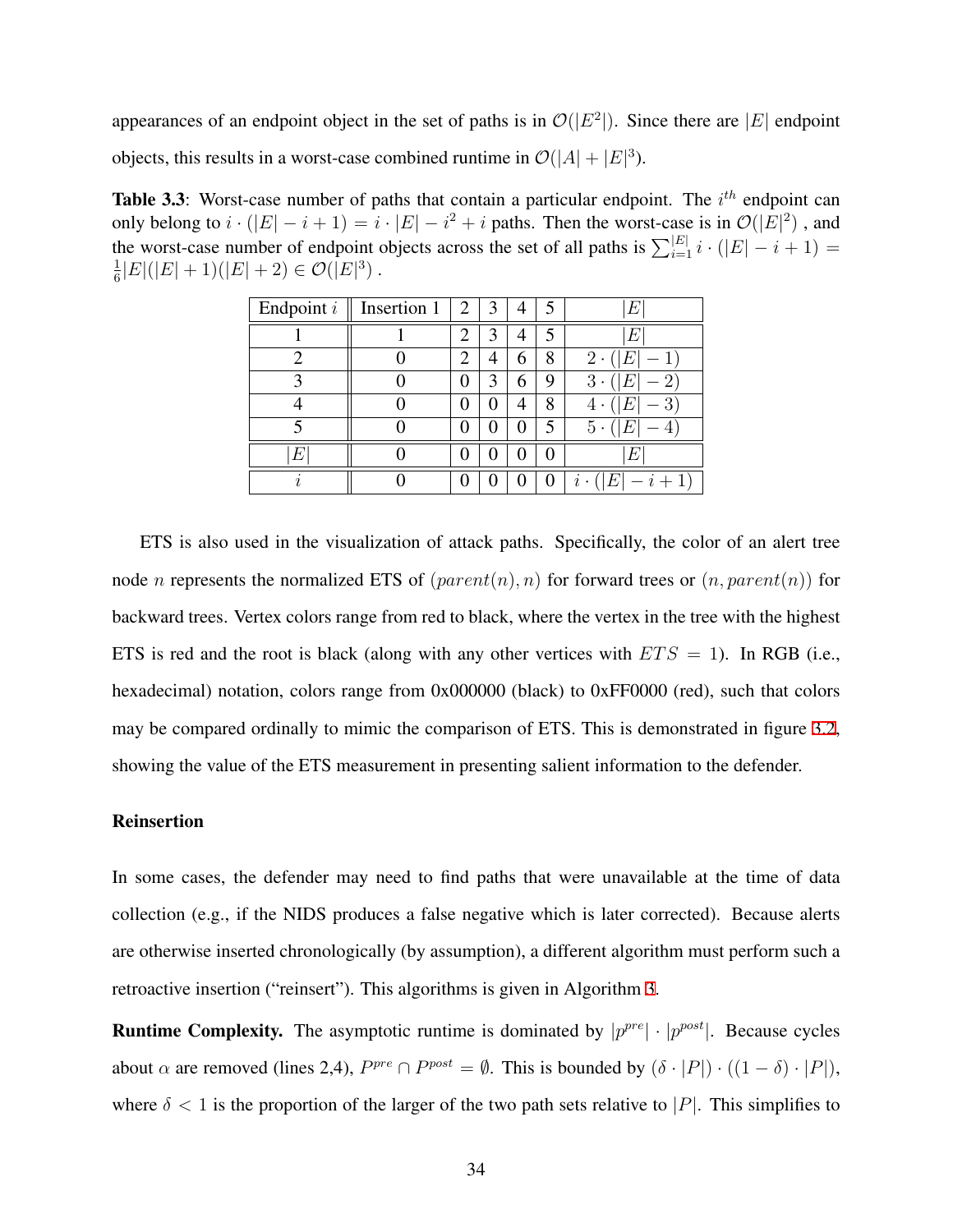<span id="page-45-0"></span>

Figure 3.2: Example alert tree coloring, where the root is black, the child is red (ETS 179.10), and the grandchild is very nearly black (color code 0x0D0000 and ETS 10.49).

<span id="page-45-1"></span>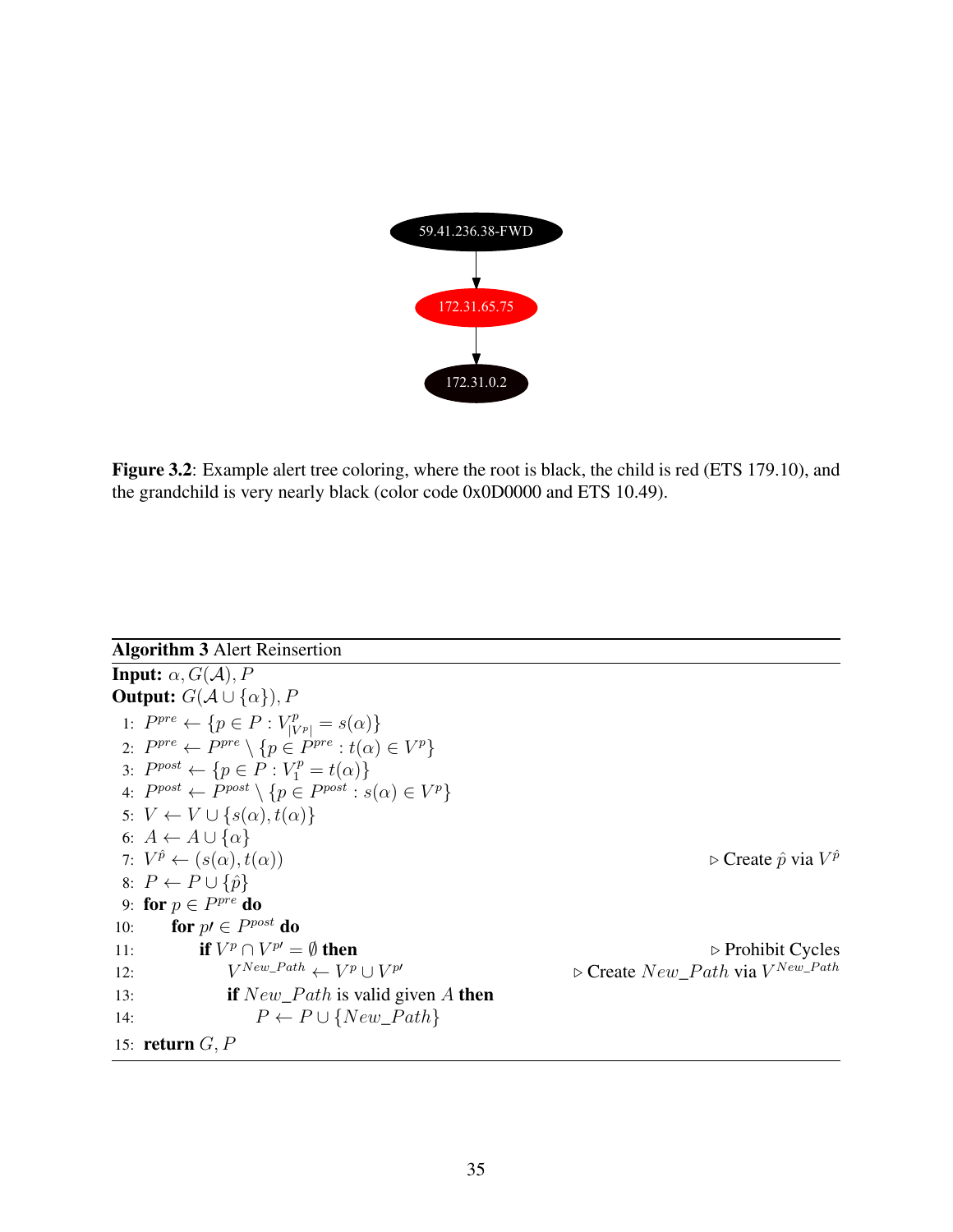$(\delta - \delta^2) \cdot |P|^2$ , for which the maximum value of the first term (when  $\delta = \frac{1}{2}$ )  $\frac{1}{2}$ ) is  $\frac{1}{4}$ . Finally, the worst-case runtime is  $\frac{1}{4}|P|^2 \in \mathcal{O}(|P|^2) \subseteq \mathcal{O}(|\mathcal{A}|^4)$ .

Storage Complexity. The storage complexity is the same as for the regular maintenance function,  $\mathcal{O}(|\mathcal{A}|^2)$ .

#### 3.3.3 Data Management

This interface is responsible for feeding a stream of alerts into the AutoCRAT system. The streams of alerts are produced by, and received from, security devices such as NIDSs. They are processed by the Graph and Path Maintenance module, which belongs to the Core Functions component and incorporates the newly arrived alerts into the alert graph and paths.

#### <span id="page-46-0"></span>3.3.4 Data Retrieval

In order to identify paths and trees, one makes the appropriate query. Paths are stored in the database themselves, while trees must be reconstructed using the stored paths.

#### Path Retrieval

Path retrieval requires that the graph and path databases have been properly maintained. Refer to section [3.3.2](#page-41-0) for the detailed maintenance function. The path retrieval process then involves a simple query to the database, which stores each path individually. This query leverages the (*source, destination*) compound index, which efficiently retrieves the appropriate paths from the database. The retrieval function executes with a runtime efficiency of  $\mathcal{O}(|P|)$ , where  $P \subseteq P(\mathcal{A})$  is the set of paths to be retrieved.

#### Tree Reconstruction

Tree reconstruction requires reassembly of many paths into a tree which represents either the attack surface exposed to an attacker or the attack vectors exposing a target, depending on the type of query. In either case, the user must specify a node to act as the root of the tree and the tree's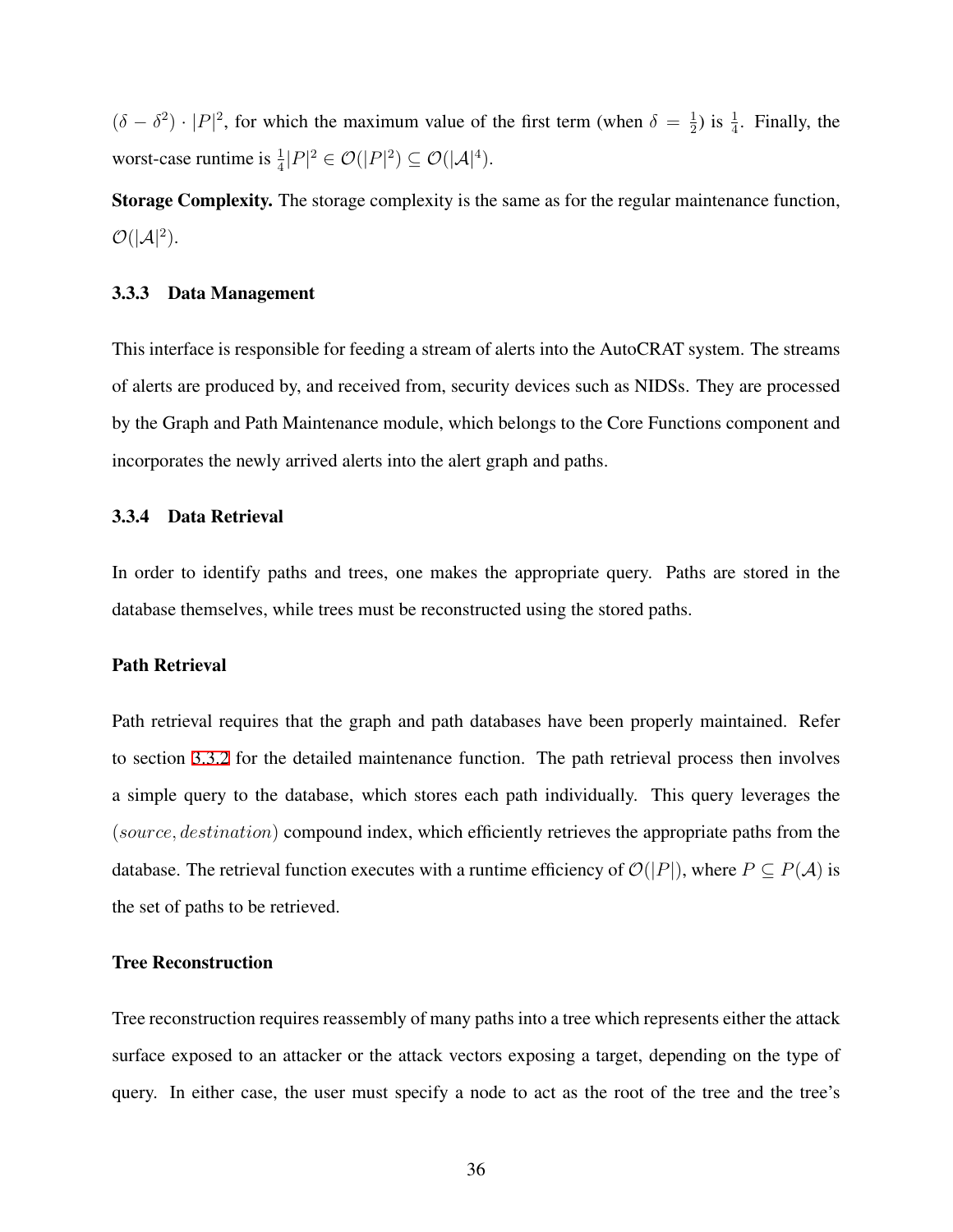direction, and the module handles the rest.

The tree reconstruction algorithm takes as input a reference node to act as the tree's root, a direction (i.e., forward or backward), *G*, and *P*. It begins by selecting all paths which have the reference node as their origin (for forward trees) or target (for backward trees), using the approach described above. It then parses each path, adding each edge as a node of the tree if it was not already added from a previous path.

Runtime complexity. The worst-case scenario for the tree reconstruction algorithm is the same as the insert algorithm as discussed above, in which each subsequent alert produces a new endpoint which extends that of the previous alert. Specifically, at most *|E|* paths are rooted at a given node, and their maximum path length is *|E|*. This results in a final worst-case runtime of  $\mathcal{O}(|E|^2) \subseteq \mathcal{O}(|\mathcal{A}|^2).$ 

## 3.4 Case Study

Our experiments were run using Ubuntu 20.04 with 192GB of RAM, 2 cores of an Intel Xeon Gold 6242 CPU @2.80 GHz, and a 200GB HDD. These resources were shared among AutoCRAT functions and the corresponding MongoDB database, which was installed on the same computer to eliminate variability imposed by network conditions.

## 3.4.1 Dataset

The dataset chosen for the case study was published by the University of New Brunswick, and is referred to as CSE-CIC-IDS2018 [\[41](#page-79-0)]. It contains data collected over the course of 9 days, during which multiple distinct attack scenarios were executed against the network. The environment was connected to the internet during the experiments, thus real-world attacks can also be observed in the data. Suricata 4.0 [[42\]](#page-79-1) preprocessed the packet capture (PCAP) files from the dataset using the corresponding Emerging Threats signature set [\[43](#page-79-2)], to produce a set of 3,323,426 alerts, of which 19,921 were strictly internal to the network. Alerts were converted into JSON objects to conform to AutoCRAT's expected format and sorted chronologically before being fed into the database.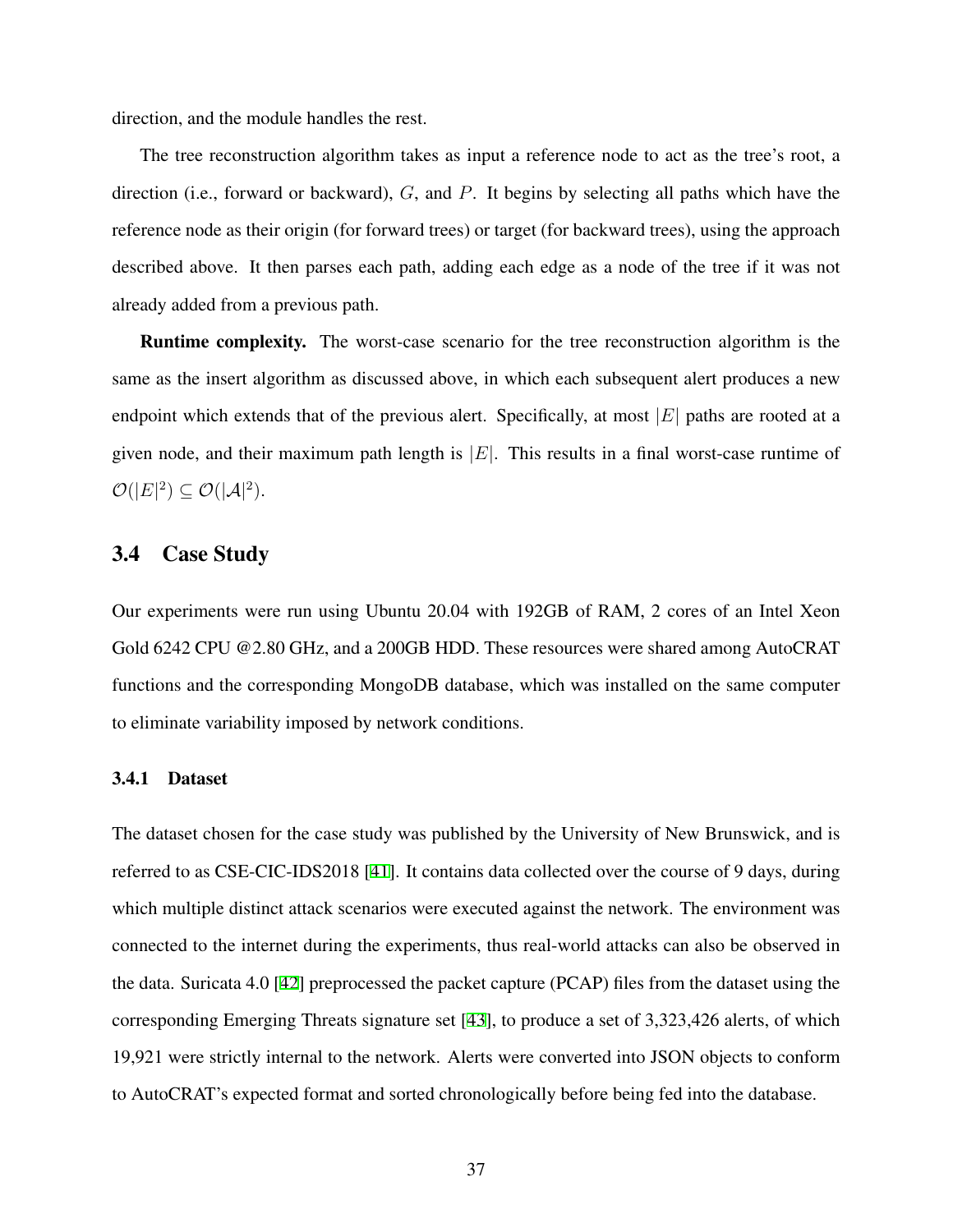### 3.4.2 Experimental Results

Database construction for CSE-CIC-IDS2018 took 35h14m07s, resulting in 1,053,710 edges and 3,591,217 paths. Efficiency and accuracy (in terms of graph coverage, which may impose false negatives) are analyzed relative to the model from the preceding chapter, APIN. Path selection for APIN was done using its relevant heuristics. The comparison is shown in Table [3.4.](#page-48-0)

<span id="page-48-0"></span>Table 3.4: Comparison of the proposed AutoCRAT model with APIN. Query runtimes are the average of 10 runs. \*APIN only ranks nodes, while AutoCRAT scores endpoints and paths. The models do not directly rank these objects, so they are selected based on applicable node and endpoint rankings. These inherited rankings may not be accurate with respect to other metrics but offer a reasonable baseline.

|                   | <b>APIN</b> | <b>AutoCRAT</b> |
|-------------------|-------------|-----------------|
| <b>Build DB</b>   | 29m43s      | 13h42m41s       |
| Rank Objects*     | 49s         | 1h00m29s        |
| Top 100 paths     | 52s         | 32ms            |
| Top 20 trees      | 52s         | 2m42s           |
| Coverage (nodes)  | 99.6%       | 100%            |
| Coverage (events) | 3.4%        | 100%            |
| DB size           | 637 MB      | $1.1$ GB        |

APIN sacrifices coverage in order to improve runtime. This is necessary because its tree retrieval time suffers extraordinary slowdown in the presence of highly connected nodes. Even though APIN only excludes .4% of the vertices in the graph, 96.6% of the arcs in the graph are adjacent to these vertices, and are effectively blacklisted from tree reconstruction, meaning that the set of paths (and trees) that can be reconstructed is incomplete. In AutoCRAT, the connectedness slowdown problem is solved by shifting the bulk of the work into the pre-processing stage. This results in a much faster path retrieval time and full graph coverage at the cost of maintenance time. However, this pre-processing time remains feasible in practice since 9 days of data (constituting approximately 164 hours of activity) are processed in under 14 hours. Graph coverage is important because low coverage induces false negatives in the path and tree reconstruction. This means that APIN is vulnerable to DoS attacks, which may allow an attacker to conceal their attack paths.

In order to compare the two models under comparable conditions, the original dataset was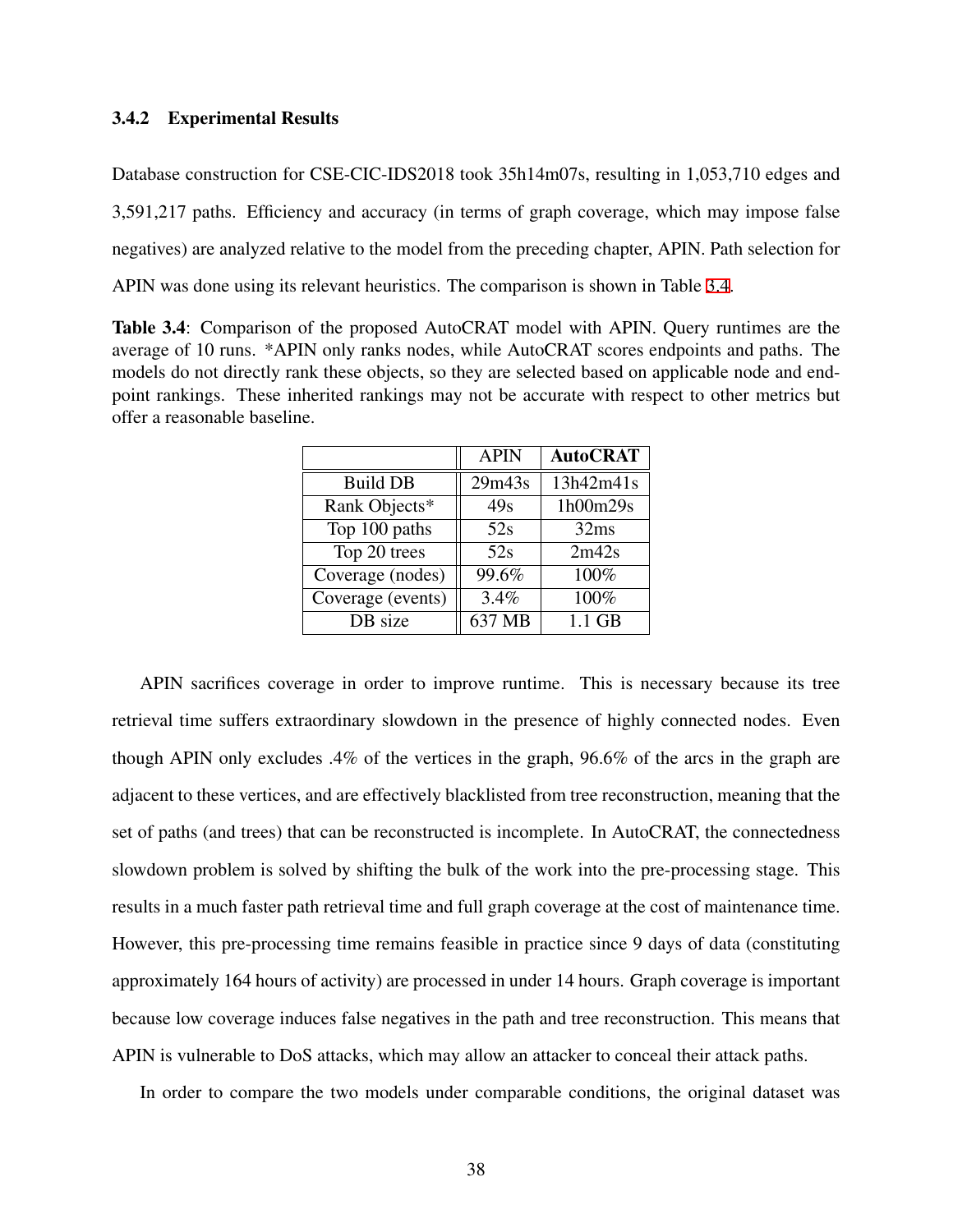<span id="page-49-0"></span>Table 3.5: Comparison of the proposed AutoCRAT model with APIN, using only the internal events. Query runtimes are the average of 10 runs. \*APIN only ranks nodes, while AutoCRAT scores endpoints and paths. The models do not directly rank these objects, so they are selected based on applicable node and edge rankings. These inherited rankings may not be accurate with respect to other metrics but offer a reasonable baseline.

|                   | APIN-internal | <b>AutoCRAT-internal</b> |
|-------------------|---------------|--------------------------|
| <b>Build DB</b>   | 9s            | 35s                      |
| Rank Objects*     | 0.28s         | 5s                       |
| Top 100 paths     | 3s            | 23ms                     |
| Top 20 trees      | 3s            | 1.97s                    |
| Coverage (nodes)  | 0.6%          | 0.6%                     |
| Coverage (events) | 0.6%          | 0.6%                     |
| DB size           | $2.9$ MB      | $2.4 \text{ MB}$         |

reduced by filtering nodes outside the network as well as edges which crossed the border of the network, and each model was ran again with the reduced version. This resulted in only 1994 edges and 3019 paths. Details are shown in Table [3.5](#page-49-0) This resulted in a coverage of 0.6% for both nodes and paths, much closer to the effective coverage of APIN for the full graph (i.e., one sixth of the original coverage). Given the intuition that internal nodes are far more relevant to defenders, the loss of node coverage is not important in this case (although one may note that some of the nodes originally filtered by APIN were in fact internal nodes). This reduction greatly improved the performance of AutoCRAT, resulting in query times and storage efficiency that outperformed the competition.

These experimental observations are consistent with the asymptotic analysis given in Sections [3.3](#page-39-0) and [2.2](#page-17-0). This is shown in Table [3.6](#page-49-1).

<span id="page-49-1"></span>Table 3.6: Comparison of the proposed AutoCRAT model with APIN, on the basis of asymptotic complexity. *V* is vertices, *A* is alerts, *E* is endpoints, and *P* is paths. \*APIN only ranks nodes, while AutoCRAT scores endpoints and paths.

|                 | <b>APIN</b> | <b>AutoCRAT</b>                                 |  |  |
|-----------------|-------------|-------------------------------------------------|--|--|
| <b>Build DB</b> |             |                                                 |  |  |
| Rank Objects*   |             | $\overline{ E ^3}$ ) $\subseteq \mathcal{O}($ ' |  |  |
| Retrieve paths  |             |                                                 |  |  |
| Retrieve trees  |             |                                                 |  |  |
| Reinsert        |             | $\subseteq \mathcal{O}(\overline{ A ^4})$       |  |  |
| DB size         |             | $ P  \subseteq \mathcal{O}(\mathcal{O})$        |  |  |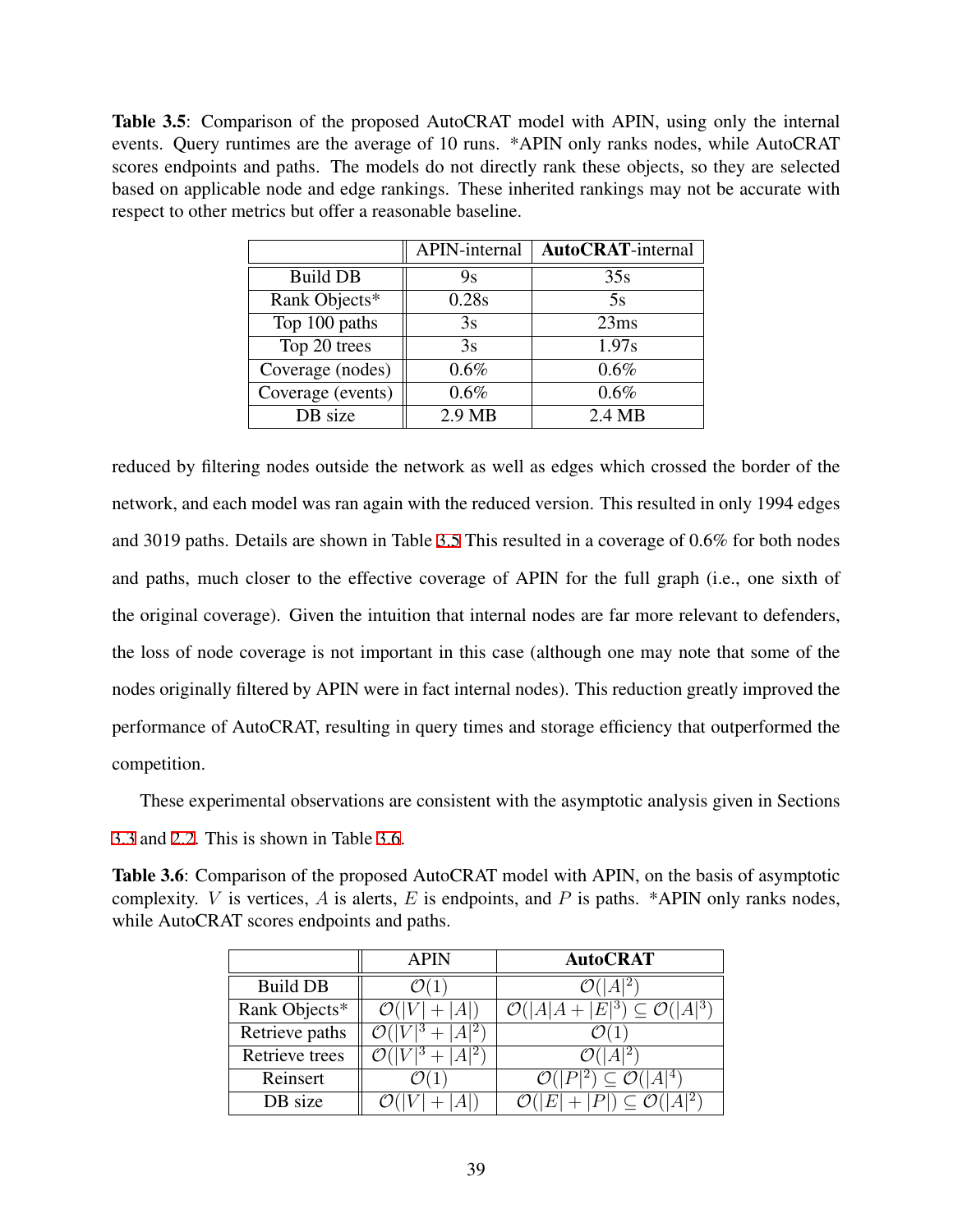The above discussion demonstrates trade-offs between pre- and post- processing times and between processing time and accuracy. Specifically, Insights [4](#page-50-0) and [5](#page-50-1) state:

<span id="page-50-0"></span>Insight 4. *While attaining the same accuracy as APIN, AutoCRAT front-loads its processing time into building and maintaining paths so that it can retrieve them more quickly.*

<span id="page-50-1"></span>Insight 5. *For both models, reducing the volume of data processed improves both processing time and database size, but sacrifices accuracy (as measured by coverage).*

To demonstrate how the alert tree structure and threat score heuristic may be useful in practice, example forward and backward trees are shown in Figures [3.4](#page-51-0) and [3.3,](#page-50-2) respectively. These trees were selected for their size; some trees produced had well over 1000 vertices and would not be legible in the present format. This problem is a challenge left to future work, as the present focus is efficiency of reconstruction.

<span id="page-50-2"></span>

Figure 3.3: A backward tree containing eight vertices. Of the six leaves (i.e., path origins), the reddest vertex, which represents the endpoint (92*.*63*.*197*.*12*,* 172*.*31*.*66*.*22) scored an ETS of 7.35 with 54 alerts sharing a single *ID*.

### Answering RQ1

In order to answer RQ1, one must retrieve a set of paths corresponding to a known attack origin and a known attack target. Assuming the database maintenance has kept up with the alert stream, this can be accomplished with a query to the database utilizing the (*source, destination*) index.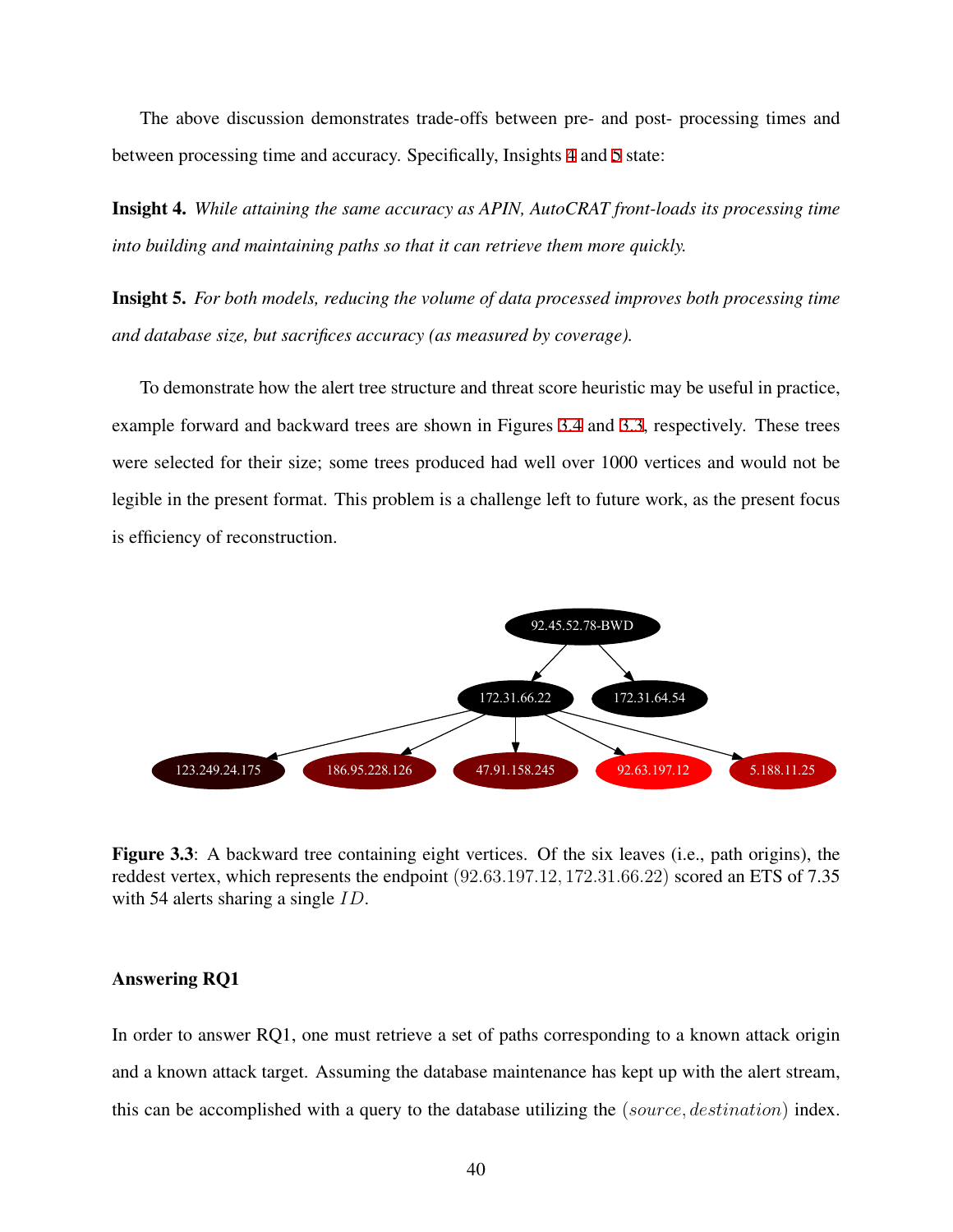<span id="page-51-0"></span>

Figure 3.4: A forward tree containing eight vertices. Of the four leaves (i.e., path targets), the reddest vertex, which represents the endpoint (172*.*31*.*66*.*101*,* 52*.*87*.*201*.*4) scored an ETS of 5.92 with 35 alerts sharing a single *ID*.

Because subpaths are also stored in the database, it only needs to retrieve paths that start and end with the origin and target, respectively. This efficiently returns a list containing exactly the required corresponding paths, without the need to parse the paths to truncate them at the proper destination. The path retrieval function is described in Section [3.3.4](#page-46-0).

### Answering RQ2

In order to answer RQ2, one must reconstruct the forward alert tree corresponding to a particular origin. This process begins with retrieving all of the paths beginning at the specified node, leveraging the *source* index, then proceeds by passing these paths to the tree reconstruction function, which arranges them based on their relationships to each other. This function is described in Section [3.3.4.](#page-46-0)

## Answering RQ3

In order to answer RQ3, one must reconstruct the backward alert tree corresponding to a particular target. Similar to RQ2, this process retrieves the appropriate paths from the database and passes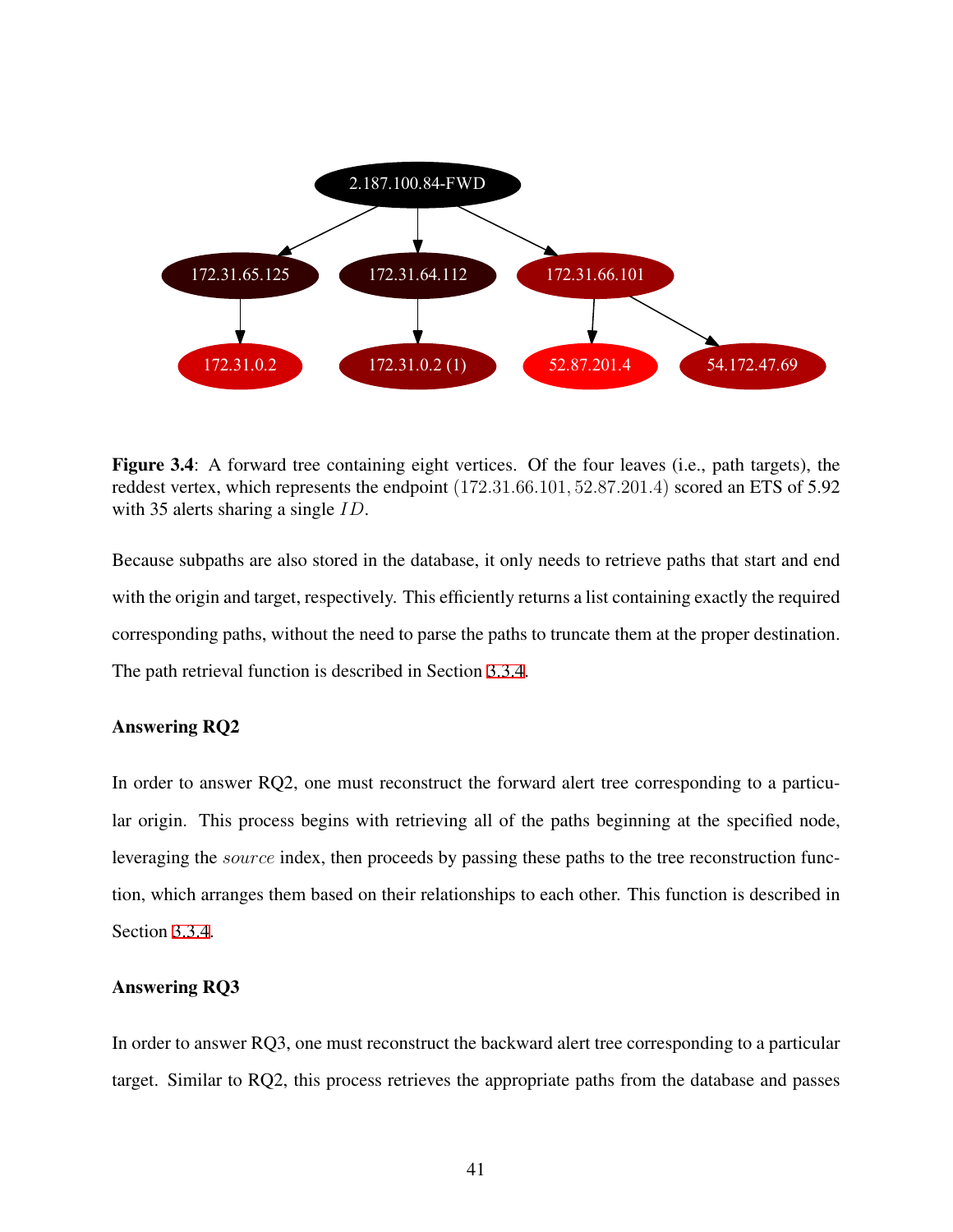them to the tree reconstruction function. This function is described in [3.3.4.](#page-46-0)

### Answering RQ4

The asymptotic runtime efficiency of each AutoCRAT function is as follows. alert insertion:  $\mathcal{O}(|\mathcal{A}|^2)$ , threat calculation:  $\mathcal{O}(|\mathcal{A}| + |E|^3) \subseteq \mathcal{O}(|\mathcal{A}|^3)$ , alert reinsertion:  $\mathcal{O}(|P|^2) \subseteq \mathcal{O}(|\mathcal{A}|^4)$ , path retrieval:  $\mathcal{O}(|P|) \subseteq \mathcal{O}(|\mathcal{A}|^2)$ , tree construction:  $\mathcal{O}(|E|^2) \subseteq \mathcal{O}(|\mathcal{A}|^2)$ .

Likewise, the storage efficiency of each function. alert insertion:  $\mathcal{O}(|A|^2)$ , threat calculation:  $\mathcal{O}(|E|) \subseteq \mathcal{O}(|\mathcal{A}|)$ , alert reinsertion:  $\mathcal{O}(|\mathcal{A}|^2)$ , path retrieval:  $\mathcal{O}(|P|) \subseteq \mathcal{O}(|\mathcal{A}|^2)$ , tree construction:  $\mathcal{O}(|E|^2) \subseteq \mathcal{O}(|\mathcal{A}|^2).$ 

## 3.5 Chapter Discussion

Now we discuss the assumptions, limitations, and novel features of AutoCRAT. This discussion presents a roadmap for future studies in improving AutoCRAT.

Assumptions. The present study makes the following assumptions:

- 1. IDS Correctness. AutoCRAT's correctness will be impacted by mistakes in the IDS, including false positives and false negatives. In extreme cases, these will result in corresponding errors in AutoCRAT's output, but in the case where errors occur along paths with true positives, the penalty will only reduce the accuracy of the TS calculations.
- 2. Server-Side Attacks. The model assumes that attacks are always initiated by the malicious node, and that the exposure flows in the same direction as the initial connection. This assumption may be violated in client-side attacks, such as drive-by downloads. In this case, an advanced security device may be able to reverse the order of nodes in the alert during preprocessing, preserving attack semantics.
- 3. Serialization. AutoCRAT's path maintenance algorithm assumes that events are inserted sequentially. This means that it may be difficult to parallelize its execution. Since parallelization is a powerful tool of efficiency, this problem may impact viability of the methods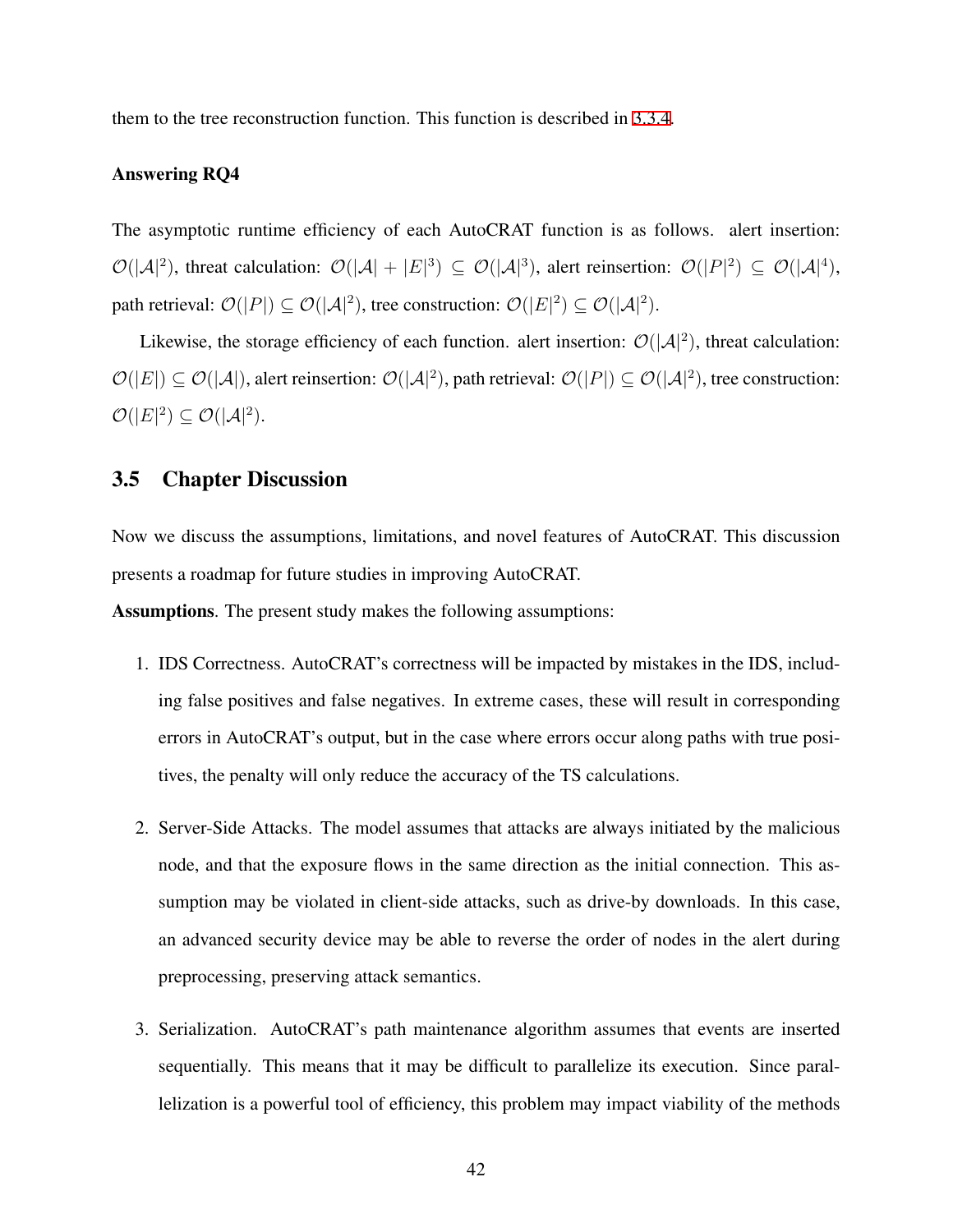in practice. However, it may be possible to parallelize some alert insertions if the adjacent nodes are disparate relative to sequential alerts. This investigation is left to future work.

4. TS Semantics. Because TS has not been studied robustly, the quality of trees produced based on its usage is difficult to evaluate. However, as long as the above assumption of IDS correctness remains within reasonable bounds, all paths produced are real paths, but ranking and reference node selection may not result in the "best" tree possible. The problem of ranking alerts remains an open research problem, and the alert tree model can be adapted to many such methods.

Limitations. The present study has the following limitations.

- 1. Addressing. AutoCRAT assumes that each computer has a single, unique, and static address. It may be extensible to accommodate computers with multiple IP addresses (e.g., by aliasing node names before inserting them into the database or when preprocessing alerts). In the case of a segmented network with private subnets, some computers on disparate subnets may have matching addresses (e.g., 192.168.1.1). This case may be harder to accommodate.
- 2. Multi-key Indexing. The efficiency of the path maintenance algorithm depends on the assumption that the database is capable of efficiently indexing elements of an array. This restricts the interoperability of the framework to certain kinds of databases (or risks efficiency loss during some operations).
- 3. Experiment Scope. The experimental environments applied AutoCRAT to NIDS alerts. Although it can be used with any address-based events, this should be evaluated more thoroughly in other use cases (such as process and file system tracking).

Novel Features. The AutoCRAT model incorporates multiple features that have not previously been combined in the study of network defense.

1. The model incorporates multi-step attacks, which include lateral movements secondary to a compromise. This is important because attacker objectives often cannot be accomplished after a single compromise.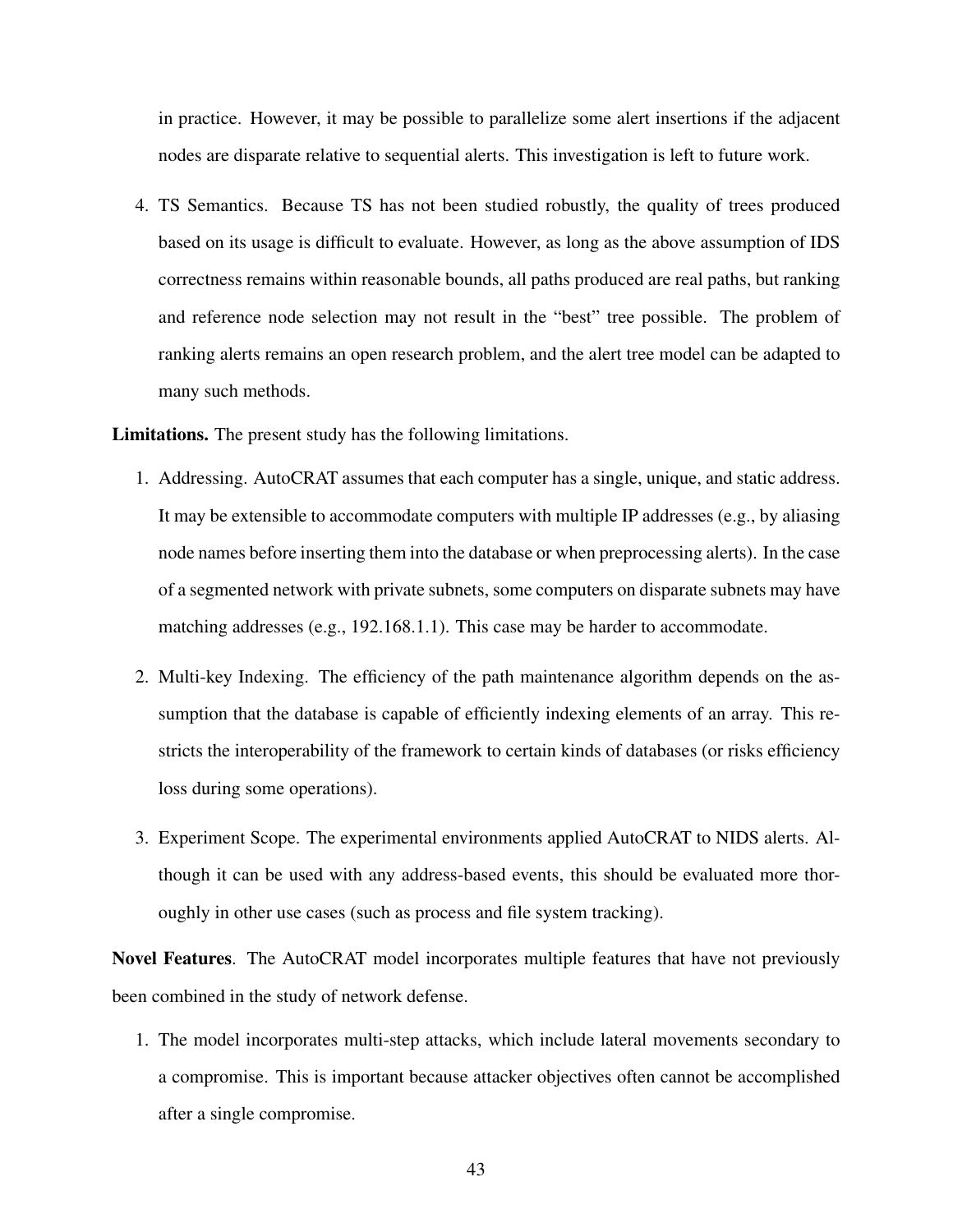- 2. The model incorporates muti-target attacks, in which a single attacker produces multiple attack paths with different targets. This is important because it does not require the assumption that an attacker has a single target.
- 3. The model incorporates multi-source attacks, in which a single victim belongs to paths produced by different attackers. This is important because it does not require the assumption that a single attacker is active on the network.
- 4. The model incorporates alerts as a multigraph, which allows multiple instances of an edge to exist in the graph. This is important because it allows alert trees to show the temporal relationship between its edges without using a dynamic animation.
- 5. The TS metric provides the property of *monotonicity*, meaning that a set of alerts will always yield a higher TS than its subsets. Specifically,  $A \subset A' \rightarrow TS(A) < TS(A')$ . This is important because it means that for any of the alert structures used in this study, the TS of that structure will only grow over time and is resistant to manipulation by a crafty attacker.

## 3.6 Chapter Summary

This chapter introduced the AutoCRAT system for modeling and tracking multi-step network attacks as indicated by alerts generated by security devices. The key concepts behind AutoCRAT are those of alert graphs, alert paths, and alert trees. The technical contributions include data structures and algorithms for efficiently representing and constructing alert paths and alert trees, as well as asymptotic storage and runtime complexity analysis. This study is useful to cyber defenders because it quantifies threats against a network and its components and presents them in an intuitive form that is easy to understand. The case study based on an implementation of AutoCRAT and a research dataset shows that AutoCRAT can efficiently reproduce alert paths and trees, keeping pace with alerts produced on a testbed network. The chapter is a significant step towards automating cyber triage with and risk quantification, which remains an important and elusive problem.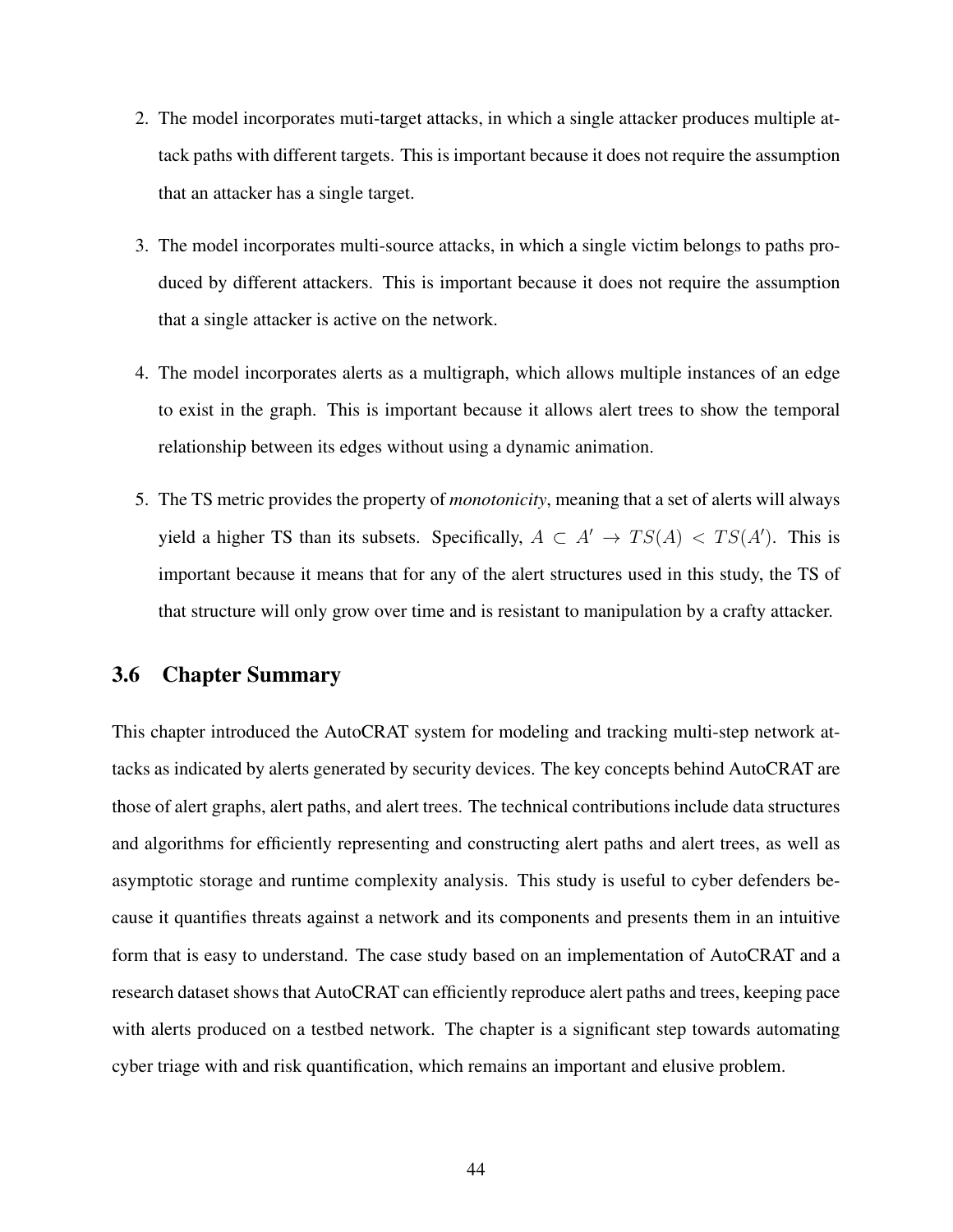## CHAPTER 4: ALERT TREE REDUCTION AND VISUALIZATION

Alert trees are used to show the collection of possible routes that may have been used by a cyber attacker or attackers to compromise a computer or set of computers. In real networks, these trees can become unmanageable in size, containing as many as 8,000 nodes. With such overwhelming amounts of data, it is difficult for cyber defenders to pinpoint network hotspots in order to prioritize defensive maneuvers. This raises the need to reduce strain on defenders by minimizing the amount of non-critical information that is presented to them. To this end, this chapter proposes several methods, as well as a novel data structure, for modifying alert trees in order to reduce visual strain on defenders. The methods are evaluated using a real-world dataset, which demonstrates that they are effective at reducing redundancy while limiting collateral information loss.

## 4.1 Introduction

Alert trees give a spatiotemporal representation of observed attack activity on a network. This visualization technique allows defenders to track threats and identify hotspots in a network. However, when alert trees become to large and complex, they become difficult to interpret, inhibiting the process of cyber triage and thereby incident response. In order to mitigate this limitation, this work investigates several methods for for reducing the size of alert trees. Although this process inherently results in the loss of information in the tree, this trade-off may be necessary for the sake of usability of the tree. This work measures this trade-off with respect to the reduction methods proposed.

## 4.1.1 Related Works

Alert and Attack Trees. Alert trees are closely related in structure of attack trees [[49–](#page-79-3)[51,](#page-80-0) [72](#page-82-0)]. While attack trees are predictive, alert trees are retrospective, showing paths that have already been accessed. Attack trees have been studied fairly broadly, while alert trees still have much to study.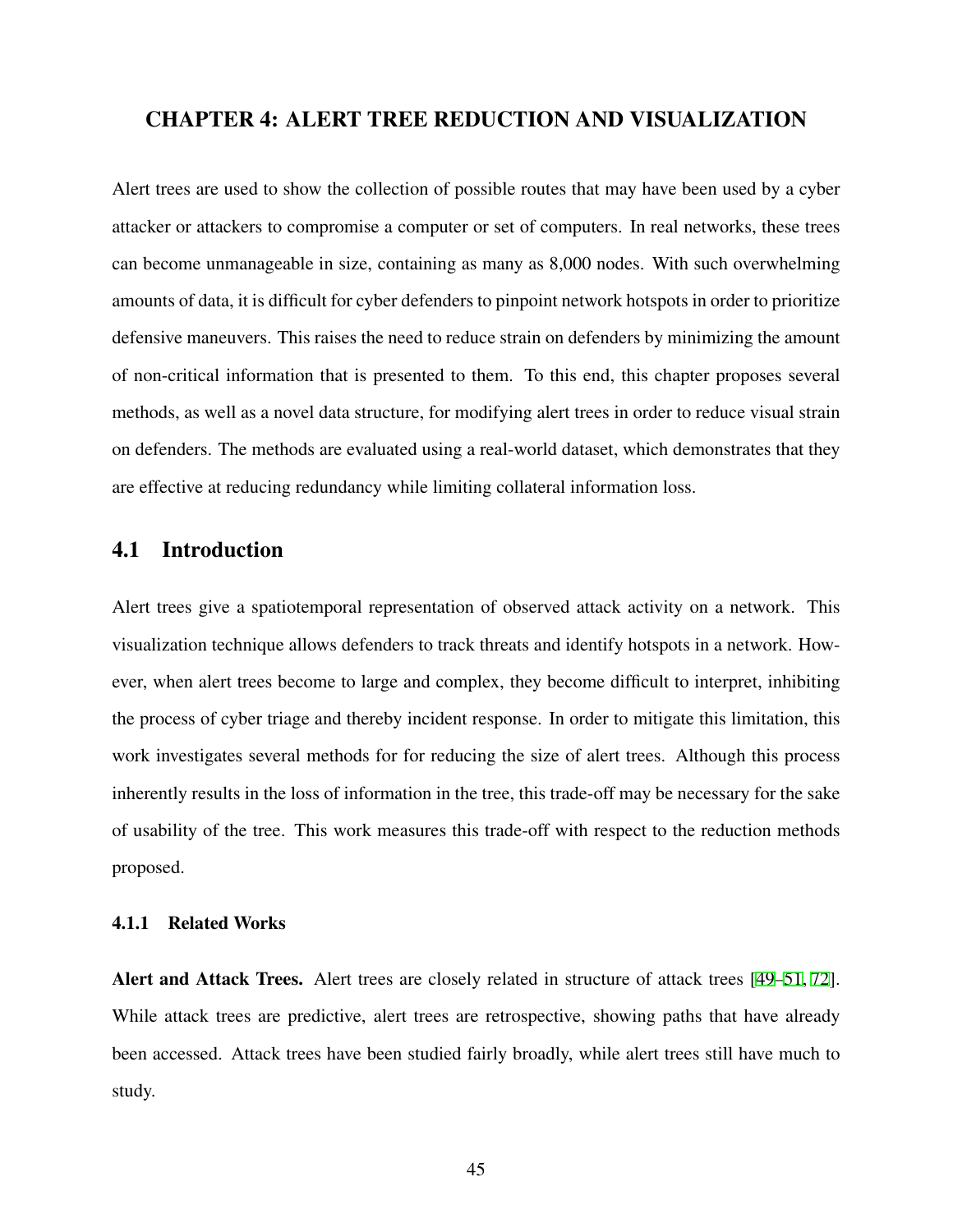The term *hypotree* has been used to refer to an altered subtree structure in [[73](#page-82-1)], but is otherwise absent from the literature. The present usage is not inconsistent with this one. However, it may seem to imply that its inverse is a *hypertree*, which has been used to denote an unrelated concept [\[74](#page-82-2)[–77](#page-82-3)]. For the purposes fo the present work, it is sufficient to exclusively use the one-way relationship of hypotree.

Graph Visualization. Network visualization has been used to present data to defenders for the purposes of cyber triage [[72,](#page-82-0)[78](#page-83-0)[–80](#page-83-1)]. These visualizations use various types of chart, including pie, line, and spiral charts. Metrics used to rank and color graphs vary, as alert trees contain multiple types of data such as the type, number of attacks observed, vertex connectedness, and number of paths [[72](#page-82-0), [81](#page-83-2)]. Some libraries used for graph visualization include Tulip [\[82](#page-83-3)], Graphviz [\[83](#page-83-4)], and Pajek [\[84](#page-83-5)].

In the context of graph visualization, an important property of visualizations is scalability [\[85](#page-83-6)], which is the focus of the present work. Another desireable property is planarity, in which no edges in a graph overlap [[86\]](#page-83-7). This is important because it makes it easier to follow links. Planarity is guaranteed in alert trees but not alert graphs.

Alert Aggregation. Visualization reduction is closely related to alert aggregation [[59,](#page-81-0)[87,](#page-84-0)[88\]](#page-84-1). Alert aggregation can be used to reduce alert cardinality, improving efficiency with the potential tradeoff of accuracy. Contrasting these, the present work aims to optimize efficiency without sacrificing precision.

Information Loss. Information loss in graphs has not been studied in depth. During data anonymization, information loss has been studied in [[89\]](#page-84-2). This work used a statistical approach, measuring changes incurred during the anonymization process. Another approach used perturbation cost to estimate information loss [\[90](#page-84-3)]. Note that information loss is not the same as data loss, which measures the compromise of data by cyber attackers.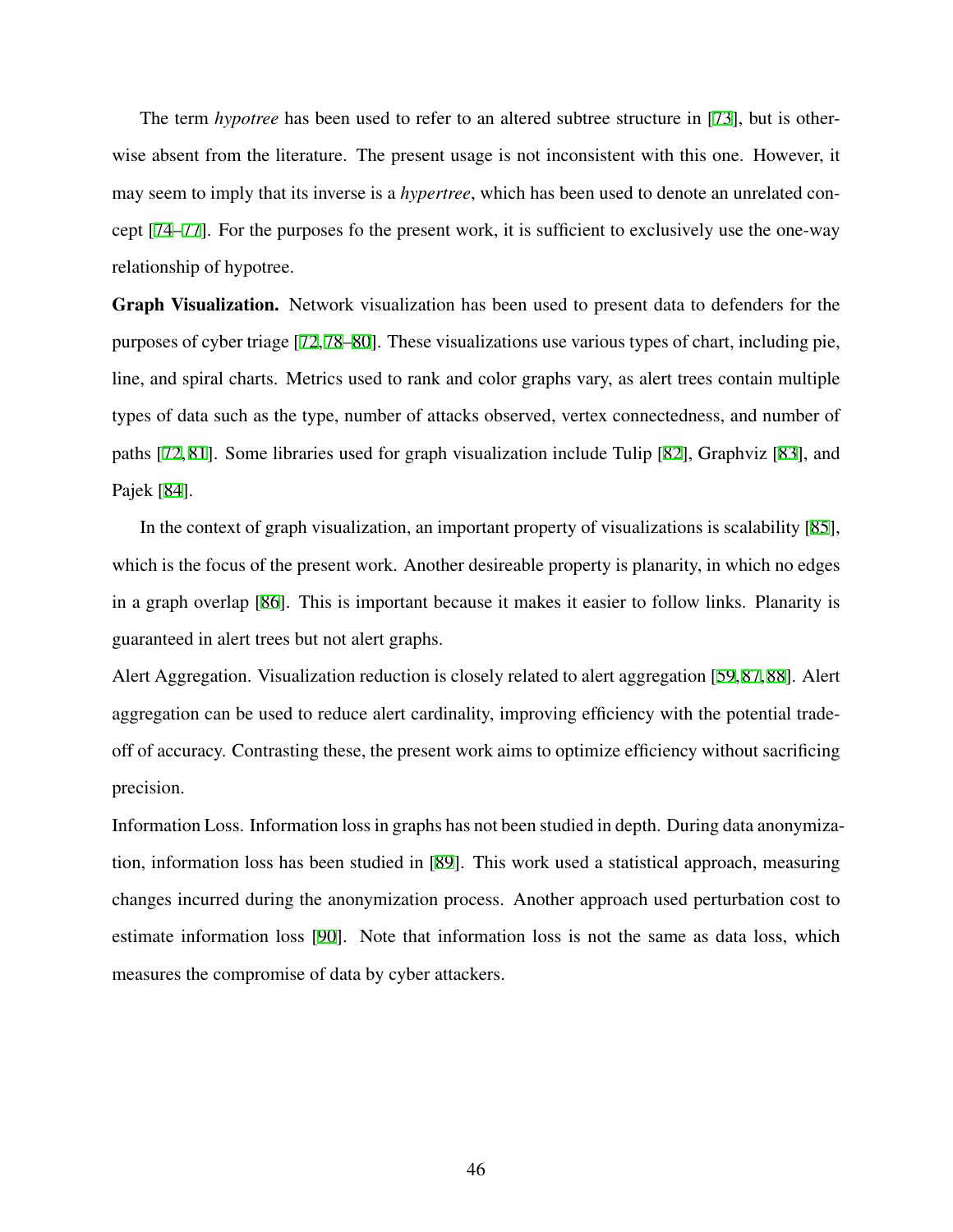#### 4.1.2 Chapter Contributions

Contributions of this chapter include several methods for optimizing the visualization of alert trees, as well as the definition of a novel data structure related to alert trees. This data structure may also have independent value with respect to other types of trees. Specifically, this work describes and provides pseudocode for the following optimizations:

- 1. Merging Sibling Leaves
- 2. Merging Similar Sibling Branches
- 3. Truncating Hypografts (a novel data structure)

Finally, a case study demonstrates the usefulness of each algorithm by applying them to a wellknown dataset. Metrics measured include the reduction in visual strain as well as its trade-off in lost information.

#### 4.1.3 Chapter Outline

The rest of the chapter is organized as follows. Section [4.2](#page-57-0) introduces the research problem and defines important terms. Section [4.3](#page-61-0) details the methods used. Section [4.4](#page-66-0) gives details of the case study. Section [4.4.3](#page-69-0) presents the results of the case study. Section [4.5](#page-71-0) discusses strengths and weaknesses of the work, and Section [4.6](#page-71-1) concludes the work.

# <span id="page-57-0"></span>4.2 Problem Formalization

This section introduces concepts and terms used to frame the problem at hand.

## 4.2.1 Setting and Terminology

This chapter investigates the problem of intuitive and efficient threat tracking. Consider an enterprise network, which consists of computers, networking devices, and security devices (e.g., intrusion detection systems), and is managed by an administrator or administrators, referred to as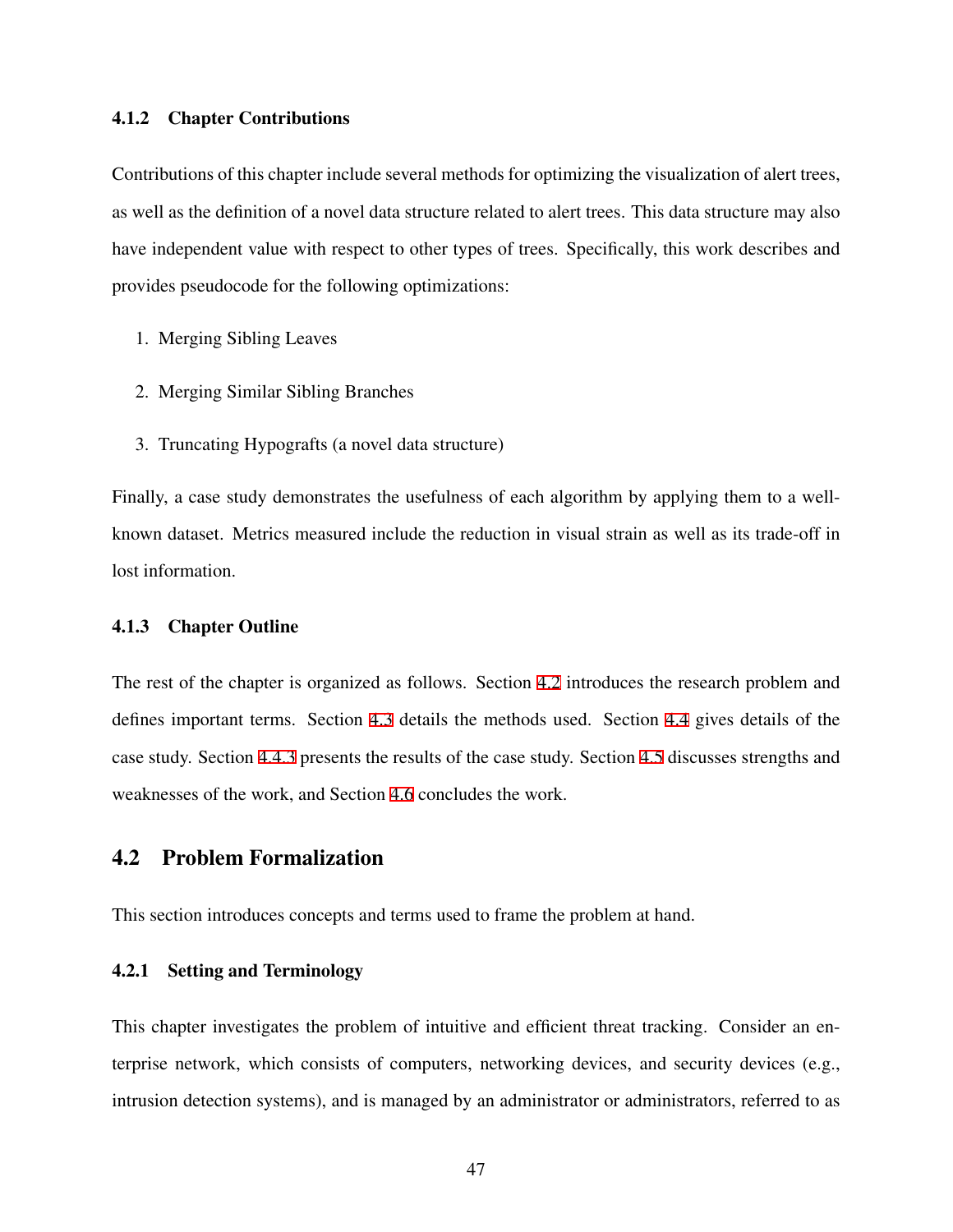the *defender*. A cyber *attacker* may come from inside or outside the enterprise network, conducting malicious actions. Once the attacker establishes a foothold in the network (through exploits or other means), the attacker conducts lateral movements to compromise more computers in the enterprise network. These attacks leave footprints that can be detected by security devices, to form *alert paths*. The first computer in an alert path is known as the *origin* and all other computers are considered *victims*. The final computer may also be called the path's *target*.

When multiple paths branch out from a single node, these can be formulated into an *alert tree*. Using graph theory terminology, computers in an alert tree are referred to as *vertices*. Each connection between computers forms an *arc* (or directed edge) within the tree. Alert trees may be forward-looking or backward-looking, such that the root of the tree belongs to all of the tree's paths as either the origin or target, respectively.

The concept of alert trees is important because they serve a critical role in facilitating incident response. Specifically, alert trees help defenders intuitively understand the scope of an attack in terms of the breadth of network impact and focal points thereof. Note that that an alert path does not necessarily give a precise account of an attacker's activity. This is for the following reasons: (i) some attacks will undoubtedly fail, leaving links that merely show the effort of the attacker against a particular target; (ii) some attacker addresses may be spoofed or reflected, such that the source of the connection is some tertiary node not visible to network monitors; (iii) security devices may have false positives or negatives; and (iv) lastly, some exploits may target client applications such as web browsers, resulting in attack links that are effectively inverted (i.e., the source of the attack may be compromised rather than the destination). Because of these phenomena, the precise meaning of arcs in an alert tree is that the target has been exposed to the origin, which may or may not indicate compromise.

The visualization of alert trees has presented some significant limitations. Firstly, alert trees have been shown to be particularly large, with some cases resulting in over 5000 nodes, in under a week of attacks [[61\]](#page-81-1). Obviously, it is difficult for a defender to look at such a tree and immediately zero in on its hotspots. At the same time, simply pruning elements of tree in a naïve attempt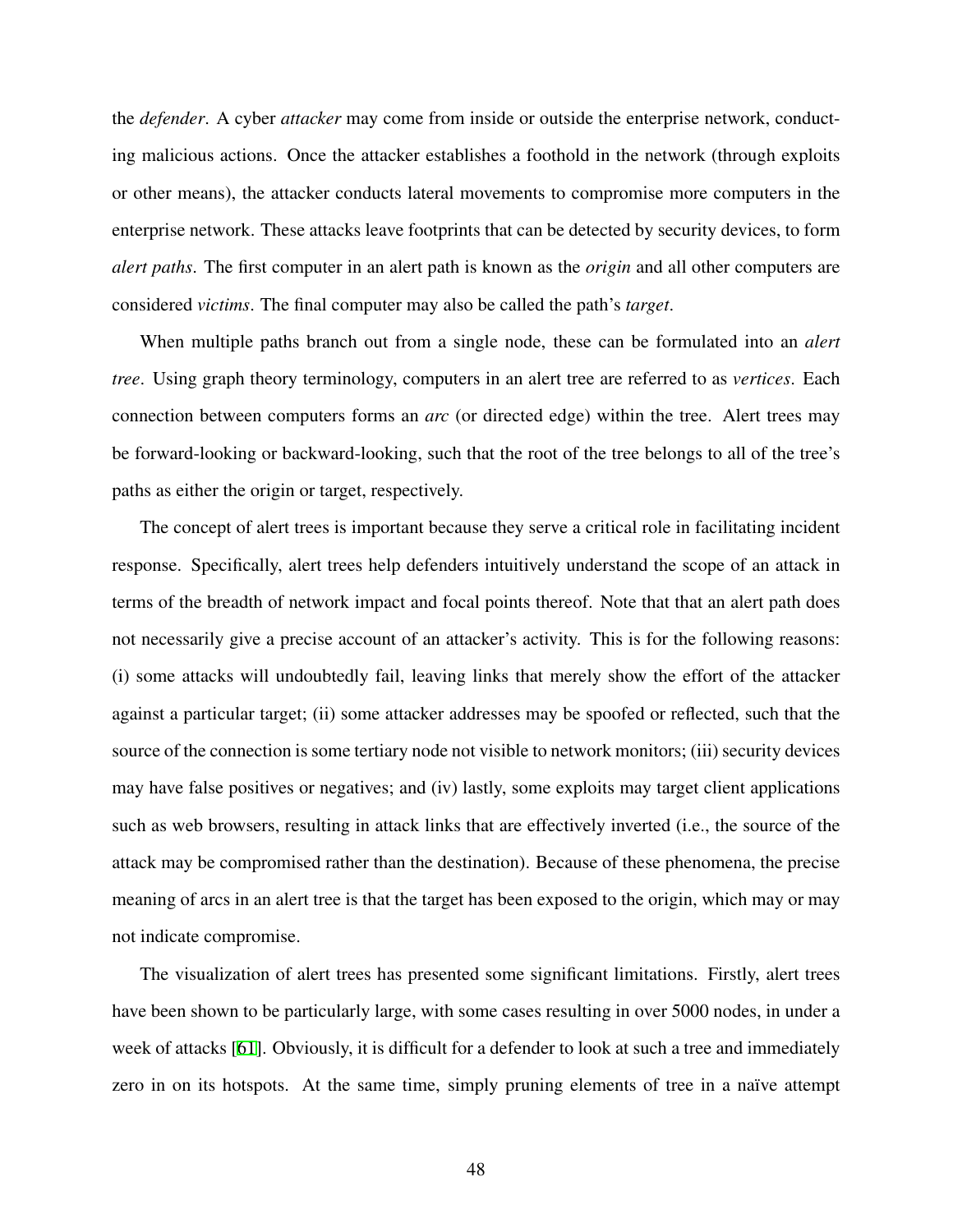to simplify it may result in significant information loss (i.e., the defender does not readily see some portion of the relevant data). Thus, the focus of this chapter is *reducing visual strain while minimizing information loss.*

## 4.2.2 Intuitive Problems

The above discussion naturally leads to several intuitive needs regarding alert tree visualization. Specifically;

- 1. Trees must be reasonably sized for viewing by defenders.
- 2. Valuable information must be preserved.
- 3. Relevant information must stand out.

These problems highlight some of the limitations in the literature, and inspire us to design and implement the methods proposed in this chapter. First, the concepts used in this chapter must be formally defined.

#### 4.2.3 Alert Path and Alert Tree

The core of this work is the reduction operations on alert paths and trees. These concepts are used throughout the chapter, while the novel concept of *hypotree* is used only for one reduction type. As such, alert paths and trees are defined here, and hypotree will be defined in Section [4.3.](#page-61-0) Alert path. Intuitively, an *alert path* describes a series of attacks traversing one or more edges, which may have been used by an attacker to conduct a multi-step attack against a network.

**Definition 8** (Alert Path). *Given a graph*  $G = (V, E)$ *, an alert path*  $p = (nodes, edges)$ *; where*  $p.nodes = (v_1, v_2, \ldots, v_\ell) \subseteq V$ , such that  $\forall v, v' \in p.nodes, v = v'$ ; and  $p. edges = ((v_1, v_2), (v_2, v_3), \ldots, (v_{\ell-1}, v_\ell))$ *such that*  $e \in p$ *.edges*  $\rightarrow e \in E$ 

Alert Tree. An alert tree is composed of nodes with parent/child relationships. Each node has a name and a color that represents some metric used to show the importance of a node. This metric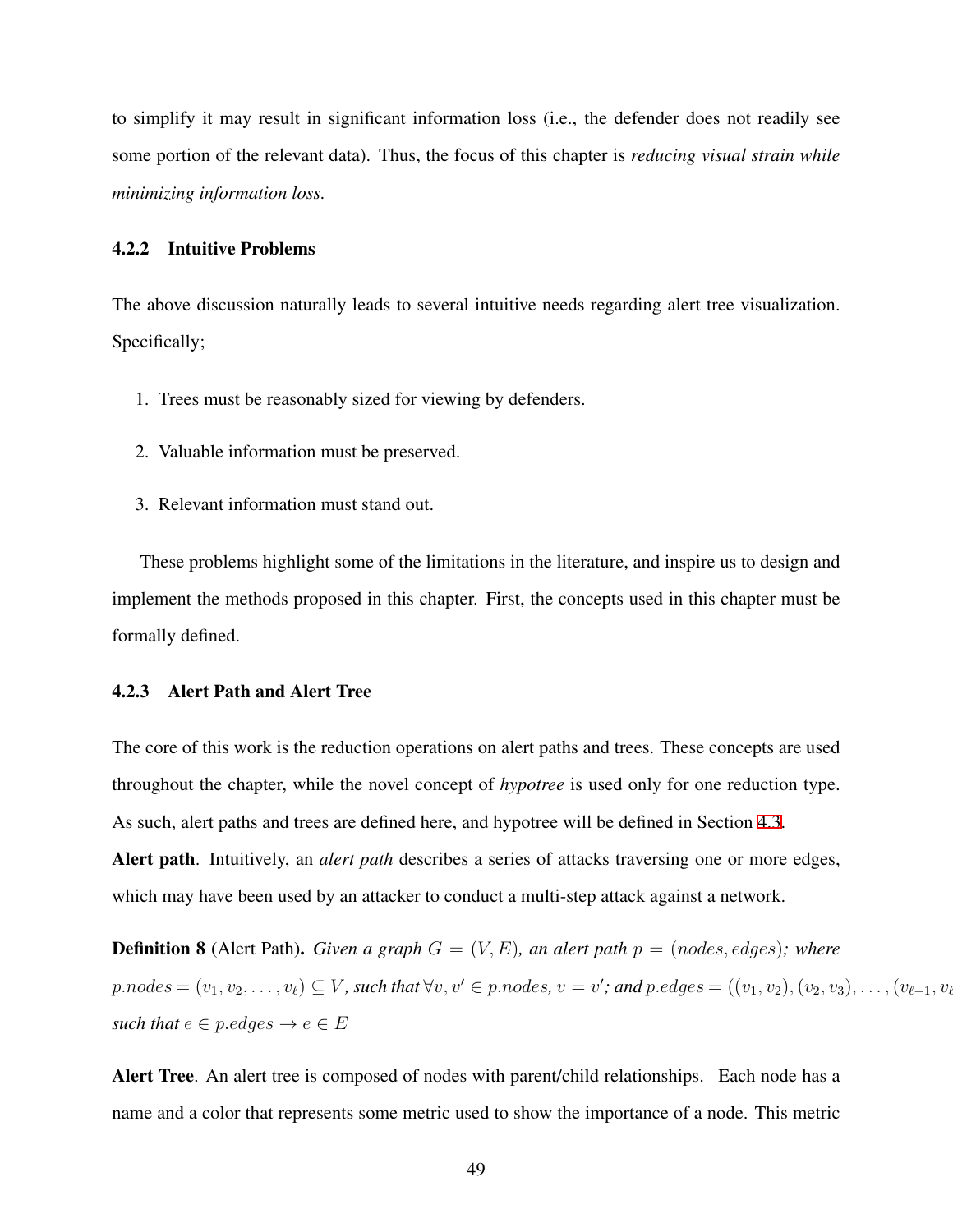could be any of a variety of measurements, which may include asset value, asset vulnerability, threat score, etc. This chapter will use the threat score (TS) metric, although the model is metric agnostic. It is sufficient to note that node colors range from red to black (i.e., in hexadecimal notation: 0xFF0000 to 0x000000), where red indicates a higher value of the relevant metric, denoting a higher importance. This is demonstrated in Figure [4.1](#page-60-0), and will be elaborated further in Section [4.3.](#page-61-0) These nodes are used to construct an alert tree based on the following definition.

<span id="page-60-0"></span>

Figure 4.1: An example alert tree. Threat scores are indicated by the node's color, where red is the highest score.

Definition 9 (Alert Tree). *An alert tree t is an arborescence (i.e., a rooted directed acyclic graph (DAG) where each node is accessible from the root by a unique sequence of ancestors), rooted at a particular node t.root, and for which each node n is annotated by name (denoted n.name) and color (denoted n.color). Sibling nodes (i.e., nodes which are adjacent to a common ancestor) may not share the same name, and nodes may not share a name with any of their ancestors.*

Alert trees come in two logical forms: forward and backward. For any node *n<sup>f</sup>* in a forward tree, an edge  $(n_f.parent, n_f)$  indicates an attack from  $n_f.parent$  to  $n_f$ . Conversely, for any node  $n_b$  in a backward alert tree, an edge  $(n_b$ *.parent, n<sub>b</sub>*) indicates an attack from  $n_b$  to  $n_b$ *.parent*. These are formulated respectively to show the scope of victims that a particular attacker may have targeted, and the scope of attackers that may have targeted a particular victim.

It is also worth noting that alert paths can be reconstructed from the alert tree by extracting a node's ancestors. Note that in the case of backward alert trees, the ancestors must be reversed to retrieve the proper alert path.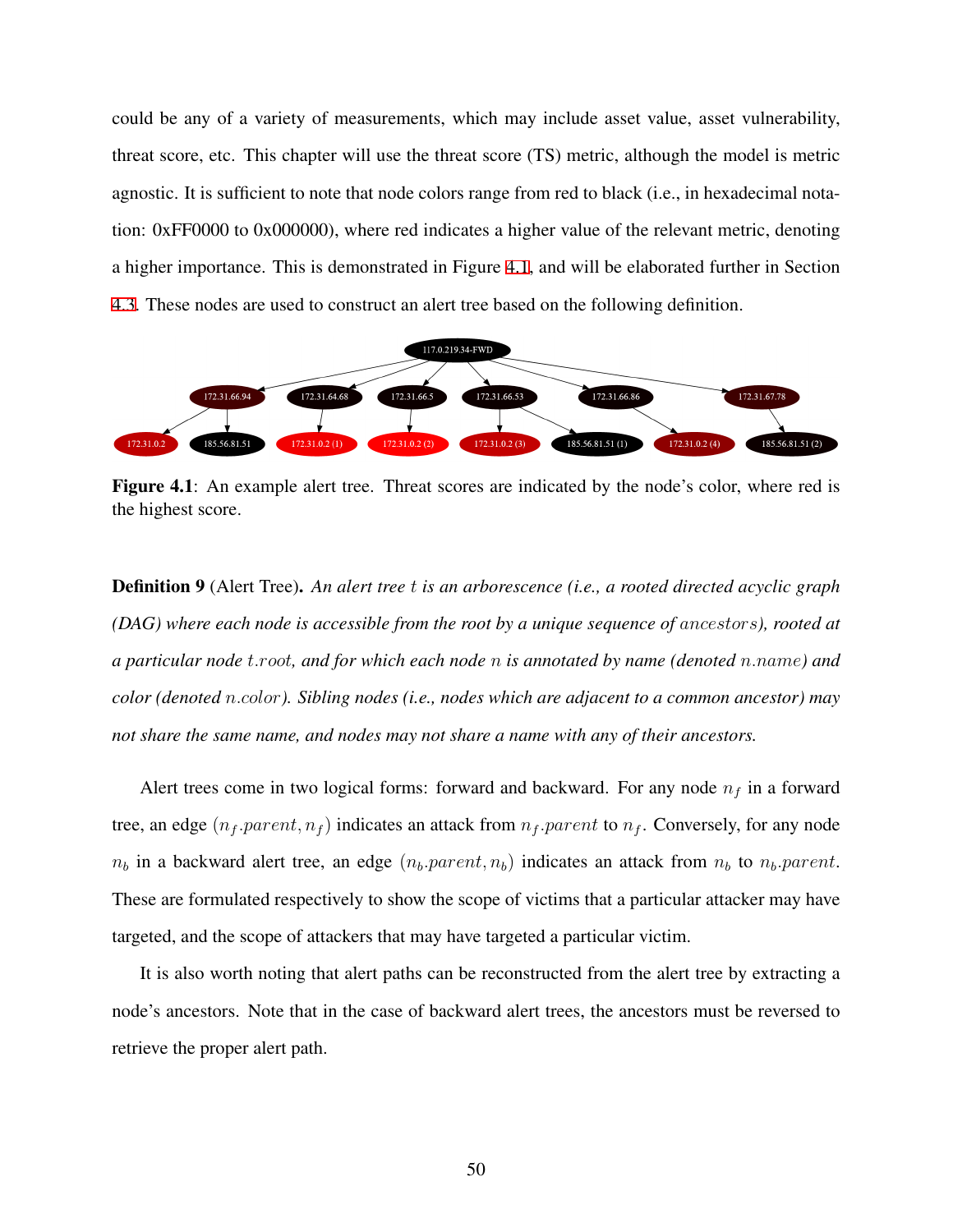#### 4.2.4 Formalizing Intuitive Problems as Research Questions

Based on the preceding formalisms, the intuitive problems become rigorous Research Questions (RQs) as follows.

- 1. Given an alert tree, modify the tree to reduce visual strain.
- 2. Given a potential tree modification, minimize the amount of information lost.
- 3. Given an alert tree, identify salient information and highlight it for defenders.

Extraneous nodes may have names or substructures that are identical to others in the alert tree, and thus represent redundant data. Removing this redundant data can improve usability of the alert tree. This motivates RQ1 and RQ2.

**Research Question 1:** How much can one reduce alert tree size by merging similar nodes?

Research Question 2: How much can one reduce alert tree size by removing duplicate nodes?

While modifying an alert graph, the removal and merging of nodes can reduce the amount of information available to the defender. Specifically, when merging nodes, one should maximize the ratio of complexity reduction to information loss. Similarly, when removing duplicate nodes, one should preserve to location information of the nodes that were removed. This motivates RQ3.

Research Question 3: How can one preserve the information lost in the solutions to RQ1 and RQ2?

Salient information can represent a wide variety data, such as threat score, asset value, etc. One way to represent such data is to color-code the relevant graph elements. This motivates RQ4.

Research Question 4: How can one highlight salient information in an alert graph without increasing visual strain on the user?

## <span id="page-61-0"></span>4.3 Methods

Many portions of a given alert tree can present duplicate or extraneous information to the viewer, overwhelming their ability to extract meaningful insights. This chapter proposes several methods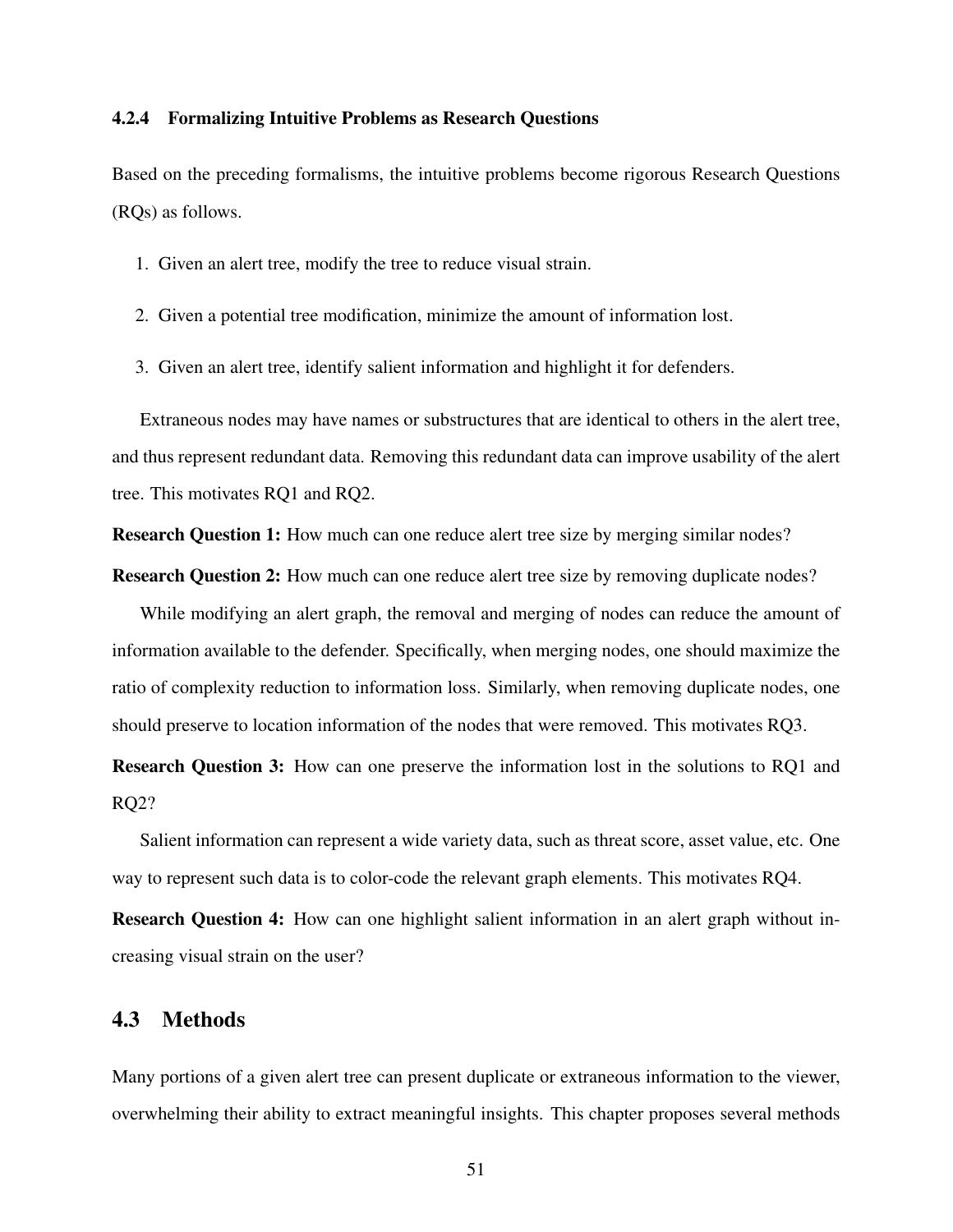for modifying the tree's presentation in order to focus on the most salient information within it. Specifically, these are merging sibling leaves, merging similar sibling branches, and truncating hypotrees, as highlighted in Figure [4.2](#page-62-0).

Each of the three base functions can be used on its own to reduce a given alert tree. These represent reduction schedules one, three and five, respectively. However, because the nodes they merge or remove may overlap, it is generally unsafe to apply more than one reduction at a time. The only exception is the *merge sibling leaves* reduction, which may be applied after either of the other two base reductions because it does not create conflicts with them. This forms reduction schedules two and four. Once the trees have been reduced, they are exported and rendered into images. The remainder of this section describes the base functions.

<span id="page-62-0"></span>

AVR

Figure 4.2: Reductions overview. Each of the primary-colored boxes represents a reduction module, while colored arrows represent a reduction schedule. Alert trees are passed through modules as specified by the reduction schedule.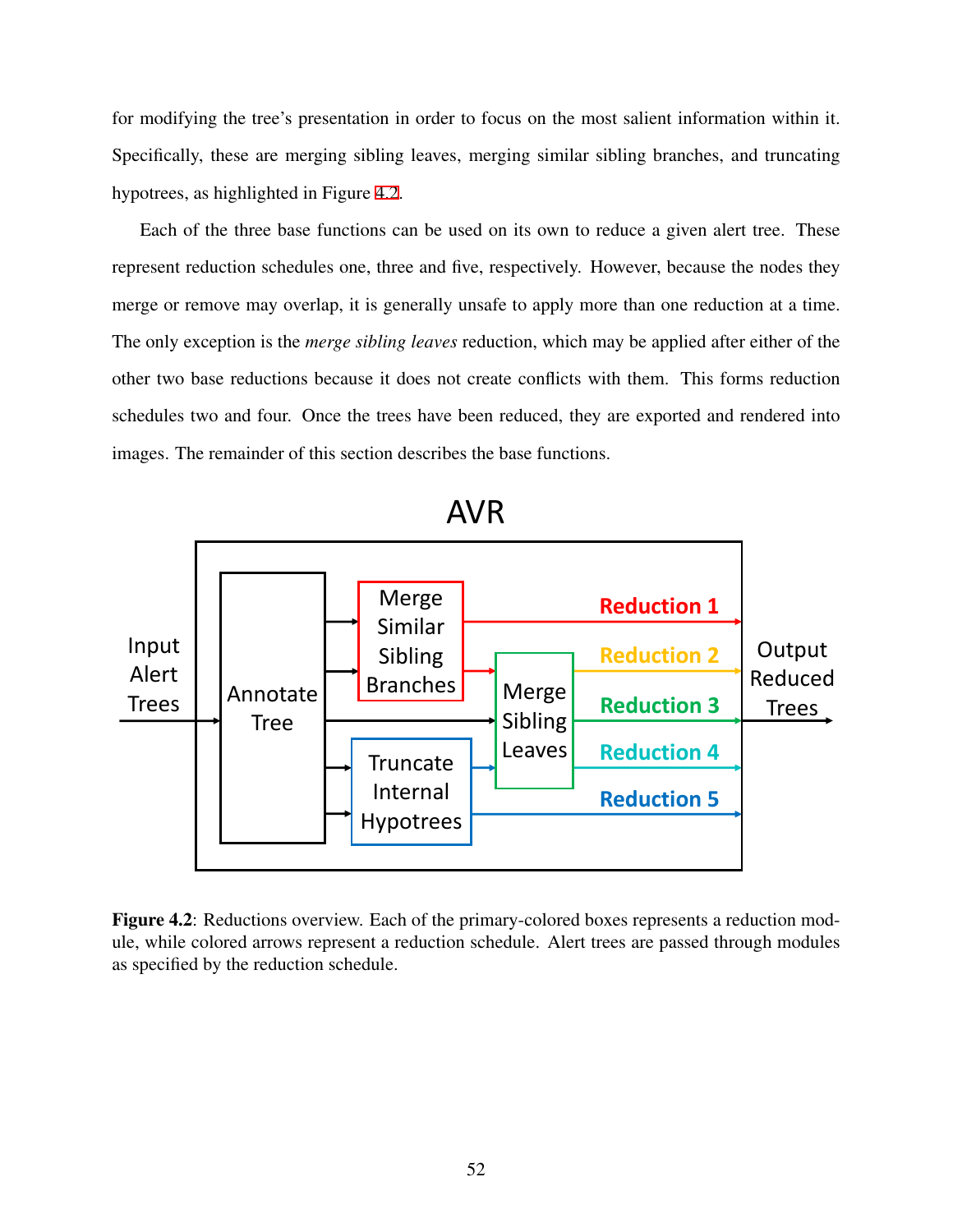### 4.3.1 Model Inputs

The model requires alert trees as inputs, as defined in Section [4.2](#page-57-0). Specifically, it reads JSON objects from a file in the appropriate format. Once the trees are imported, it annotates them to facilitate the reduction algorithms and sends them to the appropriate functions.

#### 4.3.2 Merging Sibling Leaves

High volume, low yield information can be reduced by merging sibling leaves, preserving information about the severity of attacks against the merged leaves according to the TS of the merged leaves. This also adopts the color of that specific node.

This approach uses a breadth-first traversal to iterate over the tree, parsing the list of children for each internal node in order to identify and remove its leaves. While parsing the leaves, it documents the highest TS within the set of leaves, then replaces the leaves with a single node, showing the number of leaves merged and applying coloring according to the TS selected above.

Algorithm [4](#page-63-0) gives pseudocode for the merge sibling leaves function.

<span id="page-63-0"></span>

| <b>Algorithm 4 Merge Sibling Leaves</b>                                                            |
|----------------------------------------------------------------------------------------------------|
| <b>Input:</b> Root                                                                                 |
| <b>Output:</b> Root, Archives                                                                      |
| 1: $Node\_Queue \leftarrow (Root)$                                                                 |
| 2: while $Node\_Queue \neq ()$ do                                                                  |
| $Current\_Node \leftarrow Node\_Queue.next()$<br>3:                                                |
| $Colors \leftarrow \emptyset$<br>4:                                                                |
| $To\_Be\_Merge \leftarrow \emptyset$<br>5:                                                         |
| <b>for each</b> $Child \in Current\_Node{.children}$ <b>do</b><br>6:                               |
| <b>if</b> <i>Child.children</i> = $\emptyset$ <b>then</b><br>$\triangleright$ This is a leaf<br>7: |
| $Colors \leftarrow Colors \cup \{Child.color\}$<br>8:                                              |
| $To\_Be\_Merge \leftarrow To\_Be\_Merge \cup \{Child\}$<br>9:                                      |
| $Node\_Queue \leftarrow Node\_Queue \cup Current\_Node{.children}$<br>10:                          |
| $New\_Name \leftarrow  To\_Be\_Merge  + "Merged Nodes"$<br>11:                                     |
| $New\_Color \leftarrow \max_{color \in Colors}$<br>12:                                             |
| <b>if</b> $ To\_Be\_Merge  > 1$ then<br>13:                                                        |
| $Current\_Node.children \leftarrow \{(New\_Name, Current\_Node, \emptyset, New\_Color)\}$<br>14:   |

### 15: return *Root*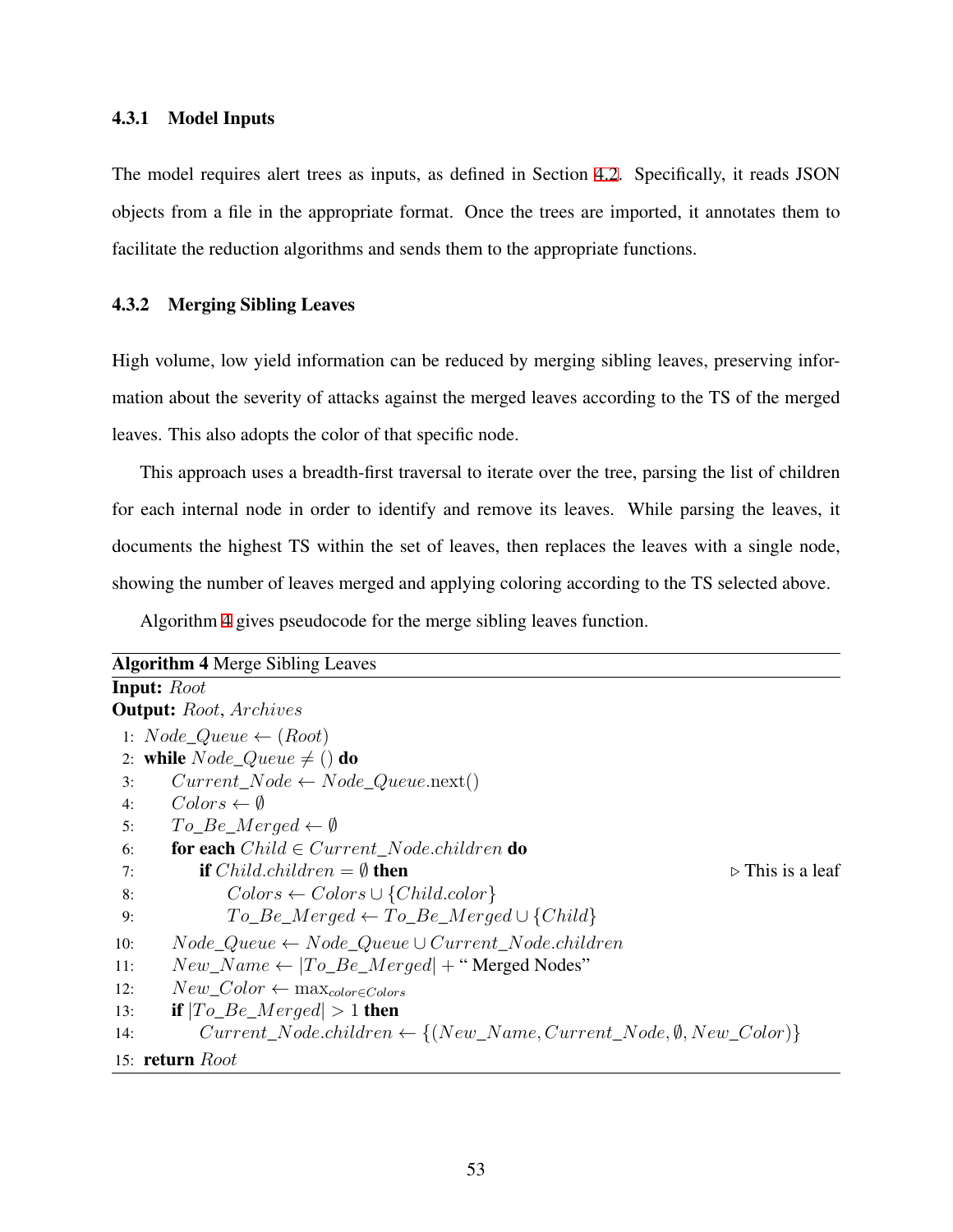#### 4.3.3 Merging Similar Sibling Branches

Duplicate information can be reduced by merging similar sibling branches. This allows the viewer to more quickly identify common patterns within the tree. The method for merging similar sibling branches is given in Algorithm [5.](#page-65-0)

In order to merge identical branches, the algorithm conducts a breadth-first traversal of the tree, recursively comparing sibling branches. When it identifies two siblings with identical subtrees, it combines them into a single node, preserving the shared form of the subtree. It then labels the new node with the number of siblings that were merged, applying the same color from the sibling with the highest ETS.

Branches are compared using a hash function, which produces a tuple

$$
H(root) = (root, (H(node)|node \in root. children)),
$$

which incidentally produces  $H(leaf) = (leaf,())$  for leaf nodes. For comparison purposes, each group of siblings is assumed to be sorted consistently throughout the tree. This allows for easier comparison of subtree hashes and is trivially enforced in the implementation.

#### 4.3.4 Truncating Hypotrees

Intuitively, a *hypotree* is a tree which resembles a portion of another tree (i.e., its *hypertree*), where the two trees have identical roots. This relationship is distinct from the concept of a subtree, which constitutes a branch of its supertree. By contrast, a hypotree may be missing individual nodes or branches relative to its hypertree.

Recall that each node *n* in a tree is annotated with a name and a color. These are denoted by *n.name* and *n.color*, respectively. Additionally, the concept of a node's *ancestry* (denoted *n.ancestors*) is derived from its relationship to other members of the tree. This intuitively results in a sequence of nodes, starting with the root, followed by each successive child leading toward *n*, and ending with *n*'s parent. In any given tree, each node has a single ancestry. Furthermore, if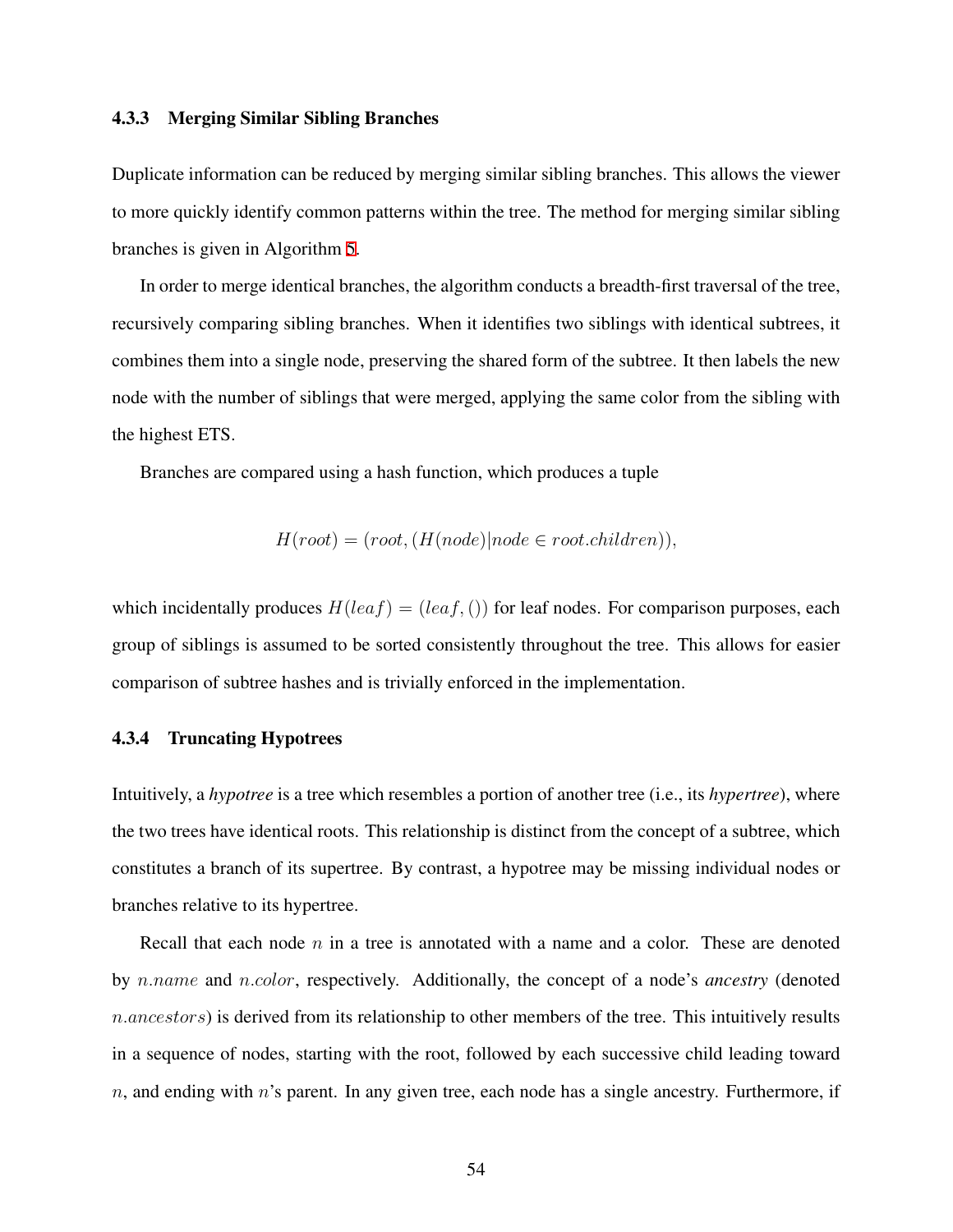## <span id="page-65-0"></span>Algorithm 5 Merge Similar Sibling Branches

```
Input: Root
Output: Root
 1: Node_Queue ← (Root)
 2: while Node\_Queue \neq () do
 3: Current\_Node \leftarrow Node\_Queue.next()4: Unique\_Hashes \leftarrow ()5: New Children \leftarrow ()6: for each i \in [1, 2, \ldots, |Current\_Node{.children}|] do
 7: if Current\_Node{.children_i{.children} \neq \emptyset then
                                                       .children ̸= ∅ then ▷ Only check siblings that are not
   leaves
 8: Current\_Hash \leftarrow H(Current\_Node{.children}_i)9: if \existsHash \in Unique_Hashes : Hash_2 = Current\_Hash_2 then
10: \qquad \qquad Hash_3 \leftarrow Hash_3 + 111: Hash_1.name \leftarrow Hash_3 + "Merged Nodes"12: if Current_Hash1.color > Hash_1.color then
13: Hash_1.color \leftarrow Current\_Hash_1.color14: for each j \in [1, 2, \ldots, |Current\_Hash_2.children|] do
15: if Current_Hash2.childrenj
.color > Hash2.childrenj
.color then
16: Hash_2\text{.children}_j\text{.color} \leftarrow Current\_Hash_2\text{.children}_j\text{.color}17: else
18: Unique_Hashes ← Unique_Hashes ∪
   (Current\_Hash_1, Current\_Hash_2, 1) \rightarrow Here the third element stores the number of
   merged nodes
19: New\_Children \leftarrow New\_Children \cup (Current\_Node.children_i)20: Current_Node.children ← New_Children
21: Node_Queue ← Node_Queue ∪ Current_Node.children
22: return Root
```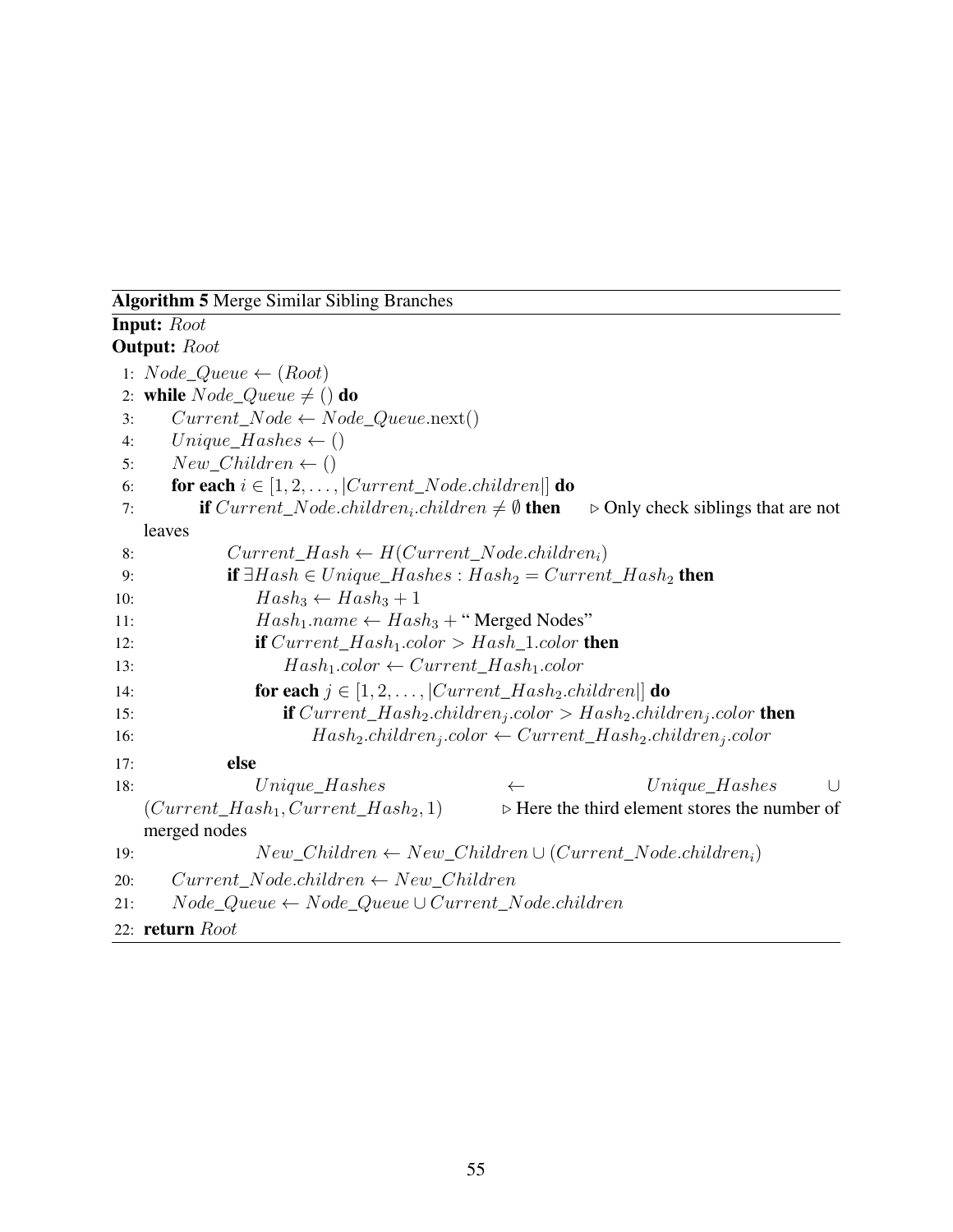there are no identical siblings in the tree, each node's ancestry is unique in the tree. Based on this, we define hypotree in Definition [10.](#page-66-1)

<span id="page-66-1"></span>**Definition 10** (Hypotree). A tree  $T_{hypo}$  is a hypotree relative to a tree  $T_{hypor}$  if  $\forall n \in T_{hypo}, \exists n \in I$ *Thyper* : *n′.ancestors* = *n.ancestors*

Denote " $T_{hypo}$  is a hypotree of  $T_{hyper}$ " as  $T_{hypo} \triangleleft T_{hyper}$ . Similarly, denote hypertree ( $\geqslant$ ); proper hypertee ( $\triangleright$ ), a hypertree that is not also a hypotree; and proper hypotree ( $\triangle$ ), a hypotree that is not also a hypertree. Recall that "hypertree" is an existing concept in other contexts, so "hypotree" is preferred where possible. Where necessary, the symbol  $(\geq)$  can be used to avoid confusion, as this is specific to the current usage.

Because all nodes in hypotrees are duplicated in their respective hypertrees, they are redundant. For this reason, hypotrees are truncated in order to reduce visual strain on the viewer. This preserves the most amount of information since all edges are preserved, even if their location and number are lost. The method for truncating hypotrees is given in Algorithm [6](#page-67-0).

This algorithm parses the tree using a breadth-first traversal, marking all nodes that share the same name. It then compares the subtrees of each set of identical nodes, preserving trees which have no proper hypertrees and truncating the rest. In the case of two equivalent hypotrees (i.e., *A* ⪨*B ∧ B* ⪨*A*), it preserves only the one appearing first in the traversal (i.e., the one closer to the root). Truncated trees contain annotations to show viewers that a hypotree of the trunk is available for reference at another part of the tree. Archives are saved in case precise information about a particular hypotree needs to be retrieved later.

## <span id="page-66-0"></span>4.4 Case Study

This section describes the experimental environment and results.

#### 4.4.1 Dataset

The case study utilized CSE-CIC-IDS2018 [[41\]](#page-79-0), a well-known dataset collected from a testbed with both injected and wild attacks. From the network traffic, Snort [\[91](#page-84-4)] produced 3.3M alerts.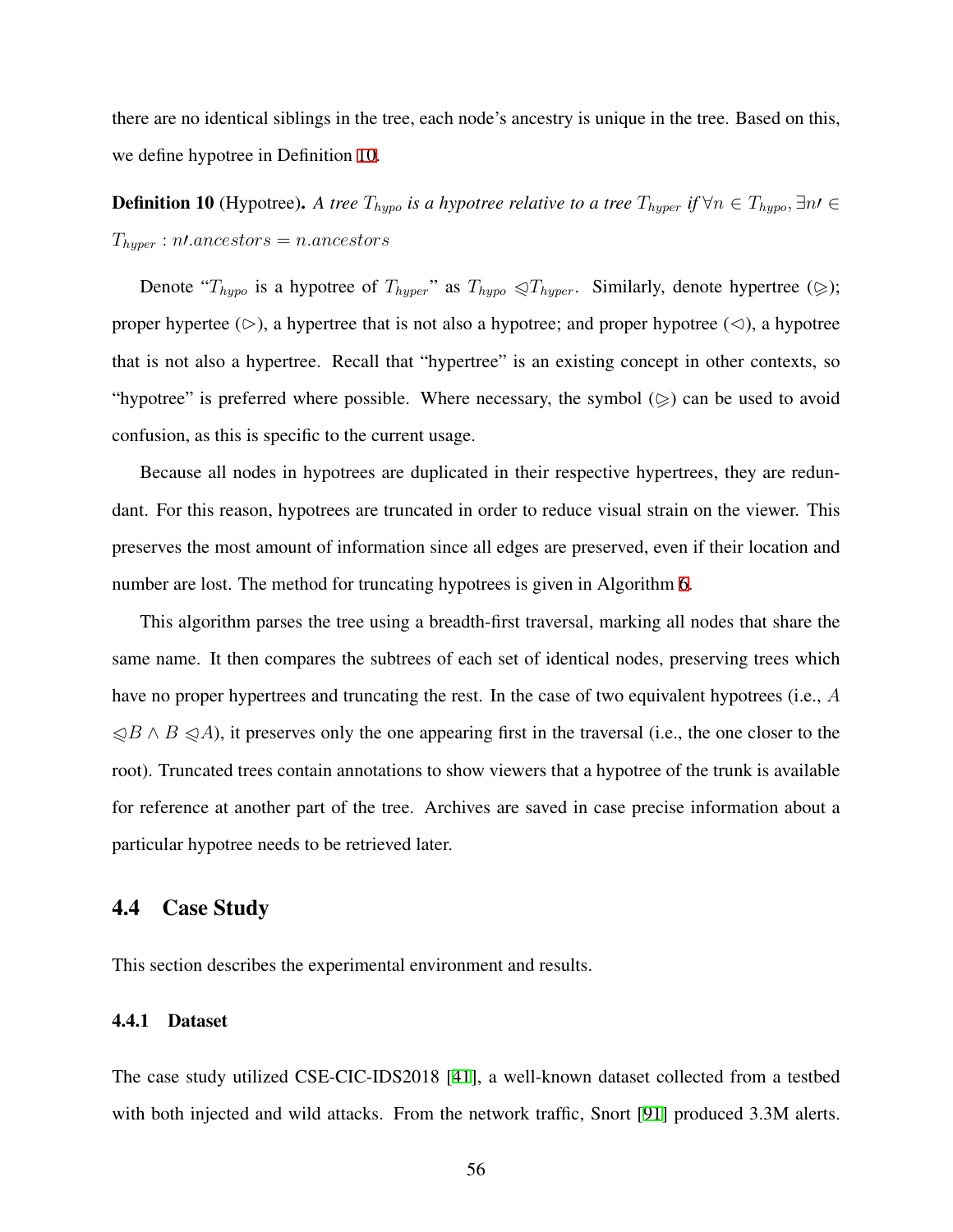#### <span id="page-67-0"></span>Algorithm 6 Truncate Hypotrees

Input: *Root* Output: *Root*, *Archive* 1: *Candidates*  $\leftarrow \emptyset$ 2:  $Unique\_Names \leftarrow \emptyset$ 3: for each *Node ∈ Root.descendants* do 4: if *∃N ame*\_*List ∈ Unique*\_*N ames* : *N ame*\_*List*<sup>1</sup> = *Node.name* then 5:  $Name\_List \leftarrow Name\_List \cup (Node)$ 6: *Candidates ← Candidates ∪ {Node.name} ▷* Nodes sharing a name become candidates 7: else 8: *Unique*\_*N ames ← Unique*\_*N ames ∪ {*(*Node.name, Node*)*} ▷* Here elements 2 onward are nodes with the same name  $9: \; Trunks \leftarrow (\emptyset^{|Unique\_Nodes|})$ 10:  $Trunk\_Colors \leftarrow (()^{|Unique\_Nodes|})$ 11: for each  $n \in [1, 2, \ldots, |Unique\_Names|]$  do 12: **if**  $Unique\_Names_n \in Candidates$  **then** 13: **for each**  $i, j \in [2, 3, \ldots, n), i < j$  **do**  $\triangleright$  Compare pairs of candidates 14: **if**  $Unique\_Names_{n,i} \triangle Unique\_Names_{n,i}$  then 15: **if**  $|Unique\_Names_{n,i}.descendants| > 1$  **then** 16:  $Trunks_n \leftarrow Trunks_n \cup (Unique\_Names_{n,i}) \qquad \triangleright \text{Mark hypotree } i \text{ for }$ truncation 17: *T runk*\_*Colors<sup>n</sup> ← T runk*\_*Colors<sup>n</sup> ∪* (max*<sup>d</sup>∈Unique*\_*Namesn,i.descendants*(*d.color*)) 18: else 19: **if**  $|Unique\_Names_{n,j}.descendants| > 1$  **then** 20:  $Trunks_n \leftarrow Trunks_n \cup (Unique\_Names_{n,i}) \qquad \triangleright \text{Mark hypotree } j \text{ for }$ truncation 21:  $Trunk\text{ }Colors_n$   $\leftarrow$   $Trunk\text{ }Colors_n$  ∪  $(\text{max}_{d \in Unique\_Names_{n,j}.descendants}(d.color))$ 22:  $Archives \leftarrow \emptyset$ 23: for  $i \in [1, \ldots, |Trunks|]$  do 24: **for**  $j \in [1, \ldots, |Trunks_i|]$  do 25:  $trunk\_architecture \leftarrow copy(Trunks_{i,j}.parent)$ 26: *trunk*\_*archive.parent ← ∅* 27:  $new\_trunk \leftarrow copy(Trunks_{i,j})$ 28:  $new\_trunkcolor \leftarrow Trunk\_Color_{i,j}$ 29:  $Trunk_{i,j}.parent \leftarrow trunk\_architecture$ 30: *Archives ← Archives ∪ {trunk*\_*archive}* 31: return *Root*, *Archives*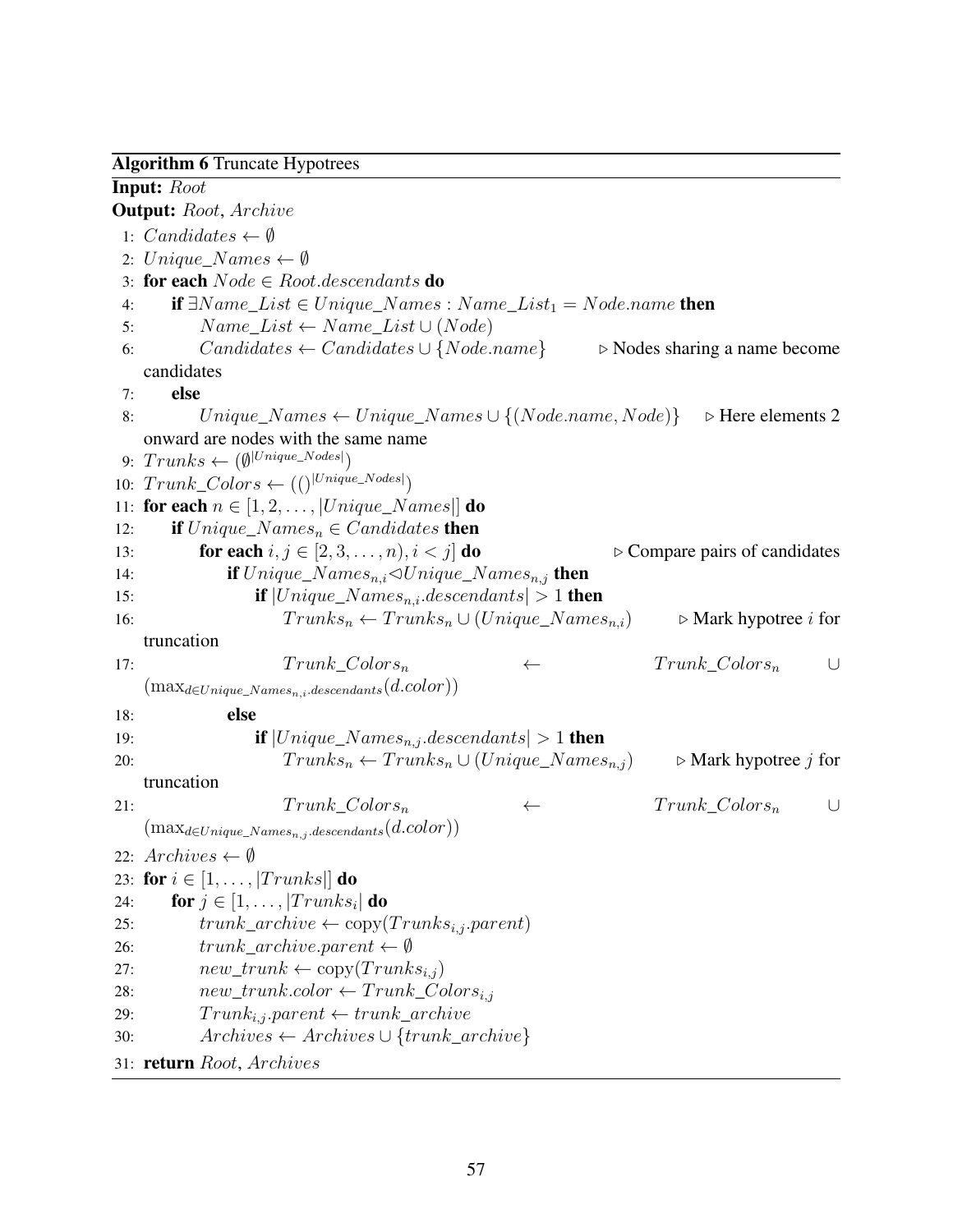These were converted into a network graph and assembled into trees using an adaptation of APIN [[61\]](#page-81-1). Nodes were ranked according to threat score, calculated as the geometric mean of the volume and diversity of alerts incident to the node. Trees were ranked according to the threat score of their root node.

From the resulting trees, 15 were selected to be reduced: 5 each from the top ranked, bottom ranked, and randomly selected trees. Statistics for the selected trees are given in Table [4.1](#page-68-0).

<span id="page-68-0"></span>Table 4.1: Dataset statistics for selected alert trees. Numbers given are averages. Top and bottom 5 refer to TS.

|          |        | Full size   Unique nodes   Unique edges |       |
|----------|--------|-----------------------------------------|-------|
| Top $5$  | 9.80   | 7.6                                     | 88    |
| Random 5 | 1999.0 | 234.4                                   | 825.6 |
| Bottom 5 | 15.0   | 10.6                                    | 14.0  |

#### 4.4.2 Evaluation Metrics

The effectiveness of the methods is demonstrated using a total of 4 metrics, including three atomic metrics and one aggregate metric. The atomic metrics are visual strain reduction (VSR), node retention (NR) and threat score retention (TSR). The latter two are derived from the notion of *information loss*, as its additive inverse (i.e., 1 *− loss*). These three metrics are also combined to create a *reduction index*.

The first metric measures VSR as the number of nodes in the reduced tree relative to the full tree. The formula for VSR is given in Equation.VSR has a range of [0,1] (as a percentage) relative to the full graph (which has a VSR of 0) and is measured for each of the five reductions.  $100\%$ VSR is ideal.

In order to measure the amount of information loss for the following two, one must specify what types of information are present in the alert tree and relevant to the problem at hand. Given the present goal of intuitively visualizing cyber attack traffic in a network, the following types of information will form the basis of the metrics used: Node presence in tree and threat score information.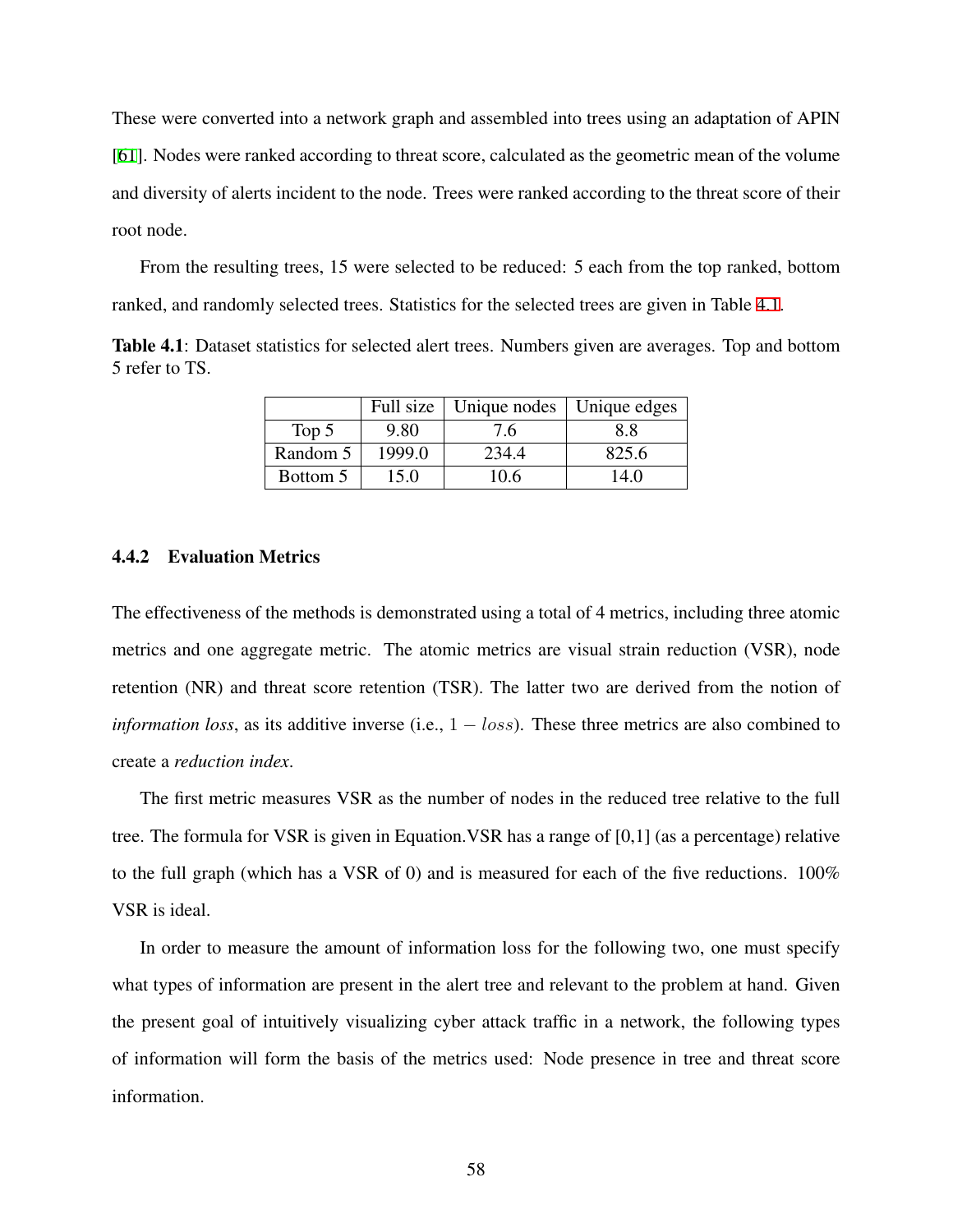These metrics measure *information retention* as the number of nodes or threat scores from the full tree that remain after the reduction. These are referred to as "node retention" (NR) and "threat score retention" (TSR), respectively. Both of these measurements have a range of [0,1] (as a percentage) relative to the full graph (which has both an NR and TSR of 1) and are measured for each of the five reductions. 100% information retention is ideal.

Note that NR is not necessarily 1 *− V SR*, since some reductions add supplemental nodes after pruning (e.g., merged leaves). These merged nodes increase visual strain but do not increase node retention, since they do not belong to the full tree. However, they may increase TSR, since some of the supplemental nodes inherit color codes (i.e., threat score) from the node(s) they replaced.

Naturally, one may conceive of naïve approaches to manipulate these metrics. For example, an empty tree has 100% VSR, and a full tree has 100% NR and TSR. In light of this, these metrics are combined into a *reduction index* using the harmonic mean of the three atomic metrics. The harmonic mean is most appropriate here because it is most significantly impacted by low values, favoring models that produce good results in all metrics rather than those with one excellent value and many poor values. This results in both of the above naïve approaches scoring a reduction index of 0. Contrast this with arithmetic mean, for which the naïve models would score a reduction index of 33% and 66%, respectively. This demonstrates that, compared with arithmetic mean, harmonic mean produces scores that better represent the intuitive meaning of the reduction index.

#### <span id="page-69-0"></span>4.4.3 Results

Results of the experiments are given in Table [4.2](#page-70-0). The merge leaves reduction consistently performed the best, with its RI leading by margins of 0.17, 0.15 and 0.33 for the top 5, random 5 and bottom 5 categories, respectively.

All reductions performed best against low-ranking trees. In this category, merge leaves saw an RI improvement of 0.25, merge branches 0.08, and truncate 0.08, relative to their next highest category.

Merge leaves tended to perform better at information retention than VSR. Merge branches

59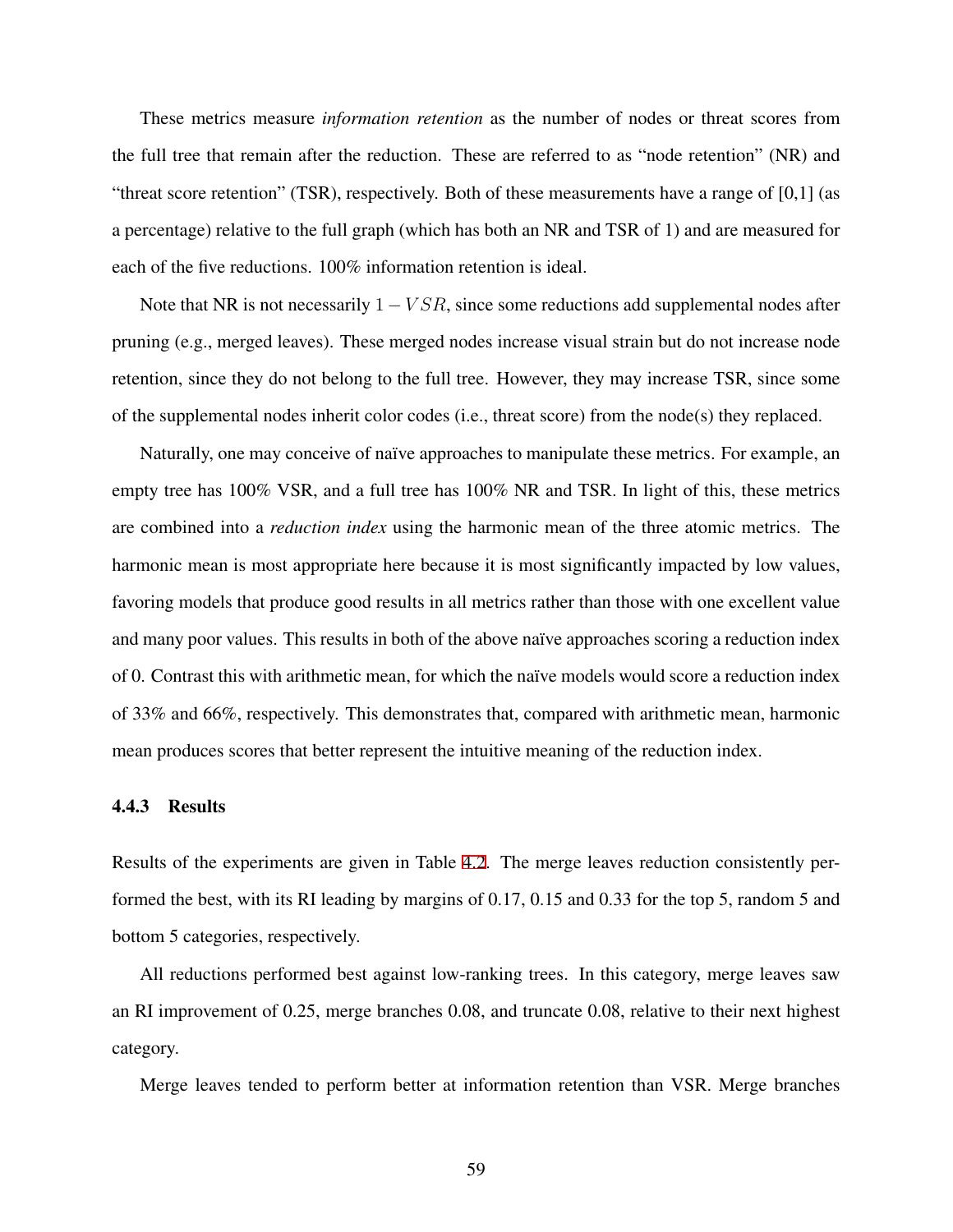performed better in node retention than VSR or TSR. Truncate retained all node information and nearly all threat score information in every case, but struggled to reduce visual strain. In some cases, it was unable to reduce any visual strain at all.

<span id="page-70-0"></span>Table 4.2: Performance of each method on trees selected by TS. VSR is average visual strain reduction, NR is average node retention, TSR is average threat score retention, and RI is reduction index, as the harmonic mean of VSR, NR and TSR.

| Algorithm                                   | <b>VSR</b> | NR.   | <b>TSR</b> | RI    |
|---------------------------------------------|------------|-------|------------|-------|
| Merge Branches (top 5)                      | 0.243      | 0.539 | 0.278      | 0.313 |
| Merge Branches (random 5)                   | 0.352      | 0.553 | 0.254      | 0.349 |
| Merge Branches (bottom 5)                   | 0.433      | 0.493 | 0.360      | 0.421 |
| Merge Leaves (top 5)                        | 0.363      | 0.577 | 0.611      | 0.489 |
| Merge Leaves (random 5)                     | 0.282      | 0.824 | 0.799      | 0.499 |
| $\overline{\text{Merge}}$ Leaves (bottom 5) | 0.791      | 0.744 | 0.730      | 0.754 |
| Truncate (top 5)                            | 0.009      | 1.0   | 0.999      | 0.026 |
| Truncate (random 5)                         | 0.0        | 1.0   | 1.0        | 0.0   |
| Truncate (bottom 5)                         | 0.037      | 1.0   | 0.983      | 0.103 |

## 4.4.4 Answering Research Questions

Research Question 1: How much can one reduce alert tree size by merging similar nodes? By merging leaves, tree size can be reduced by as much 79%, and by merging branches tree size can be reduced by as much as 43%.

Research Question 2: How much can one reduce alert tree size by removing duplicate nodes? By truncating hypotrees, tree size can be reducecd by as much as 3.7%.

Research Question 3: How can one preserve the information lost in the solutions to RQ1 and RQ2? The best way to preserve information is to truncate hypotrees, which contain almost exclusively redundant information. Otherwise, merging leaves tends to retain more information than merging branches.

Research Question 4: How can one highlight salient information in an alert graph without increasing visual strain on the user? Color-coding salient information allows the tree to highlight important data such as network hotspots and threat activity. Color can be used for both nodes and edges, so NR and TSR are the metrics to look at when one needs information salience.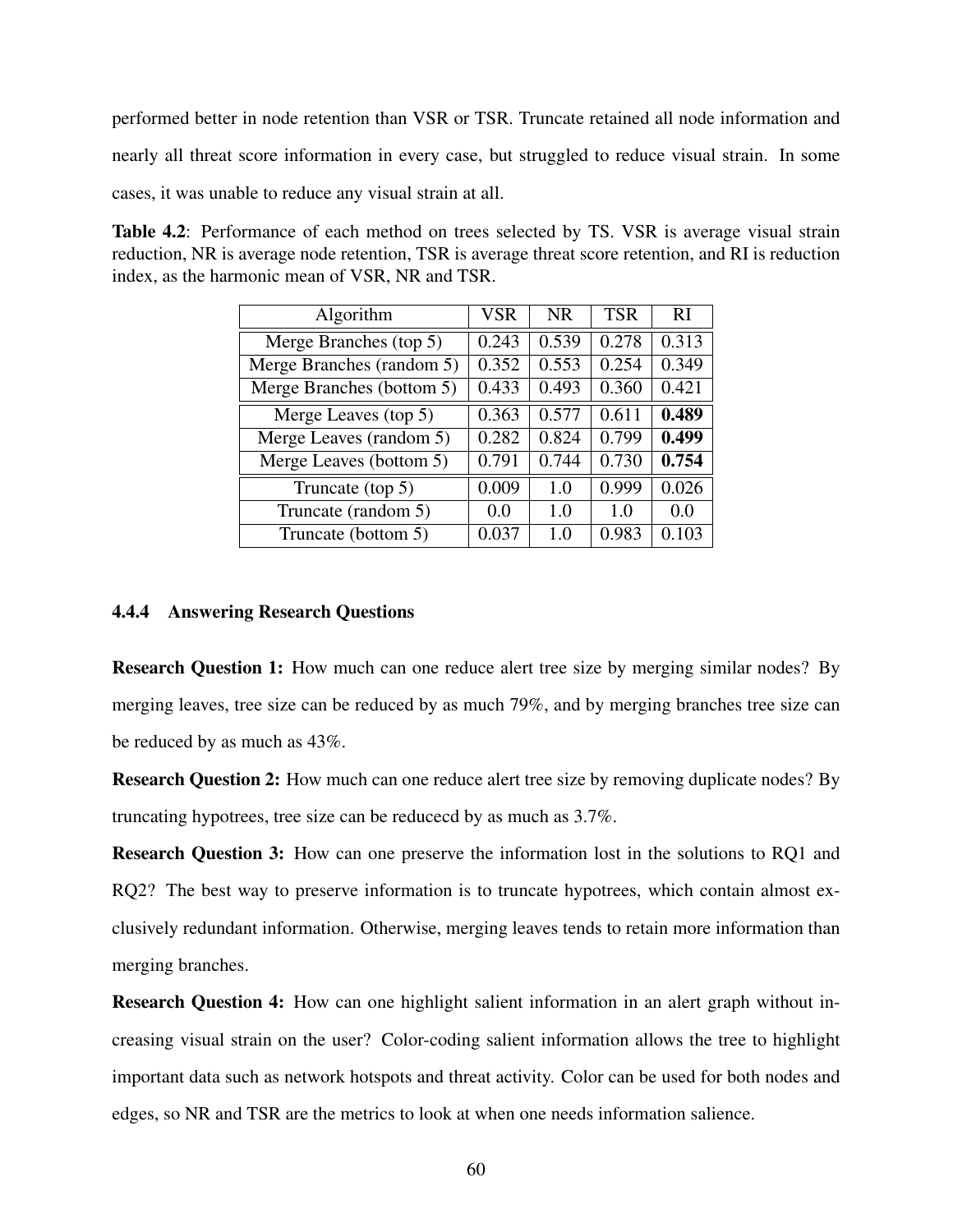The novel reductions had a broad range of performance, with each one having a different strength. Since user needs will vary, it will be important to consider these differences when choosing how to handle alert trees. Meanwhile, these results are only preliminary and warrant further study.

## <span id="page-71-0"></span>4.5 Chapter Discussion

The methods used in this study are restrictive in that they have some areas of overlap depending on the input alert tree. Specifically, merging branches and truncating hypotrees are not independent of each other. In other words, the results of doing one before the other do not match those of the opposite ordering. This can have significant impact on the performance, although it may be reasonably to try both in alternating order and selecting the better result on a case-by-case basis. This is left to future work.

The case study is limited in that the dataset utilizes threat score to rank edges and paths. This metric has not been robustly analyzed and may not produce the best scores relative to a particular attack. However, the methods proposed in the present study need not use threat score, but could easily be adapted to rank nodes according to monetary value, vulnerability score, or other related metrics.

## <span id="page-71-1"></span>4.6 Chapter Summary

This work introduced several methods for reducing the size of alert trees while retaining as much information as possible. The three core functions can be used independently or combined in a total of five reduction schedules. One of the reductions includes the use of a novel data structure, the hypotree. These reductions were applied to alert trees from a research testbed dataset, and were evaluated for information retention and visual strain reduction. Results show that the reductions have varied performance relative to each other for different types of trees. This finding warrants more research into how the application of the reductions may be optimized.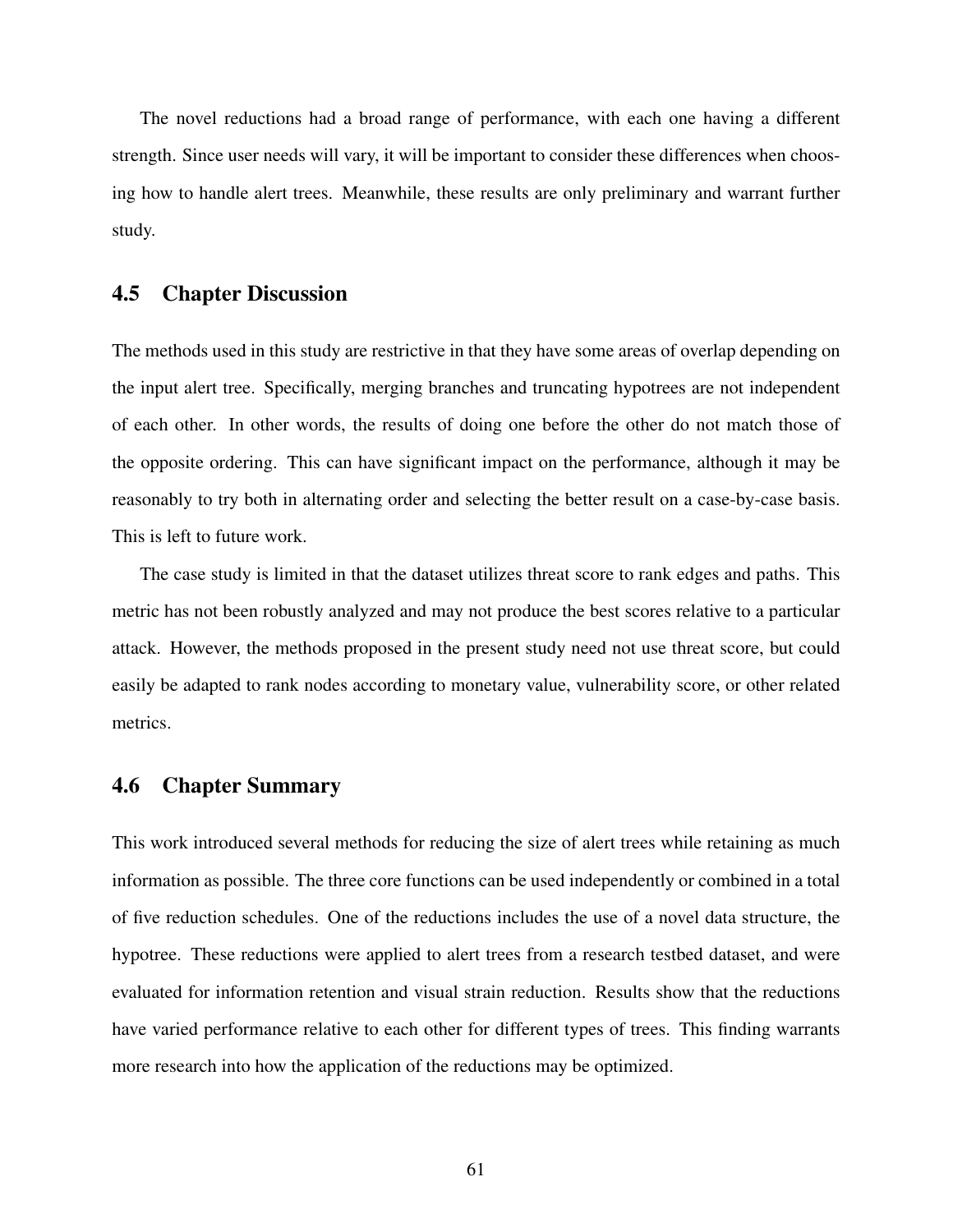## CHAPTER 5: CONCLUSION

This section presents a discussion on the research reported in the Dissertation, explores future research directions, and describes the conclusions drawn from the Dissertation work.

## 5.1 Further Discussion

The methods contained in this Dissertation approach the problem of alert tree reconstruction from a variety of algorithmic perspectives. These algorithms have various trade-offs among them. These include a coverage/efficiency trade-off and a pre-/post- processing-time trade-off. Additionally, the assumptions that one makes about underlying data has significant impact on these trade-offs relative to the given models.

Specifically, APIN tends to prioritize efficiency and storage but not coverage. On the other hand, Autocrat tends to prioritize coverage but not efficiency. APIN has better reinsertion and pruning performance, but has difficulty handling highly-connected networks. AutoCRAT can retrieve paths immediately but takes longer on average to assemble trees. Defenders that have a strong understanding of their network environments can make good use of these trade-offs in order to optimize their system performance for their specific needs.

The reconstruction methods are dependent on incoming threat intelligence in order to begin building alert trees. This is because they start building from the root of the tree (i.e., the reference node). Building complete alert trees for every node in the network would be computationally infeasible, although some more restrictive data structure may be appropriate for this task.

# 5.2 Future Research Directions

There are several exciting future research directions. The first research direction is to automatically detect potential incidents in order to preemptively build the relevant alert trees. This could improve the monitoring process by freeing up the defender to prioritize other defensive actions.

The second research direction is to incorporate host-based activity into the models. The ability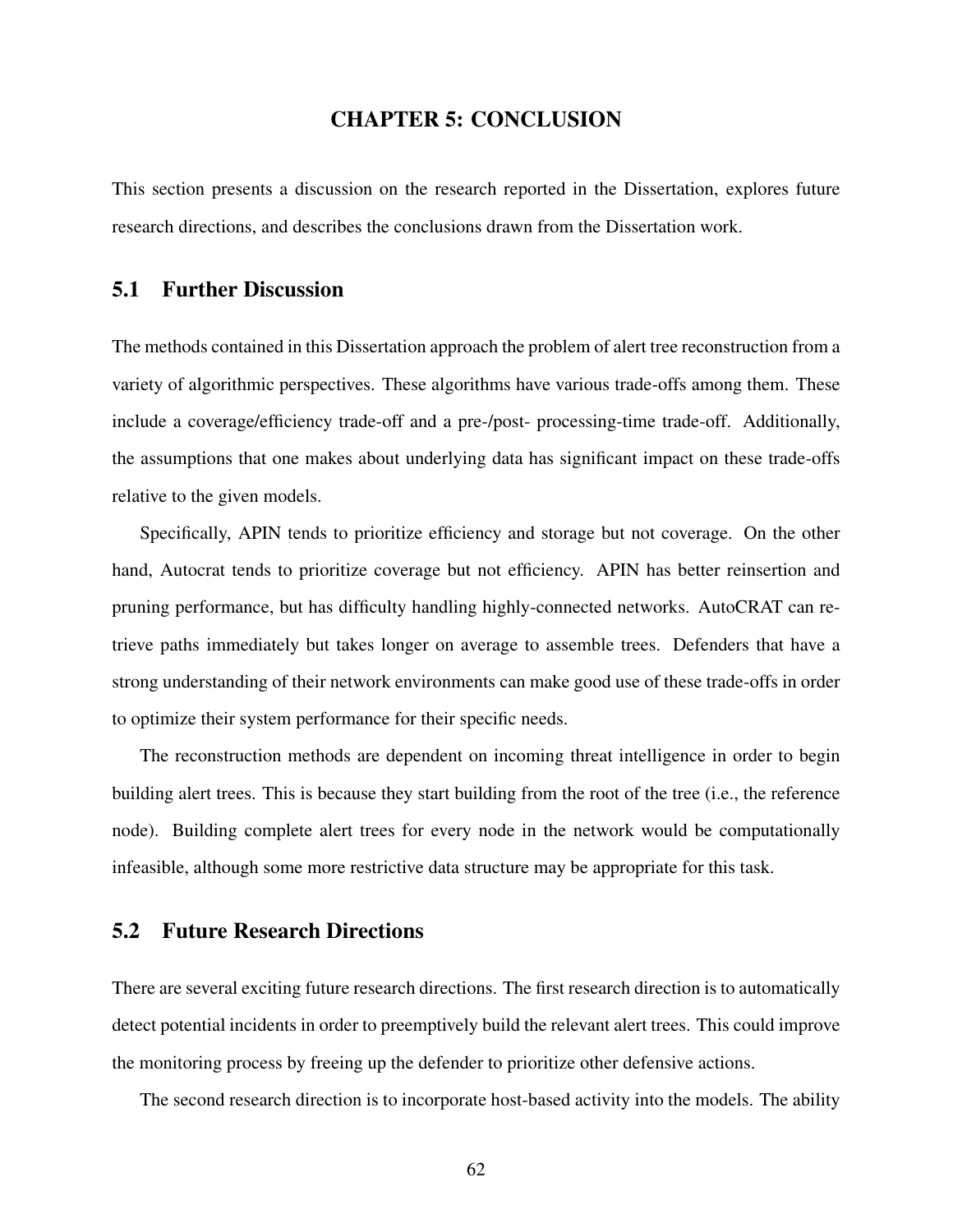to reliably link network and host activities would give highly precise information to defenders, allowing them to perceive threats at every applicable level.

The third research direction is to incorporate the studies presented in the Dissertation, and Cyber Triage in general, into the Cybersecurity Dynamics framework [[3–](#page-75-0)[6\]](#page-75-1), which inspired the research presented in this Dissertation. The Cybersecurity Dynamics framework is driven by the need for cybersecurity quantification, which is fundamental to many applications such as cyber defense command-and-control and cyber risk management (including cyber insurance). An important consideration in the framework is the cybersecurity metrics problem, which has been challenging the community for decades [[92](#page-84-0)[–94](#page-84-1)]. Fortunately, there has been significant progress towards tackling this problem [[36,](#page-78-0) [95–](#page-84-2)[108](#page-86-0)]. This explains why Cybersecurity Metrics is one pillar of Cybersecurity Dynamics, on par with (i) the Cybersecurity First-Principle Modeling pillar for the purposes of seeking cybersecurity laws that govern the evolution of the global cybersecurity state under various kinds attack-defense interactions [[28–](#page-77-0)[30,](#page-78-1)[109–](#page-86-1)[119\]](#page-87-0) (with notable recent results in [\[109](#page-86-1)[–111](#page-86-2),[119](#page-87-0)]), and (ii) the Cybersecurity Data Analytics pillar [\[7](#page-75-2)[–14\]](#page-76-0).

As mentioned above, the present Dissertation falls under the Cybersecurity Data Analytics pillar, or more specifically Algorithmic Data Analytics. It also intersects with the Cybersecurity Metrics pillar because it defines and utilizes several metrics, such as threat score, which measures the scale and diversity of attacks against a target; and information loss metrics, which measure the effect of a transformation on a graph insofar as it accurately models a phenomenon.

The research presented in this Dissertation, and Cyber Triage in general, can be incorporated into the Cybersecurity Dynamics framework to enrich it as follows.

• Pertinent to the Cybersecurity Metrics pillar, it is important to systematically define a suite of metrics that are necessary and sufficient for the purposes of Cyber Triage. This would require us to, for example, define metrics to quantify the attributes that are involved in the Cyber Triage process (e.g., under what circumstances on alert can be triaged with high confidence if not certainty?). How would these new metrics enrich the SARR cybersecurity metrics framework [[95\]](#page-84-2) towards a more comprehensive metrics framework?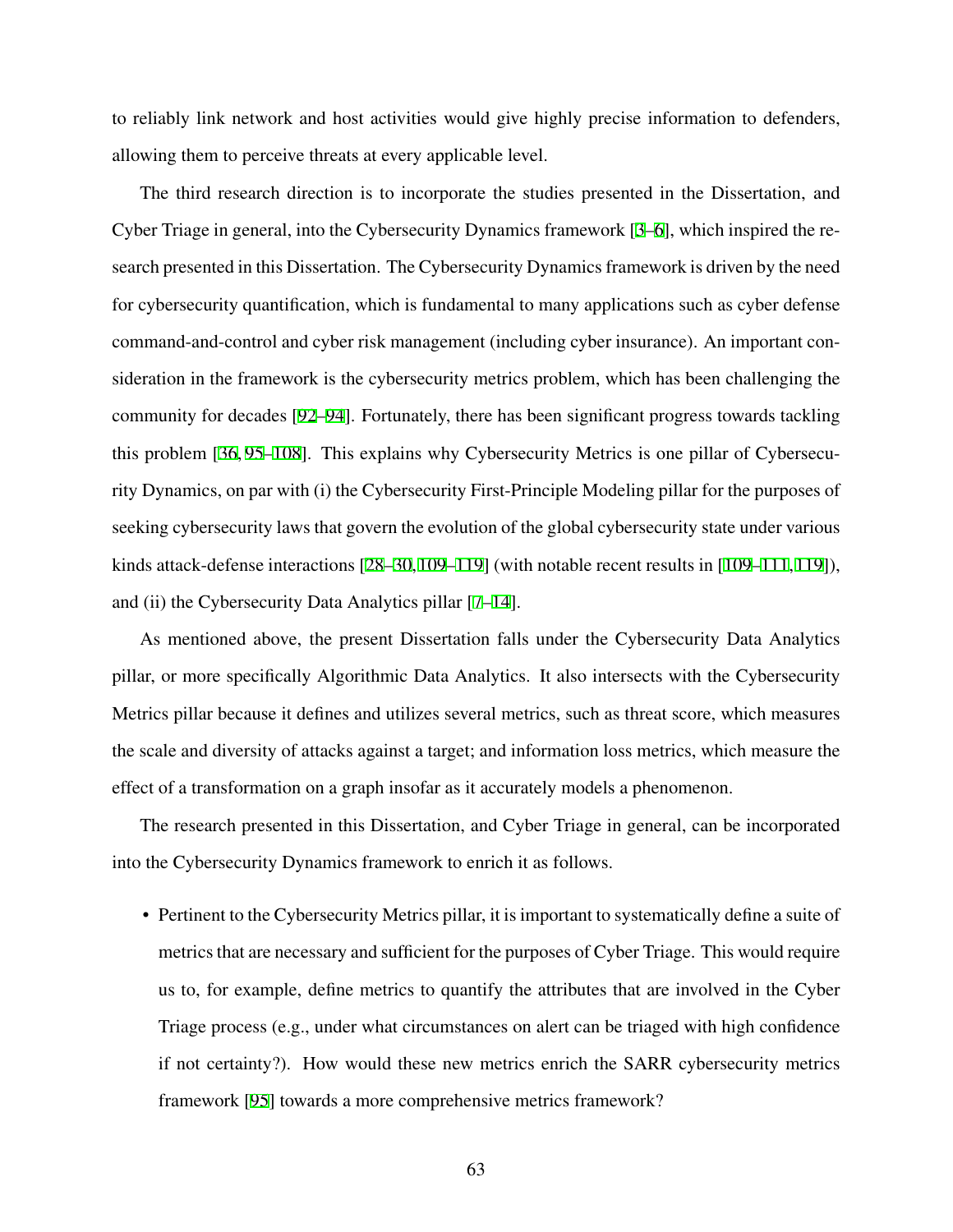- Pertinent to the Cybersecurity Data Analytics pillar, it is important to investigate the conditional relevance of the proposed Algorithmic Data Analytics if attack event details are omitted. For example, what if alerts represent uncertain events (e.g., unreliable threat intelligence which only suspects that some activities are attacks)? What if side-channel exploits are used? Can Cyber Triage be improved by leveraging the threat prediction or forecasting (as in [\[8](#page-75-3)[–14\]](#page-76-0)?
- Pertinent to the Cybersecurity First-Principle modeling pillar, one important question is how to mathematically model the triage process so that it can be incorporated into the broader Cybersecurity Dynamics equations? How can one build models to quantify the effectiveness of Cyber Triage as a defense mechanism, for example in a fashion similar to what are described in [[28–](#page-77-0)[30,](#page-78-1) [108](#page-86-0)[–119](#page-87-0)]?

Accomplishing the research outlined above will enhance the usefulness of the Cybersecurity Dynamics framework while deepening our understanding of cybersecurity from a holistic perspective rather than a building-blocks perspective.

# 5.3 Conclusion

This Dissertation discussed the notion of cyber triage, including multi-step attack reconstruction via alert paths and trees, and the reduction and visualization thereof. These problems are critical to mission assurance and cyber security practice because the complexity of modern computer systems demands a high level of expertise and many hours of diligent monitoring in order to maintain the security of mission resources. The solutions discussed in this paper have made significant progress toward formalizing and addressing this problem insofar as it applies to incident response. The models produced in this work have brought novel perspectives to these problems and will hopefully inspire many future works, propelling the field of Algorithmic Data Analytics to greater scientific advancement.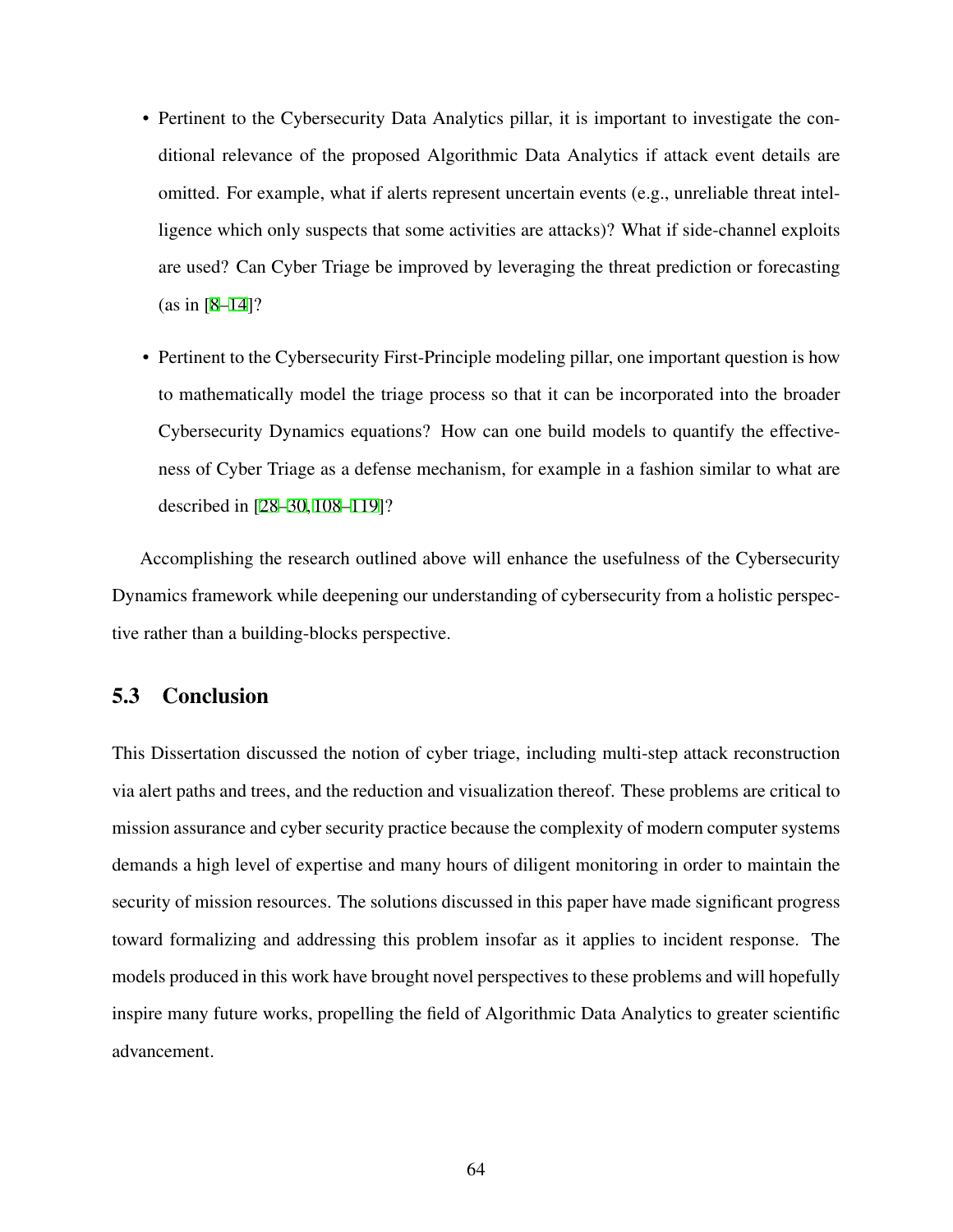#### BIBLIOGRAPHY

- [1] J. Mireles, J. Cho, and S. Xu, "Extracting attack narratives from traffic datasets," in *Proc. CyCon U.S. 2016*, pp. 118–123, 2016.
- [2] K. Pei, Z. Gu, B. Saltaformaggio, S. Ma, F. Wang, Z. Zhang, L. Si, X. Zhang, and D. Xu, "HERCULE: attack story reconstruction via community discovery on correlated log graph," in *Proceedings of the 32nd Annual Conference on Computer Security Applications, AC-SAC 2016, Los Angeles, CA, USA, December 5-9, 2016* (S. Schwab, W. K. Robertson, and D. Balzarotti, eds.), pp. 583–595, ACM, 2016.
- <span id="page-75-0"></span>[3] S. Xu, "Cybersecurity dynamics," in *Proc. Symposium on the Science of Security (Hot-SoS'14)*, pp. 14:1–14:2, 2014.
- [4] S. Xu, "Emergent behavior in cybersecurity," in *Proc. HotSoS*, pp. 13:1–13:2, 2014.
- [5] S. Xu, "Cybersecurity dynamics: A foundation for the science of cybersecurity," in *Proactive and Dynamic Network Defense* (Z. Lu and C. Wang, eds.), vol. 74, pp. 1–31, 2019.
- <span id="page-75-1"></span>[6] S. Xu, "The cybersecurity dynamics way of thinking and landscape (invited paper)," in *ACM Workshop on Moving Target Defense*, 2020.
- <span id="page-75-2"></span>[7] D. Li, Q. Li, Y. F. Ye, and S. Xu, "Arms race in adversarial malware detection: A survey," *ACM Comput. Surv.*, vol. 55, nov 2021.
- <span id="page-75-3"></span>[8] Z. Fang, M. Xu, S. Xu, and T. Hu, "A framework for predicting data breach risk: Leveraging dependence to cope with sparsity," *IEEE T-IFS*, vol. 16, pp. 2186–2201, 2021.
- [9] M. Xu, K. M. Schweitzer, R. M. Bateman, and S. Xu, "Modeling and predicting cyber hacking breaches," *IEEE T-IFS*, vol. 13, no. 11, pp. 2856–2871, 2018.
- [10] Y. Chen, Z. Huang, S. Xu, and Y. Lai, "Spatiotemporal patterns and predictability of cyberattacks," *PLoS One*, vol. 10, p. e0124472, 05 2015.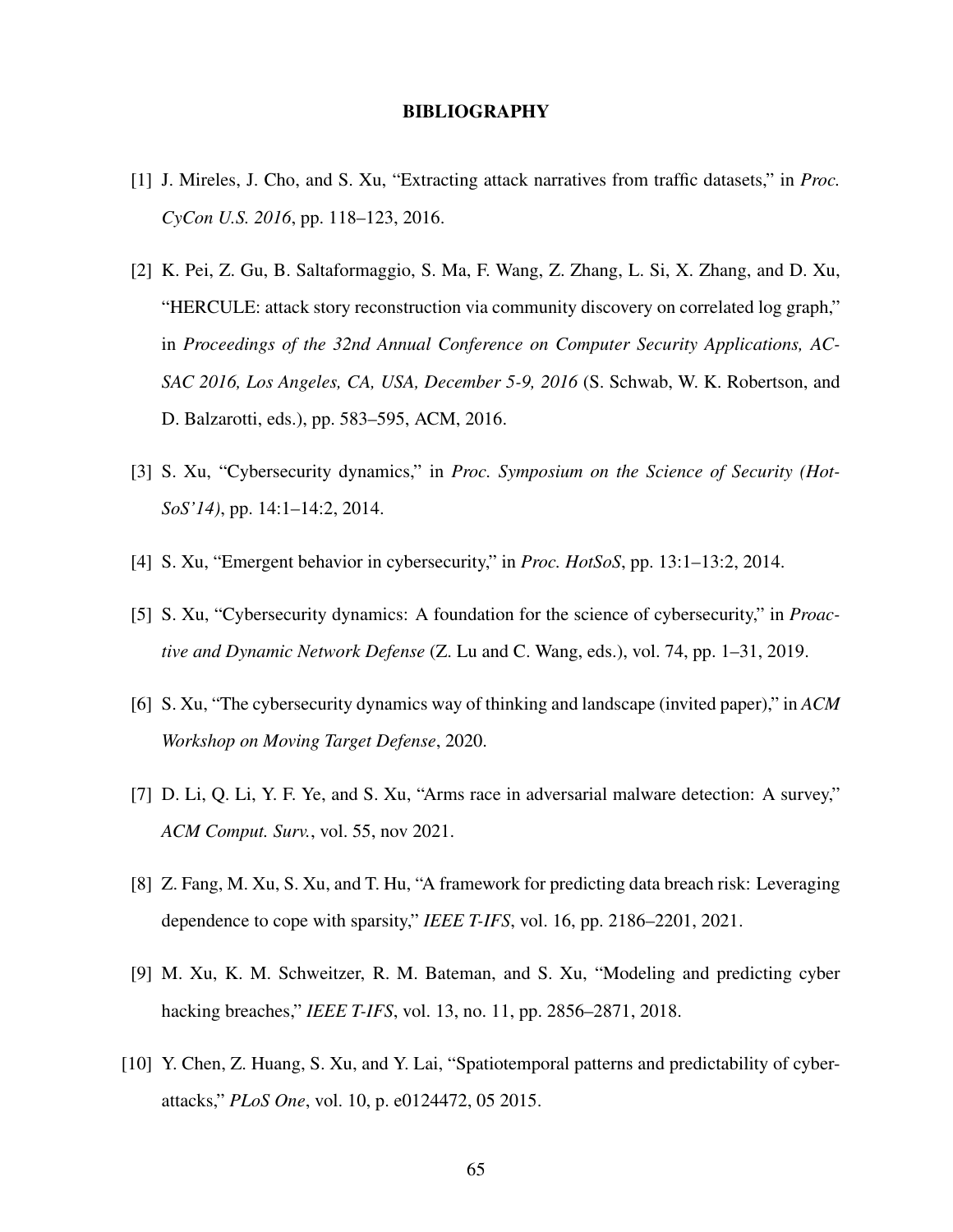- [11] M. Xu, L. Hua, and S. Xu, "A vine copula model for predicting the effectiveness of cyber defense early-warning," *Technometrics*, vol. 59, no. 4, pp. 508–520, 2017.
- [12] Z. Zhan, M. Xu, and S. Xu, "Characterizing honeypot-captured cyber attacks: Statistical framework and case study," *IEEE Transactions on Information Forensics and Security*, vol. 8, no. 11, pp. 1775–1789, 2013.
- [13] Z. Zhan, M. Xu, and S. Xu, "Predicting cyber attack rates with extreme values," *IEEE Transactions on Information Forensics and Security*, vol. 10, no. 8, pp. 1666–1677, 2015.
- <span id="page-76-0"></span>[14] V. Trieu-Do, R. Garcia-Lebron, M. Xu, S. Xu, and Y. Feng, "Characterizing and leveraging granger causality in cybersecurity: Framework and case study," *EAI Endorsed Trans. Security Safety*, vol. 7, no. 25, p. e4, 2020.
- [15] X. Fang, M. Xu, S. Xu, and P. Zhao, "A deep learning framework for predicting cyber attacks rates," *EURASIP J. Information Security*, vol. 2019, p. 5, 2019.
- [16] J. Navarro, A. Deruyver, and P. Parrend, "A systematic survey on multi-step attack detection," *Computers & Security*, vol. 76, pp. 214–249, 2018.
- [17] Lockheed Martin, "Cyber kill chain." [http://cyber.lockheedmartin.com/](http://cyber.lockheedmartin.com/solutions/cyber-kill-chain) [solutions/cyber-kill-chain](http://cyber.lockheedmartin.com/solutions/cyber-kill-chain), (Accessed July 08, 2016).
- [18] Mandiant, "Apt1 report." [https://www.fireeye.com/content/dam/](https://www.fireeye.com/content/dam/fireeyewww/services/pdfs/mandiant-apt1-report.pdf) [fireeyewww/services/pdfs/mandiant-apt1-report.pdf](https://www.fireeye.com/content/dam/fireeyewww/services/pdfs/mandiant-apt1-report.pdf), February 16, 2013 (Accessed July 08, 2016).
- [19] R. Sommer and V. Paxson, "Outside the closed world: On using machine learning for network intrusion detection," in *2010 IEEE symposium on security and privacy*, pp. 305–316, IEEE, 2010.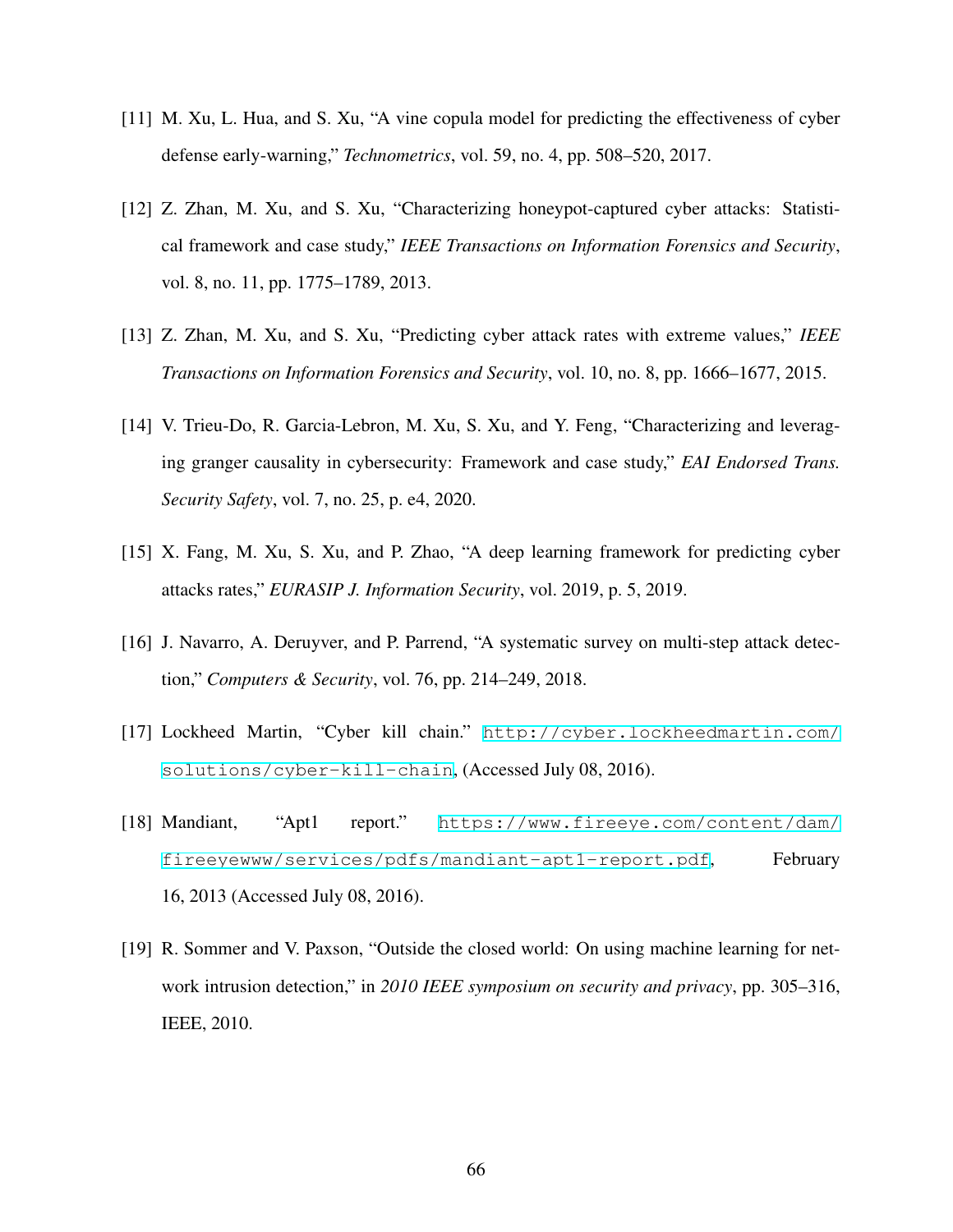- [20] E. Ficke, K. M. Schweitzer, R. M. Bateman, and S. Xu, "Analyzing root causes of intrusion detection false-negatives: Methodology and case study," in *Proc. IEEE MILCOM'2019*, 2019.
- [21] K. Pei, Z. Gu, B. Saltaformaggio, S. Ma, F. Wang, Z. Zhang, L. Si, X. Zhang, and D. Xu, "Hercule: Attack story reconstruction via community discovery on correlated log graph," in *Proc. ACSAC'2016*, p. 583595, 2016.
- [22] S. Saurabh and A. S. Sairam, "A more accurate completion condition for attack-graph reconstruction in probabilistic packet marking algorithm," in *Proc. 2013 National Conference on Communications*, pp. 1–5, 2013.
- [23] J. Morales, M. Main, W. Luo, S. Xu, and R. Sandhu, "Building malware infection trees," in *Proc. MALWARE*, pp. 50–57, 2011.
- [24] A. F. Shosha, J. I. James, and P. Gladyshev, "A novel methodology for malware intrusion attack path reconstruction," in *Lecture Notes in Social Informatics and Telecommunications Engineering*, pp. 131–140, Springer Berlin Heidelberg, 2012.
- [25] J. A. Morales, A. Al-Bataineh, S. Xu, and R. S. Sandhu, "Analyzing and exploiting network behaviors of malware," in *SecureComm*, pp. 20–34, 2010.
- [26] J. Tian, X. Li, Z. Tian, and W. Qi, "Network attack path reconstruction based on similarity computation," in *Proc. ICNC-FSKD*, pp. 2457–2461, 2017.
- [27] P. Mell, K. Scarfone, and S. Romanosky, *A Complete Guide to the Common Vulnerability Scoring System Version 2.0*. NIST and Carnegie Mellon University, 1 ed., June 2007.
- <span id="page-77-0"></span>[28] W. Lu, S. Xu, and X. Yi, "Optimizing active cyber defense dynamics," in *Proc. GameSec'13*, pp. 206–225, 2013.
- [29] S. Xu, W. Lu, L. Xu, and Z. Zhan, "Adaptive epidemic dynamics in networks: Thresholds and control," *ACM TAAS*, vol. 8, no. 4, 2014.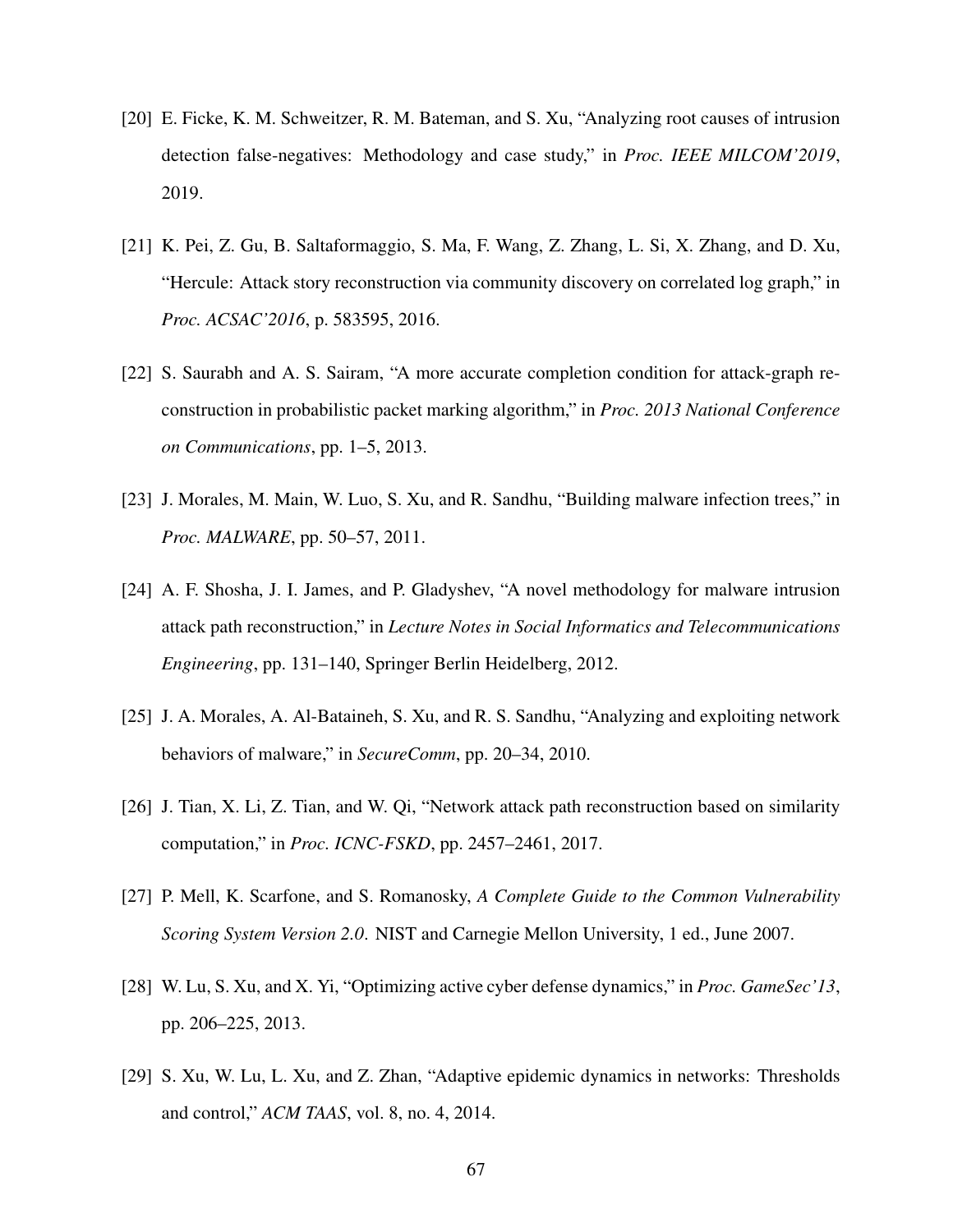- <span id="page-78-1"></span>[30] G. Da, M. Xu, and S. Xu, "A new approach to modeling and analyzing security of networked systems," in *Proc. HotSoS'14*, pp. 6:1–6:12, 2014.
- [31] F. Leitold, A. Arrott, and K. Hadarics, "Quantifying cyber-threat vulnerability by combining threat intelligence, it infrastructure weakness, and user susceptibility," in *24th Annual EICAR Conference*, 2016.
- [32] S. Lee, S. Kim, K. Choi, and T. Shon, "Game theory-based security vulnerability quantification for social internet of things," *Future Generation Computer Systems*, vol. 82, pp. 752– 760, 2018.
- [33] H. Hu, H. Zhang, and Y. Yang, "Security risk situation quantification method based on threat prediction for multimedia communication network," *Multimedia Tools and Applications*, vol. 77, no. 16, pp. 21693–21723, 2018.
- [34] M. Frigault and L. Wang, "Measuring network security using bayesian network-based attack graphs," in *Proc. IEEE ICSAC*, pp. 698–703, 2008.
- <span id="page-78-0"></span>[35] "CVE." Available from MITRE, 2020.
- [36] J. Mireles, E. Ficke, J. Cho, P. Hurley, and S. Xu, "Metrics towards measuring cyber agility," *IEEE T-IFS*, vol. 14, no. 12, pp. 3217–3232, 2019.
- [37] Z. Zhan, M. Xu, and S. Xu, "Predicting cyber attack rates with extreme values," *IEEE Transactions on Information Forensics and Security*, vol. 10, no. 8, pp. 1666–1677, 2015.
- [38] R. M. Rodriguez, E. Golob, and S. Xu, "Human cognition through the lens of social engineering cyberattacks," *CoRR (to appear in Frontiers in Psychology-Cognition)*, vol. abs/2007.04932, 2020.
- [39] P. Du, Z. Sun, H. Chen, J. H. Cho, and S. Xu, "Statistical estimation of malware detection metrics in the absence of ground truth," *IEEE T-IFS*, vol. 13, no. 12, pp. 2965–2980, 2018.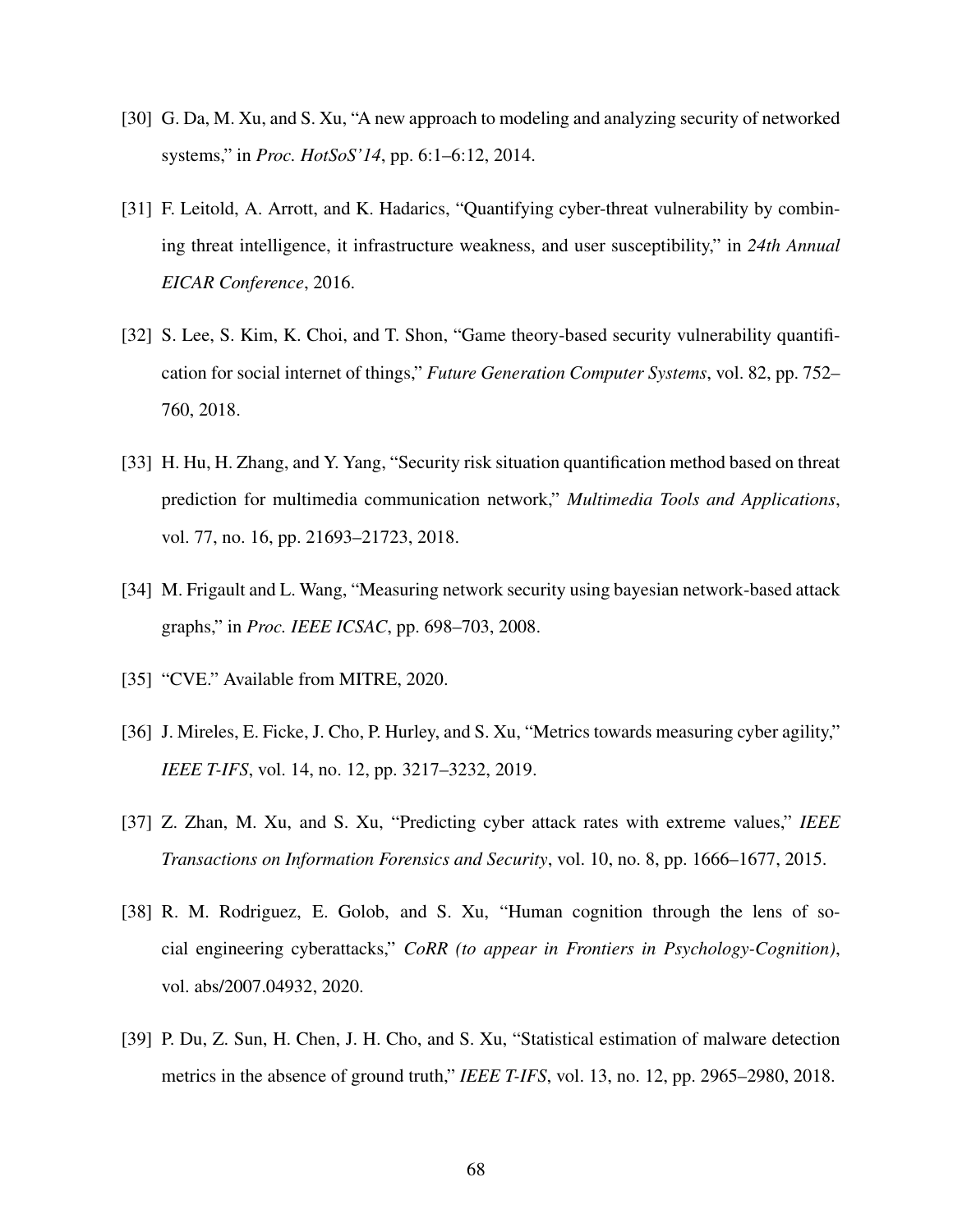- [40] R. Lippmann, J. W. Haines, D. J. Fried, J. Korba, and K. Das, "The 1999 darpa off-line intrusion detection evaluation," *Comput. Netw.*, vol. 34, pp. 579–595, Oct. 2000.
- [41] I. Sharafaldin, A. H. Lashkari, and A. A. Ghorbani, "Toward generating a new intrusion detection dataset and intrusion traffic characterization.," in *ICISSP*, pp. 108–116, 2018.
- [42] Suricata, "Suricata | open source ids / ips / nsm engine." [https://suricata-ids.](https://suricata-ids.org/download/) [org/download/](https://suricata-ids.org/download/), Mar 2018.
- [43] Rules.emergingthreats.net, "Welcome to the emerging threats rule server." [https://](https://rules.emergingthreats.net/) [rules.emergingthreats.net/](https://rules.emergingthreats.net/), 2019.
- [44] S. Haas and M. Fischer, "Gac: graph-based alert correlation for the detection of distributed multi-step attacks," in *Proceedings of the 33rd Annual ACM Symposium on Applied Computing*, pp. 979–988, 2018.
- [45] K. Zhang, F. Zhao, S. Luo, Y. Xin, and H. Zhu, "An intrusion action-based ids alert correlation analysis and prediction framework," *IEEE Access*, vol. 7, pp. 150540–150551, 2019.
- [46] S. C. De Alvarenga, S. Barbon Jr, R. S. Miani, M. Cukier, and B. B. Zarpelão, "Process mining and hierarchical clustering to help intrusion alert visualization," *Computers & Security*, vol. 73, pp. 474–491, 2018.
- [47] E. M. Hutchins, M. J. Cloppert, and R. M. Amin, "Intelligence-driven computer network defense informed by analysis of adversary campaigns and intrusion kill chains," in *2011 International Conference on Information Warfare and Security*, 2011.
- [48] B. Strom, "Att&ck 101: Cyber threat intelligence," 2018.
- [49] Y. Chen, B. Boehm, and L. Sheppard, "Value driven security threat modeling based on attack path analysis," in *2007 40th Annual Hawaii International Conference on System Sciences (HICSS'07)*, pp. 280a–280a, IEEE, 2007.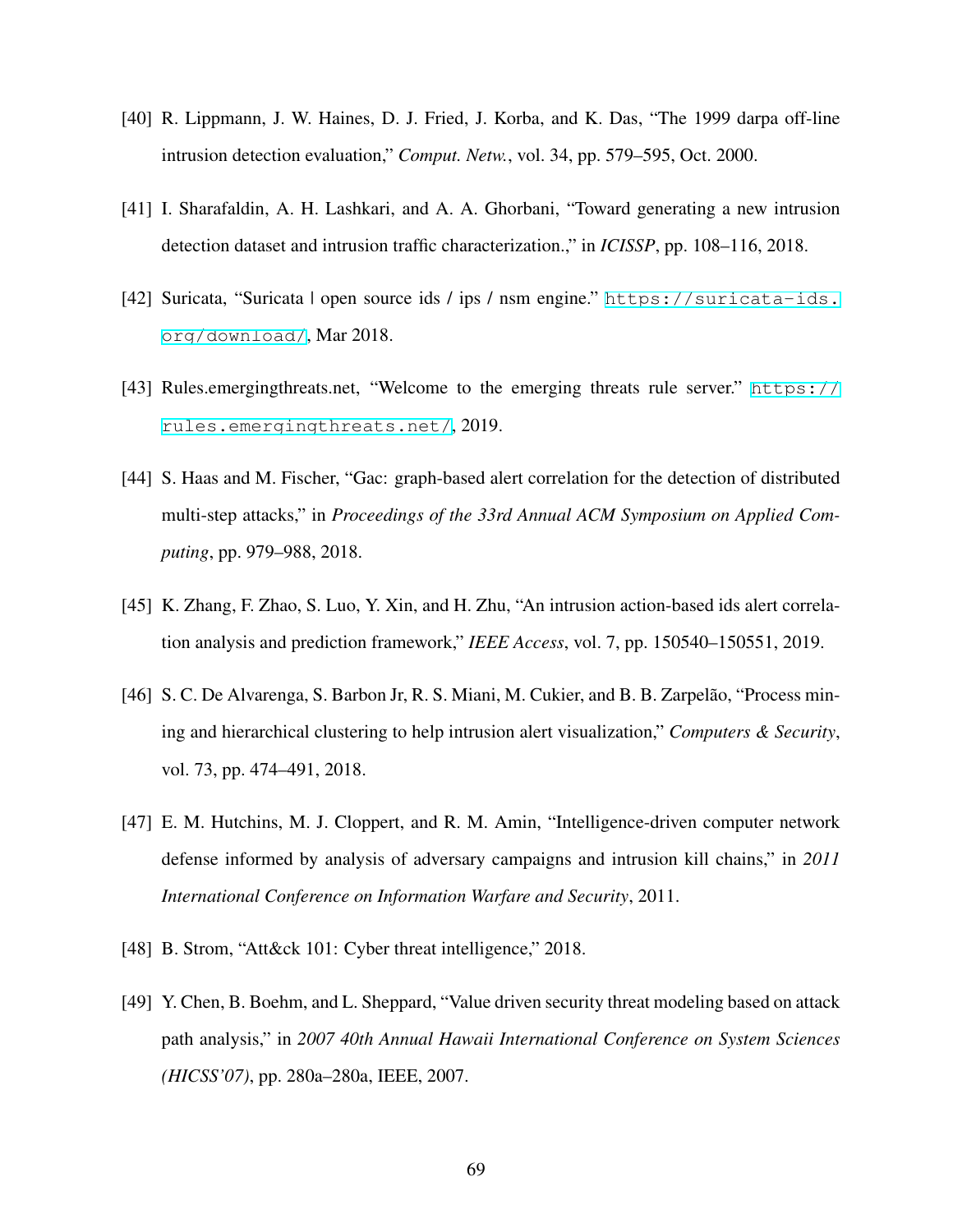- [50] M. N. Hossain, S. M. Milajerdi, J. Wang, B. Eshete, R. Gjomemo, R. Sekar, S. Stoller, and V. Venkatakrishnan, "*{*SLEUTH*}*: Real-time attack scenario reconstruction from *{*COTS*}* audit data," in *26th {USENIX} Security Symposium ({USENIX} Security 17)*, pp. 487–504, 2017.
- [51] C.-M. Chen, D. Guan, Y.-Z. Huang, and Y.-H. Ou, "Attack sequence detection in cloud using hidden markov model," in *2012 seventh asia joint conference on information security*, pp. 100–103, IEEE, 2012.
- [52] C. Phillips and L. P. Swiler, "A graph-based system for network-vulnerability analysis," in *Proceedings of the 1998 workshop on New security paradigms*, pp. 71–79, 1998.
- [53] P. Ning, Y. Cui, and D. S. Reeves, "Constructing attack scenarios through correlation of intrusion alerts," in *Proceedings of the 9th ACM Conference on Computer and Communications Security*, pp. 245–254, 2002.
- [54] P. Ning and D. Xu, "Learning attack strategies from intrusion alerts," in *Proceedings of the 10th ACM conference on Computer and communications security*, pp. 200–209, 2003.
- [55] M. Howard, J. Pincus, and J. M. Wing, "Measuring relative attack surfaces," in *Computer security in the 21st century*, pp. 109–137, Springer, 2005.
- [56] X. Ou, W. F. Boyer, and M. A. McQueen, "A scalable approach to attack graph generation," in *Proceedings of the 13th ACM conference on Computer and communications security*, pp. 336–345, 2006.
- [57] M. Cinque, R. Della Corte, and A. Pecchia, "Contextual filtering and prioritization of computer application logs for security situational awareness," *Future Generation Computer Systems*, vol. 111, pp. 668–680, 2020.
- [58] X. Wang, X. Gong, L. Yu, and J. Liu, "Maac: Novel alert correlation method to detect multistep attack," in *2021 IEEE 20th International Conference on Trust, Security and Privacy in Computing and Communications (TrustCom)*, pp. 726–733, IEEE, 2021.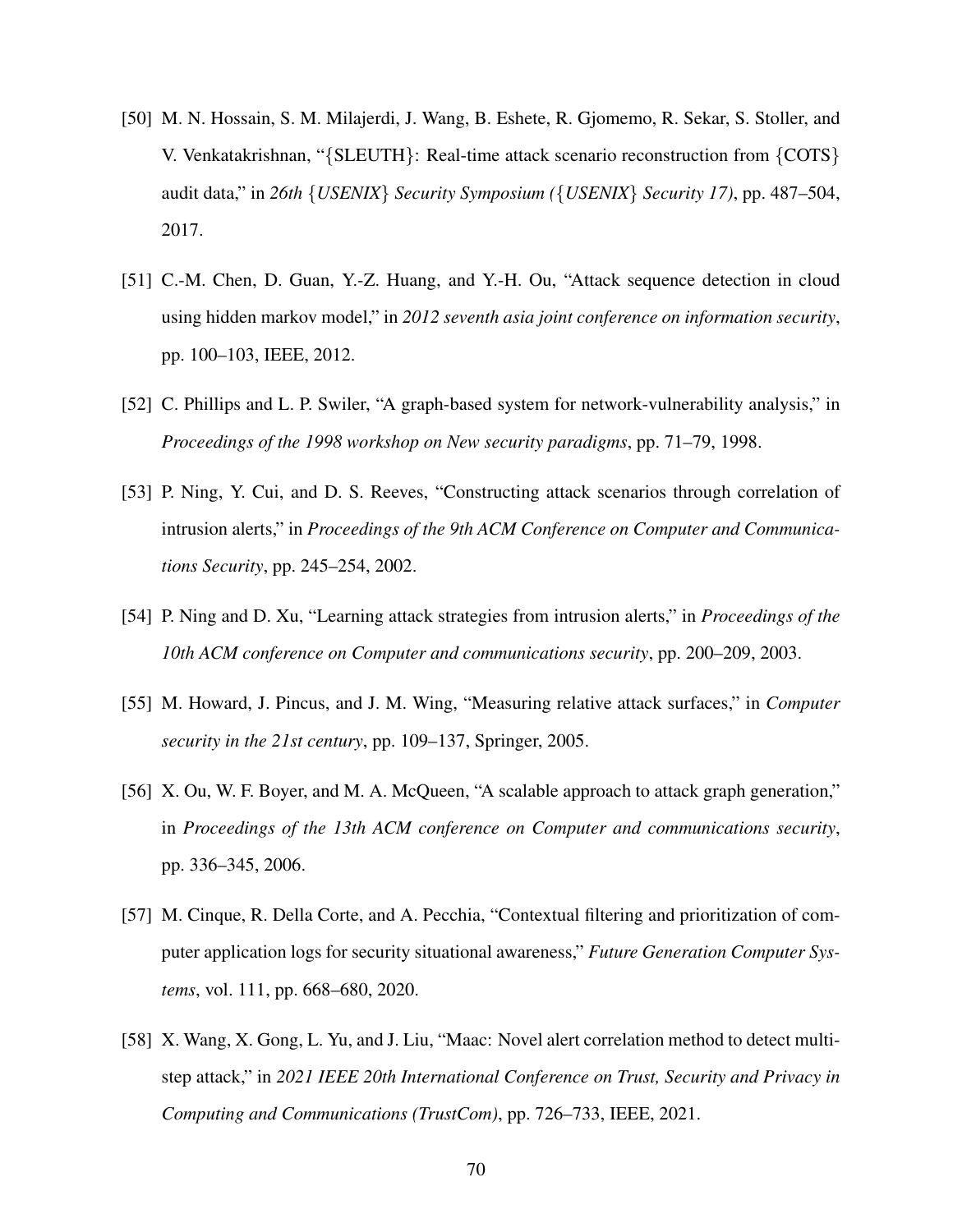- [59] A. Nadeem, S. Verwer, and S. J. Yang, "Sage: Intrusion alert-driven attack graph extractor," in *2021 IEEE Symposium on Visualization for Cyber Security (VizSec)*, pp. 36–41, IEEE, 2021.
- [60] B. Mao, J. Liu, Y. Lai, and M. Sun, "Mif: A multi-step attack scenario reconstruction and attack chains extraction method based on multi-information fusion," *Computer Networks*, vol. 198, p. 108340, 2021.
- [61] E. Ficke and S. Xu, "Apin: Automatic attack path identification in computer networks," 2020.
- [62] K. Alsubhi, I. Aib, and R. Boutaba, "Fuzmet: A fuzzy-logic based alert prioritization engine for intrusion detection systems," *International Journal of Network Management*, vol. 22, no. 4, pp. 263–284, 2012.
- [63] A. A. Ramaki, A. Rasoolzadegan, and A. G. Bafghi, "A systematic mapping study on intrusion alert analysis in intrusion detection systems," *ACM Computing Surveys (CSUR)*, vol. 51, no. 3, pp. 1–41, 2018.
- [64] G. Apruzzese, F. Pierazzi, M. Colajanni, and M. Marchetti, "Detection and threat prioritization of pivoting attacks in large networks," *IEEE Transactions on Emerging Topics in Computing*, vol. 8, no. 2, pp. 404–415, 2017.
- [65] G. Shearer, N. Leslie, P. Ritchey, T. Braun, and F. Nelson, "Ids alert prioritization through supervised learning," in *Proceedings of the NATO Specialists Meeting on Predictive Analytics and Analysis in the Cyber Domain, 10-11 October 2017, Sibiu, Romania*, 2017.
- [66] S. Axelsson, "The base-rate fallacy and the difficulty of intrusion detection," *ACM Transactions on Information and System Security (TISSEC)*, vol. 3, no. 3, pp. 186–205, 2000.
- [67] A. Thakkar and R. Lohiya, "A review of the advancement in intrusion detection datasets," *Procedia Computer Science*, vol. 167, pp. 636–645, 2020.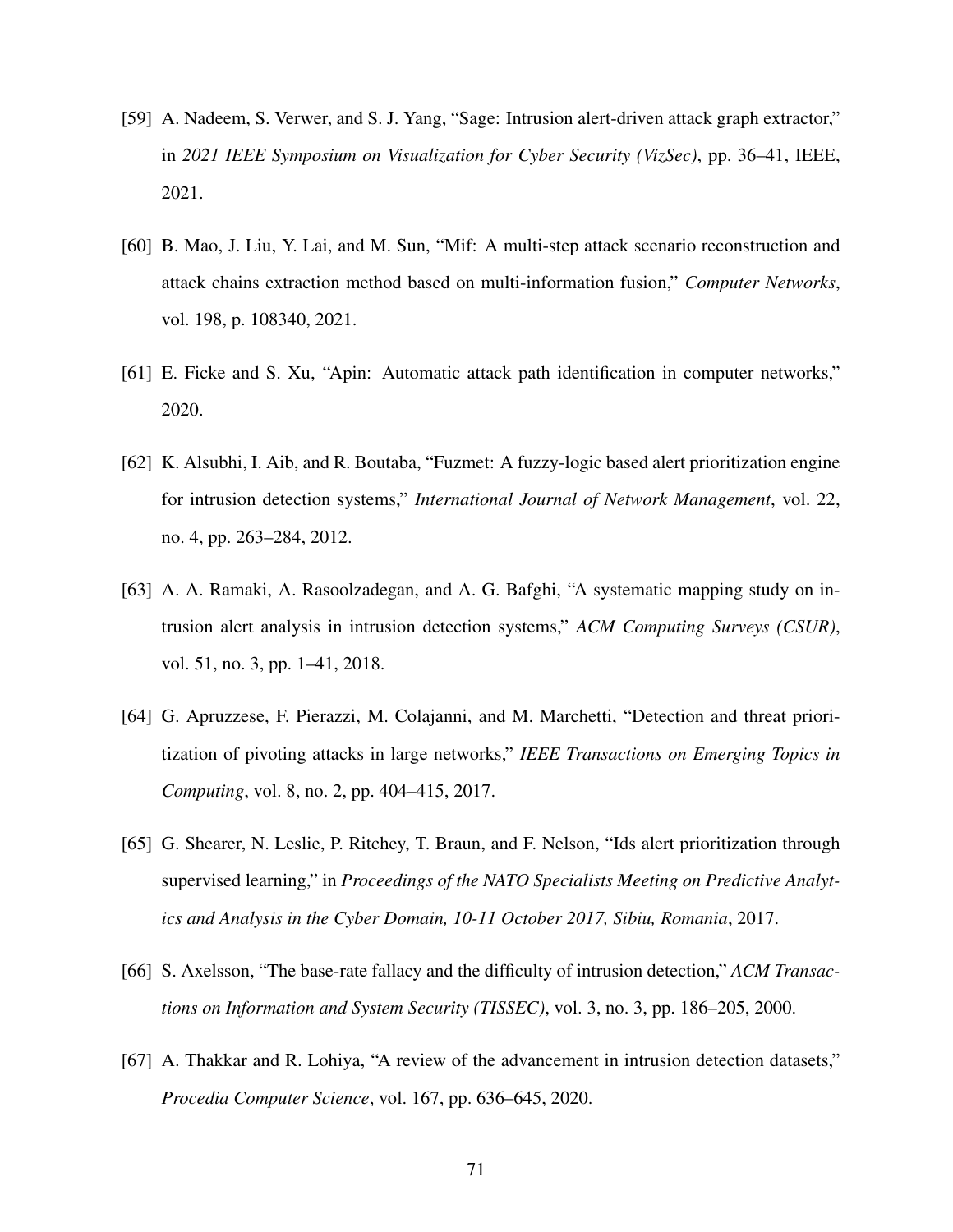- [68] E. Vasilomanolakis, C. G. Cordero, N. Milanov, and M. Mühlhäuser, "Towards the creation of synthetic, yet realistic, intrusion detection datasets," in *NOMS 2016-2016 IEEE/IFIP Network Operations and Management Symposium*, pp. 1209–1214, IEEE, 2016.
- [69] D. Chou and M. Jiang, "Data-driven network intrusion detection: A taxonomy of challenges and methods," *arXiv preprint arXiv:2009.07352*, 2020.
- [70] FireEye, "The numbers game: How many alerts is too many to handle?." <h>ttps://www.fireeye.com/offers/rpt-idc-numbers-game-special-report.html, 2015.
- [71] A. Khraisat, I. Gondal, P. Vamplew, and J. Kamruzzaman, "Survey of intrusion detection systems: techniques, datasets and challenges," *Cybersecurity*, vol. 2, no. 1, pp. 1–22, 2019.
- [72] M. Angelini, N. Prigent, and G. Santucci, "Percival: proactive and reactive attack and response assessment for cyber incidents using visual analytics," in *2015 IEEE Symposium on Visualization for Cyber Security (VizSec)*, pp. 1–8, IEEE, 2015.
- [73] A. V. Gerbessiotis, "An architecture independent study of parallel segment trees," *Journal of Discrete Algorithms*, vol. 4, no. 1, pp. 1–24, 2006.
- [74] A. Brandstädt, V. D. Chepoi, and F. F. Dragan, "The algorithmic use of hypertree structure and maximum neighbourhood orderings," *Discrete Applied Mathematics*, vol. 82, no. 1-3, pp. 43–77, 1998.
- [75] J. R. Goodman and C. H. Sequin, "Hypertree: A multiprocessor interconnection topology," *IEEE Transactions on Computers*, vol. 30, no. 12, pp. 923–933, 1981.
- [76] G. Gottlob, N. Leone, and F. Scarcello, "Hypertree decompositions and tractable queries," *Journal of Computer and System Sciences*, vol. 64, no. 3, pp. 579–627, 2002.
- [77] A. Schidler and S. Szeider, "Computing optimal hypertree decompositions," in *2020 Proceedings of the Twenty-Second Workshop on Algorithm Engineering and Experiments (ALENEX)*, pp. 1–11, SIAM, 2020.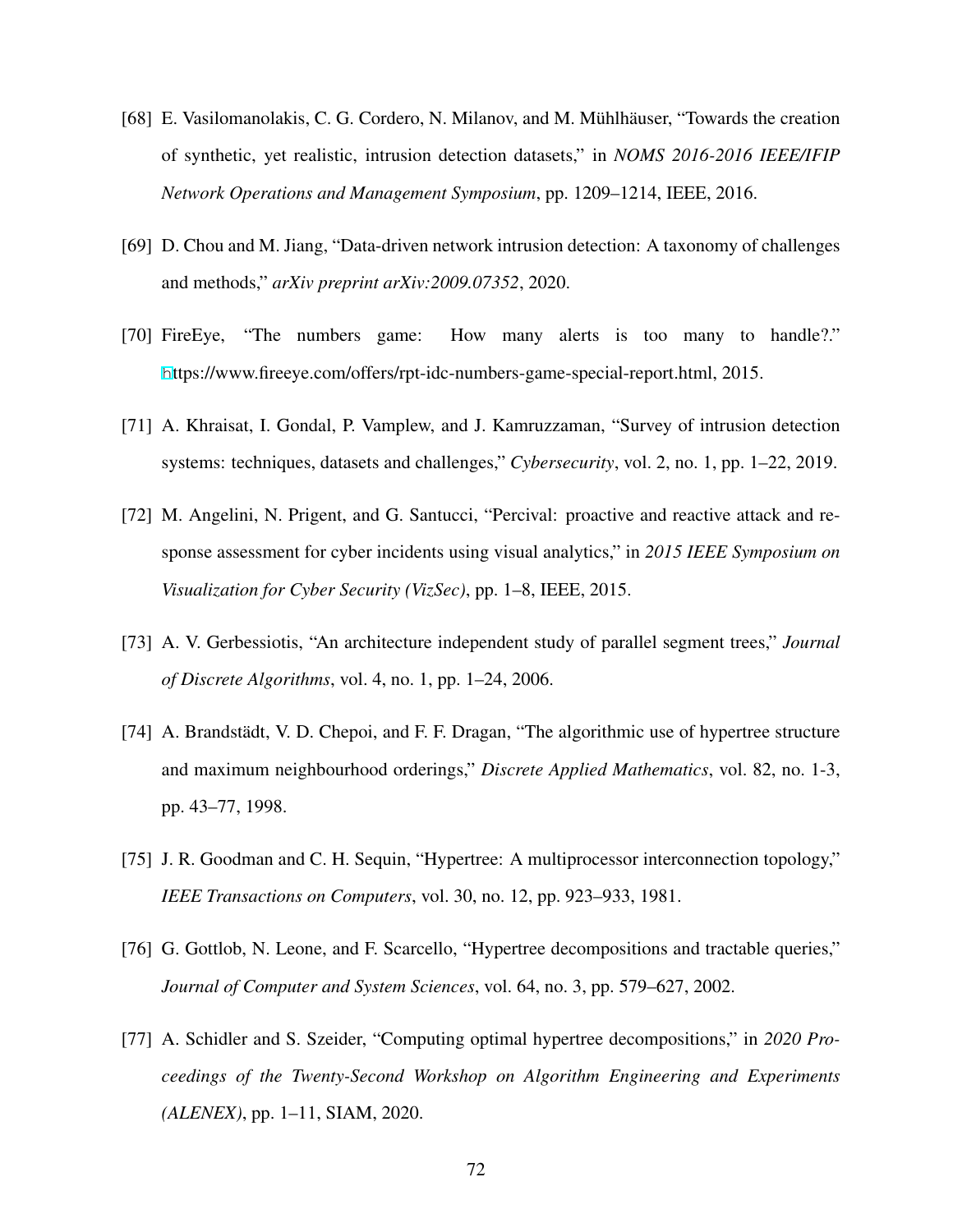- [78] A. Sethi and G. Wills, "Expert-interviews led analysis of eevia model for effective visualization in cyber-security," in *2017 IEEE Symposium on Visualization for Cyber Security (VizSec)*, pp. 1–8, IEEE, 2017.
- [79] A.-P. Lohfink, S. D. D. Anton, H. D. Schotten, H. Leitte, and C. Garth, "Security in process: Visually supported triage analysis in industrial process data," *IEEE Transactions on Visualization and Computer Graphics*, vol. 26, no. 4, pp. 1638–1649, 2020.
- [80] M. J. McGuffin, "Simple algorithms for network visualization: A tutorial," *Tsinghua Science and Technology*, vol. 17, no. 4, pp. 383–398, 2012.
- [81] E. Kerzner, A. Lex, C. L. Sigulinsky, T. Urness, B. W. Jones, R. E. Marc, and M. Meyer, "Graffinity: Visualizing connectivity in large graphs," in *Computer Graphics Forum*, vol. 36, pp. 251–260, Wiley Online Library, 2017.
- [82] D. Auber, "Tulipa huge graph visualization framework," in *Graph drawing software*, pp. 105–126, Springer, 2004.
- [83] J. Ellson, E. Gansner, L. Koutsofios, S. C. North, and G. Woodhull, "Graphvizopen source graph drawing tools," in *International Symposium on Graph Drawing*, pp. 483–484, Springer, 2001.
- [84] V. Batagelj and A. Mrvar, "Pajek-program for large network analysis," *Connections*, vol. 21, no. 2, pp. 47–57, 1998.
- [85] L. Hao, C. G. Healey, and S. E. Hutchinson, "Ensemble visualization for cyber situation awareness of network security data," in *2015 IEEE Symposium on Visualization for Cyber Security (VizSec)*, pp. 1–8, IEEE, 2015.
- [86] I. Herman, G. Melançon, and M. S. Marshall, "Graph visualization and navigation in information visualization: A survey," *IEEE Transactions on visualization and computer graphics*, vol. 6, no. 1, pp. 24–43, 2000.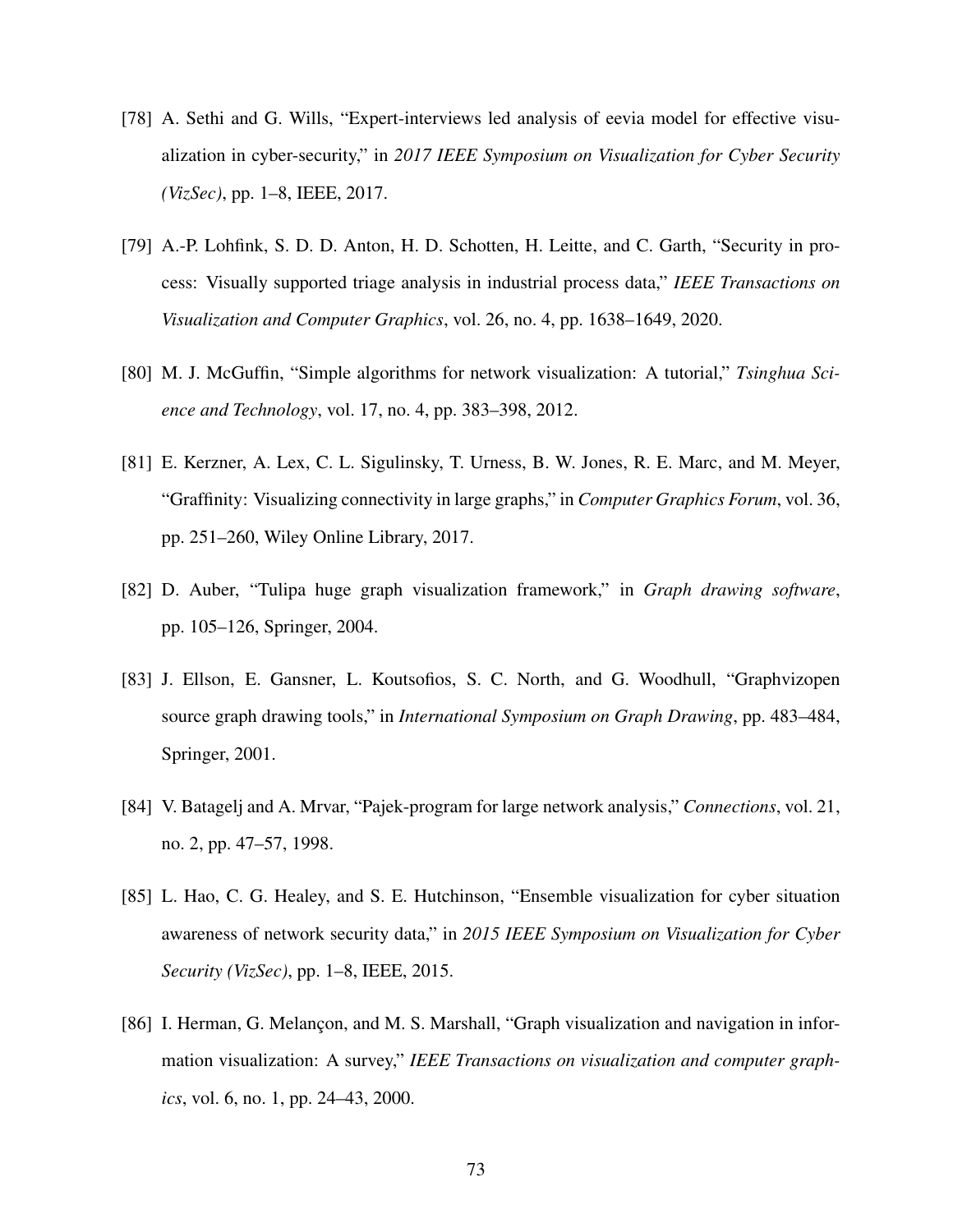- [87] S. Salah, G. Maciá-Fernández, and J. E. Díaz-Verdejo, "A model-based survey of alert correlation techniques," *Computer Networks*, vol. 57, no. 5, pp. 1289–1317, 2013.
- [88] R. Sadoddin and A. Ghorbani, "Alert correlation survey: framework and techniques," in *Proceedings of the 2006 international conference on privacy, security and trust: bridge the gap between PST technologies and business services*, pp. 1–10, 2006.
- [89] D. F. Nettleton, "Information loss evaluation based on fuzzy and crisp clustering of graph statistics," in *2012 IEEE International Conference on Fuzzy Systems*, pp. 1–8, IEEE, 2012.
- [90] D. F. Nettleton, V. Torra, and A. Dries, "The effect of constraints on information loss and risk for clustering and modification based graph anonymization methods," *arXiv preprint arXiv:1401.0458*, 2014.
- [91] "Snort network intrusion detection & prevention system." [https://www.snort.](https://www.snort.org/downloads) [org/downloads](https://www.snort.org/downloads), Mar 2018.
- <span id="page-84-0"></span>[92] I. R. Council, "Hard problem list." [http://www.infosec-research.org/docs\\_](http://www.infosec-research.org/docs_public/20051130-IRC-HPL-FINAL.pdf) [public/20051130-IRC-HPL-FINAL.pdf](http://www.infosec-research.org/docs_public/20051130-IRC-HPL-FINAL.pdf), 2007.
- [93] N. Science and T. Council, "Trustworthy cyberspace: Strategic plan for the federal cybersecurity research and development program." [https://www.nitrd.gov/](https://www.nitrd.gov/SUBCOMMITTEE/csia/Fed_Cybersecurity_RD_Strategic_Plan_2011.pdf) [SUBCOMMITTEE/csia/Fed\\_Cybersecurity\\_RD\\_Strategic\\_Plan\\_2011.](https://www.nitrd.gov/SUBCOMMITTEE/csia/Fed_Cybersecurity_RD_Strategic_Plan_2011.pdf) [pdf](https://www.nitrd.gov/SUBCOMMITTEE/csia/Fed_Cybersecurity_RD_Strategic_Plan_2011.pdf), 2011.
- <span id="page-84-1"></span>[94] D. Nicol, B. Sanders, J. Katz, B. Scherlis, T. Dumitra, L. Williams, and M. P. Singh, "The science of security 5 hard problems (august 2015)." [http://cps-vo.org/node/](http://cps-vo.org/node/21590) [21590](http://cps-vo.org/node/21590).
- <span id="page-84-2"></span>[95] S. Xu, "Sarr: A cybersecurity metrics and quantification framework (keynote)," in *Science of Cyber Security - Third International Conference (SciSec'2021)*, vol. 13005 of *Lecture Notes in Computer Science*, pp. 3–17, Springer, 2021.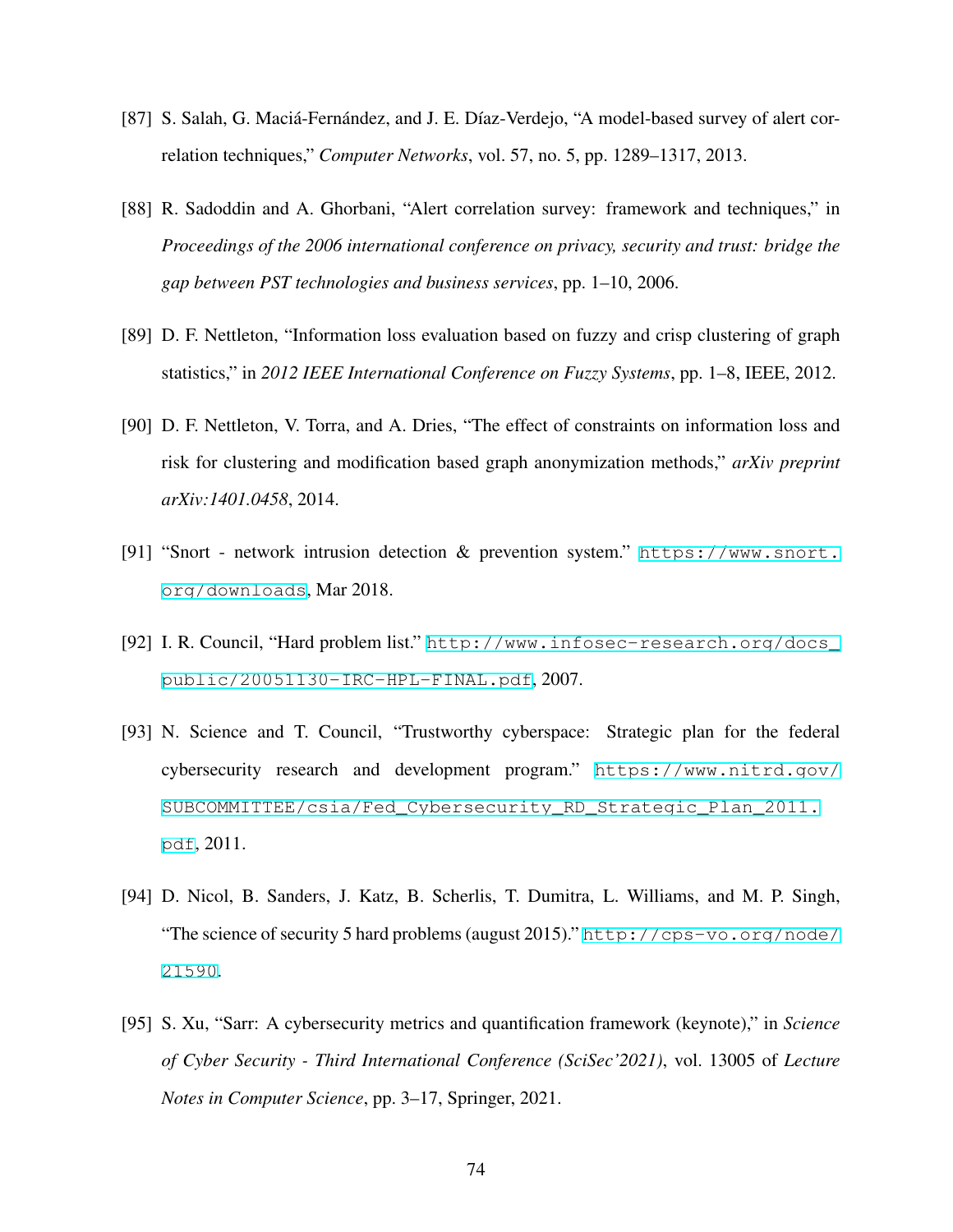- [96] M. Pendleton, R. Garcia-Lebron, J.-H. Cho, and S. Xu, "A survey on systems security metrics," *ACM Comput. Surv.*, vol. 49, pp. 62:1–62:35, Dec. 2016.
- [97] J.-H. Cho, S. Xu, P. M. Hurley, M. Mackay, T. Benjamin, and M. Beaumont, "Stram: Measuring the trustworthiness of computer-based systems," *ACM Comput. Surv.*, vol. 51, no. 6, pp. 128:1–128:47, 2019.
- [98] J. Homer, S. Zhang, X. Ou, D. Schmidt, Y. Du, S. Rajagopalan, and A. Singhal, "Aggregating vulnerability metrics in enterprise networks using attack graphs," *J. Comput. Secur.*, vol. 21, no. 4, pp. 561–597, 2013.
- [99] L. Wang, S. Jajodia, A. Singhal, P. Cheng, and S. Noel, "k-zero day safety: A network security metric for measuring the risk of unknown vulnerabilities," *IEEE TDSC*, vol. 11, no. 1, pp. 30–44, 2014.
- [100] Y. Cheng, J. Deng, J. Li, S. DeLoach, A. Singhal, and X. Ou, "Metrics of security," in *Cyber Defense and Situational Awareness*, pp. 263–295, 2014.
- [101] A. Ramos, M. Lazar, R. H. Filho, and J. J. P. C. Rodrigues, "Model-based quantitative network security metrics: A survey," *IEEE Communications Surveys Tutorials*, vol. 19, no. 4, pp. 2704–2734, 2017.
- [102] S. Noel, , and S. Jajodia, *A Suite of Metrics for Network Attack Graph Analytics*, pp. 141– 176. Springer International Publishing, 2017.
- [103] M. Zhang, L. Wang, S. Jajodia, A. Singhal, and M. Albanese, "Network diversity: A security metric for evaluating the resilience of networks against zero-day attacks," *IEEE Trans. Inf. Forensics Secur.*, vol. 11, no. 5, pp. 1071–1086, 2016.
- [104] J. Cho, P. Hurley, and S. Xu, "Metrics and measurement of trustworthy systems," in *Proc. IEEE MILCOM*, 2016.
- [105] L. Wang, S. Jajodia, and A. Singhal, *Network Security Metrics*. Springer, 2017.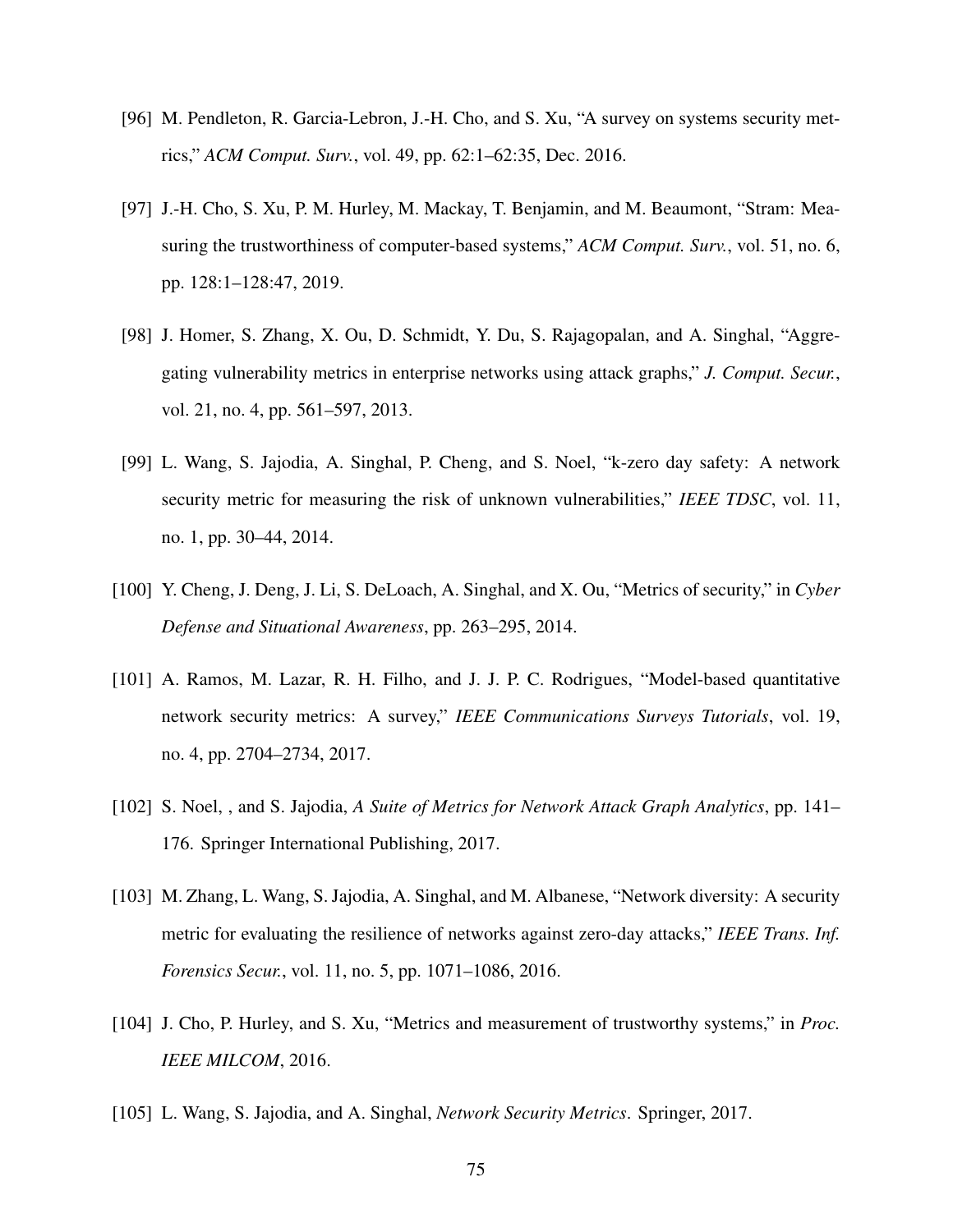- [106] H. Chen, J. Cho, and S. Xu, "Quantifying the security effectiveness of firewalls and dmzs," in *Proc. HoTSoS'2018*, pp. 9:1–9:11, 2018.
- [107] H. Chen, J. Cho, and S. Xu, "Quantifying the security effectiveness of network diversity," in *Proc. HoTSoS'2018*, p. 24:1, 2018.
- <span id="page-86-0"></span>[108] H. Chen, H. Cam, and S. Xu, "Quantifying cybersecurity effectiveness of dynamic network diversity," *IEEE Transactions on Dependable and Secure Computing*, 2021.
- <span id="page-86-1"></span>[109] Y. Han, W. Lu, and S. Xu, "Preventive and reactive cyber defense dynamics with ergodic time-dependent parameters is globally attractive," *IEEE TNSE*, vol. 8, no. 3, pp. 2517–2532, 2021.
- [110] Z. Lin, W. Lu, and S. Xu, "Unified preventive and reactive cyber defense dynamics is still globally convergent," *IEEE/ACM ToN*, vol. 27, no. 3, pp. 1098–1111, 2019.
- <span id="page-86-2"></span>[111] R. Zheng, W. Lu, and S. Xu, "Preventive and reactive cyber defense dynamics is globally stable," *IEEE TNSE*, vol. 5, no. 2, pp. 156–170, 2018.
- [112] Y. Han, W. Lu, and S. Xu, "Characterizing the power of moving target defense via cyber epidemic dynamics," in *HotSoS*, pp. 1–12, 2014.
- [113] X. Li, P. Parker, and S. Xu, "A stochastic model for quantitative security analyses of networked systems," *IEEE TDSC*, vol. 8, no. 1, pp. 28–43, 2011.
- [114] M. Xu and S. Xu, "An extended stochastic model for quantitative security analysis of networked systems," *Internet Mathematics*, vol. 8, no. 3, pp. 288–320, 2012.
- [115] M. Xu, G. Da, and S. Xu, "Cyber epidemic models with dependences," *Internet Mathematics*, vol. 11, no. 1, pp. 62–92, 2015.
- [116] S. Xu, W. Lu, and L. Xu, "Push- and pull-based epidemic spreading in networks: Thresholds and deeper insights," *ACM TAAS*, vol. 7, no. 3, 2012.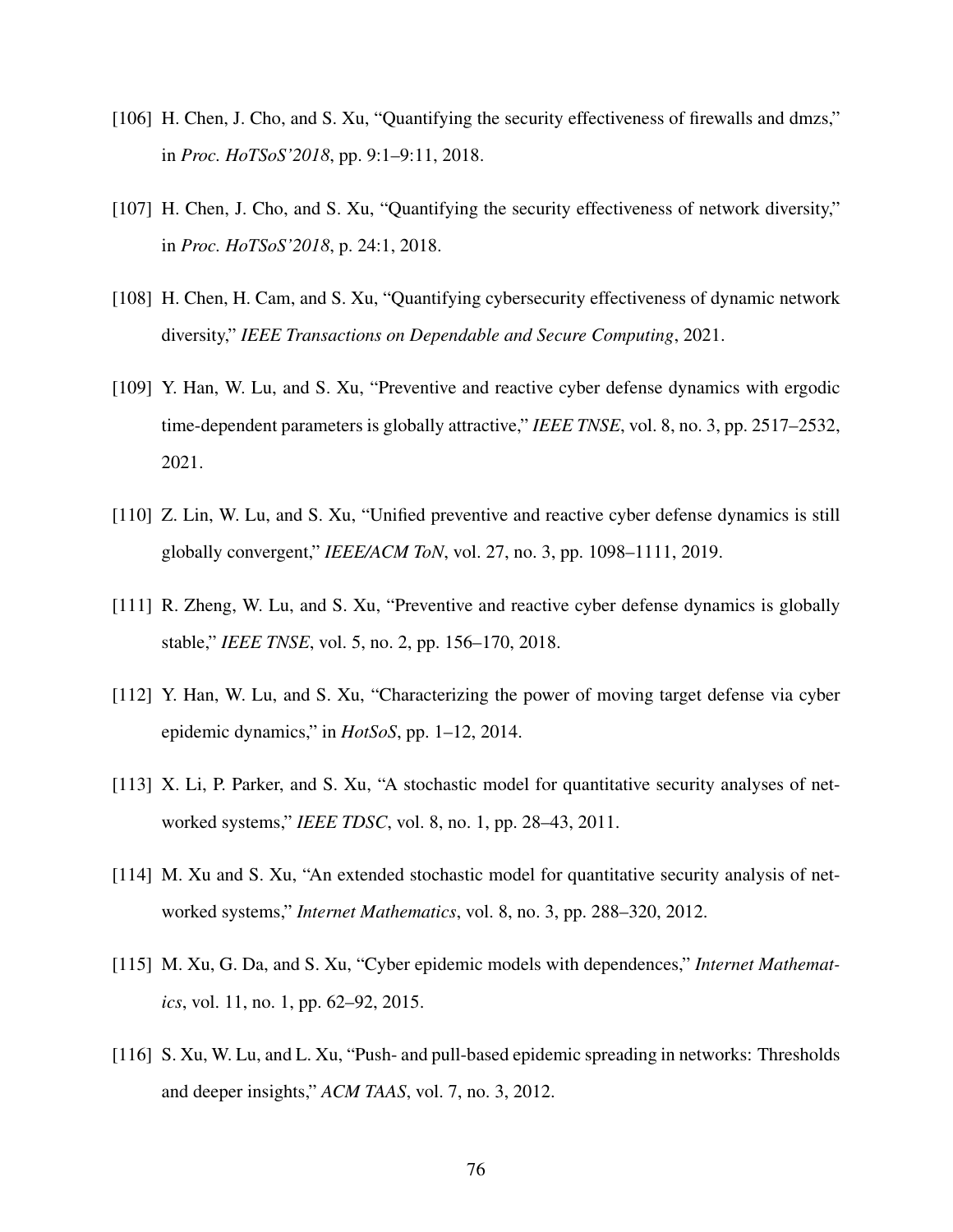- [117] S. Xu, W. Lu, and Z. Zhan, "A stochastic model of multivirus dynamics," *IEEE Transactions on Dependable and Secure Computing*, vol. 9, no. 1, pp. 30–45, 2012.
- [118] S. Xu, W. Lu, and H. Li, "A stochastic model of active cyber defense dynamics," *Internet Mathematics*, vol. 11, no. 1, pp. 23–61, 2015.
- <span id="page-87-0"></span>[119] R. Zheng, W. Lu, and S. Xu, "Active cyber defense dynamics exhibiting rich phenomena," in *Proc. HotSoS*, 2015.